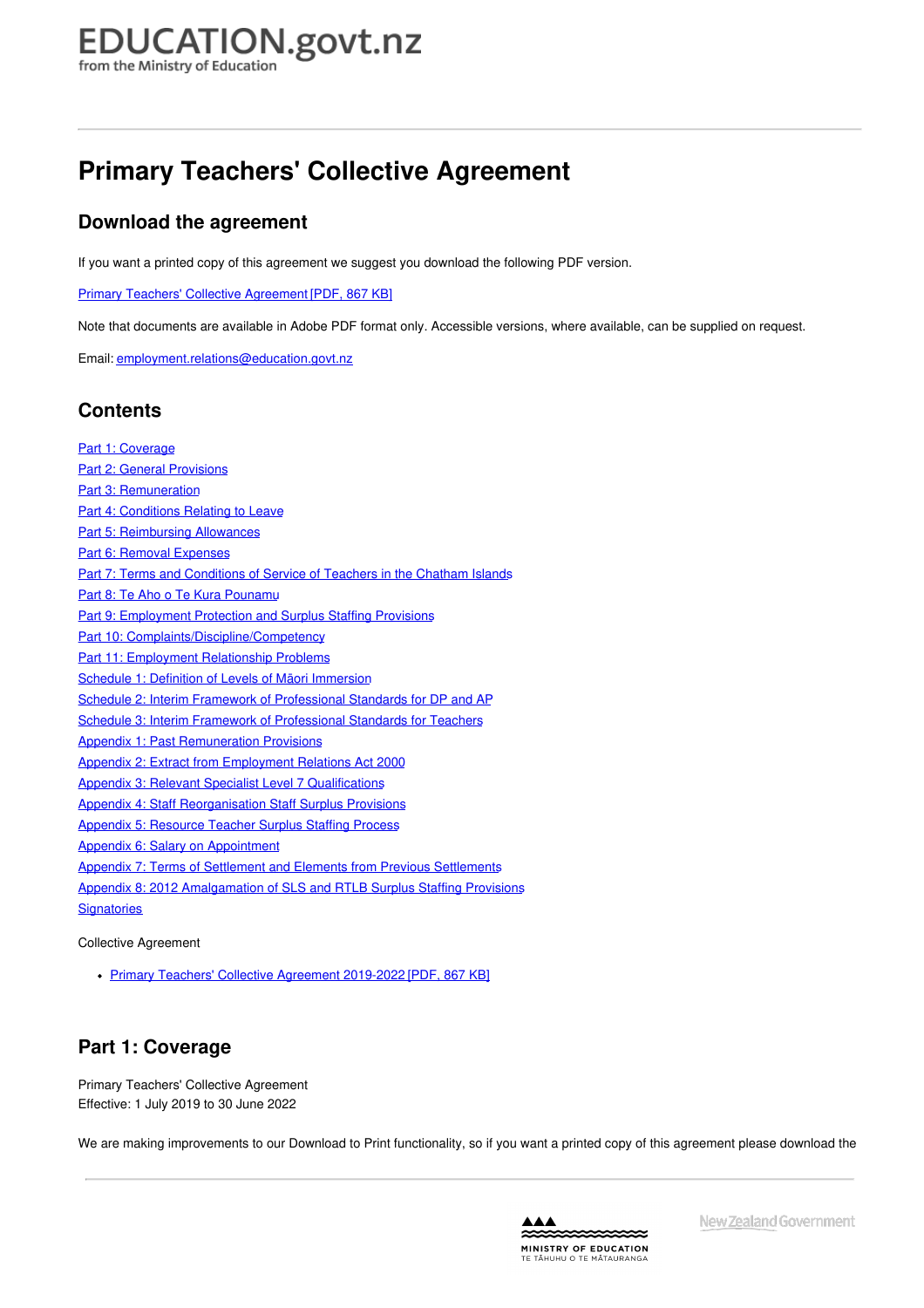<span id="page-1-0"></span>PDF version of the Primary Teachers' Collective Agreement.

#### **1.1 [Parties](https://www.education.govt.nz/school/people-and-employment/employment-agreements/collective-agreements/primary-teachers-collective-agreement/part-1-coverage/#cd_3621_1-1-parties_Education%5CComplexDocuments%5CModel%5CComplexDocumentAccordionSection)**

The parties to this collective agreement (Agreement) are:

The Secretary for Education (the Secretary) acting under delegation from the State Services Commissioner made pursuant to section 23 of the State Sector Act 1988 and acting in accordance with section 74(5) of the State Sector Act 1988 (as amended by the Employment Relations Act 2000); and The New Zealand Educational Institute Te Riu Roa (NZEI Te Riu Roa).

#### **1.2 [Application](https://www.education.govt.nz/school/people-and-employment/employment-agreements/collective-agreements/primary-teachers-collective-agreement/part-1-coverage/#cd_3622_1-2-application_Education%5CComplexDocuments%5CModel%5CComplexDocumentAccordionSection)**

This Agreement shall be binding on:

Each employee who comes within the coverage clause and who is or becomes a member of NZEI Te Riu Roa. Each employer, as defined in 1.6.4 below.

#### **1.3 [Coverage](https://www.education.govt.nz/school/people-and-employment/employment-agreements/collective-agreements/primary-teachers-collective-agreement/part-1-coverage/#cd_3623_1-3-coverage_Education%5CComplexDocuments%5CModel%5CComplexDocumentAccordionSection)**

This Agreement covers work undertaken in state and state-integrated schools by employees (as defined in (b) below) in:

Primary schools (including normal schools, model schools, and intermediate schools); Composite schools (other than area schools) including Te Aho o Te Kura Pounamu primary section and the primary section of Te Aho o Te Kura Pounamu Specialist Services;

Special schools;

Intermediate departments, special classes or attached special education units of secondary schools;

and shall include any such school that is also established as a kura kaupapa Māori or that has any additional designation or status under the Education Acts 1964 and 1989.

For the purposes of 1.3(a) above employees are:

Teachers;

Speech language therapists; and

Untrained employees in teacher positions.

This Agreement does not apply to teachers in composite schools who predominantly teach students classified as year 9 or above.

This Agreement does not apply to principals.

This Agreement shall apply to those Resource Teachers Learning and Behaviour (RTLB) who were no longer covered by clause 1.3(a) of the Primary Teachers' Collective Agreement 2010-2012 after 28 January 2012 (but who were covered by it as at 27 January 2012) and who accept employment in the new lead employing school, so long as they remain employed as an RTLB in that lead employing school and remain a member of the NZEI Te Riu Roa.

#### **1.4 Term of [Agreement](https://www.education.govt.nz/school/people-and-employment/employment-agreements/collective-agreements/primary-teachers-collective-agreement/part-1-coverage/#cd_3624_1-4-term-of-agreement_Education%5CComplexDocuments%5CModel%5CComplexDocumentAccordionSection)**

This Agreement shall come into force on 1 July 2019 and shall expire on 30 June 2022, except as provided for under section 53 of the Employment Relations Act 2000.

#### **1.5 [Variations](https://www.education.govt.nz/school/people-and-employment/employment-agreements/collective-agreements/primary-teachers-collective-agreement/part-1-coverage/#cd_3625_1-5-variations_Education%5CComplexDocuments%5CModel%5CComplexDocumentAccordionSection)**

The parties agree that the terms and conditions contained in this Agreement may be varied at any time by written agreement between NZEI Te Riu Roa and the Secretary, acting under delegation from the State Services Commissioner made pursuant to section 23 of the State Sector Act 1988, in accordance with section 74 of the State Sector Act 1988. Any such variation agreed shall be binding on employees and employers of those employees covered by this Agreement in accordance with section 74(6) of the State Sector Act 1988 (as amended by the Employment Relations Act 2000).

#### **1.6 [Definitions](https://www.education.govt.nz/school/people-and-employment/employment-agreements/collective-agreements/primary-teachers-collective-agreement/part-1-coverage/#cd_3626_1-6-definitions_Education%5CComplexDocuments%5CModel%5CComplexDocumentAccordionSection)**

The following definitions apply for the purposes of this Agreement unless specified otherwise:

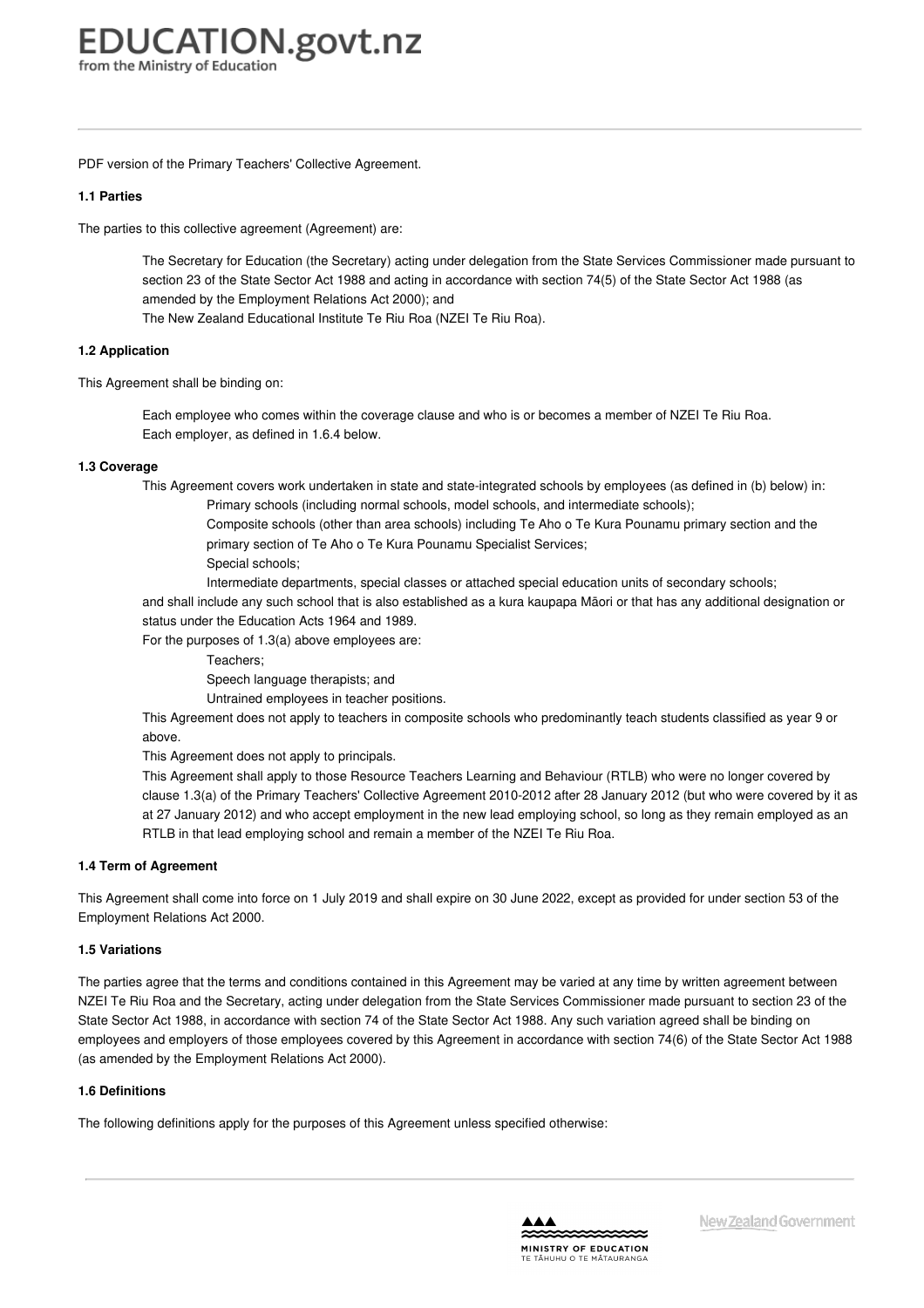1.6.1 'Area school' shall have the meaning ascribed in the Education (School Staffing) Order for the time being in force.

1.6.2 'Composite school' shall mean a school classified as a composite school under the Education Act 1989.

1.6.3 'Correspondence school' shall mean a school classified as a correspondence school under the Education Act 1989.

1.6.4 'Employer' shall mean a Board of Trustees constituted pursuant to the Education Acts 1964 and 1989 (or where a Commissioner has been appointed under Part 9 of the Education Act 1989 to act in place of the Board of Trustees, that Commissioner) of a state or state-integrated school that employs employees falling within the coverage as set out in 1.3.

(Note: In relation to a dispute about the interpretation, application or operation of this Agreement, the employer shall act, if the Secretary acting under delegation from the State Services Commissioner made pursuant to section 23 of the State Sector Act 1988 so requires, together with or in consultation with the Secretary acting pursuant to section 74A(b) of the State Sector Act 1988.)

1.6.5 'Institute' or 'union' shall mean the NZEI Te Riu Roa.

1.6.6 'Intermediate department in a secondary school' shall mean a department classified as such under the Education Act 1989.

1.6.7 'Primary school' shall mean a school classified as a primary school or an intermediate school under the Education Act 1989.

1.6.8 'Primary Teachers' Collective Agreement' ("PTCA" or "the Agreement") shall mean the Primary Teachers' (including Deputy and Assistant Principals and other Unit Holders) Collective Agreement 2019-2022.

#### 1.6.9 'Relievers'

Long term relievers are fixed term employees employed for a continuous period beyond three weeks. The employment of long term relievers is not limited to relieving in a permanent teacher position.

Short term relievers are fixed term employees who are temporarily employed on a casual basis to relieve in a permanent teacher position for a period not exceeding three weeks.

1.6.10 'School Day' shall mean a day on which the school is open for instruction.

1.6.11 'Secondary school' shall mean a school classified as a secondary school under the Education Act 1989.

1.6.12 'Special School' shall mean a school classified as a special school under the Education Act 1964.

1.6.13 'Start of the school year' shall mean (regardless of the first day schools are open for instruction in Term 1) for normal pay and employment purposes:

#### 28 January for all teachers: except

For teachers being employed for the first time in a state or state-integrated school, or being employed after a break in service, their start day is as advised to payroll by the employer.

1.6.14 'Teacher' shall mean a primary teacher who has been fully certificated or provisionally certificated or certificated subject to confirmation by the Teaching Council of Aotearoa New Zealand (Teaching Council) and shall include, without limitation:

Unit holders including deputy and assistant principals;

Teachers and unit holders on the 'Q' scale;

Resource teachers; and

Primary trained liaison teachers employed by Te Aho o Te Kura Pounamu.

1.6.15 'Untrained employee' shall mean an employee without recognised teacher training qualification(s) who is employed in a teacher position.

1.6.16 For the purposes of Part 9 and Appendix 4 of this Agreement, '30 school weeks' shall mean 150 school days.

#### **1.7 [Declaration](https://www.education.govt.nz/school/people-and-employment/employment-agreements/collective-agreements/primary-teachers-collective-agreement/part-1-coverage/#cd_3628_1-7-declaration-pursuant-to-the-state-sector-act_Education%5CComplexDocuments%5CModel%5CComplexDocumentAccordionSection) Pursuant to the State Sector Act**

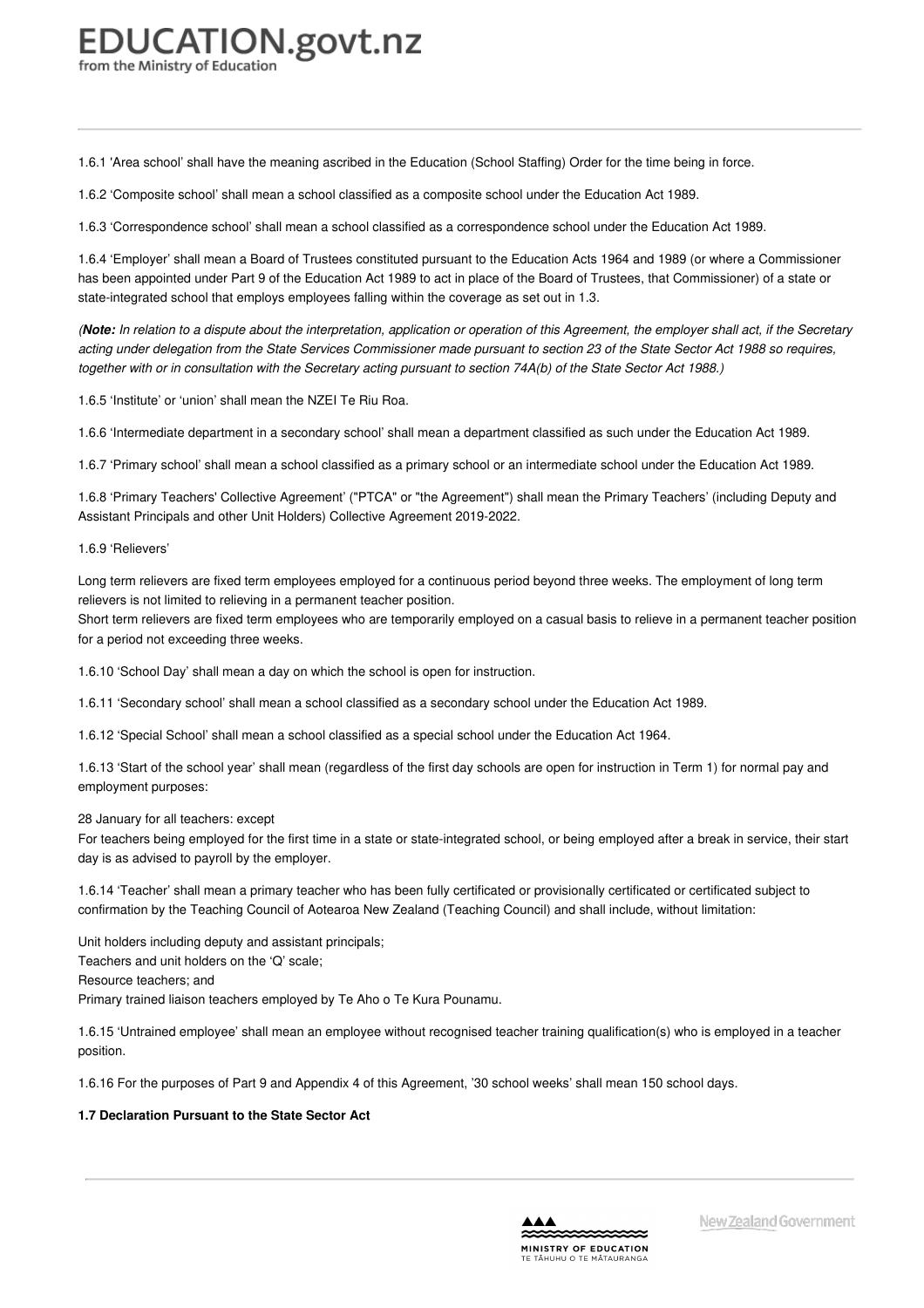## **EDUCATION.govt.nz**

from the Ministry of Education

Pursuant to section 75 of the State Sector Act 1988 the Secretary acting pursuant to the delegated authority of the State Services Commissioner has declared that all of the conditions contained in this Agreement are actual conditions of employment provided that the Secretary may from time to time give approval to the salary rates or allowances being treated as minimum rates where there is agreement to this between the employer and any of its employees.

## **Part 2: General Provisions**

Primary Teachers' Collective Agreement Effective: 1 July 2019 to 30 June 2022

We are making improvements to our Download to Print functionality, so if you want a printed copy of this agreement please download the PDF version of the Primary Teachers' Collective Agreement.

#### **2.1 Good [Employer/Equal](https://www.education.govt.nz/school/people-and-employment/employment-agreements/collective-agreements/primary-teachers-collective-agreement/part-2-general-provisions/#cd_3631_2-1-good-employerequal-employment-opportunities_Education%5CComplexDocuments%5CModel%5CComplexDocumentAccordionSection) Employment Opportunities**

Attention is drawn to Part 7A of the State Sector Act 1988 which outlines the responsibilities of the employer with regard to the operation of a personnel policy that complies with the principles of being a good employer and the equal employment opportunity responsibilities of the employer.

#### **2.2 [Appointments](https://www.education.govt.nz/school/people-and-employment/employment-agreements/collective-agreements/primary-teachers-collective-agreement/part-2-general-provisions/#cd_3632_2-2-appointments_Education%5CComplexDocuments%5CModel%5CComplexDocumentAccordionSection)**

#### 2.2.1 **Advertising Positions**

Except as provided under s77HB of the State Sector Act 1988 positions of at least one year's duration must be advertised nationally. However where a permanent unit is to be allocated but there is no vacancy attached to that unit, the employer shall advertise internally the roles and responsibilities attached to the unit.

#### 2.2.2 **Permanent Positions**

All part-time and full-time positions shall be permanent unless identified as being fixed term in accordance with clause 2.2.5.

#### 2.2.3 **Appointment Criteria**

Attention is drawn to the State Sector Act 1988 section 77G insofar as it provides that the person best suited to the position shall be appointed. In applying that provision the employer will have regard to the experience, qualifications and abilities relevant to the position and such other relevant matters as it determines.

Employers are required to make available to all applicants on request details of the duties to be carried out and the criteria being adhered to in making that appointment.

Equal employment opportunities principles shall be applied and demonstrated in appointments procedures. The intent of these principles is to provide equal access and consideration and equal encouragement in areas of recruitment, selection,

promotion and career development. These principles are to be applied to enable people to pursue their careers without their chances being reduced by factors which are irrelevant to the requirements of the position under consideration.

#### 2.2.4 **Letter of Appointment**

The employer will advise the employee in writing of their starting salary (including any units) and the nature of the position, i.e. fixed term or permanent. Where the appointment is fixed term the letter of appointment will need to state the way in which the employment will end, and the reasons for his or her employment ending in that way, in accordance with 2.2.5.

#### 2.2.5 **Fixed Term Employment**

An employee and an employer may agree that the employment of the employee will end: At the close of a specified date or period; or On the occurrence of a specified event; or

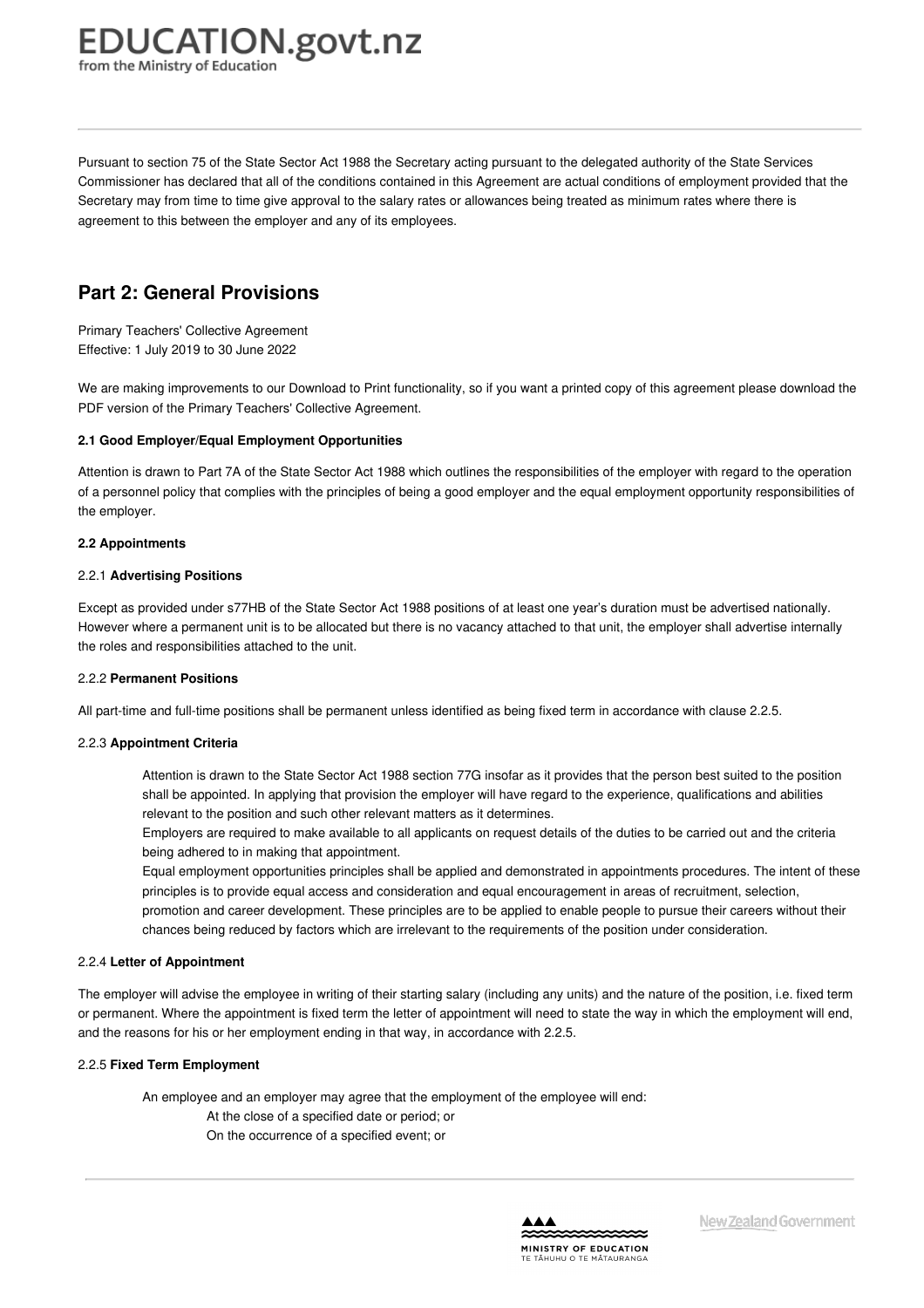# **EDUCATION.govt.nz**

from the Ministry of Education

At the conclusion of a specified project.

Before an employee and employer agree that the employment of the employee will end in a way specified in subsection (1) the employer must:

Have genuine reasons based on reasonable grounds for specifying that the employment of the employee is to end in that way; and

Advise the employee of when or how his or her employment will end and the reasons for his or her employment ending in that way.

The following reasons are not genuine reasons for the purpose of subsection (2)(a):

- To exclude or limit the rights of the employee under the Employment Relations Act 2000;
	- To establish the suitability of the employee for permanent employment.

#### 2.2.6 **Job Sharing**

On the joint application of two holders of positions who are both permanently appointed in the school the employer may appoint the two applicants to a shared position without advertising a vacancy. If one of the joint holders subsequently resigns or retires, the other has the right to assume full-time responsibility for the position.

Alternatively, the remaining joint holder may approach the employer with a new sharer with a view to establishing a new, permanent shared position without advertising a vacancy. The prospective new sharer may be any teacher already permanently appointed in the school, or a teacher from outside of the permanent staff.

Notwithstanding (iii) above the employer may decide, on the resignation or retirement of one of the joint holders, to convert the position back to an individual, full-time permanent position. If the remaining joint holder declines to take up the full-time position then the employer may advertise the position for a new appointment.

Any two teachers may jointly apply for appointment to an advertised position and be assessed as one applicant. On appointment the position would be a shared position.

If one of the holders of a shared position resigns, the employer may appoint the other holder to the position on a full-time basis without advertising the position.

If the remaining joint holder declines to take up the full-time permanent position then the provisions of clause 2.2.6(a)(iii) and (iv) above shall apply.

2.2.7 A job sharer's salary is paid on a pro-rata basis. Increments shall be as for full-time employees. Job sharers are entitled to:

Leave on the same basis as permanent full-time employees;

Sick leave as if permanent full-time. Entitlement is based on length of service, irrespective of hours worked. Deductions from the entitlement are made on a consecutive day basis;

Any pupil-free inservice days during term time and teacher-only days outside of term time on the same basis as permanent full-time employees.

#### **2.3 Re-entry After Absence Due to [Childcare](https://www.education.govt.nz/school/people-and-employment/employment-agreements/collective-agreements/primary-teachers-collective-agreement/part-2-general-provisions/#cd_3633_2-3-re-entry-after-absence-due-to-childcare_Education%5CComplexDocuments%5CModel%5CComplexDocumentAccordionSection)**

2.3.1 A teacher who resigns from a permanent position to care for pre-school children may apply to re-enter the service under preferential provisions provided that:

The absence does not exceed four years from the date of resignation or, five years from the date of cessation of duties to take up parental leave;

The applicant must:

- Produce a birth certificate for the pre-school child;

- Sign a statutory declaration indicating that absence has been due to the care of a pre-school child and paid employment has not been entered into for more than 15 hours per week during that absence.

2.3.2 Where the applicant meets all the provisions of clause 2.3.1 above and, at the time of application:

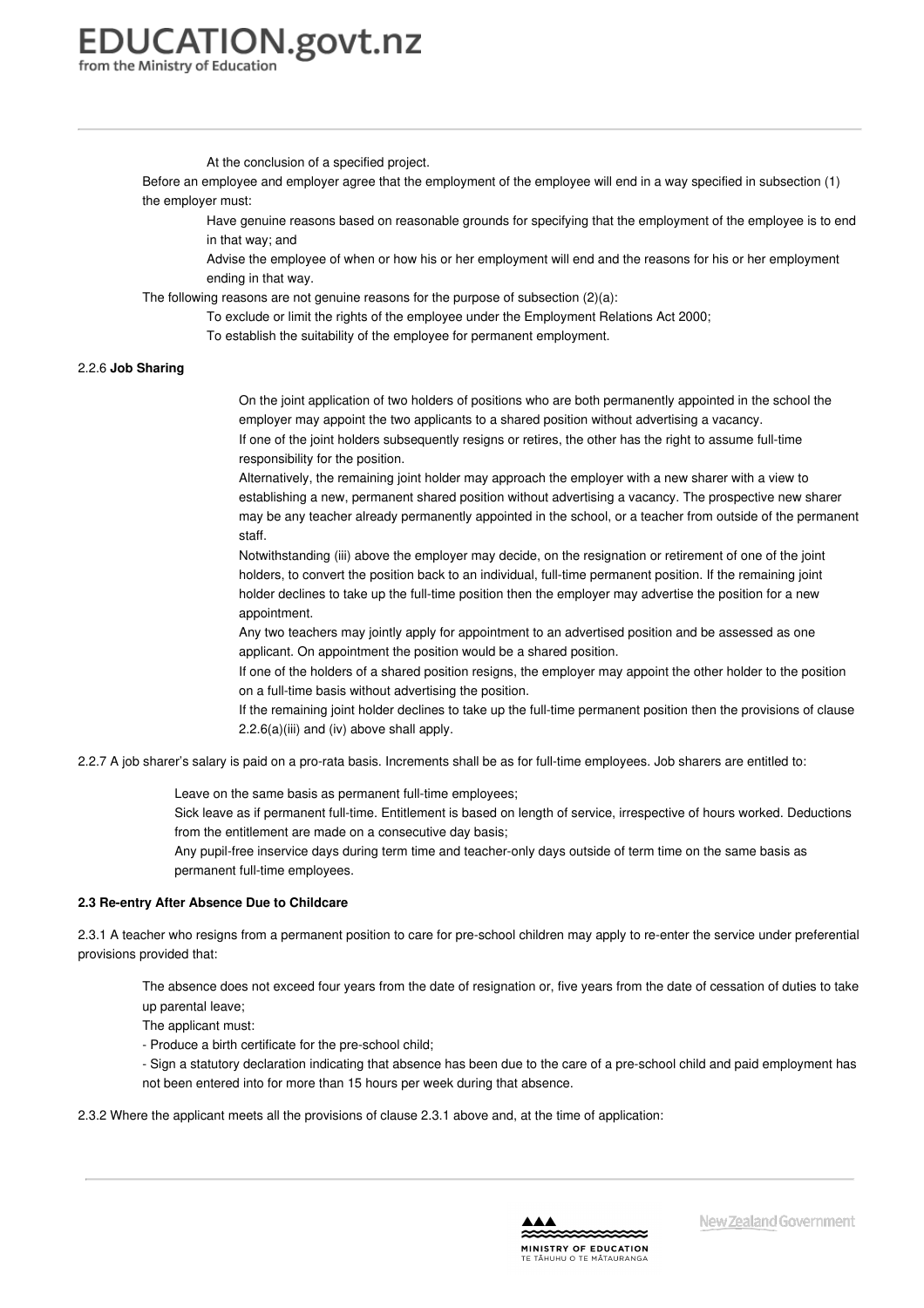<span id="page-5-0"></span>Has the necessary skills to fill competently a vacancy which is available in the service; and

The position is substantially the same in character and at the same or lower salary and/or level as the position previously held, then the applicant under these provisions is to be appointed in preference to any other applicant for the position.

2.3.3 The period of preferential appointment expires three months after the period in clause 2.3.1(a).

2.3.4 Absence for childcare reasons will interrupt service but not break it. The period of absence will not count as service for the purpose of sick leave or annual leave or any other leave entitlement.

#### **2.4 Hepatitis B [Immunisation](https://www.education.govt.nz/school/people-and-employment/employment-agreements/collective-agreements/primary-teachers-collective-agreement/part-2-general-provisions/#cd_3634_2-4-hepatitis-b-immunisation_Education%5CComplexDocuments%5CModel%5CComplexDocumentAccordionSection)**

2.4.1 The parties agree in principle that responsibility for pre-exposure immunisation of employees rests with employers who should accept responsibility for safety in the workplace, advised as necessary by the Ministry of Health or Ministry of Business, Innovation and Employment.

2.4.2 In situations where employees may be at significantly increased risk of acquiring hepatitis B because of the nature of their job, the situation shall be assessed on an individual basis to decide if immunisation would be appropriate. The parties do not envisage that immunisation programmes would be set up to cover all employees covered by this Agreement. Only those working in an area with a high incidence of hepatitis B may receive immunisation.

2.4.3 In all situations where a risk of being infected by the hepatitis B virus exists, it shall be the duty of employers to require safe working practices on the part of the employee and to ensure appropriate hygiene measures to reduce such risk to a minimum, whether or not immunisation is considered advisable.

#### **2.5 [Personal](https://www.education.govt.nz/school/people-and-employment/employment-agreements/collective-agreements/primary-teachers-collective-agreement/part-2-general-provisions/#cd_3635_2-5-personal-files_Education%5CComplexDocuments%5CModel%5CComplexDocumentAccordionSection) Files**

2.5.1 The employer shall ensure that personal files are held in a secure place and access is confined to authorised personnel and the employee concerned.

2.5.2 Attention is drawn to the Privacy Act 1993 which outlines responsibilities for the collection, storage and availability of personal information.

#### **2.6 [Access](https://www.education.govt.nz/school/people-and-employment/employment-agreements/collective-agreements/primary-teachers-collective-agreement/part-2-general-provisions/#cd_3636_2-6-access_Education%5CComplexDocuments%5CModel%5CComplexDocumentAccordionSection)**

A representative of the union shall, be entitled to enter at all reasonable times upon the premises for purposes related to the employment of its members or for purposes related to the union's business or both. The representative shall enter at a reasonable time and in a reasonable way and comply with existing safety, health and security procedures and requirements applying in respect of the school.

#### **2.7 Union [Deductions](https://www.education.govt.nz/school/people-and-employment/employment-agreements/collective-agreements/primary-teachers-collective-agreement/part-2-general-provisions/#cd_3637_2-7-union-deductions_Education%5CComplexDocuments%5CModel%5CComplexDocumentAccordionSection)**

2.7.1 Any employer, when requested in writing by the secretary of the union, shall, within one month after the receipt of such request, supply to the union a list of the names of all employees coming within the scope of this Agreement when in their employ, subject to such employees having given permission (but such request shall not be made to the employer at intervals shorter than six months).

2.7.2 In accordance with authorities signed by individual employees, the employer shall arrange for the deduction of union subscriptions for all union members covered by this Agreement except in cases agreed to between the employer and the union.

2.7.3 Except as may be otherwise agreed, the commission payable by the union for this service shall not exceed 2.5% of the aggregate sum of the amount deducted.

#### **2.8 Paid Union [Meetings](https://www.education.govt.nz/school/people-and-employment/employment-agreements/collective-agreements/primary-teachers-collective-agreement/part-2-general-provisions/#cd_3638_2-8-paid-union-meetings_Education%5CComplexDocuments%5CModel%5CComplexDocumentAccordionSection)**

2.8.1 The employer must allow every union member employed by the employer to attend at least two union meetings (each of a maximum of two hours' duration) in each calendar year.

2.8.2 The union must give the employer at least 14 days' notice of the date and time of any union meeting to be held.

2.8.3 The union must make such arrangements with the employer as may be necessary to ensure that the school remains open for

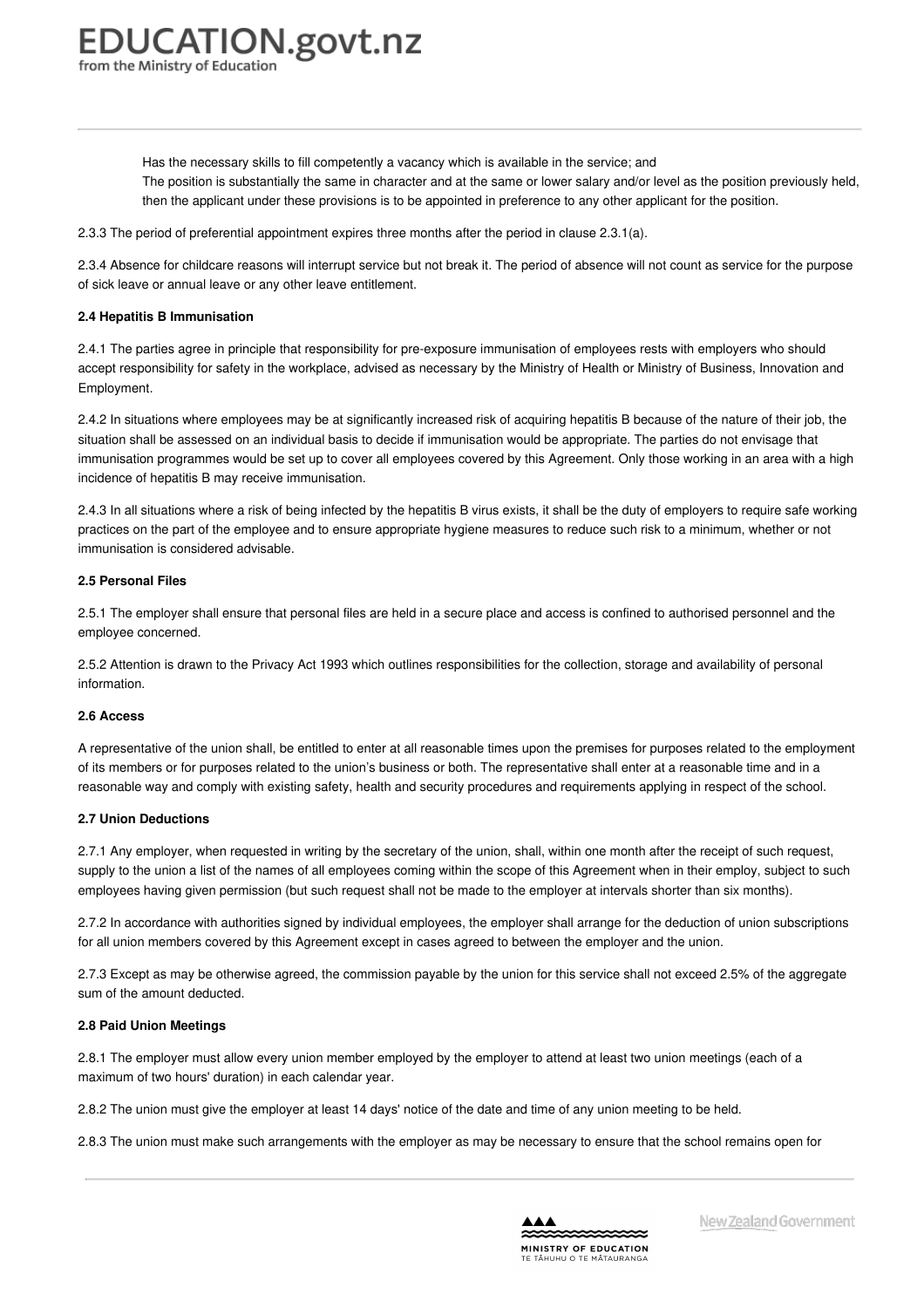instruction during any union meeting, including, where appropriate, an arrangement for sufficient union members to remain available during the meeting to enable the school to remain open for instruction.

2.8.4 Work must resume as soon as practicable after the meeting, but the employer is not obliged to pay any union member for a period longer than two hours in respect of any meeting.

2.8.5 An employer must allow a union member employed by the employer to attend a union meeting under this clause on ordinary pay to the extent that the employee would otherwise be working for the employer during the meeting.

2.8.6 For the purposes of this clause the union must:

supply to the employer a list of members who attended the union meeting; and advise the employer of the duration of the meeting.

#### **2.9 Termination of [Employment](https://www.education.govt.nz/school/people-and-employment/employment-agreements/collective-agreements/primary-teachers-collective-agreement/part-2-general-provisions/#cd_3639_2-9-termination-of-employment_Education%5CComplexDocuments%5CModel%5CComplexDocumentAccordionSection)**

2.9.1 Employment may be terminated at any time by a permanent employee or long-term reliever giving not less than two calendar months' notice, unless a shorter period is mutually agreed.

2.9.2 Except in cases of serious misconduct, where an employer dismisses an employee pursuant to Part 10 of this Agreement, the employer shall give a permanent employee or long-term reliever two calendar months' notice.

2.9.3 Notwithstanding 2.9.2, where a long-term reliever's employment is to terminate on the occurrence of a specified event they shall be entitled to one month's notice unless a shorter period is mutually agreed, or payment in lieu of the whole or remaining part of the notice on the occurrence of that event, i.e. 2.9.2 does not apply.

2.9.4 Except in the case of serious misconduct, where an employer dismisses an employee pursuant to Part 10 of this Agreement, a short-term reliever shall work the full duration of time, event or project for which they are employed. No notice is therefore required by either party.

#### **2.10 Hours of [Work/Leave](https://www.education.govt.nz/school/people-and-employment/employment-agreements/collective-agreements/primary-teachers-collective-agreement/part-2-general-provisions/#cd_3640_2-10-hours-of-workleave_Education%5CComplexDocuments%5CModel%5CComplexDocumentAccordionSection)**

2.10.1 Employees shall work such hours as may be reasonably required of them to enable them to properly fulfil their responsibilities as teachers whether or not such hours exceed 40 hours per week. The normal hours of work for employees should as far as practicable however not exceed 40 hours per week Monday to Friday.

2.10.2 It is acknowledged that employees are required to undertake such duties as:

Preparation, evaluation and assessment time generated by classes/sessions and the students within them, or by other requirements such as the need to report on the progress of individual students;

Counselling of students;

Administrative responsibilities of individual teachers;

Attending courses and meetings;

Professional development in addition to their normal class contact time, and that these factors have been taken into consideration in determining the employee's hours of work and leave entitlements.

2.10.3 Except as provided in 2.10.1 employees shall not be required to attend school during any time when the school is officially closed for instruction. However Boards may require employees to attend school or elsewhere, when the school is closed for instruction (except on weekends or public holidays unless by agreement) for up to ten days per school year (or the equivalent) for all or any of the following purposes – school administration, school preparation and co-ordination, pre-term planning curriculum and/or technical refreshment and/or professional development. The employer will endeavour to arrange matters at the school in such a way that any requirement under this section is not unreasonable and that employees' individual needs are taken into account. Employees' own initiatives in undertaking work for the above purposes shall be counted when applying this clause.

2.10.4 Where employees are required to attend school or elsewhere when the school is closed pursuant to 2.10.3 they shall be reimbursed for any actual and reasonable costs incurred in accordance with Part 5 of this Agreement.

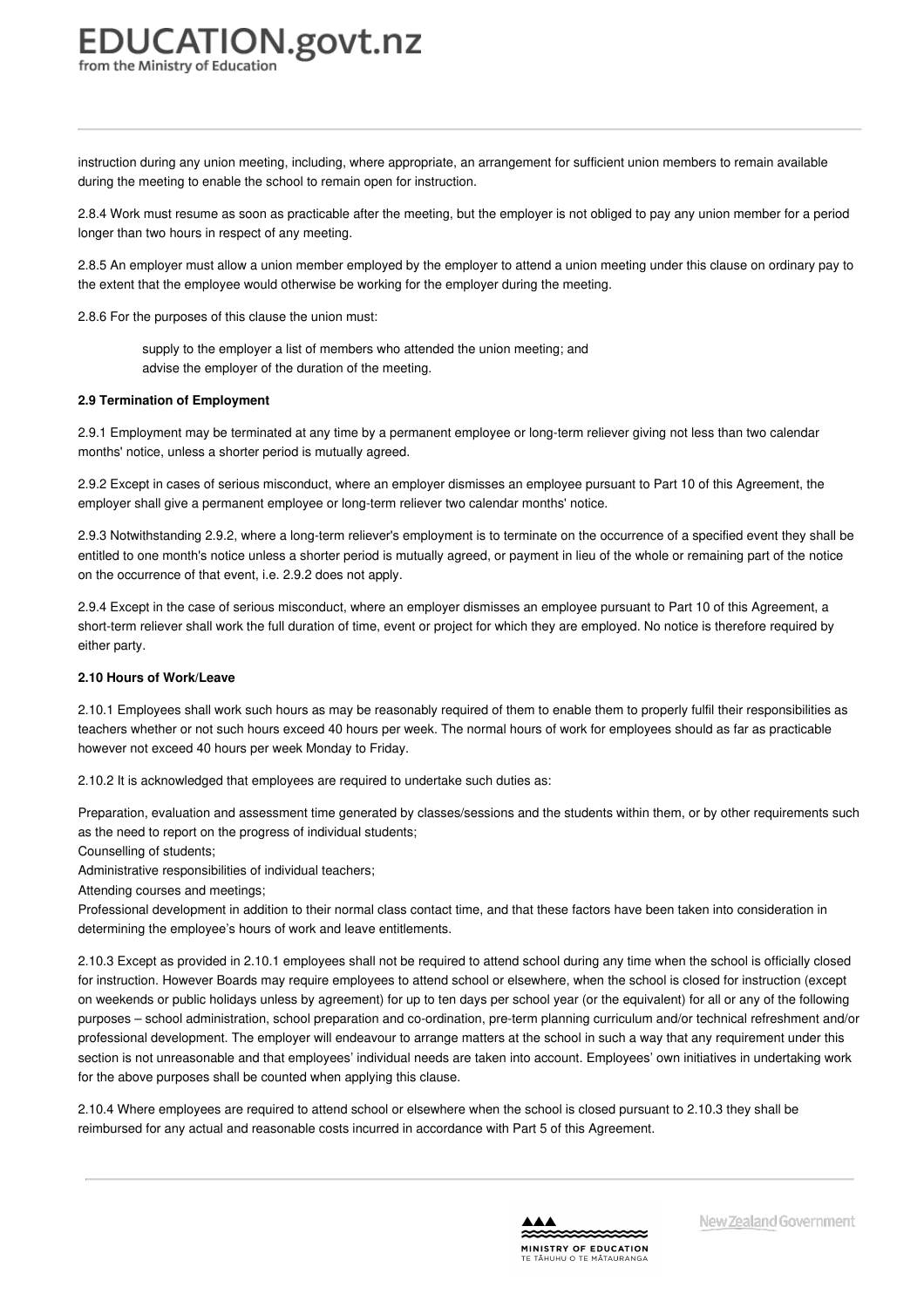2.10.5 Any employee required by their employer to work on a Public Holiday (as listed in section 44 Holidays Act 2003) shall be paid time and a half rates as per section 50 of that Act.

2.10.6 Teachers will take their annual leave outside the gazetted term dates.

#### **2.11 Kapa Haka and [Polyfest](https://www.education.govt.nz/school/people-and-employment/employment-agreements/collective-agreements/primary-teachers-collective-agreement/part-2-general-provisions/#cd_11168_2-11-kapa-haka-and-polyfest-relief-days_Education%5CComplexDocuments%5CModel%5CComplexDocumentAccordionSection) Relief Days**

2.11.1

30 teacher relief days will be made available annually for teachers to attend Polyfest to support students participating in the Festival.

140 teacher relief days will be made available biennially for teachers to attend Te Mana Kuratahi (the National Primary Kapa Haka Competition) to support students participating in the competition.

### **Part 3: Remuneration**

Primary Teachers' Collective Agreement Effective: 1 July 2019 to 30 June 2022

We are making improvements to our Download to Print functionality, so if you want a printed copy of this agreement please download the PDF version of the Primary Teachers' Collective Agreement.

#### **3.1 [Unified](https://www.education.govt.nz/school/people-and-employment/employment-agreements/collective-agreements/primary-teachers-collective-agreement/part-3-remuneration/#cd_3643_3-1-unified-base-salary-scale_Education%5CComplexDocuments%5CModel%5CComplexDocumentAccordionSection) Base Salary Scale**

3.1.1 The purpose of this clause is to maintain a Unified Base Salary Scale for all teachers in the state and state integrated compulsory education sector.

#### 3.1.2 Mechanism

The Secretary for Education shall, within one month of ratification of any collective agreement (or relevant variation thereof) applicable to other teachers in the state and integrated school sector, notify the NZEI Te Riu Roa National Secretary of any changes to the base salary scale and offer such changes to teachers covered by the PTCA. The National Secretary of NZEI Te Riu Roa shall, within one month of receipt of the offer described in clause 3.1.2(a), advise the Secretary for Education whether NZEI Te Riu Roa wishes to accept such offer. The parties agree that upon receipt of NZEI's acceptance of the offer the PTCA shall be deemed to be varied pursuant to clause 1.5 in the terms outlined in the offer as advised

3.1.3 The teachers and Boards of Trustees will be notified of any changes in the PTCA made pursuant to clause 3.1.2.

3.1.4 Clause 3.1 shall apply from 1 July 2019 to 30 June 2022. Thereafter this clause will cease to apply and shall have no effect.

3.1.5 For clarity, reference to teachers in this clause means trained teachers i.e. teachers who hold a current practicing certificate and speech language therapists.

#### **3.2 Base [Salary](https://www.education.govt.nz/school/people-and-employment/employment-agreements/collective-agreements/primary-teachers-collective-agreement/part-3-remuneration/#cd_3645_3-2-base-salary-scale_Education%5CComplexDocuments%5CModel%5CComplexDocumentAccordionSection) Scale**

Unified Base Salary Scale for Trained Teachers:

by the Secretary for Education.

| <b>STEP</b> | <b>QUALIFICATION GROUP</b><br><b>NOTATIONS</b> | <b>RATES</b><br><b>EFFECTIVE</b><br><b>I JULY 2019</b> | <b>STEP</b> | <b>QUALIFICATION GROUP</b><br><b>NOTATIONS</b> | <b>RATES</b><br><b>EFFECTIVE</b><br>1 JULY 2020 | <b>RATES</b><br><b>EFFECTIVE</b><br><b>1 JULY 2021</b> |
|-------------|------------------------------------------------|--------------------------------------------------------|-------------|------------------------------------------------|-------------------------------------------------|--------------------------------------------------------|
|             | Q1E, Q2E, Q3E                                  | \$48,410                                               |             | Q1E, Q2E, Q3E                                  | \$49,862                                        | \$51,358                                               |

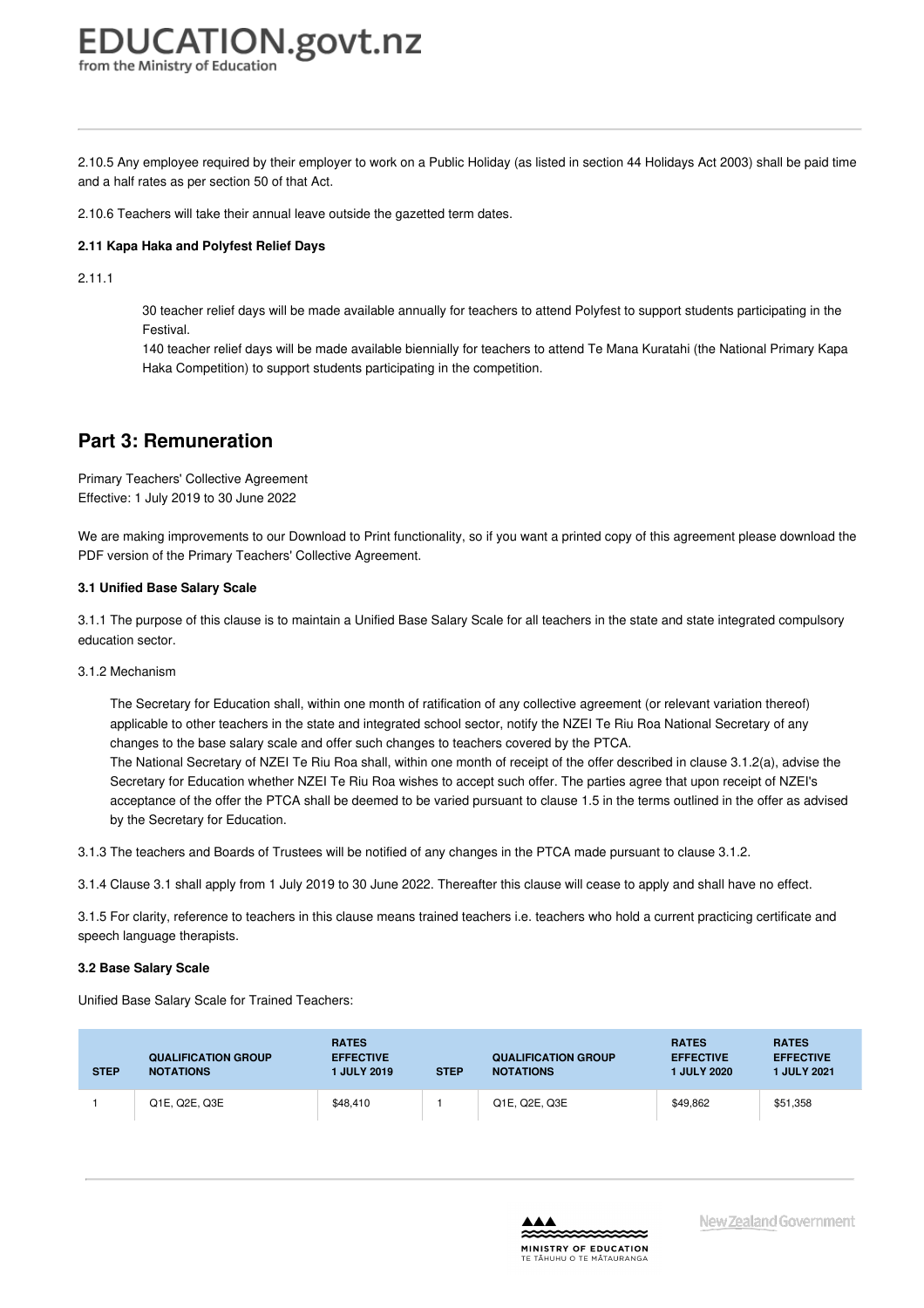## **EDUCATION.govt.nz**

from the Ministry of Education

| <b>STEP</b>    | <b>QUALIFICATION GROUP</b><br><b>NOTATIONS</b> | <b>RATES</b><br><b>EFFECTIVE</b><br><b>1 JULY 2019</b> | <b>STEP</b>    | <b>QUALIFICATION GROUP</b><br><b>NOTATIONS</b> | <b>RATES</b><br><b>EFFECTIVE</b><br><b>1 JULY 2020</b> | <b>RATES</b><br><b>EFFECTIVE</b><br><b>1 JULY 2021</b> |
|----------------|------------------------------------------------|--------------------------------------------------------|----------------|------------------------------------------------|--------------------------------------------------------|--------------------------------------------------------|
| $\mathbf{1}$   | Q1E, Q2E, Q3E                                  | \$48,410                                               | $\mathbf{1}$   | Q1E, Q2E, Q3E                                  | \$49,862                                               | \$51,358                                               |
| $\mathbf{1}$   | Q1E, Q2E, Q3E                                  | \$48,410                                               | $\mathbf{1}$   | Q1E, Q2E, Q3E                                  | \$49,862                                               | \$51,358                                               |
| $\overline{c}$ |                                                | \$50,470                                               | $\overline{c}$ |                                                | \$51,984                                               | \$53,544                                               |
| 3              | $Q3 + E$                                       | \$52,736                                               | 3              | $Q3 + E$                                       | \$54,318                                               | \$55,948                                               |
| $\overline{4}$ | Q4E                                            | \$54,796                                               | $\overline{4}$ | Q4E                                            | \$56,440                                               | \$58,133                                               |
| 5              | Q5E                                            | \$58,247                                               | $\sqrt{5}$     | Q5E                                            | \$59,994                                               | \$61,794                                               |
| 6              | Q1M                                            | \$62,000                                               | $\,6\,$        |                                                | \$63,860                                               | \$65,776                                               |
| $\overline{7}$ | Q <sub>2</sub> M                               | \$66,100                                               | $\overline{7}$ |                                                | \$68,000                                               | \$70,040                                               |
| 8              |                                                | \$71,000                                               | $\,8\,$        |                                                | \$73,000                                               | \$75,190                                               |
| 9              | Q3M                                            | \$75,200                                               | 9              |                                                | \$77,100                                               | \$79,413                                               |
| 10             | Q3+M, Q4M, Q5M                                 | \$80,500                                               | 10             | Q1M, Q2M, Q3M                                  | \$83,000                                               | \$85,490                                               |
|                |                                                |                                                        | 11             | Q3+M, Q4M, Q5M                                 | \$87,000                                               | \$90,000                                               |

#### **3.3 Salary [Qualification](https://www.education.govt.nz/school/people-and-employment/employment-agreements/collective-agreements/primary-teachers-collective-agreement/part-3-remuneration/#cd_3646_3-3-salary-on-appointment_Education%5CComplexDocuments%5CModel%5CComplexDocumentAccordionSection) Groups**

**From 1 July 2019** the Qualification Group Notations for the base salary scale entry points (E) and base scale maximum points (M) for each qualification group defined below:

**Q1, Q2 and Q3** for teachers who hold a current practicing certificate issued by the Teaching Council of Aotearoa New Zealand but no subject or specialist qualification at level 7 or above on the NZQF, or equivalent overseas teaching qualifications recognised by the NZQA.

**Q3+** for teachers who hold a current practicing certificate issued by the Teaching Council of Aotearoa New Zealand and:

a subject or specialist level 7 qualification on the NZQF (i.e. not an initial teacher education qualification) which can be a Diploma (excluding a National Diploma), Graduate Diploma or Degree; or

an honours degree of teaching; or

equivalent overseas qualifications recognised by the NZQA or an overseas qualification where NZQA has determined that the qualification has level 7 (graduate) study in a subject or specialist area(s) i.e. any area of study that is not initial teacher education.

**Q4** for teachers who hold a current practicing certificate issued by the Teaching Council of Aotearoa New Zealand and:

a subject or specialist level 8 qualification on the NZQF which can be an honours degree or a Post Graduate Diploma; or two subject or specialist level 7 qualifications on the NZQF (as listed above); or a masters degree of teaching; or equivalent overseas qualifications recognised by the NZQA.

**Q5** for teachers who hold a current practicing certificate issued by the Teaching Council of Aotearoa New Zealand and:

a subject or specialist level 9 qualification on the NZQF - masters or doctorate; or equivalent overseas qualifications recognised by the NZQA.

**Note 1:** The Qualifications Charts will continue to be used to inform judgements about qualifications unable to be allocated a level by reference to the New Zealand Qualifications Framework.

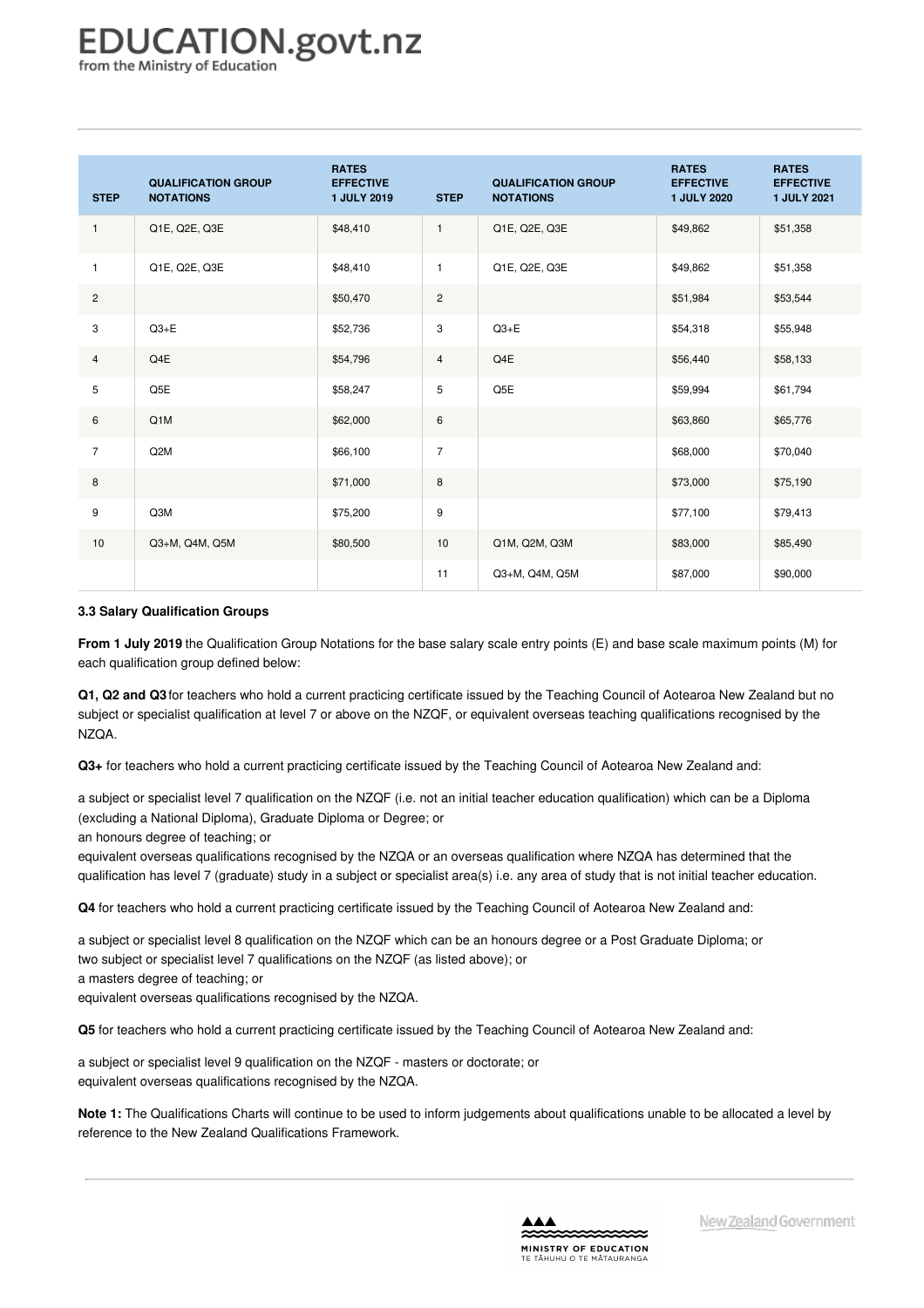#### **3.4 Untrained [Employees](https://www.education.govt.nz/school/people-and-employment/employment-agreements/collective-agreements/primary-teachers-collective-agreement/part-3-remuneration/#cd_3649_3-4-progression_Education%5CComplexDocuments%5CModel%5CComplexDocumentAccordionSection)**

This rates shall apply to teachers who lack recognised teacher education including those who are employed with a Limited Authority to Teach.

| <b>STEP</b> | <b>RATES EFFECTIVE</b><br>2 MAY 2017 | <b>RATES EFFECTIVE</b><br><b>1 JULY 2019</b> | <b>RATES EFFECTIVE</b><br><b>1 JULY 2020</b> | <b>RATES EFFECTIVE</b><br><b>1 JULY 2021</b> |
|-------------|--------------------------------------|----------------------------------------------|----------------------------------------------|----------------------------------------------|
| Entry       | \$32,456                             | \$40,491                                     | \$41,706                                     | \$42,957                                     |
| Maximum     | \$33,868                             | \$41,042                                     | \$42,273                                     | \$44,847                                     |

#### **3.5 Salary on [Appointment](https://www.education.govt.nz/school/people-and-employment/employment-agreements/collective-agreements/primary-teachers-collective-agreement/part-3-remuneration/#cd_3650_3-5-progression-for-resource-teachers_Education%5CComplexDocuments%5CModel%5CComplexDocumentAccordionSection)**

3.5.1 Subject to the provisions set out in Appendix 6, upon appointment:

a teacher with no service credits, as defined in clause 1.2 of Appendix 6, will be paid on the relevant entry step for their qualification group as per clause 3.2.

a teacher with service credits, as defined in clause 1.2 of Appendix 6, will be paid at the appropriate step for their qualification group, but not less than the relevant entry step as per clause 3.2.

3.5.2 A teacher with overseas qualifications must have their qualifications recognised by the New Zealand Qualifications Authority against the New Zealand Qualifications Framework (NZQF).

#### **3.6 Resource Teachers - Salary on [Appointment](https://www.education.govt.nz/school/people-and-employment/employment-agreements/collective-agreements/primary-teachers-collective-agreement/part-3-remuneration/#cd_3651_3-6-progression-for-speech-language-therapists-slts_Education%5CComplexDocuments%5CModel%5CComplexDocumentAccordionSection)**

3.6.1 Speech Language Therapists (SLT)

Base salary on appointment for all SLTs shall have regard to previous service and qualifications.

From 1 July 2019 SLT in qualification group Q1 or Q2 can progress, subject to clause 3.7.7, to step 9 of the base salary scale.

From 1 July 2020 SLT in qualification group Q1 or Q2 can progress, subject to clause 3.7.7, to step 10 of the base salary scale.

All SLTs who have 12 months continuous service on the applicable salary qualification maximum step of the base scale will receive one unit (Note: this unit is provided separately in the Staffing Order i.e. it is not part of the entitlement units)

SLTs shall receive one year of salary credit (i.e. one step on the base scale) for every year of continuous service as an SLT, up to their qualifications maximum.

Previous SLT service shall include all service as a trained and registered SLT (including in the employment of a New Zealand state or state-integrated school).

Appendix 6 shall apply in regards to any previous work experience (other than SLT service) the SLT has.

3.6.2 Resource Teachers and Regional Health School Teachers

This clause applies to Resource Teachers of Learning and Behaviour (RTLB); Resource Teachers Literacy (RTLit); Resource Teachers Deaf (RTD); Resource Teachers Vision (RTV); Resource Teachers Māori (RTM) and Regional Health School Teachers:

All teachers shall be placed on the base salary scale according to previous experience and qualifications;

All teachers will be allocated at least one permanent unit upon appointment. The unit will be paid at the substantive rate set out in 3.9.

The permanent unit allocated to RT:Lit in clause 3.6.2(b) is subject to 3.6.4 below.

The permanent unit allocated to RTLB in clause 3.6.2(b) is subject to 3.6.5 below.

The permanent unit allocated to RTD and RTV in clause 3.6.2(b) is subject to clause 3.6.6 below.

For all new appointments on or after 1 July 2019 if the teacher is employed in more than one position that would entitle them to a unit under 3.6.2(b) they will be entitled to a maximum of one permanent unit.

**Note:** The permanent unit(s) allocated in this clause are not part of the Board's unit entitlement set out in clause 3.9.1.

3.6.3 Resource Teachers Māori (RTM)

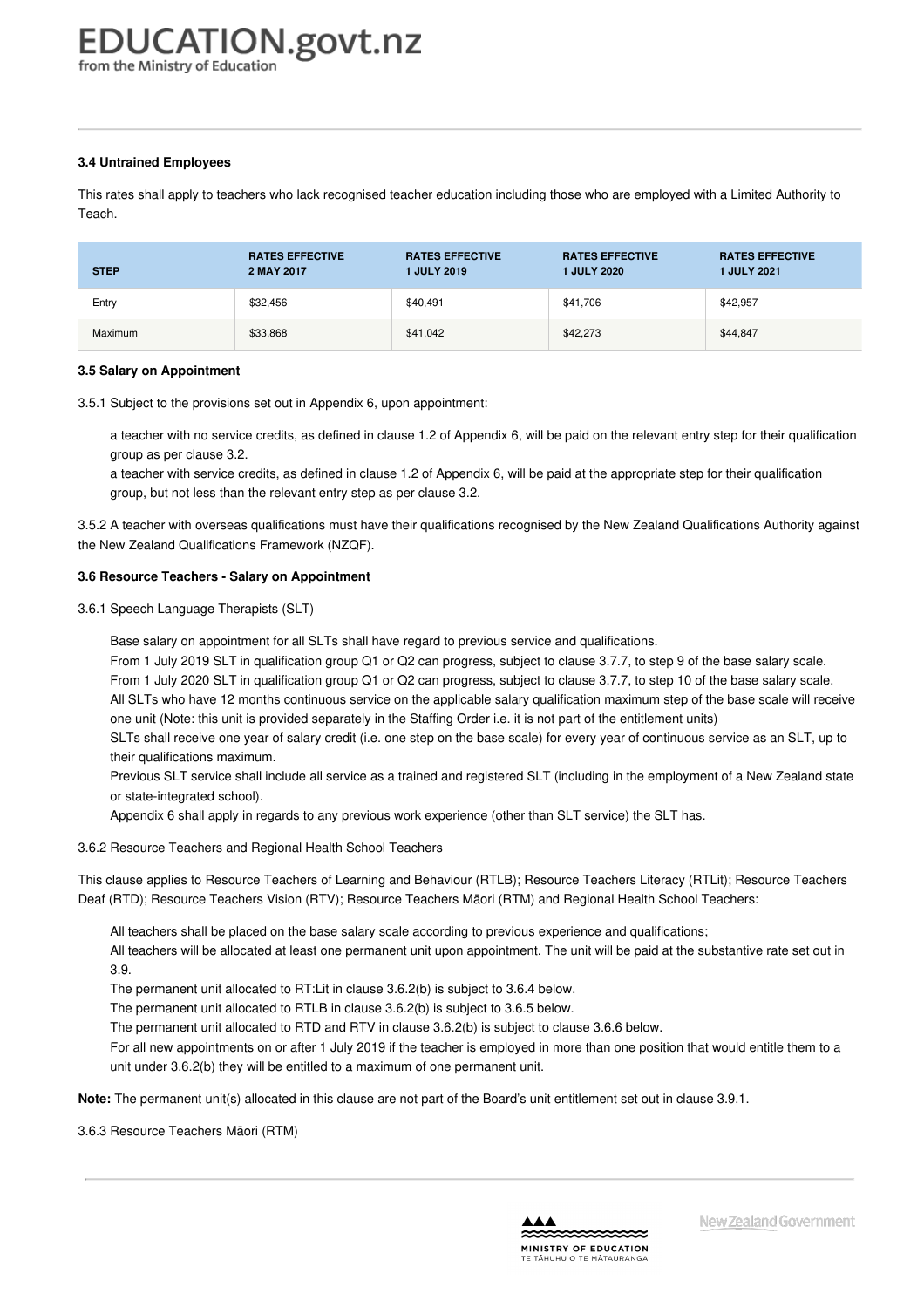## **EDUCATION.govt.nz**

from the Ministry of Educatior

From 1 July 2019 the entry step for RTM whose qualification group is Q1, Q2 or Q3 will be step 9 and for RTM whose qualification group is Q3+, Q4 or Q5 will be step 10.

From 1 July 2020 the entry step for RTM whose qualification group is Q1, Q2 or Q3 will be step 10 and for RTM whose qualification group is Q3+, Q4 or Q5 will be step 11.

After 12 months continuous service in the role of RTM, the teacher will receive an additional unit to a total of two units.

**Note:** These units are provided separately in the Staffing Order i.e. not part of the entitlement units.

3.6.4 Resource Teachers Literacy (RT:Lit)

From 1 July 2019 the entry step for RT:Lit whose qualification group is Q1, Q2 or Q3 will be step 7 and for RT:Lit whose qualification group is Q3+, Q4 or Q5 will be step 8.

Teachers appointed to RT: Lit positions will be required to complete the RT: Lit training programme, unless they have Previously been employed as a resource teacher reading; or

Been given an exemption by the Secretary; or

Already completed the programme.

Teachers required to complete the training programme will be eligible for the unit from the date they commence the programme. Any such teacher who withdraws from the training programme or does not complete the programme within 48 months of appointment to the role will cease to be eligible for the unit.

All teachers employed as RT:Lit will be automatically eligible for the unit if the training ceases to be provided.

#### 3.6.5 Resource Teachers (RTLB)

Teachers appointed to RTLB positions will be required to complete the RTLB training programme, unless they have Been given an exemption by the Secretary; or

Already completed the programme.

Teachers required to complete the training programme will be eligible for the unit from the date they commence the role. Any such teacher who withdraws from the training programme or does not complete the programme within 48 months of appointment to the role will cease to be eligible for the unit.

All teachers employed as RTLB will be automatically eligible for the unit if the training ceases to be provided.

#### 3.6.6 Resource Teachers Deaf (RTD) and Resource Teachers Vision (RTV)

Teachers appointed to RTD and RTV positions will be required to complete a graduate qualification in Special Education (Hearing Impaired) or (Visually Impaired) or any other equivalent qualification specifically focused on teaching of the hearing or visually impaired, unless they:

have been given an exemption by the Secretary; or

already hold an applicable graduate qualification as per (a) above.

Teachers required to complete a graduate qualification as per (a) above, will be eligible for the unit under clause 3.6.2(e) from the date they commence the RTD or RTV role.

A teacher who does not complete the qualification within 48 months of appointment to the RTD or RTV role will cease to be eligible for the unit under clause 3.6.2(e).

All teachers employed as RTD or RTV will be automatically eligible for the unit under clause 3.6.2(e) if no graduate programme as per (a) above, is available.

#### **3.7 [Progression](https://www.education.govt.nz/school/people-and-employment/employment-agreements/collective-agreements/primary-teachers-collective-agreement/part-3-remuneration/#cd_3652_3-7-salary-maxima_Education%5CComplexDocuments%5CModel%5CComplexDocumentAccordionSection)**

3.7.1 Progression for Base Scale Teachers including Unit Holders

Annual Assessment against Professional Standards

For the purposes of determining annual progression from one step to the next, each teacher's performance will be assessed annually against the relevant professional standards as set out in Schedule 2 or 3 as appropriate;

When setting performance expectations and development objectives with individual teachers for the coming year, the professional standards at the relevant level against which the teacher is to be assessed should be confirmed between the teacher and the employer;

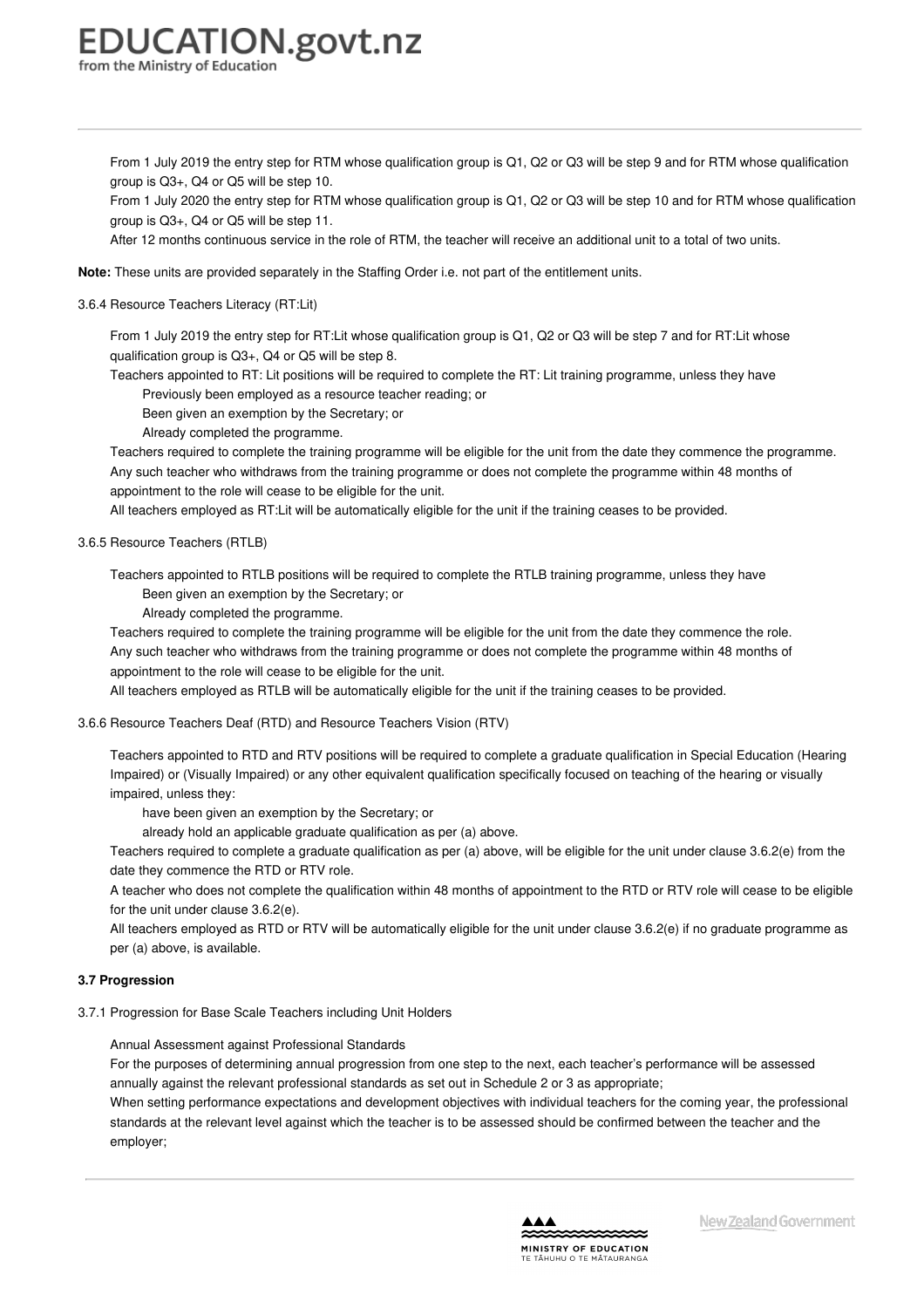For each teacher to progress annually to their next step they will need to demonstrate that they meet the professional standards at the appropriate level;

Beginning Teachers will have at least two annual assessments against the professional standards for the beginning teacher level before moving to the fully certificated level, except where the teacher and the employer agree that assessment against the beginning standards for more than one annual assessment is not appropriate because of the teacher's previous relevant experience. In such cases teachers may be assessed against the fully certificated teacher standards after one assessment against the beginning teacher standards;

Fully Certificated Teachers will have at least three annual assessments against the professional standards for fully certificated teachers before moving to the experienced teacher level regardless of whether or not they have reached their qualifications maximum;

Experienced Teachers are teachers who have had at least three successful annual assessments against the Fully Certificated Teacher professional standards and who then meet the Experienced Teacher professional standards. Experienced Teachers will continue to be assessed annually against the experienced teacher professional standards.

#### 3.7.2 Progression for Relievers

Relievers shall progress from one step to the next upon completion of each 190 days relieving service, subject to satisfactory performance as attested by the Principal of the school where the teacher has recently been employed as a relief teacher.

#### 3.7.3 Progression for Untrained Employees

Untrained employees shall progress from the entry salary rate to the maximum salary rate upon completion of twelve months service, subject to satisfactory performance as assessed by the principal.

#### 3.7.4 Progression for Resource Teachers

Progression through the salary steps for resource teachers up to the second to top step for the relevant qualification maximum for that teacher shall be on an annual basis from the date of appointment, dependent on competent performance as attested by the principal.

Progression from the second to top step to the top step for the relevant qualification maximum for that teacher shall be on an annual basis from the date of appointment and is dependent upon proven initiative in the performance of their duties which shall be carried out in a highly competent manner as attested by the principal:

Where the principal is unable to make this assessment because of the itinerant nature of the teacher's duties over this 12 month period, the teacher may progress to the top step in terms of subclause (a) above (i.e. competent performance).

#### 3.7.5 Progression for Speech Language Therapists (SLTs)

Progression through the salary steps for SLTs up to the top step for the relevant qualification maximum for that SLT shall be on an annual basis from the date of appointment, dependent on competent performance as attested by the principal; Notwithstanding clause 3.7.5(a), non-graduate SLTs shall, after two years on the second to top step and subject to competent performance as attested annually by the principal, receive one permanent unit. An SLT in possession of a unit at the time that they attain Q3+ status shall retain the salary unit, as they have already complied with the intention of this clause.

#### 3.7.6 Deferred Progression

Principals will be able to defer progression for teachers who have not met the professional standards at the appropriate level throughout the assessment period;

If it is agreed that the teacher has demonstrated within the timeframe determined by the principal (in consultation with the teacher) that they are meeting the appropriate standards, they will progress to the next step from the date of the second assessment. The teacher's anniversary date for the purposes of progression only, would move to the date on which the teacher's performance was deemed to have met the required standards;

Where a beginning or fully certificated teacher is unable to attain the standards within the specified time period, the teacher will be required to undergo competency procedures as set out in Part 10.

#### 3.7.7 Local Review Process

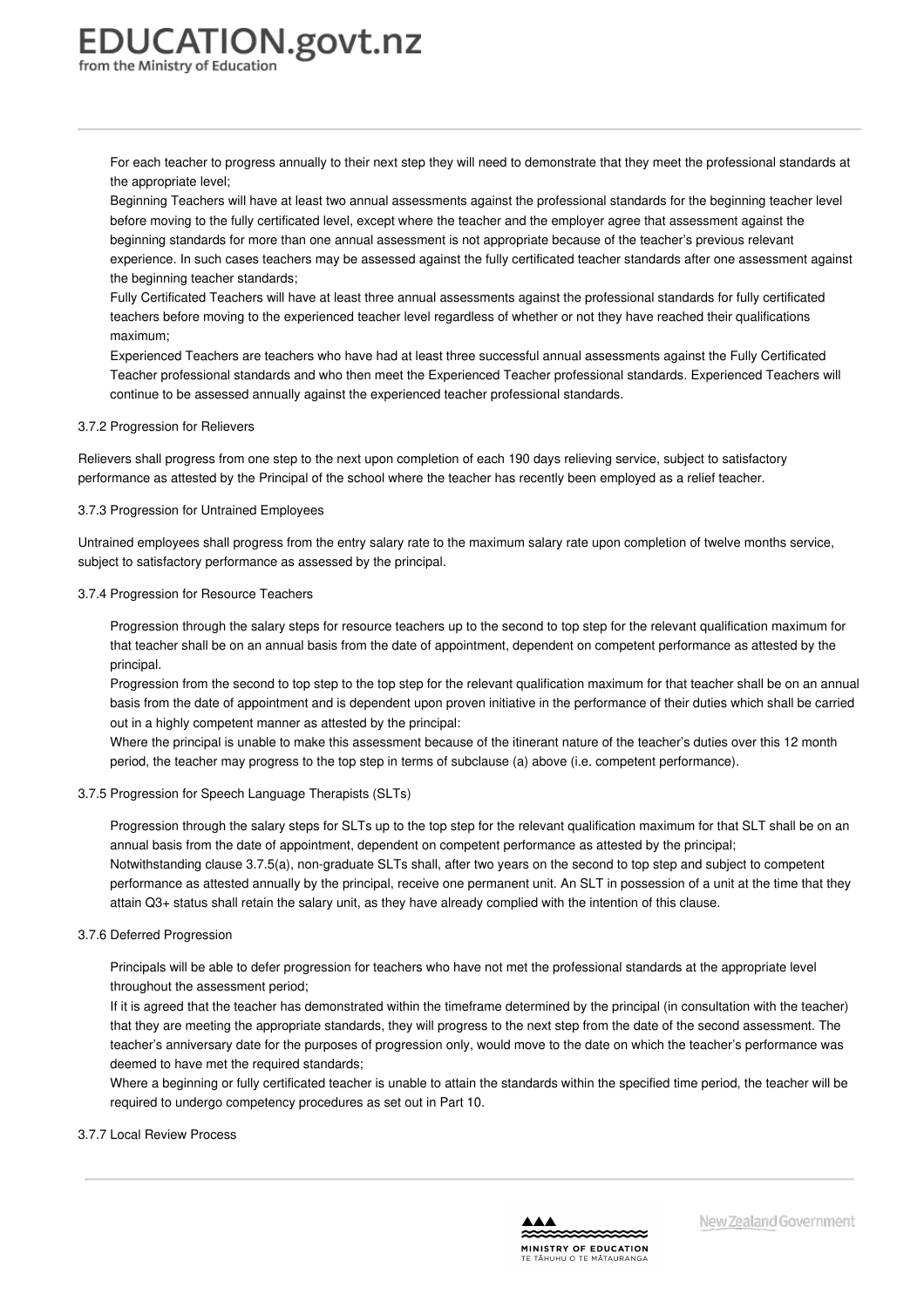Where a teacher disagrees with the deferral of their salary increment the teacher may, within 14 working days of being notified of the deferral, seek a review;

The employee may be represented during the process;

A reviewer shall be a person nominated by the Board of Trustees and acceptable to the employee. The reviewer may be another staff member but should not be someone connected with the original decision to defer progression. In the event that agreement cannot be reached on a reviewer within a reasonable time the Board shall determine who the reviewer will be;

The reviewer will give the employee and the principal fair opportunity to make representations;

The reviewer shall make recommendations to the Board within 30 days of receiving the employee's application for review; The Board shall make a final decision within 14 days of receiving the recommendations;

Where requested, the employee shall have access to the information about him/herself provided to the Board by the reviewer; Nothing in this clause prevents the employee from taking a personal grievance in accordance with Part 10 of this Agreement.

**Note:** In cases of very small schools it may be necessary to develop a reciprocal arrangement with a neighbouring school.

#### **3.8 Recognition of Improved [Qualifications](https://www.education.govt.nz/school/people-and-employment/employment-agreements/collective-agreements/primary-teachers-collective-agreement/part-3-remuneration/#cd_3653_3-8-recognised-qualifications_Education%5CComplexDocuments%5CModel%5CComplexDocumentAccordionSection)**

Upon obtaining the appropriate qualifications for one of the salary qualification groups set out in clause 3.3, a teacher shall be entitled to progress annually to the appropriate qualifications maximum, providing the teacher meets the requirements for progression.

Teachers who improve their qualification(s) and are eligible for a higher salary qualification group shall, on the effective date of improving the qualification(s), receive at least the minimum commencing step for the new qualification(s). The effective date for the improvement of qualification(s) to a higher group in this situation is:

Where qualifications are improved at the end of the academic year - the commencing date of the following school year, that is 28 January; or

Where qualifications are improved during an academic year - the date of the official notification from the relevant tertiary provider of achievement of the qualification(s).

Teachers who, in accordance with (a) above, have been held at the maximum point of the salary scale for their qualification group for one or more years of service for salary purposes and who subsequently improve their qualification(s) shall be entitled to progress one salary step towards the maximum step of their new qualification group from the effective date of improving their qualification(s). This date shall become their new anniversary date for salary progression purposes. The effective date for the improvement of qualification(s) to a higher salary group is the date of official notification from the relevant tertiary provider of achievement of the qualification(s).

#### **3.9 [Units](https://www.education.govt.nz/school/people-and-employment/employment-agreements/collective-agreements/primary-teachers-collective-agreement/part-3-remuneration/#cd_3654_3-9-recognition-of-improved-qualifications_Education%5CComplexDocuments%5CModel%5CComplexDocumentAccordionSection)**

#### **3.9 Units**

3.9.1 Boards will be entitled, in any one school year, to a number of units for the purposes of management, responsibility, recruitment, retention and/or reward, generated by formula in the Education (School Staffing) Order for the time being in force. The employer shall consult with teachers in developing a policy to determine the use of units.

Boards with an entitlement of four or more units may allocate up to 40% of the units on a fixed term basis.

Boards with an entitlement of three or fewer units:

can make fixed term units divisible by two.

must allocate at least one unit permanently.

3.9.2 Permanent units are paid at the rate of \$4,000 and are additional salary regardless of the level of aggregation. They are paid at the substantive rate (i.e. not divisible) to both full-time and part-time teachers. The only circumstance in which permanent units may be proportioned is in an approved full-time job share position.

3.9.3 Fixed term units are paid at the rate of \$4,000 and are additional salary regardless of the level of aggregation. They are paid to both full-time and part-time teachers at the substantive rate and are not divisible unless clause 3.9.1(b) applies.

3.9.4 Any extra units allocated on the basis of increased staffing provisions resulting from an increase in the school's roll during the year shall be allocated as fixed term units. Any such units will have the end of the school year as their end date.

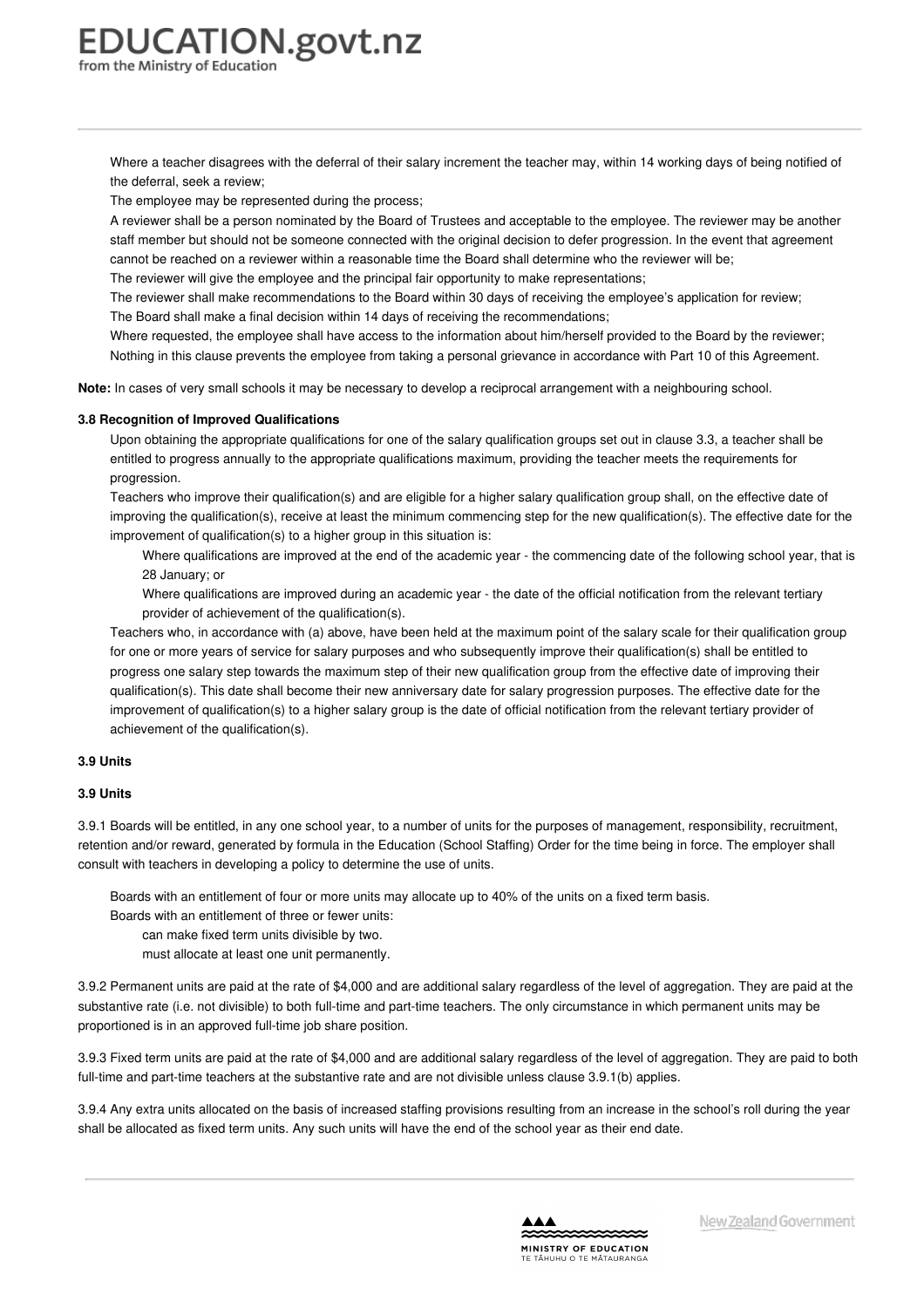3.9.5 An appropriate number of permanent additional units shall be allocated to teachers holding positions, outside entitlement, described as at 1 February 1998 as follows:

Senior teachers special duties (in normal schools); Senior teachers in country model schools; Attached teachers holding "G scale" positions; Senior teachers in attached classes or units; and Resource and Regional Health School teachers pursuant to clause 3.6.2 to 3.6.6.

3.9.6 In schools where the total of entitlement and attached staffing is 21 FTTEs or less, Boards may designate no more than two teachers, holding permanent units, "deputy principal" or "assistant principal". Where the total of entitlement and attached staffing exceeds 21 FTTEs, Boards may designate no more than three teachers, holding permanent units, "deputy principal" or "assistant principal".

3.9.7 Subject to clause 3.9.6, teachers who have been designated by the Board "deputy principal" or "assistant principal" shall be paid at Q3 maximum on the base scale plus any units, of whatever type, allocated to them. Teachers designated by the Board "deputy principal" or "assistant principal" and who meet the criteria for Q3+, Q4 or Q5 (as defined in 3.3) shall be paid at Q3+ maximum plus any units, of whatever type, allocated to them.

3.9.8 Until 30 June 2020 teachers holding permanent units (including permanent additional units) shall be entitled to progress pursuant to clause 3.7, beyond their qualification maxima, to Q3 maximum of the base scale provided that:

If they progress beyond their qualification maximum they will revert to their qualification maximum if their permanent unit(s) are lost through voluntary relinquishment or acceptance of a position without permanent units;

If they subsequently regain permanent unit(s) they will receive an immediate base scale increment (if not already at Q3 maximum of the scale) and will become eligible for any further increment(s) due from the anniversary of that date.

If on 30 June 2020 they have progressed to a step beyond the Q1 or Q2 maxima (as applicable) they will, on 1 July 2020 remain on the step they have progressed to and will continue to be eligible for any further increment(s) from their anniversary date until they reach the Q3 maximum of the base scale regardless of whether they retain their permanent unit(s) or not.

Note: Clause 3.9.8 is a transitional clause. The parties agree that clause 3.9.8 will be deleted when this collective agreement is renewed.

3.9.9 At the time of allocating a fixed term unit or units, the employer shall specify in writing the period of time for which the teacher shall be entitled to that fixed term unit or units, and the particular assignment or task to be undertaken for which the fixed term unit or units has been allocated.

3.9.10 The entitlement to that fixed term unit or units shall cease at the expiry of the specified period of time or on the completion of the specified assignment or task.

3.9.11 The employer may reallocate a fixed term unit or units to the same or another teacher for a further period of time or for a further particular assignment or task.

#### **3.10 [Retirement](https://www.education.govt.nz/school/people-and-employment/employment-agreements/collective-agreements/primary-teachers-collective-agreement/part-3-remuneration/#cd_3655_3-10-units_Education%5CComplexDocuments%5CModel%5CComplexDocumentAccordionSection) Savings**

Teachers are eligible to join a KiwiSaver scheme in accordance with the terms of those schemes.

Employer or government contributions to retirement or superannuation schemes which are closed to new members (and include the Teachers' Retirement Savings Scheme and the Government Superannuation Fund), shall continue in accordance with the terms of those schemes.

Where government or employer contributions are made to another retirement or superannuation scheme of which a teacher is a member, then that teacher is only eligible to receive employer or government contributions to a KiwiSaver scheme to the extent that those combined contributions equal the minimum KiwiSaver employer or government contributions. If the government or employer contributions made to another retirement or superannuation scheme of which a teacher is a member equal or exceed the full minimum KiwiSaver employer or government contributions, then that teacher is not eligible to receive employer or government contributions to a KiwiSaver scheme.

**Note:** For information on this and other retirement savings schemes go to www.education.govt.nz

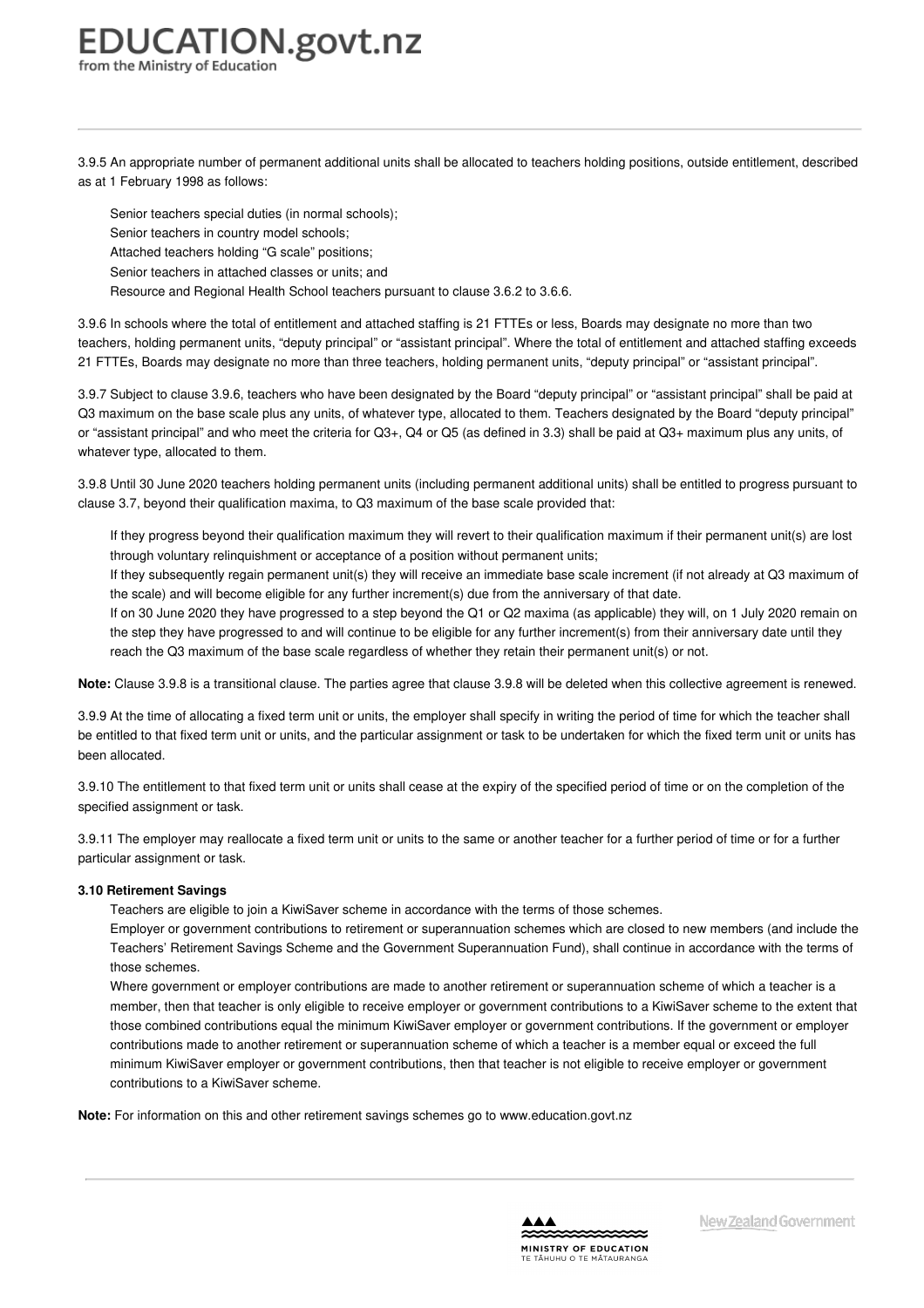# **EDUCATION.govt.nz**

from the Ministry of Education

#### **3.11 [Allowances](https://www.education.govt.nz/school/people-and-employment/employment-agreements/collective-agreements/primary-teachers-collective-agreement/part-3-remuneration/#cd_3656_3-11-allowances_Education%5CComplexDocuments%5CModel%5CComplexDocumentAccordionSection)**

In addition to base salary the following allowances apply:

#### **3.12 [Grandparented](https://www.education.govt.nz/school/people-and-employment/employment-agreements/collective-agreements/primary-teachers-collective-agreement/part-3-remuneration/#cd_3658_3-12-grandparented-service-increment_Education%5CComplexDocuments%5CModel%5CComplexDocumentAccordionSection) Service Increment**

A permanent employee on 1 July 1992 who received a service increment shall maintain that entitlement at a rate of \$1,641 per annum while the employee remains in a position covered by this Agreement.

Teachers from area or secondary schools who were in receipt of a service increment under their appropriate Contract as at 10 September 1992 who then transfer to the primary service shall receive the primary service increment of \$1,641 per annum.

A short break in service (being less than six months) for any teacher in receipt of the service increment will not affect eligibility for the service increment.

Approved paid leave and unpaid leave, parental leave, and leave for childcare purposes of less than five years will not affect eligibility for the service increment.

Teachers who move from employment with one Board to another Board will continue their entitlement to the service increment unless there is a break in service of six months or more (other than a period of leave described in (d) above).

#### **3.13 Higher Duties [Allowance](https://www.education.govt.nz/school/people-and-employment/employment-agreements/collective-agreements/primary-teachers-collective-agreement/part-3-remuneration/#cd_3659_3-13-higher-duties-allowance-acting-in-a-higher-position-other-than-principal_Education%5CComplexDocuments%5CModel%5CComplexDocumentAccordionSection) – Acting in a Higher Position Other Than Principal**

A higher duties allowance shall be paid to an employee who acts up for more than eight consecutive working days in a position with a higher salary.

The amount of the higher duties allowance shall be:

An additional 5% on the employee's existing salary (excluding allowances) for periods where the employee acts up for up to one term;

The difference between the employee's existing salary (excluding allowances) and the rate for the position the employee is acting in but not more than the rate which is equivalent to up to a maximum of three units above the employee's existing

salary (excluding allowances) where the employee acts up for one full school term or more.

The allowance shall be paid from the first day of acting up, including the first eight days.

An employer may agree that the duties of the higher position may be shared between two employees for the duration of the period of acting in a higher position. Where this occurs the employer will advise the hours assigned to each employee and they will be paid on a pro rata basis according to (f) below

This allowance shall be included in the employee's salary in order to calculate appropriate holiday pay for that employee.

The 'rate for the position' is the salary the employee acting up would receive should they be permanently appointed to the position but not less than the rate for their current position.

When as a consequence of an appointment to the Kāhui Ako leadership role the employer reallocates duties of a teacher(s) acting in a higher position to a teacher or teachers then:

- the higher duties allowance shall be paid from the date the duties are transferred
- the higher duties allowance may be paid to both permanent and fixed term teachers
- the employer shall identify either the hours assigned to each teacher (as per 3.13 (d) above) or the total hours transferred each term where the duties are not performed on a continuous basis

the rate of the higher duties allowance will be calculated in accordance with 3.13 (b) and 3.13 (f) above.

#### **3.14 [Relieving](https://www.education.govt.nz/school/people-and-employment/employment-agreements/collective-agreements/primary-teachers-collective-agreement/part-3-remuneration/#cd_3660_3-14-relieving-principal_Education%5CComplexDocuments%5CModel%5CComplexDocumentAccordionSection) Principal**

Where a teacher relieves in the position of principal for a period of more than two weeks, payment for the period concerned shall be an allowance representing the difference between his/her salary (if any) and the base salary rate that would be payable if the teacher was appointed to the position of principal but shall not be less than the rate of salary in the teacher's own position. The allowance shall be paid from the first day of acting up including the first two weeks.

This allowance shall be included in the teacher's salary in order to calculate appropriate holiday pay for the teacher. When a permanent teacher relieves in the position of principal in the same school because the principal has been released to undertake the functions of the Kāhui Ako leadership role the teacher shall receive an allowance as per 3.14 (a) to 3.14 (c) above. Where the teacher is not undertaking the whole of the principal's role, the allowance will be pro-rated based on the proportion of the role undertaken by the teacher. Where more than one teacher is undertaking the principal's role, the allowance shall be pro-rated

provided that the total allowance paid in combination, does not exceed the amount payable if a single teacher was acting in the role.

#### **3.15 Isolation [Allowance](https://www.education.govt.nz/school/people-and-employment/employment-agreements/collective-agreements/primary-teachers-collective-agreement/part-3-remuneration/#cd_3661_3-15-isolation-allowance_Education%5CComplexDocuments%5CModel%5CComplexDocumentAccordionSection)**

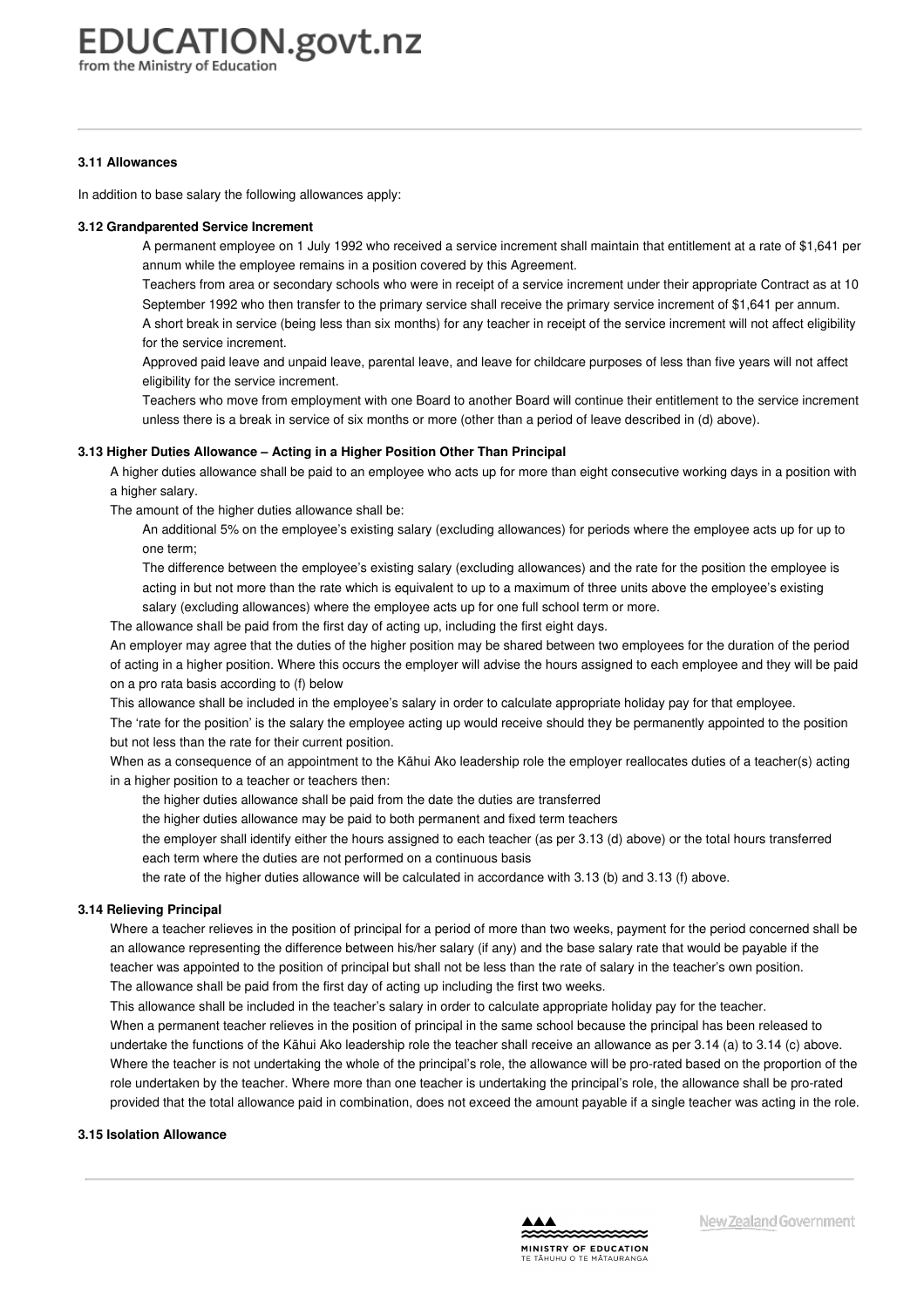<span id="page-15-0"></span>3.15.1 An employee whose work requires that they reside at an isolated locality as outlined in clause 3.15.5 or 3.15.6 below, will receive an isolation allowance.

3.15.2 The allowance is not payable to short-term relievers defined in 1.6.9.

3.15.3 An isolation allowance will be paid fortnightly and during:

Periods of annual leave, whether or not the employee remains in the isolated locality; Any absence from the isolated locality on sick leave or other paid leave of up to seven consecutive days; Periods where an employee is required to work at another locality for up to seven consecutive days.

3.15.4 Part-time teachers will be paid the isolation allowance on a pro rata basis.

3.15.5 For an employee whose full-time residence is:

in a locality with a population of less than 300 that is also between 60kms and 150kms (inclusive) from a population centre of more than 1,500 people; or

in one of the following locations – Aranga, Arohena, Glenorchy, Hauturu, Hawea Flat, Horeke, Kawhia, Makahu, Ohuka, Ongarue, Papanui Junction, Peria, Piri Piri, Rere, Ruakituri, Te Akau or Waikaretu; or located on Matakana Island or Waiheke Island

the rate of the allowance shall be \$1,200 per annum.

3.15.6 For an employee whose full-time residence is:

in a locality with a population of less than 300 that is also more than 150kms from a population centre of more than 1,500 people; or located on Great Barrier Island or Stewart Island

the rate of the allowance shall be \$2,200 per annum.

#### **3.16 Hard to Staff [Allowances](https://www.education.govt.nz/school/people-and-employment/employment-agreements/collective-agreements/primary-teachers-collective-agreement/part-3-remuneration/#cd_3662_3-16-hard-to-staff-allowances_Education%5CComplexDocuments%5CModel%5CComplexDocumentAccordionSection)**

#### 3.16.1 **Staffing Incentive Allowance**

Additional salary at the rate of \$1,000 per annum shall be paid to teachers who are not in receipt of the Priority Teacher Supply Allowance and who meet one of the following criteria;

All full-time teachers appointed to advertised positions in schools designated as having serious staffing difficulties;

All full-time teachers in schools approved because of location;

All full-time long-term and other relieving teachers who serve in an approved school or schools for a minimum period of two consecutive school terms.

#### 3.16.2 **Priority Teacher Supply Allowance**

The Priority Teacher Supply Allowance (PTSA) provisions below shall apply only to teachers employed in decile one or decile two Priority Staffing Status schools.

Full-time fully-certificated teachers employed on a permanent or long term relieving basis of two consecutive terms or more and who have been attested as having met the professional standards (i.e. the fully-certificated teacher, experienced teacher or deputy principal and assistant principal standards as appropriate) shall be entitled, from the date of appointment, to receive the PTSA of \$1,500 per annum.

Full-time provisionally certificated teachers or teachers certificated subject to confirmation who are employed on a permanent or long term relieving basis of two consecutive terms or more will receive, from the date of appointment, the allowance at the rate of \$1,000 per annum until such time as they are fully-certificated and attested as having met the fully-certificated teacher professional standards.

Priority Staffing Status schools are those schools in the regions set out in the Ministry of Education's Resourcing Handbook (Chapter Four: Payments to Individuals) and may be changed by the Ministry of Education as priority needs shift.

The Priority Teacher Supply Allowance is not payable to any teacher in a position approved for Priority Staffing Status on the

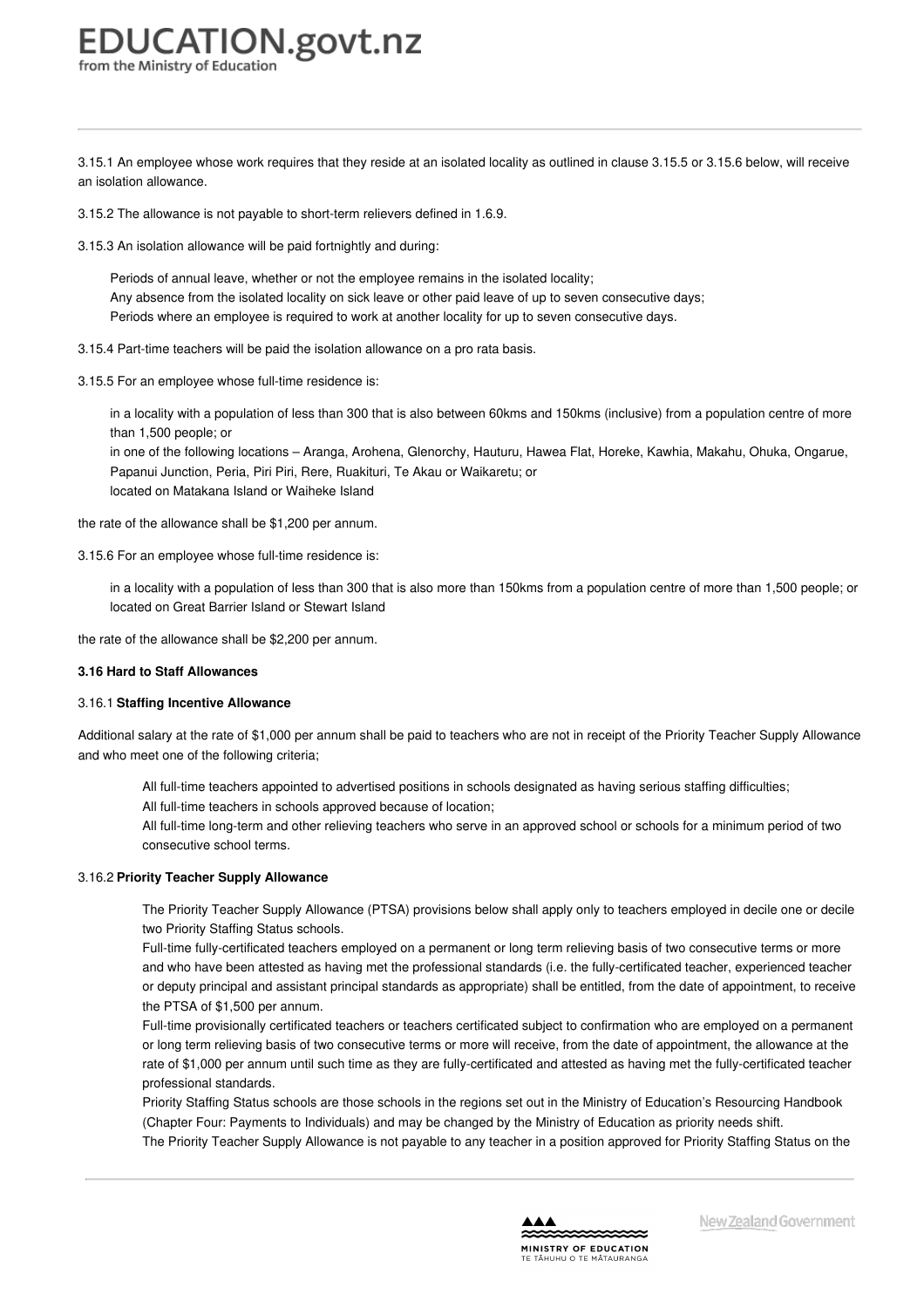basis of severe difficulty in recruiting to that position.

Teachers moving to a position in which they will be eligible to receive the Priority Teacher Supply Allowance are entitled to either the National Relocation Grant (as set out in the Ministry of Education guidelines on Teacher Supply Initiatives) or to the transfer and removal provisions of this Agreement. On completion of a minimum of three years' continuous service in one or more decile one or two Priority Staffing Status schools a teacher shall have access to the transfer and removal provisions of this Agreement when moving from this category of school to another teaching position in a state or state-integrated school. In the event that a region is removed from the Priority Staffing Status coverage, or when as a result of a reassessment a school is no longer rated as decile one or two, teachers who were in receipt of the Priority Teacher Supply Allowance prior to that change or reassessment, shall continue to receive the allowance until the end of the school year. Teachers who are so affected shall retain their entitlement to the transfer and removal provisions of this Agreement for a further three years.

#### **3.17 Māori [Immersion](https://www.education.govt.nz/school/people-and-employment/employment-agreements/collective-agreements/primary-teachers-collective-agreement/part-3-remuneration/#cd_3664_3-18-maori-immersion-teaching-allowance-mita_Education%5CComplexDocuments%5CModel%5CComplexDocumentAccordionSection) Teaching Allowance (MITA)**

#### 3.17.1

All teachers, as defined in clause 1.6.14, required to teach in te Reo Māori immersion classes at levels one, two or three as defined in Schedule 1 to this Agreement shall receive an allowance of \$4,000 per annum. This allowance shall be pro-rated for part time teachers (based on the teacher's total hours).

From the start of the 2017 school year, all teachers, as defined in clause 1.6.14, required to teach in te Reo Māori immersion classes at level one who have more than three continuous years' service teaching in level one Māori immersion classes shall receive an additional allowance of \$2,000 per annum. This is in addition to the allowance described in clause 3.17(a). This allowance shall be pro-rated for part time teachers (based on the teacher's total hours).

From the start of the 2017 school year, for all teachers, as defined in clause 1.6.14, required to teach in te Reo Māori immersion classes at level one who have more than six continuous years' service teaching in level one Māori immersion classes the additional allowance described in clause 3.17(b) shall increase to \$4,000 per annum. This is in addition to the allowance described in clause 3.17(a). This allowance shall be pro-rated for part time teachers (based on the teacher's total hours).

The employer shall attest to the eligibility of teachers for these allowances according to the levels of te Reo Māori immersion outlined in Schedule 1 of this agreement.

For clarity continuous service for the payment of the allowance in (b) and (c) above shall be interrupted but not broken by any periods of unpaid leave and/or breaks in teaching service and/or teaching service in classes other than Māori immersion level one.

#### **3.18 Special Duties Increment [Allowance](https://www.education.govt.nz/school/people-and-employment/employment-agreements/collective-agreements/primary-teachers-collective-agreement/part-3-remuneration/#cd_3665_3-18-special-duties-increment-allowance_Education%5CComplexDocuments%5CModel%5CComplexDocumentAccordionSection)**

An employee appointed to a permanent or relieving position (minimum appointment period of one term) in approved types of special classes or schools, hospital classes in approved schools with special teaching problems and employees appointed to Resource Teacher: Learning and Behaviour positions, shall be paid a special duties allowance of one additional salary step or, if the employee is on or beyond the maximum step of their qualification group, additional salary of \$995 per annum.

#### **3.19 Bus [Controller's](https://www.education.govt.nz/school/people-and-employment/employment-agreements/collective-agreements/primary-teachers-collective-agreement/part-3-remuneration/#cd_3666_3-19-bus-controllers-allowance_Education%5CComplexDocuments%5CModel%5CComplexDocumentAccordionSection) Allowance**

An employee appointed bus controller for a school district who undertakes the full duties of bus control as determined from time to time by the employer shall be paid additional salary at the rate of \$3.72 per day for the first route and \$1.30 per day for each additional route thereafter.

#### **3.20 [Normal/Model](https://www.education.govt.nz/school/people-and-employment/employment-agreements/collective-agreements/primary-teachers-collective-agreement/part-3-remuneration/#cd_3668_3-20-normalmodel-school-allowance_Education%5CComplexDocuments%5CModel%5CComplexDocumentAccordionSection) School Allowance**

A full-time permanent or relieving teacher (employed for at least one year) in a normal or a model school is to receive additional salary of \$2000 per annum.

The provisions of this subclause shall not apply to an employee in a special class or a hospital class attached to a normal school, or to a provisionally certificated teacher except with the approval of the College of Education which shall only be given where those teachers are actually participating in the school's programme for the training of trainees.

#### **3.21 Associate Teacher [Allowance](https://www.education.govt.nz/school/people-and-employment/employment-agreements/collective-agreements/primary-teachers-collective-agreement/part-3-remuneration/#cd_3669_3-21-associate-teacher-allowance_Education%5CComplexDocuments%5CModel%5CComplexDocumentAccordionSection)**

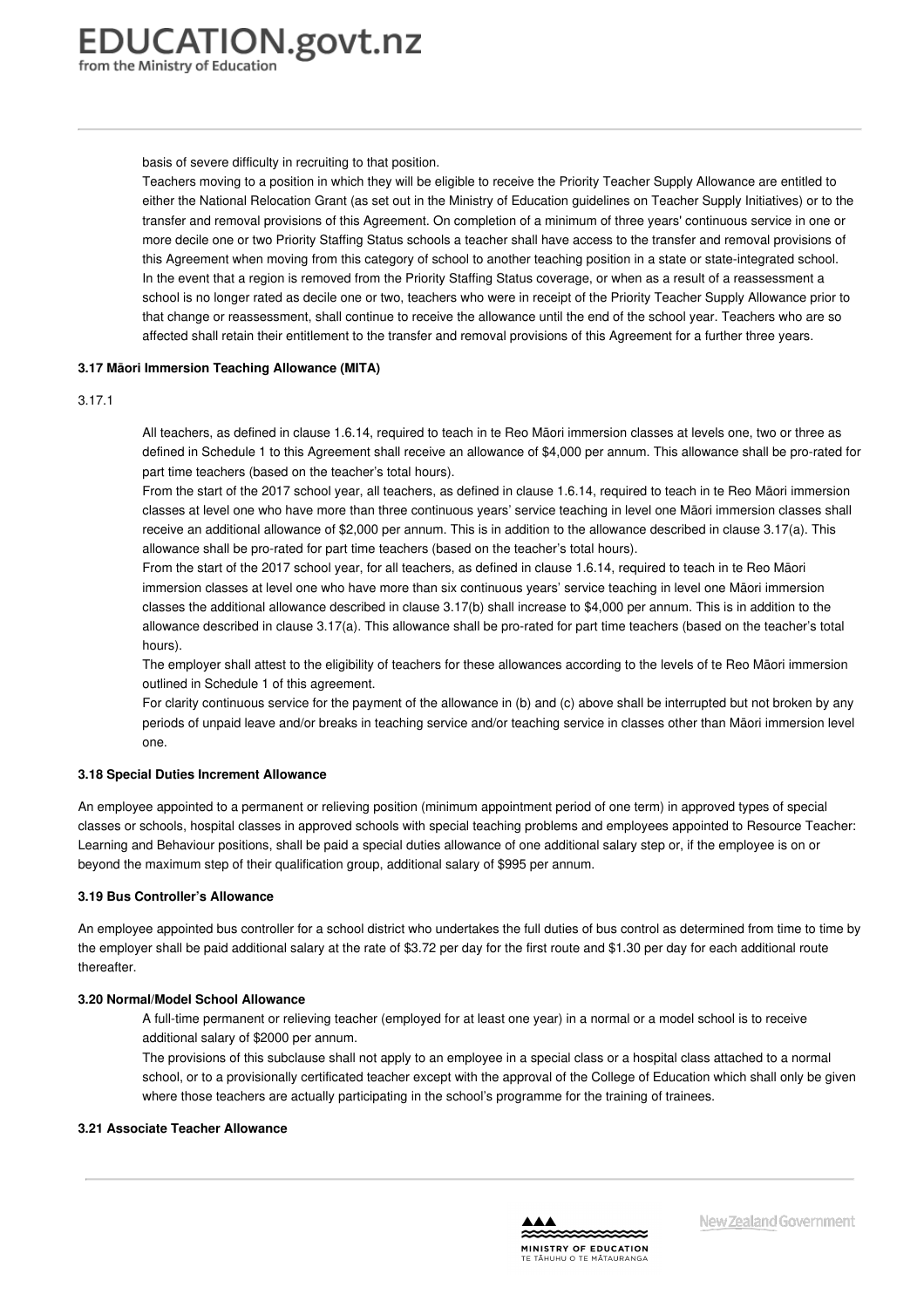3.21.1 An associate teacher allowance of \$51.60 per trainee week shall be paid under the following provisions:

The following definitions shall apply:

'Trainee' means a teacher trainee, or teacher on a course of retraining, at a college of education or teacher training provider approved and accredited under the provisions of the Education Act 1989 or a teacher undertaking a fulltime course of specialised training;

'Associate teacher' means a teacher employed by a Board of Trustees, approved by a college of education or other teacher training provider approved and accredited under the provisions of the Education Act 1989, to assist in the practical training of trainees under conditions defined by the provider.

For each trainee week, namely each week each trainee is posted to an associate teacher's classroom for at least four teaching days, the teacher shall be paid at the rate specified above;

Employees who are not associate teachers but are required to have trainees in the classroom for up to eight student weeks in any one year shall, except when the time spent in the one classroom by one or more trainees is less than four teaching days a week, be entitled to payment in accordance with the rate specified above;

Where the approved teacher training provider approves the posting of trainees for a period of less than four teaching days a week, then payment shall be made in accordance with the rate specified above on the basis of the aggregation of those periods;

The associate teacher allowance is payable to teachers who are not necessarily involved in classroom related duties but who otherwise satisfy the provisions of this clause;

The associate teacher allowance shall be payable at a daily rate for a trainee once four days have been completed with that trainee pro rated on the rate specified above. The first four days will also qualify for payment;

The associate teacher allowance shall not be payable to an employee receiving the normal school allowance.

#### **3.22 [Compassionate](https://www.education.govt.nz/school/people-and-employment/employment-agreements/collective-agreements/primary-teachers-collective-agreement/part-3-remuneration/#cd_3670_3-22-compassionate-grant_Education%5CComplexDocuments%5CModel%5CComplexDocumentAccordionSection) Grant**

#### 3.22.1

A compassionate grant shall be paid by employers to a partner, or if there is no partner, to the next of kin of an employee who dies while employed in the state teaching service. Compassionate grants are calculated as a proportion of the annual rate of salary (including any permanent salary allowances) payable to the employee at the time of death as follows:

| <b>LENGTH OF SERVICE</b><br>(IN NEW ZEALAND STATE SCHOOLS) | <b>PROPORTION OF</b><br><b>ANNUAL SALARY RATE</b> |
|------------------------------------------------------------|---------------------------------------------------|
| 20 years or more                                           | One-eighth                                        |
| 10 years but less than 20 years                            | One-twelfth                                       |
| Under 10 years                                             | No grant payable                                  |

For the purposes of this clause, "service" means service in New Zealand state schools.

Service must be continuous except that intervals of up to one year may be bridged and service aggregated, but the intervals do not count as service. If an interval exceeds one year, the qualifying service commences afresh after the interval.

#### **3.23 [Payment](https://www.education.govt.nz/school/people-and-employment/employment-agreements/collective-agreements/primary-teachers-collective-agreement/part-3-remuneration/#cd_3672_3-23-payment-of-salaries_Education%5CComplexDocuments%5CModel%5CComplexDocumentAccordionSection) of Salaries**

#### 3.23.1 **Payment of Salaries – Permanent Employees**

The salaries of employees shall be paid fortnightly and the gross salary for a full pay period is calculated as 14/365ths of the annual salary rate. For broken periods the calculation is the number of days due multiplied by the annual rate and divided by 365. Gross salary comprises all salary and allowances (temporary and permanent).

#### 3.23.2 **Payment of Salaries - Long Term Relievers**

Long-term relievers employed in excess of three weeks shall be paid a salary at the appropriate rate specified in this

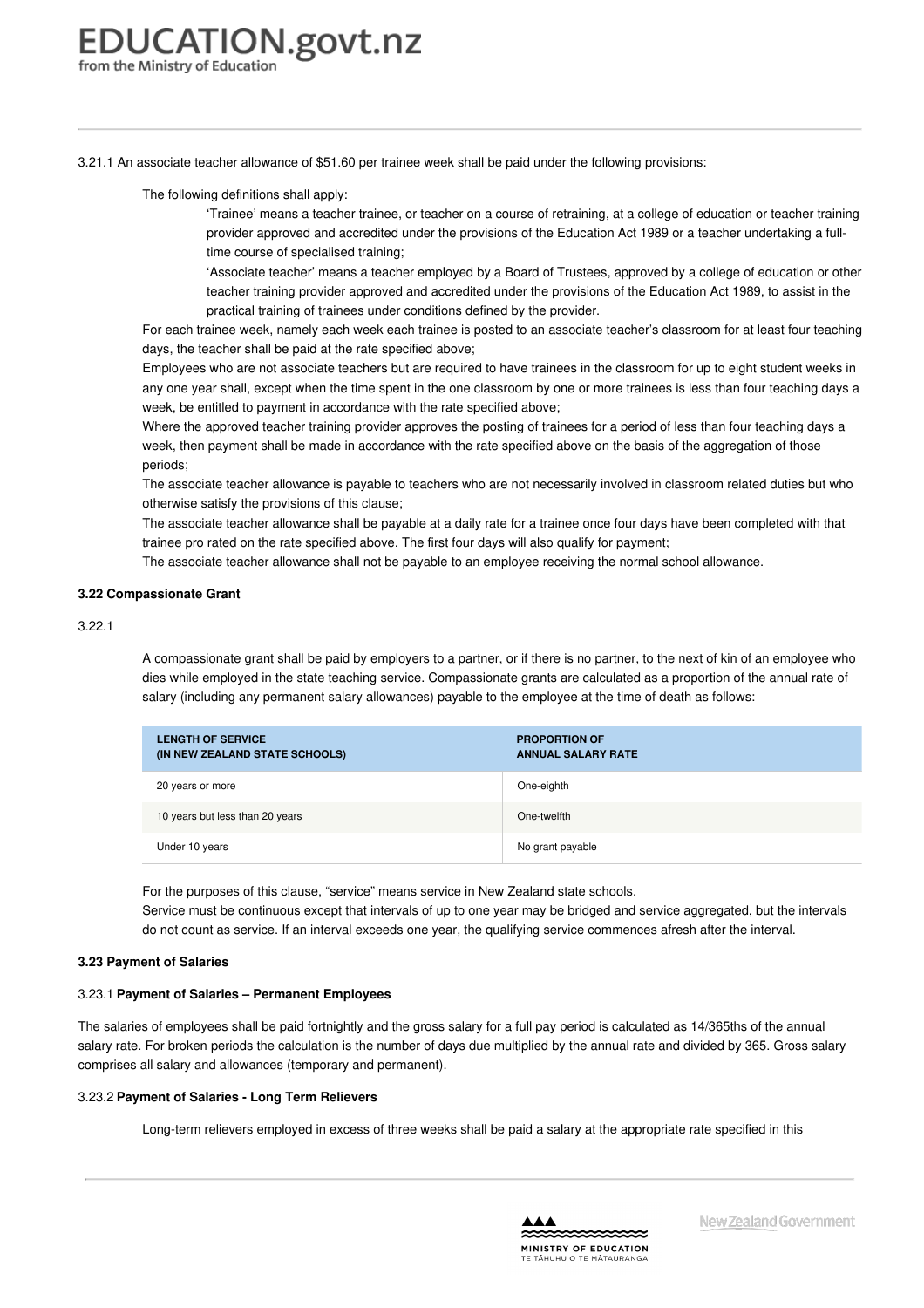#### Agreement.

If due, the following allowance(s) shall be paid in addition: boarding allowance; isolation allowance; special duties increment allowance; staffing incentive allowance.

Long-term relievers employed for one year or less shall be entitled to the provisions of this Agreement as specified. A long-term relieving teacher appointed to a relieving position for a period of at least one year shall be regarded as a permanent appointment in terms of the provisions of this Agreement except for the staff surplus provisions in Appendix 4.

Note: For clarity, the responsibilities and range of duties of a long-term reliever shall be the same as a permanent employee.

#### 3.23.3 **Payment of Salaries - Short Term Relievers**

Short-term relievers employed shall be paid at the rate of 1/190 of the appropriate annual salary for each day worked (inclusive of holiday pay). Provided that the maximum daily rate payable for relievers employed for no more than three weeks shall not exceed 1/190 of step 6 on the base scale.

A reliever shall, wherever possible, be entitled to be paid within the current or immediately following pay period. If employed on an hourly basis, this proportion shall be 1/950 of the applicable annual rate to a maximum of step 6 on the base scale (inclusive of holiday pay); provided no reliever so employed shall be paid for less than two hours per day of relief and, if there is a break in duties of one and a half hours (1.5) or more, an allowance equivalent to one (1) hours pay shall be paid.

#### 3.23.4 **Method of Payment**

Salaries shall be paid fortnightly by direct credit to the employee's nominated bank account. However individual employees may on religious or ethical grounds apply in writing to the Secretary to be paid by cheque.

#### **3.24 Holiday Pay (Permanent and Long Term Relieving [Employees\)](https://www.education.govt.nz/school/people-and-employment/employment-agreements/collective-agreements/primary-teachers-collective-agreement/part-3-remuneration/#cd_3673_3-24-holiday-pay-permanent-and-long-term-relieving-employees_Education%5CComplexDocuments%5CModel%5CComplexDocumentAccordionSection)**

Holiday pay is based on the school year and is not payable beyond 27 January. For holiday pay purposes, an employee's service in a school year comprises all paid service including weekends and statutory holidays, but not school vacations. Calculation of holiday pay during the year is made to the nearest day and when a half-day is involved the calculation is made to the benefit of the employee. In calculating holiday pay the following rules apply:

Holiday Pay = 30% of the number of days of service in a school year defined above.

- If a permanent employee has had leave without pay for a period exceeding five consecutive days, the holiday pay to be deducted is based on the total number of days without pay.
- When an employee resigns, any half-day resulting from calculation of holiday pay is to the benefit of the employees. When a school closes on a Friday and the vacation commences on the Monday following, the intervening weekend is school time and not vacation time.

The number of days holiday pay is counted from the beginning of the vacation. Deductions of holiday pay are made from the end of the vacation.

This provision shall also apply to long term relieving employees appointed to relieving positions for a term of one year or less.

#### **3.25 Part-time [Employees](https://www.education.govt.nz/school/people-and-employment/employment-agreements/collective-agreements/primary-teachers-collective-agreement/part-3-remuneration/#cd_3674_3-25-part-time-employees_Education%5CComplexDocuments%5CModel%5CComplexDocumentAccordionSection)**

3.25.1 The salary of a part-time employee shall be a proportion of the rate in the base scale applicable if employed full-time, excluding any additional allowances.

#### 3.25.2 **Temporary Change in Hours**

Where a part-time employee increases the number of weekly class contact hours (but less than full-time) for a period of up to four weeks, the additional hours shall be paid on the basis of 1/l,000 of the employee's annual rate (this rate is inclusive of holiday pay).

#### 3.25.3 **Long-term Change in Hours**

Where a part-time employee increases weekly class contact hours (but less than full-time) for a continuous period exceeding four weeks, an appropriate pro rata adjustment shall be made. Holiday pay is calculated each term, as per clause 3.24. Where there has been a long

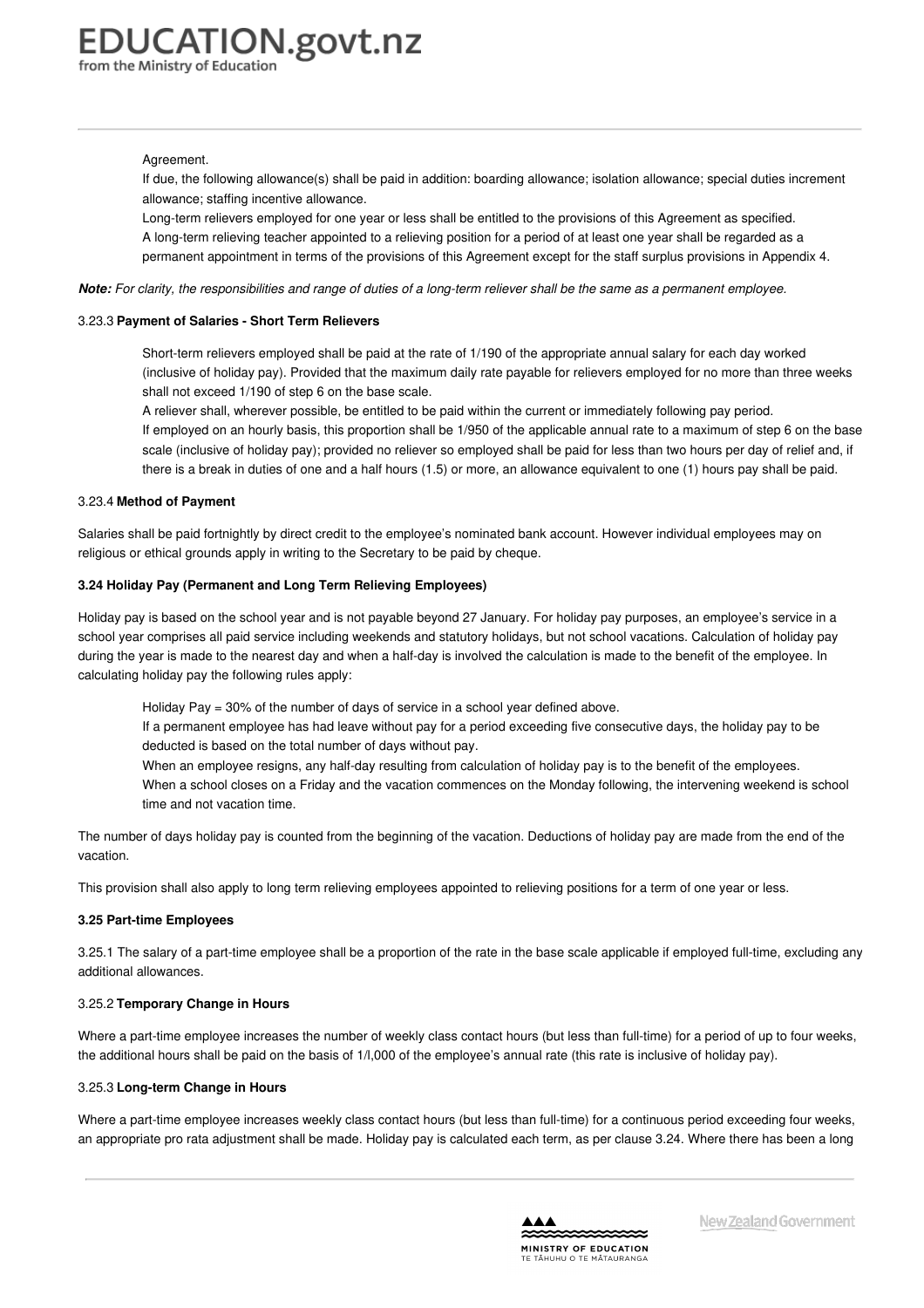term change in hours during the term, holiday pay is to be paid according to the average hours worked during the term.

#### 3.25.4 **Part-time Employees who Temporarily Work Full-time**

Where a part-time employee works full-time for a period of one week or more, payment shall be made on a full-time basis. Payment during vacations for holiday pay shall be made at the full-time salary rate for a period equal to 30% of any period or periods in which the employee worked full-time and the balance of vacations should be paid at the normal prorated rate.

#### 3.25.5 **Increments**

Part-time employees shall receive increments, where applicable, under the same conditions as full-time employees. Salary credit is for class contact hours only. If employment is less than 20 hours per week, each complete 1,000 hours is equivalent to one year's full-time teaching.

#### 3.25.6 **Credit as Full-time Service**

For incremental purposes, 20 hours a week or more are credited as full-time salary service. This service is counted as for full-time employees. Part-time service less than 20 hours a week, performed since the last increment was paid, may be counted towards the next increment on the basis of one month's credit for each 80 hours worked.

#### **3.26 Payments for Recruitment, Retention and [Responsibility](https://www.education.govt.nz/school/people-and-employment/employment-agreements/collective-agreements/primary-teachers-collective-agreement/part-3-remuneration/#cd_3675_3-26-payments-for-recruitment-retention-and-responsibility_Education%5CComplexDocuments%5CModel%5CComplexDocumentAccordionSection)**

3.26.1 Boards may make payments to teachers from operational funding for reasons of recruitment, retention or responsibility with the objective of enhancing educational outcomes.

3.26.2 The allocation of the payments is made after consultation with the teaching staff and where there is agreement between the employer and the teacher being offered the payment.

3.26.3 The payments are valued at \$2,750 per annum, are divisible by two, and paid fortnightly with base salary. The payments do not allow a teacher to progress past their salary qualification maximum nor do they attract surplus staffing protection provisions.

3.26.4 The payments may be allocated on a permanent or a fixed term basis, including for the duration of a special assignment or project. Where the duration of payment is for a fixed term, this shall be specified at the time of allocating the payment and the entitlement shall cease at the expiry of the specified period, or on completion of the special assignment or project.

3.26.5 A permanent recruitment, retention and responsibility payment may be withdrawn on two term's notice by the Board.

#### **3.27 Mentor Teacher [Allowance](https://www.education.govt.nz/school/people-and-employment/employment-agreements/collective-agreements/primary-teachers-collective-agreement/part-3-remuneration/#cd_3676_3-28-tutor-teacher-allowance_Education%5CComplexDocuments%5CModel%5CComplexDocumentAccordionSection)**

3.27.1 A teacher who has met the fully certificated or the experienced teacher professional standards in this Agreement can be designated a Mentor Teacher for:

- Up to one school year for:
	- a provisionally certificated first year teacher working towards full certification.
	- a provisionally certificated second year teacher working towards full certification.
- The duration the Board is receiving a time allowance for:
	- a beginning teacher with less than two years' experience, for whom the Board is receiving the Beginning Teacher time allowance.
	- an overseas trained teacher with no teaching experience in New Zealand, for whom the Board is receiving the Overseas Teacher time allowance.
	- a retrained teacher with less than twelve months' teaching experience after retraining, for whom the Board is receiving the Retrained Teacher time allowance.

3.27.2 The mentor teacher will support the induction and mentoring programme to help newly qualified teachers, overseas teachers or teachers who have retrained to develop effective teaching practices for all learners.

3.27.3 If the total combined hours of employment of the teacher(s) being mentored are at least 0.8 FTTE the designated mentor teacher

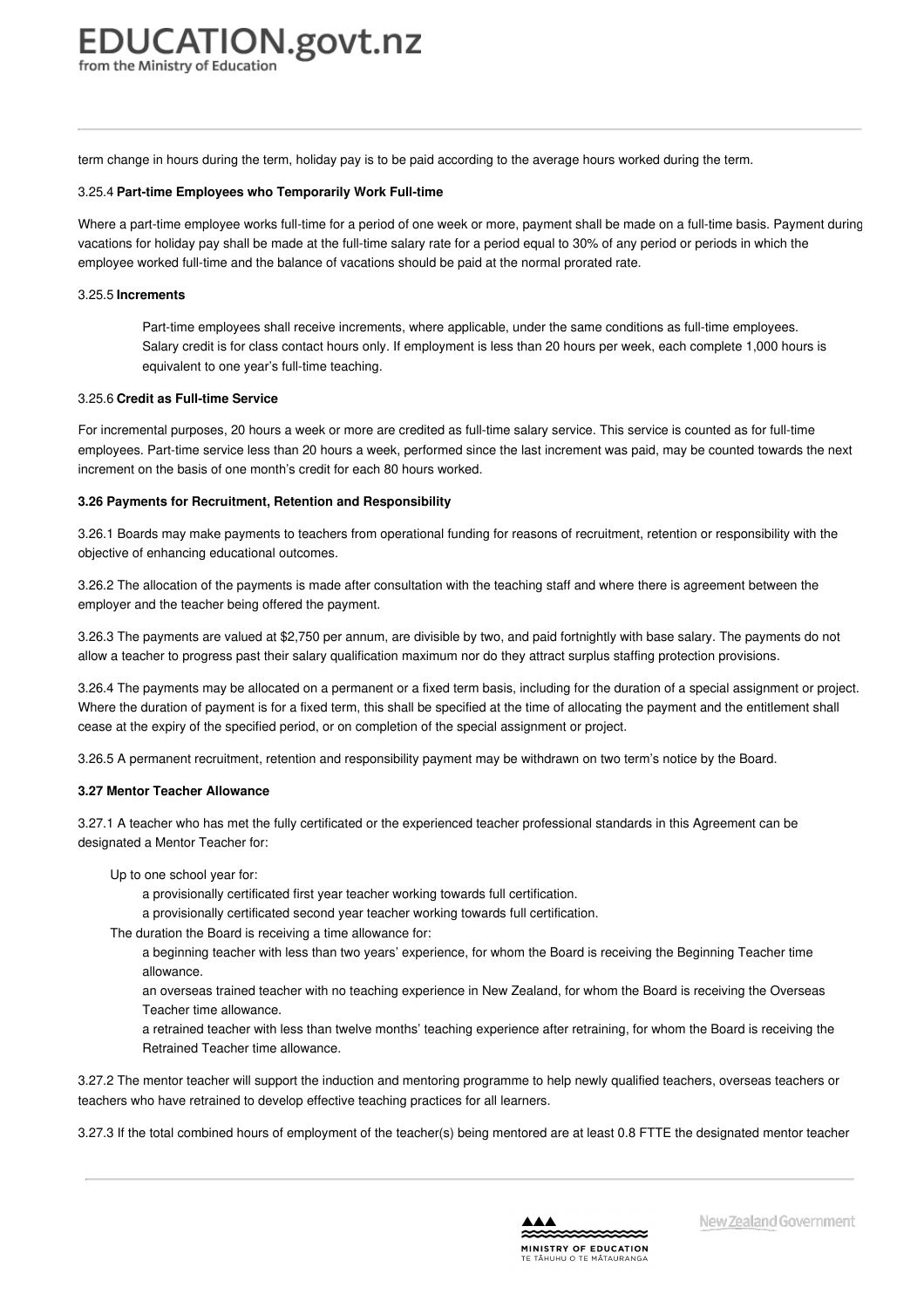will receive a \$4,000 allowance, provided the mentor teacher is not receiving at the same time an allowance payable under the provision of 3.27.4.

3.27.4 If the total combined hours of employment of the teacher(s) being mentored are at least 0.5 FTTE but less than 0.8 FTTE the designated mentor teacher will receive a \$1,000 allowance, provided the mentor teacher is not receiving at the same time an allowance payable under the provision of 3.27.3.

3.27.5 A mentor teacher teacher will receive one allowance, either under 3.27.3 or 3.27.4, where they are designated to support more than one teacher concurrently.

3.27.6 A teacher can only have one designated mentor teacher at any one time.

#### **3.28 [Classroom](https://www.education.govt.nz/school/people-and-employment/employment-agreements/collective-agreements/primary-teachers-collective-agreement/part-3-remuneration/#cd_3677_3-29-classroom-release-time-crt_Education%5CComplexDocuments%5CModel%5CComplexDocumentAccordionSection) Release Time (CRT)**

3.28.1 Every full-time permanent teacher, or long term reliever employed for at least a term, shall receive ten hours classroom release time per term.

3.28.2 Every part-time teacher employed for at least 0.8 FTTE per week who is either permanently employed or a long term reliever employed for at least a term, shall receive a prorated amount of ten hours classroom release time per term.

3.28.3 Every employer shall, in consultation with teachers, develop and maintain a policy for the allocation of classroom release time.

3.28.4 Classroom release time will be allocated according to policy developed as described in 3.28.3 above, except where it is not possible for genuine reasons arising at short notice.

Note: Guidelines for the appropriate use of classroom release time are available on both the NZEI Te Riu Roa and the Ministry of *Education websites.*

#### **3.29 Braille or NZ Sign Language [Allowance](https://www.education.govt.nz/school/people-and-employment/employment-agreements/collective-agreements/primary-teachers-collective-agreement/part-3-remuneration/#cd_3678_3-29-braille-or-nz-sign-language-allowance_Education%5CComplexDocuments%5CModel%5CComplexDocumentAccordionSection)**

Full-time teachers as defined in clause 1.6.14 of this Agreement employed at van Asch Deaf Education Centre, Kelston Deaf Education Centre, or the Blind and Low Vision Education Network New Zealand (BLENNZ) shall be entitled to this allowance at the rate equivalent to a unit, provided that the teacher:

is not a resource teacher of the deaf or visually impaired; and does not receive a unit allocated to Resource Teachers Deaf or Resource Teachers Vision; and is required to hold a graduate qualification in Special Education (Hearing Impaired) or a graduate qualification in Special Education (Visually Impaired) or any other equivalent qualification specifically focused on teaching of the hearing or visually impaired; and

is employed in a teaching position for which the ability to teach in NZ sign language or Braille is a prerequisite.

Only one allowance can be allocated per individual.

#### **3.30 [Leadership](https://www.education.govt.nz/school/people-and-employment/employment-agreements/collective-agreements/primary-teachers-collective-agreement/part-3-remuneration/#cd_3680_3-31-leadership-payments_Education%5CComplexDocuments%5CModel%5CComplexDocumentAccordionSection) Payments**

Boards with lead school responsibility for RTLB employed within a cluster will be entitled in any one school year, to a number of leadership payments of \$2,000 generated by formula in the relevant staffing order. The Board will allocate these leadership payments to the cluster manager or any RTLB with designated responsibility for providing leadership.

#### **3.31 Cluster Manager [Remuneration](https://www.education.govt.nz/school/people-and-employment/employment-agreements/collective-agreements/primary-teachers-collective-agreement/part-3-remuneration/#cd_3681_3-31-cluster-manager-remuneration_Education%5CComplexDocuments%5CModel%5CComplexDocumentAccordionSection)**

The remuneration of a permanent full-time cluster manager appointed to a Ministry of Education approved RTLB cluster shall comprise of:

A base salary as per clause 3.2. A Special Duties Increment Allowance as per clause 3.18. One unit per annum (as per the rate in clause 3.9.2). Any leadership payments allocated under clause 3.30 above.

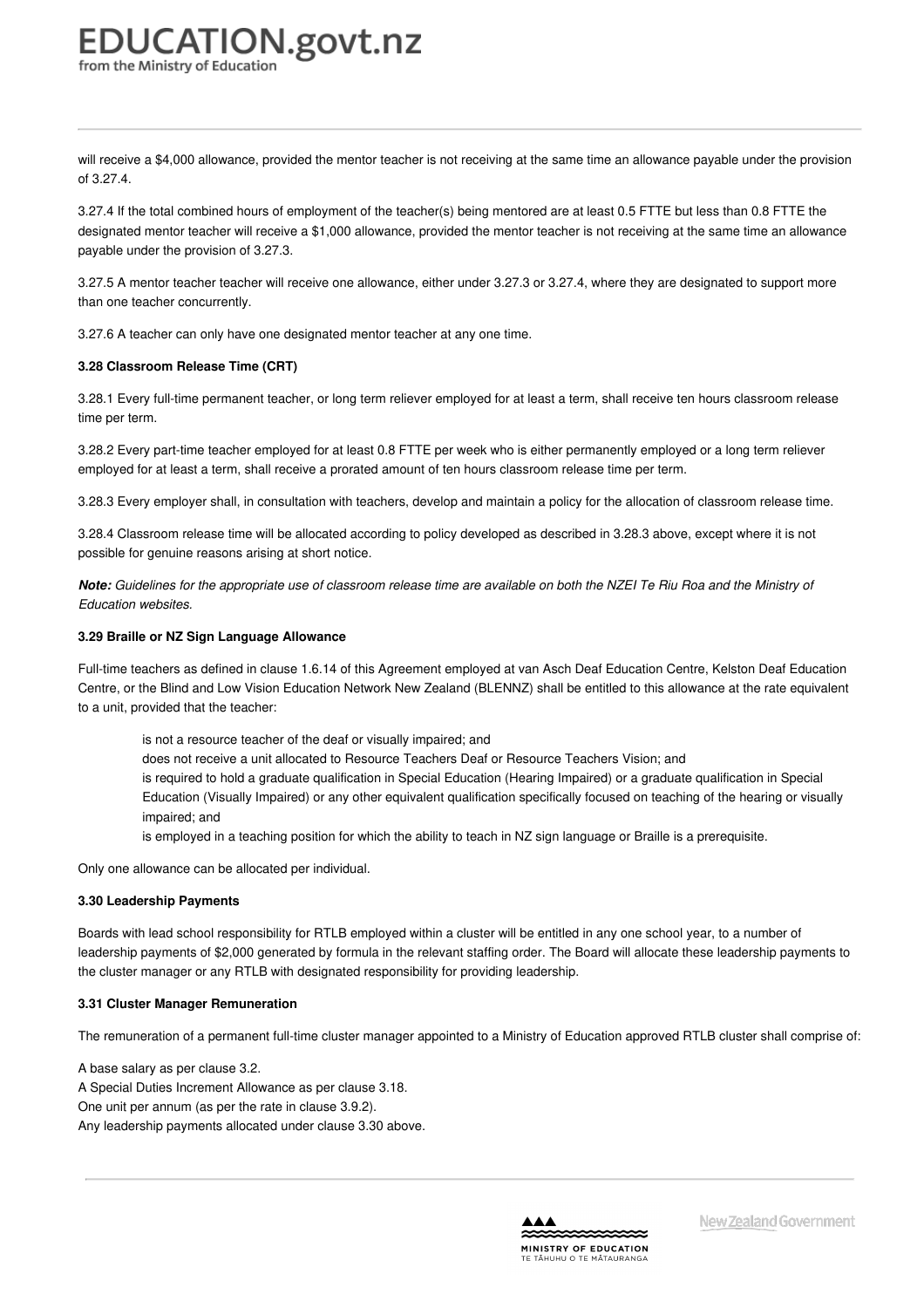#### **3.32 Advanced [Classroom](https://www.education.govt.nz/school/people-and-employment/employment-agreements/collective-agreements/primary-teachers-collective-agreement/part-3-remuneration/#cd_3682_3-32-advanced-classroom-expertise-teacher-allowance_Education%5CComplexDocuments%5CModel%5CComplexDocumentAccordionSection) Expertise Teacher Allowance**

The Advanced Classroom Expertise Teacher (ACET) is a classroom teacher whose practice has been formally recognised as being demonstrably higher than the Experienced Teacher Professional Standards.

3.32.0 Preamble

The following provisions have been agreed in response to an NZEI Te Riu Roa claim about career pathways for teachers. The parties acknowledge that aspects of teacher remuneration are in need of review and that recognition of ACET by way of an allowance may provide a step towards a more coherent remuneration framework.

The parties will monitor and discuss the operation of the ACET allowance as part of ongoing consideration of teacher remuneration provisions.

3.32.1 Primary teachers who meet the eligibility requirements set out in 3.32.2 below, with the endorsement of their principal will be entitled to undertake the process for recognition as ACET, subject to any national prioritisation process.

Consideration for recognition as an ACET is available only to classroom-based teachers.

A maximum of 800 ACET allowances will be available from 28 January 2015 via an allocation process beginning in 2014. No more than 800 ACET allowances will be allocated at any one time. In the event that not all allowances can be allocated or are relinquished, there will be a process to allocate these from time to time to maintain this total of 800 allowances.

3.32.2 Eligibility requirements for an ACET include:

Being a fully certificated, permanent teacher with a classroom teaching load of at least 0.8 FTTE; and Holding no more than one permanent unit; and

Having at least six years classroom teaching experience in a New Zealand state or state-integrated school; and Being at the maximum step of their qualification group for three consecutive years in a New Zealand state/state-integrated school prior to application (with successful attestation against the Experienced Teacher Standards (Schedule 3 of this Agreement) in each of those years).

3.32.3 A teacher recognised as an ACET under 3.32 shall be paid an allowance of \$5,000 per annum, provided the eligibility criteria in 3.32.2 and attestation of practice by the principal against the ACET professional criteria, is maintained as part of the school's annual appraisal process.

3.32.4 The ACET allowance shall cease to be paid under the following circumstances:

reducing below an 0.8FTTE classroom teaching load for a period longer than one term; or

as a result of adverse outcome of competency or disciplinary processes; or

an unsatisfactory performance review; or

an unsatisfactory three-yearly assessment to maintain certification to practice.

3.32.5 The ACET allowance may be relinquished voluntarily.

3.32.6 Until 30 June 2020 a teacher allocated an ACET allowance, who hold Q1 or Q2 qualifications, shall be entitled to progress, from the date of allocation, pursuant to clause 3.7, beyond their qualification maxima to Q3 maxima of the base scale provided that teachers who have gone beyond their qualification maxima revert to their qualification maxima if the ACET allowance is lost through voluntary relinquishment or the teacher is no longer eligible for the allowance in terms of clause 3.32.2 effective from the date eligibility is lost.

3.32.7 Until 30 June 2020 a teacher who ceases to be eligible for the ACET allowance because s/he is allocated more than one permanent unit shall retain any salary progression pursuant to clause 3.32.6 as at the date eligibility is lost. Any further progression shall be pursuant to clause 3.9.8.

3.32.8 If on 30 June 2020 they have progressed to a step beyond the Q1 or Q2 maxima (as applicable) they will, on 1 July 2020 remain on the step they have progressed to and will continue to be eligible for any further increment(s) from their anniversary date until they reach the Q3 maximum of the base scale regardless of whether they retain their ACET allowance or not.

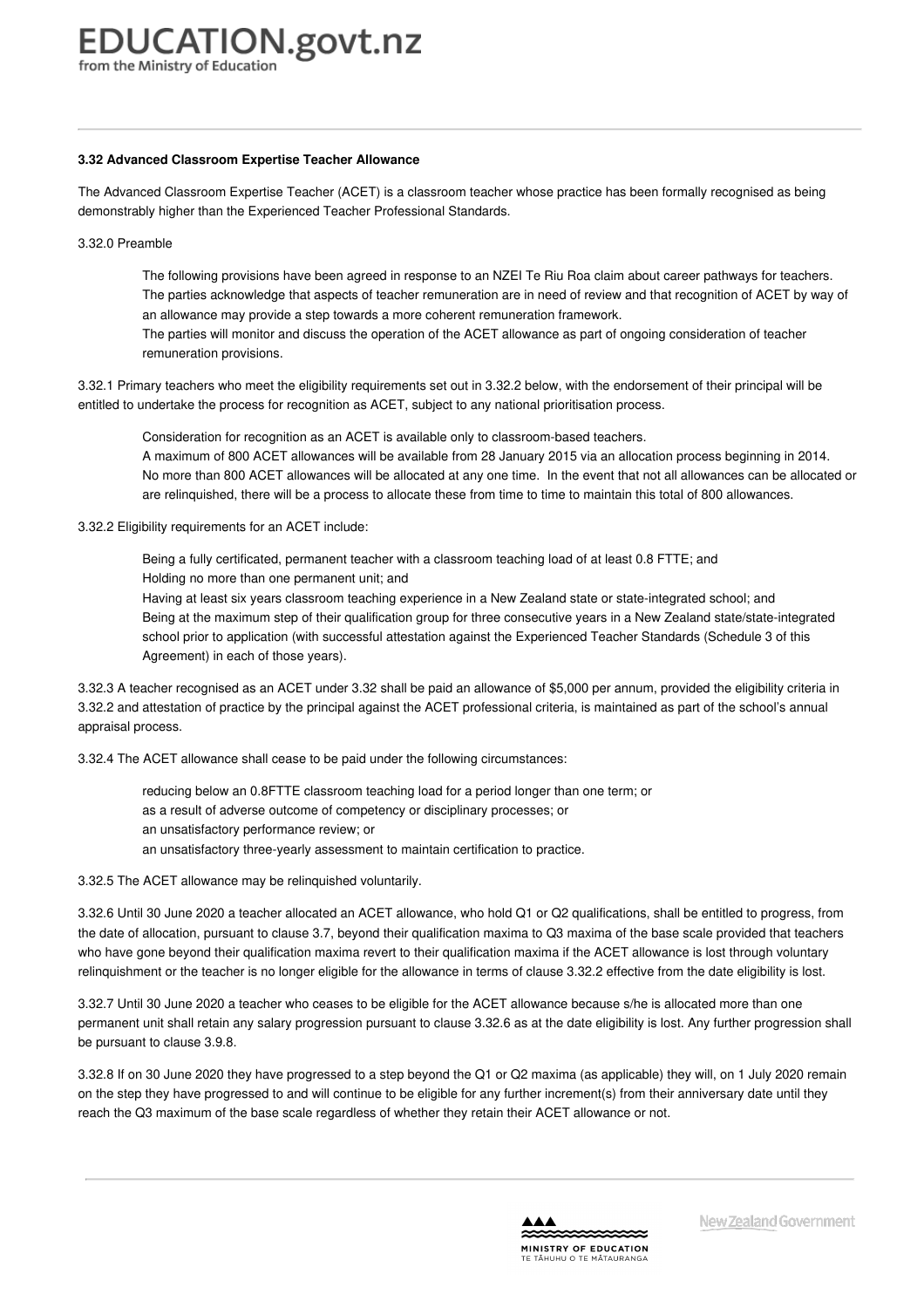**Note:** Clauses 3.32.6 to 3.32.8 are transitional clauses. The parties agree that clauses 3.32.6 to 3.32.8 will be deleted when this collective agreement is renewed.

#### **3.33 [Allowances](https://www.education.govt.nz/school/people-and-employment/employment-agreements/collective-agreements/primary-teachers-collective-agreement/part-3-remuneration/#cd_9886_3-33-allowances-for-community-of-learning-teacher-between-schools-role_Education%5CComplexDocuments%5CModel%5CComplexDocumentAccordionSection) for Kāhui Ako Leadership Role**

3.33.1 Where the Secretary for Education approves the appointment of a teacher, who is not a principal, to the Community of Learning Leadership role, then for those duties associated with that role, clause 4.6 of the Primary Principals' Collective Agreement shall apply to the teacher, in addition to the relevant provisions of this agreement.

#### **3.34 Allowances for Kāhui Ako Teacher (across [community\)](https://www.education.govt.nz/school/people-and-employment/employment-agreements/collective-agreements/primary-teachers-collective-agreement/part-3-remuneration/#cd_9887_3-35-allowances-for-community-of-learning-teacher-within-school-role_Education%5CComplexDocuments%5CModel%5CComplexDocumentAccordionSection) role**

3.34.1 Boards within each Kāhui Ako will be entitled to a number of Teacher (between-schools) roles, generated by formula in the relevant Staffing Order, to facilitate engagement of all staff in the Kāhui Ako.

3.34.2 The responsibilities and/or activities of each role will be defined in substance and time by the Kāhui Ako shared achievement plan.

3.34.3 A Kāhui Ako Teacher (between-schools) role will be appointed to promote best teaching practice across a Kāhui Ako , in line with the challenges in the Kāhui Ako shared achievement plan. Promotion of best teaching practice may include a focus on:

collaborative inquiry expertise capacity building pedagogy/teaching practice community engagement transition support cultural competency.

3.34.4 A teacher, who through an agreed selection process, has met the national criteria or professional standards (and is affirmed by the National Panel as having met the criteria or standards as applicable) and demonstrated how they will help meet the agreed purpose/focus for the role within the Kāhui Ako and is appointed to the role will be entitled to receive an allowance of \$16,000 per annum.

3.34.5 The period of appointment to the role will be up to two years, the exact tenure will be determined by the Kāhui Ako based on needs identified through the planning process, with the agreement of the Kāhui Ako , teacher and employing board, subject to (3.34.6), (3.34.10) and (3.34.11) below.

3.34.6 The initial period of appointment may be extended for one further period of up to two years depending on the needs of the Kāhui Ako and the progress of planning and inquiry, with the agreement of the Kāhui Ako, teacher and employing board.

3.34.7 Where a Kāhui Ako cannot select a teacher to one of the Teacher (between-schools) roles it generates from within the Kāhui Ako, or seeks an alternative period for the appointment of one or more of the roles, the Secretary for Education may agree to alternatives. This may result in alternative arrangements for the payment of the allowance outlined in (3.34.4) above and for the provision of the time allowance outlined in (3.34.9) below or for the period of the appointment to the role outlined in (3.34.5) or (3.34.6) above.

3.34.8 As the role is intended to expand on career opportunities for classroom teachers to use and develop their professional leadership skills while remaining in the classroom, a teacher appointed to this role must maintain at minimum a 0.5 FTTE classroom teaching load.

3.34.9 The employing board will receive additional 0.4 FTTE staffing for the period of the appointment to enable the functions of the role to be fulfilled.

3.34.10 The allowance may be suspended by the employing board where the teacher is undergoing competency processes as outlined in clause 10.7.2.

3.34.11 The allowance will cease to be payable in the following circumstances:

where the teacher has been the subject of an adverse outcome following competency or disciplinary processes (or both); or where the teacher ceases to be employed as a teacher at that school; or where, with the agreement of the employing board, the teacher voluntarily relinquishes the role; or where the teacher ceases to hold the role; or

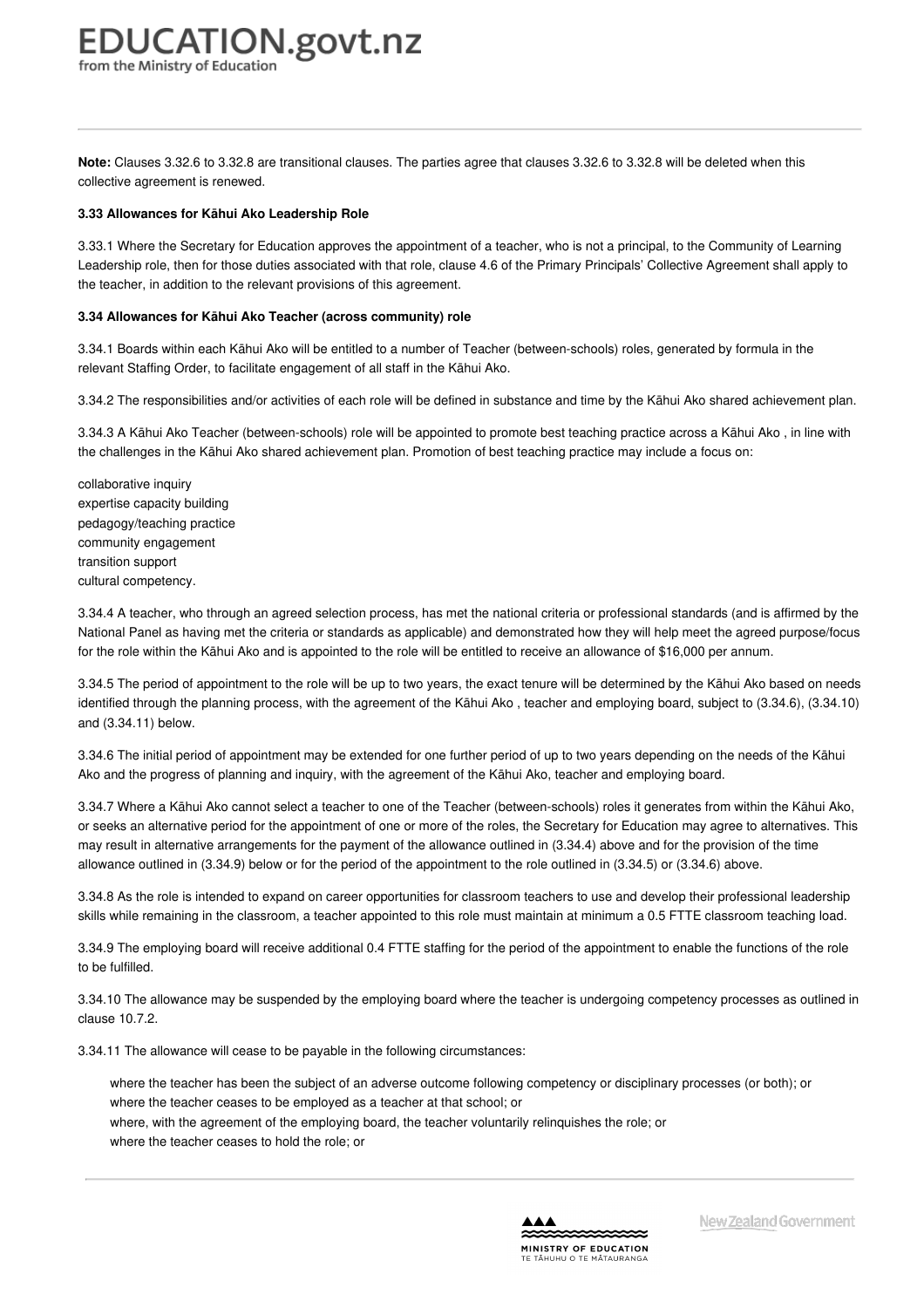from the Ministry of Education

when the fixed period of the appointment ends, regardless of whether the teacher remains at that school; or where the employing board become ineligible to make the allowance available. In such circumstances the teacher will be provided notice of a period that is the lesser of the remainder of the term of the appointment or one year, provided the teacher continues to hold a similar status in that school.

#### **3.35 [Allowances](https://www.education.govt.nz/school/people-and-employment/employment-agreements/collective-agreements/primary-teachers-collective-agreement/part-3-remuneration/#cd_17678_3-35-allowances-for-community-of-learning-teacher-within-school-role-2_Education%5CComplexDocuments%5CModel%5CComplexDocumentAccordionSection) for Kāhui Ako Teacher (within school) role**

3.35.1 Boards within each Kāhui Ako will be entitled to a number of within school teacher roles, generated by formula in the relevant Staffing Order to promote best teaching practice within a school and strengthen the use of an inquiry approach to teaching and learning.

3.35.2 The responsibilities and/or activities of each role will be defined in substance and time by the Kāhui Ako's shared achievement plan.

3.35.3 A Kāhui Ako Teacher (within school) role will be appointed to promote best teaching practice, in line with the challenges in the Kāhui Ako's shared achievement plan. Promotion of best teaching practice may include a focus on:

collaborative inquiry, expertise capacity building, pedagogy/teaching practice, community engagement, transition support and cultural competency.

3.35.4 A teacher appointed to the role will be entitled to receive an allowance of \$8,000 per annum. Such a teacher must, through an agreed selection process, have met the relevant criteria and demonstrated how they will help meet the agreed purpose/focus for the role within the Kāhui Ako.

3.35.5 The period of appointment to the role will be determined by the employing board based on the needs identified through the Kāhui Ako's shared achievement plan. The role can be appointed permanently.

3.35.6 Where the role is appointed on a fixed term basis, the period of appointment may be for up to one year, taking account of the needs of the Kāhui Ako and the progress of planning and inquiry.

3.35.7 Where a role is transferred from another board, it may only be allocated for a fixed period of up to one school year.

3.35.8 As the role is intended to expand on career opportunities for classroom teachers to use and develop their professional leadership skills while remaining in the classroom, a teacher appointed to this role must maintain at minimum a 0.8 FTTE classroom teaching load.

3.35.9 The employing board will receive additional 0.08 FTTE staffing for the period of the appointment to enable the functions of the role to be fulfilled.

3.35.10 The allowance may be suspended by the employing board where the teacher is undergoing competency processes as outlined in clause 10.7.2.

3.35.11 The allowance will cease to be payable in the following circumstances:

where the teacher has been the subject of an adverse outcome following competency or disciplinary processes (or both); or where the teacher ceases to be employed as a teacher at that school; or

where, with the agreement of the employing board, the teacher voluntarily relinquishes the role; or

where the teacher ceases to hold the role; or

where the appointment is for a fixed period, when that fixed period ends, regardless of whether the teacher remains at that school; or

where the teacher loses the roles because the number of allowances available to the employing board is reduced, the salary protection provisions of clause 9A.5 will apply. If the teacher returns to, or is subsequently appointed to a position of equal or higher remuneration than they received while in the Kāhui Ako teacher within school role, the salary protection will no longer apply.

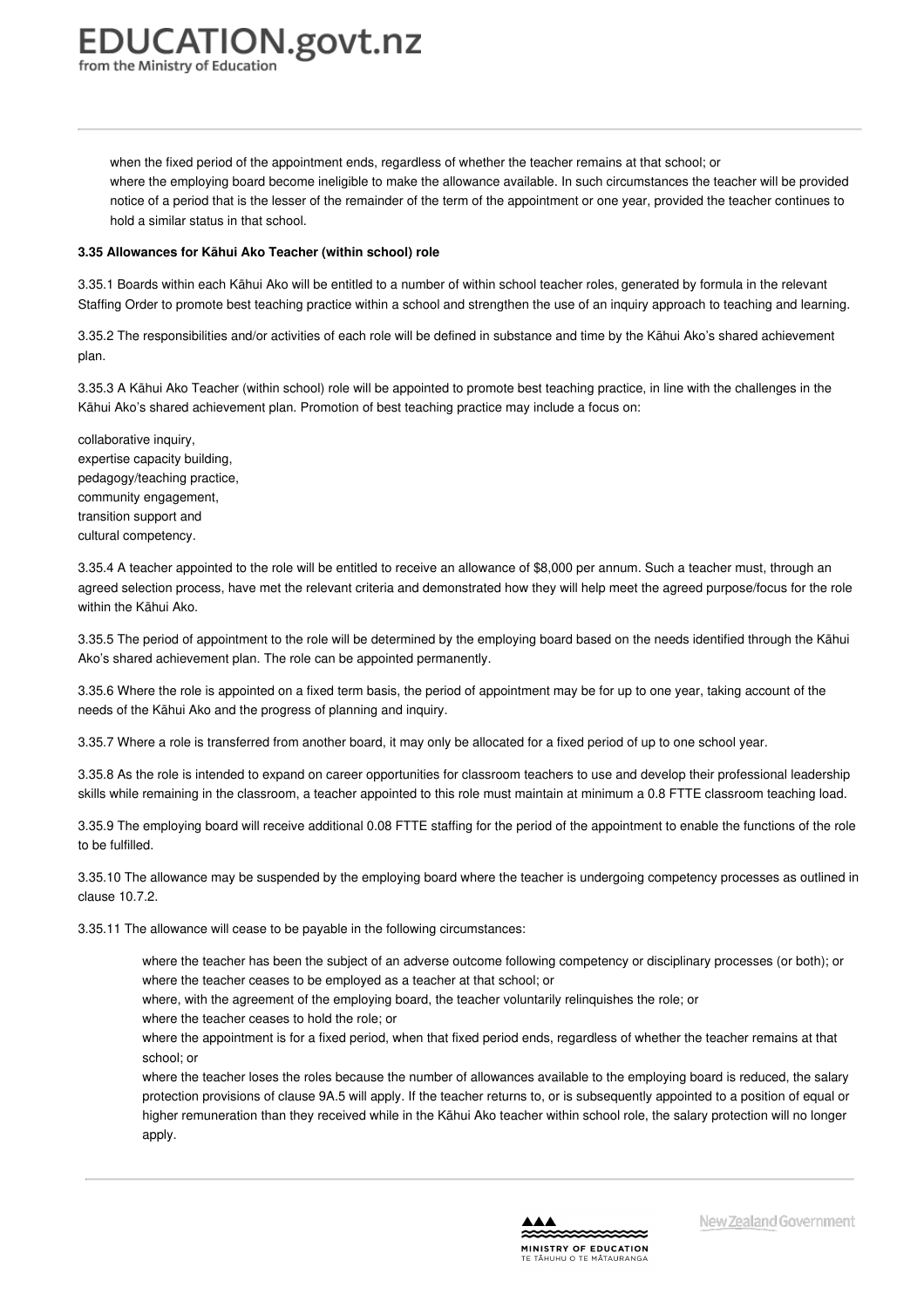## **Part 4: Conditions Relating to Leave**

Primary Teachers' Collective Agreement Effective: 1 July 2019 to 30 June 2022

We are making improvements to our Download to Print functionality, so if you want a printed copy of this agreement please download the PDF version of the Primary Teachers' Collective Agreement.

#### **4.1 Sick Leave [Entitlement](https://www.education.govt.nz/school/people-and-employment/employment-agreements/collective-agreements/primary-teachers-collective-agreement/part-4-conditions-relating-to-leave/#cd_3687_4-1-sick-leave-entitlement_Education%5CComplexDocuments%5CModel%5CComplexDocumentAccordionSection)**

4.1.1 The employer shall grant sick leave on full pay as set out below. The following sick leave allocation applies to all teachers. A teacher who was employed by an employer immediately prior to 1 July 1992 shall have their transitional sick leave entitlement calculated on the basis set out in clause 4.1.4.

4.1.2 Minimum Entitlement

A teacher who works for the employer for a period of more than six months, or who has service recognised for the purposes of sick leave (as defined in clause 4.2) which exceeds 6 months, shall be entitled to 5 days sick leave on pay on account of sickness or injury, in each ensuing period of 12 months. Unused sick leave under this provision may be accumulated and used at a later date but the next year's entitlement cannot be anticipated.

#### 4.1.3 Additional Entitlement

In addition to the entitlement in 4.1.2, the following sick leave shall be granted:

#### **Table A**

| <b>PERIOD OF SERVICE</b>         | ADDITIONAL DAYS FOR EACH PERIOD OF SERVICE |
|----------------------------------|--------------------------------------------|
| Up to 3 months                   | 7 days                                     |
| Over 3 months and up to 6 months | 7 days                                     |
| Over 6 months and up to 9 months | 7 days                                     |
| Over 9 months and up to 5 years  | 5 days                                     |
| Over 5 years and up to 10 years  | 19 days                                    |
| Over 10 years and up to 20 years | 14 days                                    |
| Over 20 years and up to 30 years | 25 days                                    |
| Over 30 years                    | 22 days                                    |

Unused sick leave granted under Table A can be accumulated and used at a later date.

In exceptional circumstances the employer may grant sick leave with pay in anticipation of future entitlements under Table A, provided that no extension may be granted beyond 106 days. Before approving any such extension the employer shall ensure that any extension complies with any funding arrangements applying to the school.

#### 4.1.4 Transitional Sick Leave

A teacher who was employed by an employer immediately prior to 1 July 1992 shall have their sick leave entitlement calculated on the following basis:

**Table B**

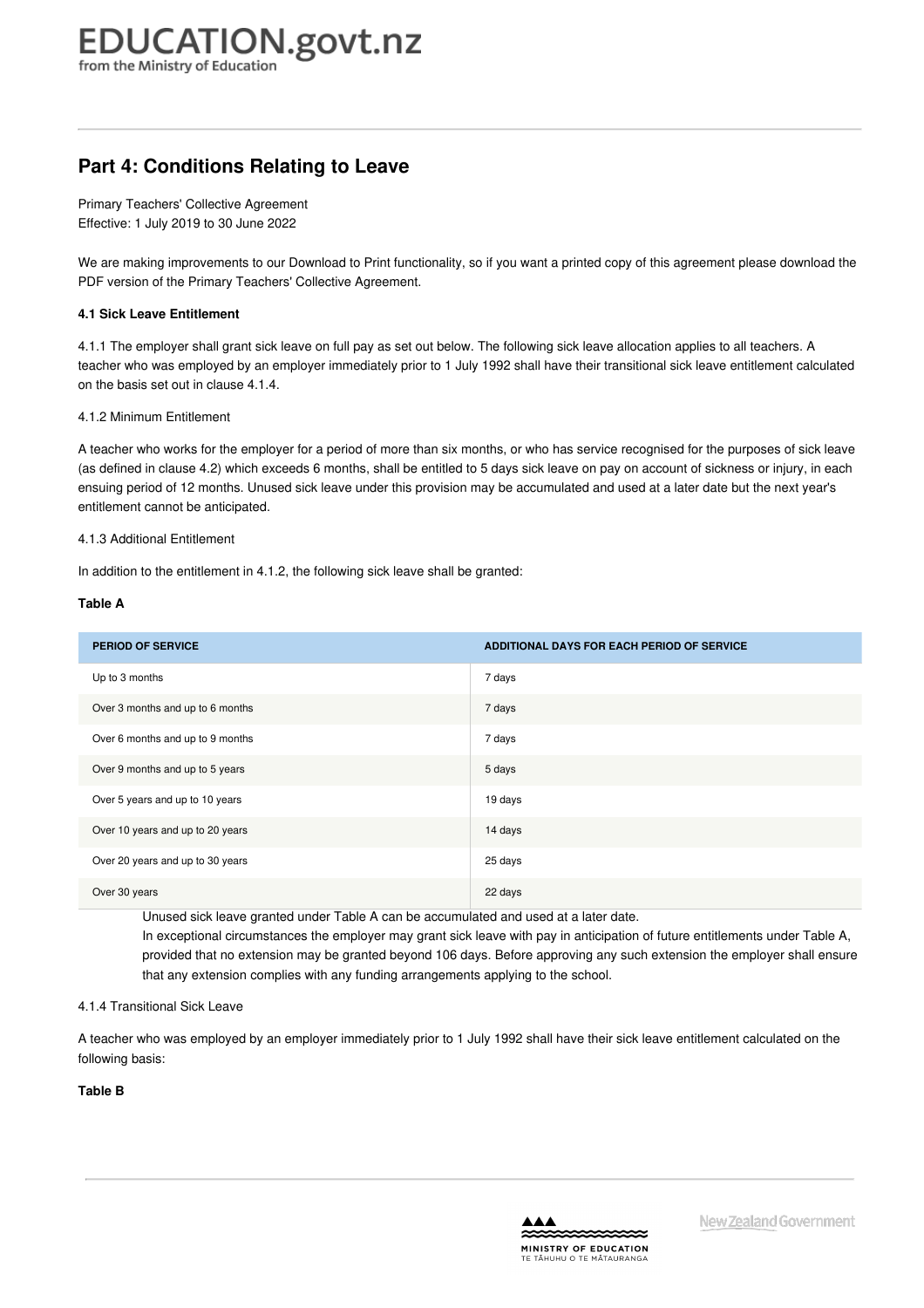# EDUCATION.govt.nz

from the Ministry of Education

| <b>LENGTH OF SERVICE</b>         | AGGREGATED PERIOD FOR WHICH SICK LEAVE ON PAY MAY BE<br><b>GRANTED DURING SERVICE</b> |
|----------------------------------|---------------------------------------------------------------------------------------|
| 0 to 3 months                    | 7 days                                                                                |
| Over 3 months and up to 6 months | 14 days                                                                               |
| Over 6 months and up to 9 months | 31 days                                                                               |
| Over 9 months and up to 5 years  | 46 days                                                                               |
| Over 5years and up to 10 years   | 92 days                                                                               |
| Over 10 years and up to 20 years | 154 days                                                                              |
| Over 20 years and up to 30 years | 229 days                                                                              |
| Over 30 years                    | 306 days                                                                              |

A teacher shall be entitled to the balance of the sick leave on pay that that teacher was entitled to as at 30 June 1992 as determined from Table B above.

If the balance of sick leave under this clause works out at less than 5 days per year then the teacher shall be entitled to up to 5 days sick leave on pay per year.

Once the teacher has completed a single period of service in Table B (e.g., over 5 years and up to 10 years) the sick leave on pay provisions in clause 4.1.2 and clause 4.1.3 shall apply. The teacher's entry point on Table A shall be worked out according to the teacher's years of service (service for this purpose is defined in 4.2).

Any sick leave entitlement under Table B remaining after the completion of the relevant period of service and any other sick leave entitlements under this agreement shall be accumulated.

In exceptional circumstances the employer may grant sick leave with pay in anticipation of future entitlements under Table B, provided that no extension may be granted beyond 306 days. Before approving any such extension the employer shall ensure that any extension complies with any funding arrangements applying to the school.

4.1.5 The provisions of this clause regulate the application of paid sick leave under clauses 4.1.2, 4.1.3 or 4.1.4.

sick leave is to be debited on the basis of days of absence where absence does not exceed five consecutive working days ; or on the basis of continuous days, including intervening weekends, where the absence exceeds five consecutive working days; public holidays and school vacations that fall during a period of paid sick leave do not count as leave. no deduction will be made for absences of less than two hours.

part-time employees shall have sick leave debited only for days normally worked (i.e. ignoring intervening days not worked). Debiting will be on the basis of one full day sick leave for each working day lost provided that where a part-timer is absent for two consecutive working days surrounding a weekend, then one weekend day will be debited in addition to the days normally worked.

4.1.6 The provisions of this clause regulate the application of paid sick leave under clause 4.1.2, 4.1.3 or 4.1.4 to care for a member of the teacher's household.

the employer shall grant up to 20 days per annum sick leave with pay, as a charge against the teacher's sick leave when the teacher is absent from work to attend a member of her or his household who, through illness, is dependent upon the teacher. The employer may grant additional paid leave as a charge against the teacher's sick leave in accordance with this clause.

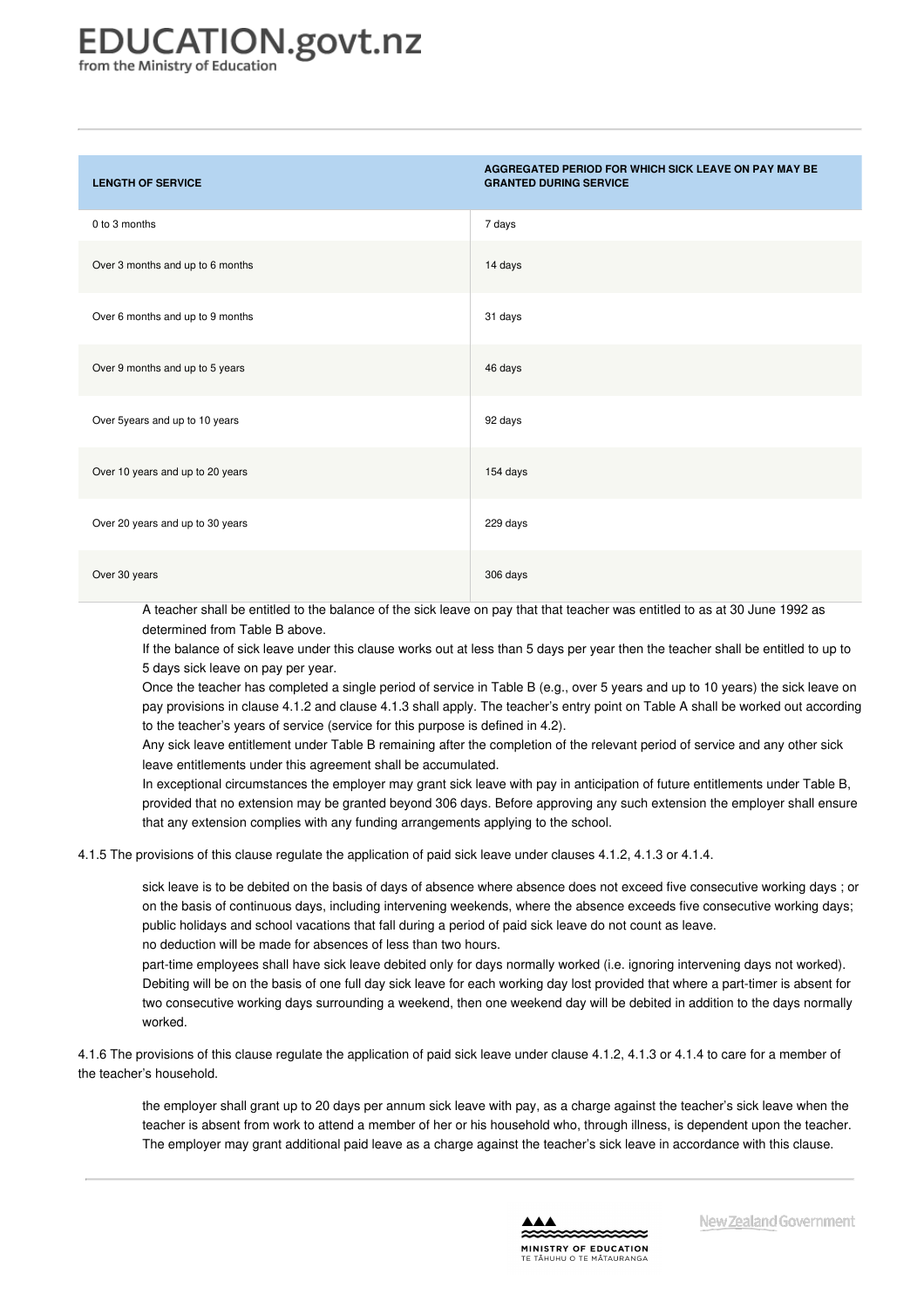Note: A member of the teacher's household includes the teacher's spouse or partner, children, grandchildren, parents or any *relative or person who is demonstrated to have a dependency on the teacher.*

When in excess of five days sick leave is taken by the teacher, for reasons of their own sickness or injury or to care for a member of the teacher's household as provided for in 4.1.5(d), a current medical certificate from a registered medical or dental practitioner must be produced if the employer so requires.

#### **4.2 Sick Leave [Service](https://www.education.govt.nz/school/people-and-employment/employment-agreements/collective-agreements/primary-teachers-collective-agreement/part-4-conditions-relating-to-leave/#cd_3689_4-2-sick-leave-service_Education%5CComplexDocuments%5CModel%5CComplexDocumentAccordionSection)**

The total period of the service which determines the sick leave entitlement outlined in 4.1.2, 4.1.3 or 4.1.4 shall be the aggregate of employment as a teacher or principal in:

a New Zealand state or state integrated school;

a New Zealand free kindergarten association, university, or polytechnic;

Fiji, Cook lslands, Tonga, Western Samoa or Niue

The following service as a teacher or principal is counted as full-time:

fulltime service;

permanent part-time service;

non-permanent part-time service that consists of employment for 20 hours or more per week.

Non-permanent part-time teaching service of less than 20 hours per week is assessed on the basis that 80 hours equals one month's service or 1000 hours equals one year's service.

Service in the New Zealand Public Service and/or Armed Forces may be converted to teaching sick leave entitlement on such terms as the Secretary for Education may agree. Deductions for sick leave taken from transferred New Zealand Public Service and/or Armed Forces service shall be converted to deductions from the teacher's sick leave entitlement using the formula T/P\*S=E where:

 $T =$  Teacher's sick leave entitlement on years of service;

 $P =$  Public Servants' sick leave entitlement on years of service;

S = Sick Leave taken as a Public Servant;

 $E =$  Equivalent number of days of sick leave as if taken as a teacher.

Note 1: For the calculation of the sick leave entitlement, the total period of service will continue to include employment as a teacher or principal by a former education board, a secondary school board, a private school which has become integrated, a community college, a *technical institute, a teacher's college, the former Department of Education or an agricultural college.*

*Note 2: Service for sick leave purposes does not include:*

study time while a teacher or principal is not employed in the education service, or when on leave without pay of more than 90 calendar *days,*

*teaching in private schools (except for teachers or principals in private schools which become integrated,*

*teaching overseas except in the Pacific countries listed in clause 7.4(a)iii above,*

*trade service, or*

*service as a member of the armed forces of another country.*

#### **4.3 [Disregarded](https://www.education.govt.nz/school/people-and-employment/employment-agreements/collective-agreements/primary-teachers-collective-agreement/part-4-conditions-relating-to-leave/#cd_11175_4-3-disregarded-sick-leave_Education%5CComplexDocuments%5CModel%5CComplexDocumentAccordionSection) Sick Leave**

4.3.1 Disregarded sick leave not exceeding an overall aggregate of two years shall be granted by the Secretary for Education where in the opinion of the Secretary one of the following conditions has been met:

> The sickness can be traced directly to the conditions or circumstances under which the teacher is working; or The injury was suffered by the teacher in the discharge of duties through no fault of the teacher; and in circumstances where payment has not been made by the Accident Compensation Corporation; or

The absence was due to war injury or to war service; or

The teacher has contracted a notifiable disease which requires the teacher to be excluded from school for a period

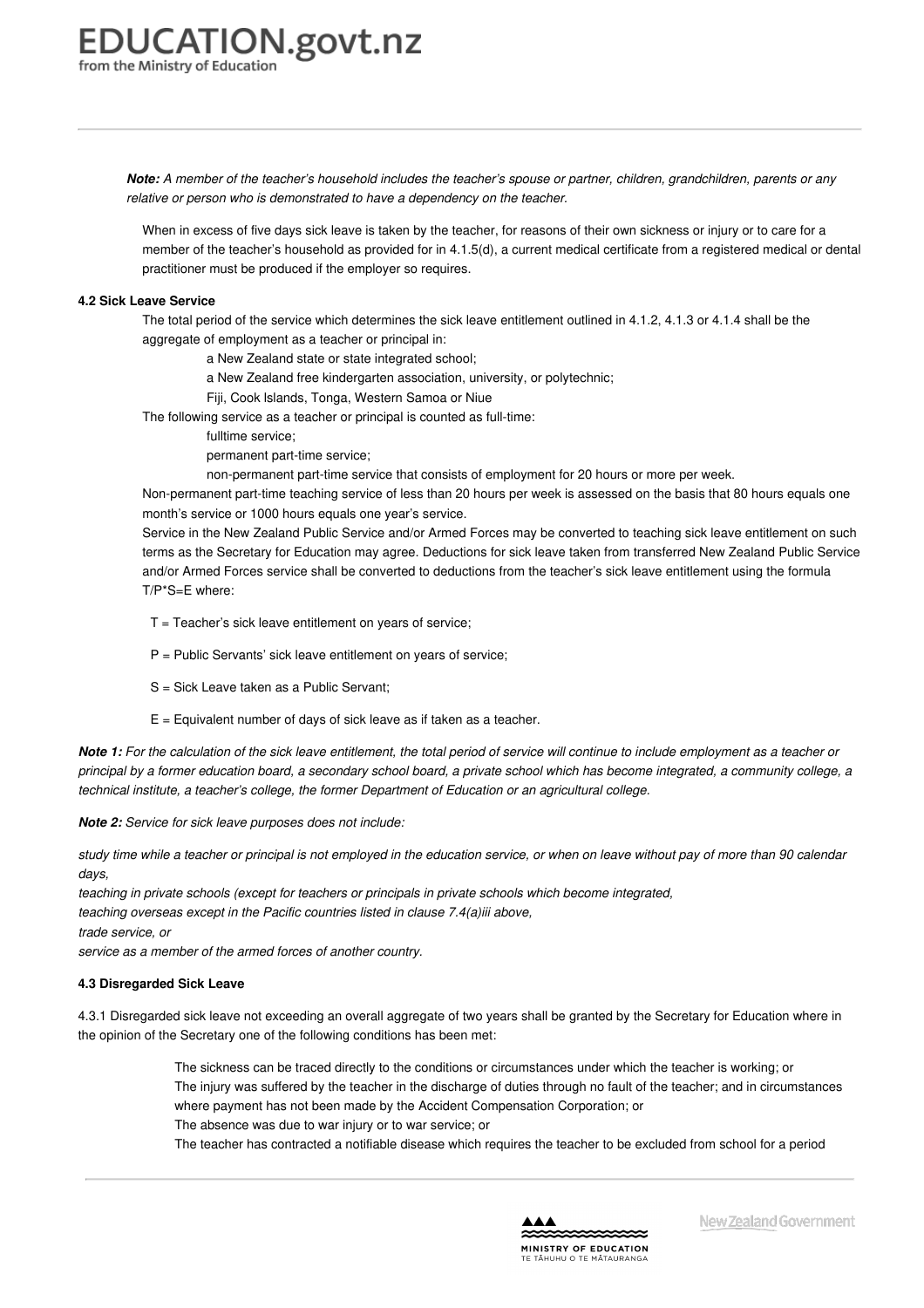> <span id="page-27-0"></span>prescribed under Schedule 2 of the Health (Infectious and Notifiable Diseases) Regulations 1966 or for a period determined by a Medical Health Officer; or

The teacher has contracted hepatitis or tuberculosis, where the period of disregarded sick leave is the time that the teacher's treating registered medical practitioner decides is necessary for the teacher to remain away from school.

4.3.2 Where sick leave has been deducted for any period granted as disregarded sick leave under clause 4.3.1 above, the sick leave will be reinstated.

4.3.3 Disregarded sick leave is additional to any period of absence on account of sickness or injury to which the teacher is entitled with full salary in accordance with the scale set out in clauses 4.1.2, 4.1.3 or 4.1.4 above.

4.3.4 Fixed term or relieving teachers shall only be granted disregarded sick leave, as provided for in clause 4.3.1 above, where they have been in continuous employment before the date of application.

#### **4.4 Holiday Pay [Deductions](https://www.education.govt.nz/school/people-and-employment/employment-agreements/collective-agreements/primary-teachers-collective-agreement/part-4-conditions-relating-to-leave/#cd_11176_4-4-holiday-pay-deductions_Education%5CComplexDocuments%5CModel%5CComplexDocumentAccordionSection)**

4.4.1 Holiday pay is not reduced for periods of sick leave with pay

4.4.2 When teachers have used their current sick leave entitlement holiday pay may be reduced for periods of sick leave without pay on the following conditions:

No deduction is to be made from the holiday pay of teachers for periods of sick leave without pay for periods not exceeding 90 calendar days in any one school year.

Where the total amount of sick/accident leave without pay is in excess of 90 calendar days the deduction is based on the period subsequent to the initial 90 calendar days. The initial 90 calendar days are unaffected.

4.4.3 Teachers with a current sick leave entitlement who apply to receive sick leave without pay will have holiday pay reduced in proportion to the unpaid leave taken and should be advised of this when notified of the approval of sick leave without pay.

4.4.4 Clause 4.4.2 above will apply to all fixed term or relieving teachers who have completed at least 90 calendar days continuous service.

#### **4.5 [Parental](https://www.education.govt.nz/school/people-and-employment/employment-agreements/collective-agreements/primary-teachers-collective-agreement/part-4-conditions-relating-to-leave/#cd_3690_4-5-parental-leave_Education%5CComplexDocuments%5CModel%5CComplexDocumentAccordionSection) Leave**

**Note:** employees are encouraged to contact the Employment Relations Service on 0800 20 90 20 for more information on parental leave.

4.5.1 The provisions of the Parental Leave and Employment Protection Act 1987 shall apply, except in the case of superior provisions listed below.

4.5.2 The Act provides entitlements to prospective parents, including those adopting a child under the age of six years, who meet specific criteria, as set out in the Act. Those entitlements are:

Special leave (pregnancy–related) of up to 10 days; Primary carer leave of up to 22 weeks; Extended leave of up to 52 weeks; Up to 22 weeks of parental leave payments. Partner's leave of up to two weeks;

4.5.3 In addition to an employee's rights under this Act, the following shall apply:

Employees intending to resign because of pregnancy or the birth of a child must be advised of their right to take parental leave; Primary carer leave may commence at any time during the pregnancy, subject to the employee giving the employer one months notice in writing supported by a medical certificate. A shorter period of notice will be accepted on the recommendation of a medical practitioner;

Any primary carer leave taken will not count against the extended leave entitlement;

An employee with less than 52 weeks' service shall be entitled to 26 weeks leave from the date of birth and may be granted up to 26 weeks additional leave at the discretion of the employer.

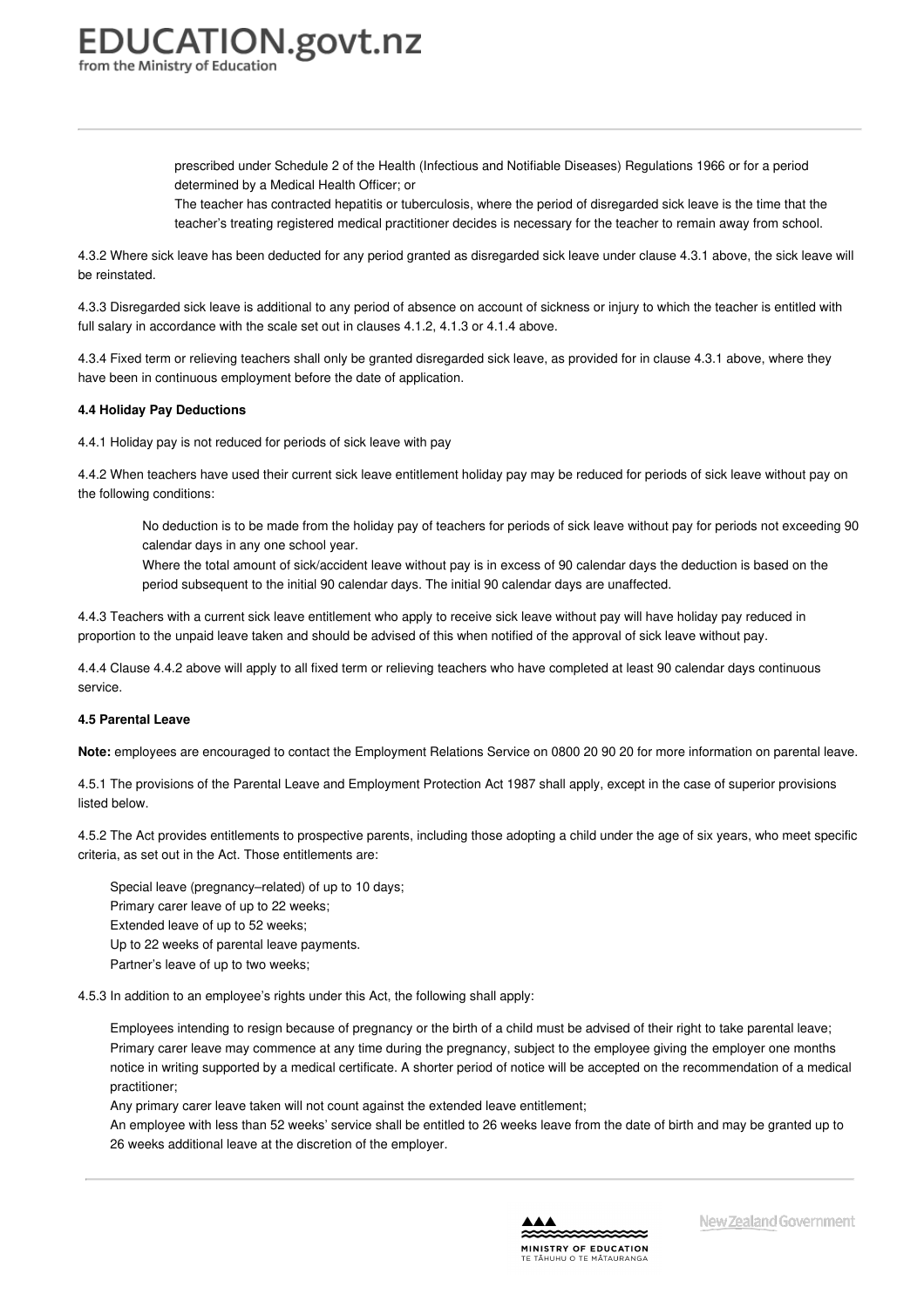#### 4.5.4 Parental Grant

The parental grant is payable to an employee on production of a birth certificate or evidence of an approved adoption placement. This entitlement is payable if the employee qualifies for primary carer leave (refer the Parental Leave and Employment Protection Act 1987) or resigns because of pregnancy or adoption, except as follows: The parental grant is not payable where a teacher has not produced a medical certificate confirming pregnancy, or confirmation from the relevant government department of suitability as an adoptive parent, before commencing leave or resigning. No provision is made for payment of a parental grant in the case of a miscarriage.

The amount of the grant is calculated on the basis of six weeks full salary at the rate applicable, at the date of birth (or placement in the case of adoption), to the position from which the employee was granted leave of absence or resigned as the case may be. However, an employee who works less than full normal hours for a short period only, prior to taking parental leave, may have their case for full payment considered by the employer. When an employee is absent on primary carer leave for less than six weeks (30 working days), the full grant equivalent to six weeks salary is still payable. The parental grant is not reduced because salary is being received.

**Note:** Employees on parental leave have access to the surplus staffing provisions of this Agreement.

#### **4.6 [Bereavement/Tangihanga](https://www.education.govt.nz/school/people-and-employment/employment-agreements/collective-agreements/primary-teachers-collective-agreement/part-4-conditions-relating-to-leave/#cd_3691_4-6-bereavementtangihanga-leave-for-death-in-new-zealand-or-overseas_Education%5CComplexDocuments%5CModel%5CComplexDocumentAccordionSection) Leave for Death in New Zealand or Overseas**

4.6.1 An employer shall approve special bereavement/tangihanga leave on pay for an employee to discharge any obligation and/or to pay respects to a deceased person with whom the employee has had a close association. Such obligations may exist because of blood or family ties or because of particular cultural requirements such as attendance at all or part of a tangihanga, or its equivalent.

4.6.2 In granting leave the following must be taken into account:

The closeness of the association between the employee and the deceased *N*( *ote: This association need not be a blood relationship*);

Whether the employee has to take significant responsibility for any or all of the arrangements to do with the ceremonies resulting from the death;

The amount of time needed to discharge properly any responsibilities or obligations;

Reasonable travelling time should be allowed, but for cases involving overseas travel that may not be the full period of travel; When an unveiling ceremony occurs on a school working day, leave on pay shall be granted.

#### **4.7 [Discretionary](https://www.education.govt.nz/school/people-and-employment/employment-agreements/collective-agreements/primary-teachers-collective-agreement/part-4-conditions-relating-to-leave/#cd_3692_4-7-discretionary-leave_Education%5CComplexDocuments%5CModel%5CComplexDocumentAccordionSection) Leave**

4.7.1 The employer may, where there are special circumstances, grant discretionary leave with or without pay to any employee during periods when the school is officially open for instruction, provided that such leave does not unreasonably impinge upon the operational requirements of the school. Before approving any discretionary leave, the employer shall ensure that the granting of such leave complies with any funding arrangements applying to the school in respect of such leave. Leave may be granted for a variety of activities, including for example:

Accident/illness of a family member\* Attending education appointments/interviews Civil defence duties Court proceedings Cultural activities (domestic/overseas) Days of significance to Māori (e.g. Rātana Day) Disciplinary/grievance/dispute hearings Educational courses/conferences/examinations/hui Meetings of statutory authorities Outward bound courses Religious observances (e.g. Jewish New Year or Day of Atonement)

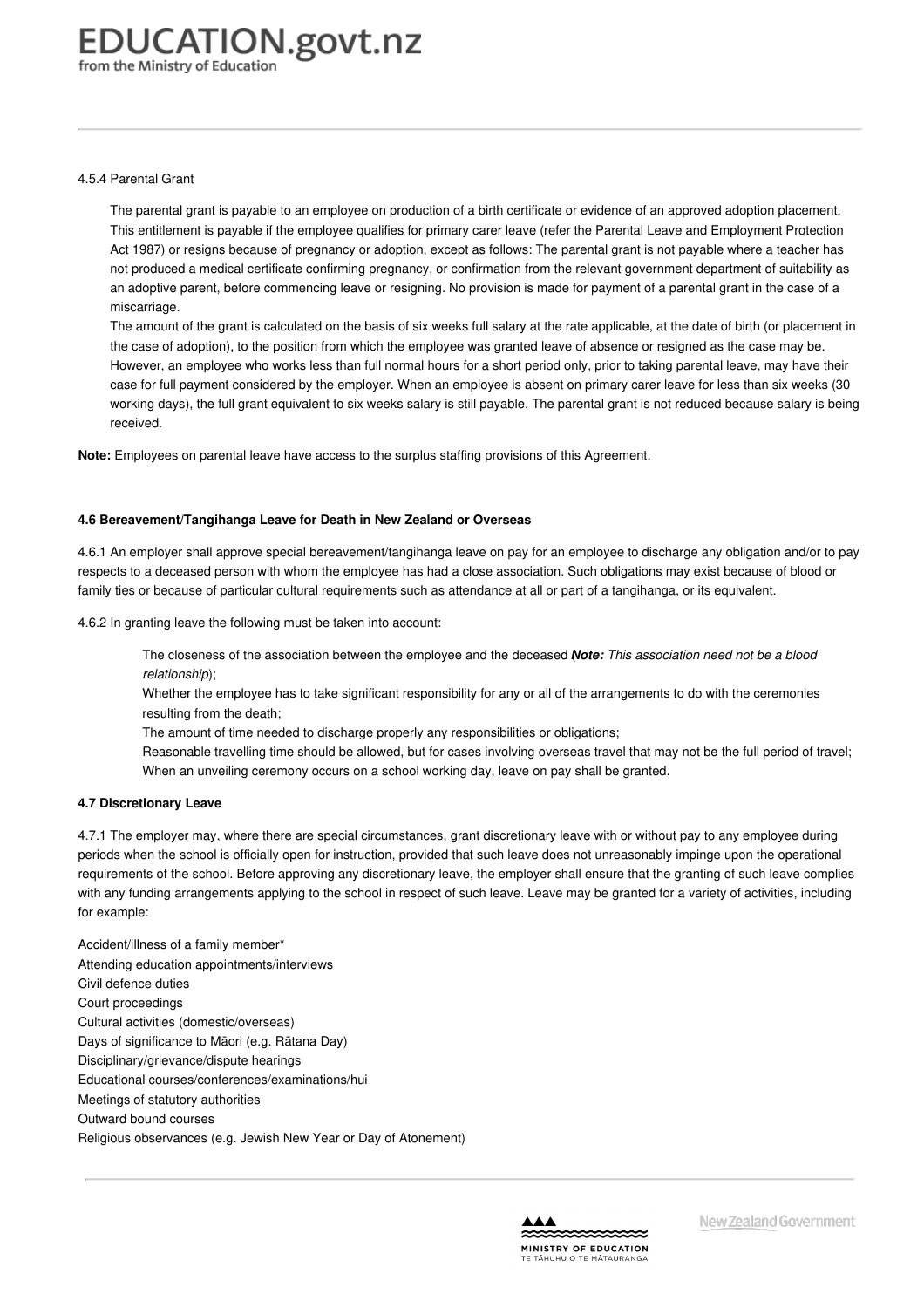#### Sporting activities.

The employer shall give favourable consideration to granting discretionary leave to an employee who is absent from work to attend to a dependant of the employee.

Note: A family member is: spouse, partner, child, sister, brother, parent, grandparent, grandchild, kaumatua, mokopuna, tamaiti whāngai, matua whangai, near relative, near relative-in-law, a member of the household or a person dependent on the employee.

#### **4.8 [Study](https://www.education.govt.nz/school/people-and-employment/employment-agreements/collective-agreements/primary-teachers-collective-agreement/part-4-conditions-relating-to-leave/#cd_3693_4-8-study-leave_Education%5CComplexDocuments%5CModel%5CComplexDocumentAccordionSection) Leave**

4.8.1 Any teacher who applies for and is awarded one of the 75 full-time equivalent Study Awards, available nationally each year to all primary teachers and principals, shall be granted leave on pay for the period of the study. The priorities for the awarding of the study awards shall be as determined by the Ministry of Education after consultation with the NZEI Te Riu Roa.

4.8.2 In allocating study awards the good employer requirements of s77A of the State Sector Act 1988 shall be considered.

4.8.3 Up to five of the 75 awards may be available to teachers or principals who intend to undertake an agreed project of research in education.

Note: A teacher in receipt of the allowance for Kāhui Ako Teacher between-schools role shall not be eligible to take up a Study award. For clarity the teacher may apply for an award provided, if granted, the entitlement is not taken up until the conclusion of the fixed period *of the appointment.*

#### **4.9 Unpaid [Refreshment](https://www.education.govt.nz/school/people-and-employment/employment-agreements/collective-agreements/primary-teachers-collective-agreement/part-4-conditions-relating-to-leave/#cd_3694_4-9-unpaid-refreshment-leave_Education%5CComplexDocuments%5CModel%5CComplexDocumentAccordionSection) Leave**

4.9.1 Full-time certificated teachers and part-time teachers employed for at least 0.8 FTTE per week, attested at the experienced teacher level against the professional standards in this Agreement, shall be entitled (subject to 4.9.2) to take unpaid refreshment leave of one school term after three years service in the school or up to one school year after five years service in the school. When a period of unpaid refreshment leave has been taken, a further period of qualifying service in the school, from the date of return from leave, is required before the teacher may be considered for further unpaid refreshment leave.

4.9.2 Entitlement to unpaid refreshment leave in clause 4.9.1 is subject to:

The employer's ability to find a suitable reliever to fill the vacancy created by the teacher taking the leave. A suitable reliever is a teacher who will be able, to the satisfaction of the employer, to relieve in the school during the period of the teacher's leave. The employer shall use reasonable endeavours to find a suitable reliever. Reasonable endeavours in this context means accessing the usual pool of relievers, advertising locally if necessary, and does not mean advertising regionally or nationally, except as required in this Agreement to fill a vacancy of one year's duration. It does not require the employer to place more than one advertisement; and

The teacher not being subject to current competency or disciplinary processes at the time that leave is sought; and The maximum number of teachers who can be on unpaid refreshment leave at any one time in a school is calculated as follows:

| NUMBER OF TEACHERS IN THE SCHOOL (HEADCOUNT) | <b>MAXIMUM NUMBER OF TEACHERS WHO MAY BE ON UNPAID</b><br><b>REFRESHMENT LEAVE AT ANY ONE TIME</b> |
|----------------------------------------------|----------------------------------------------------------------------------------------------------|
| Up to 7 teachers                             | teacher on leave                                                                                   |
| 8 to 15 teachers                             | 2 teachers on leave                                                                                |
| 16 to 21 teachers                            | 3 teachers on leave                                                                                |
| 22 or more teachers                          | 4 teachers on leave                                                                                |

Where more than the number of teachers provided for in 4.9.2(c) within a school apply for unpaid refreshment leave, the priority will be given to those with the greatest length of service in the school.

A teacher receiving the allowance for a Kāhui Ako Teacher between-schools role may apply for refreshment leave provided the duration of the leave is not more than one term and that any application for leave has the support of both their employing

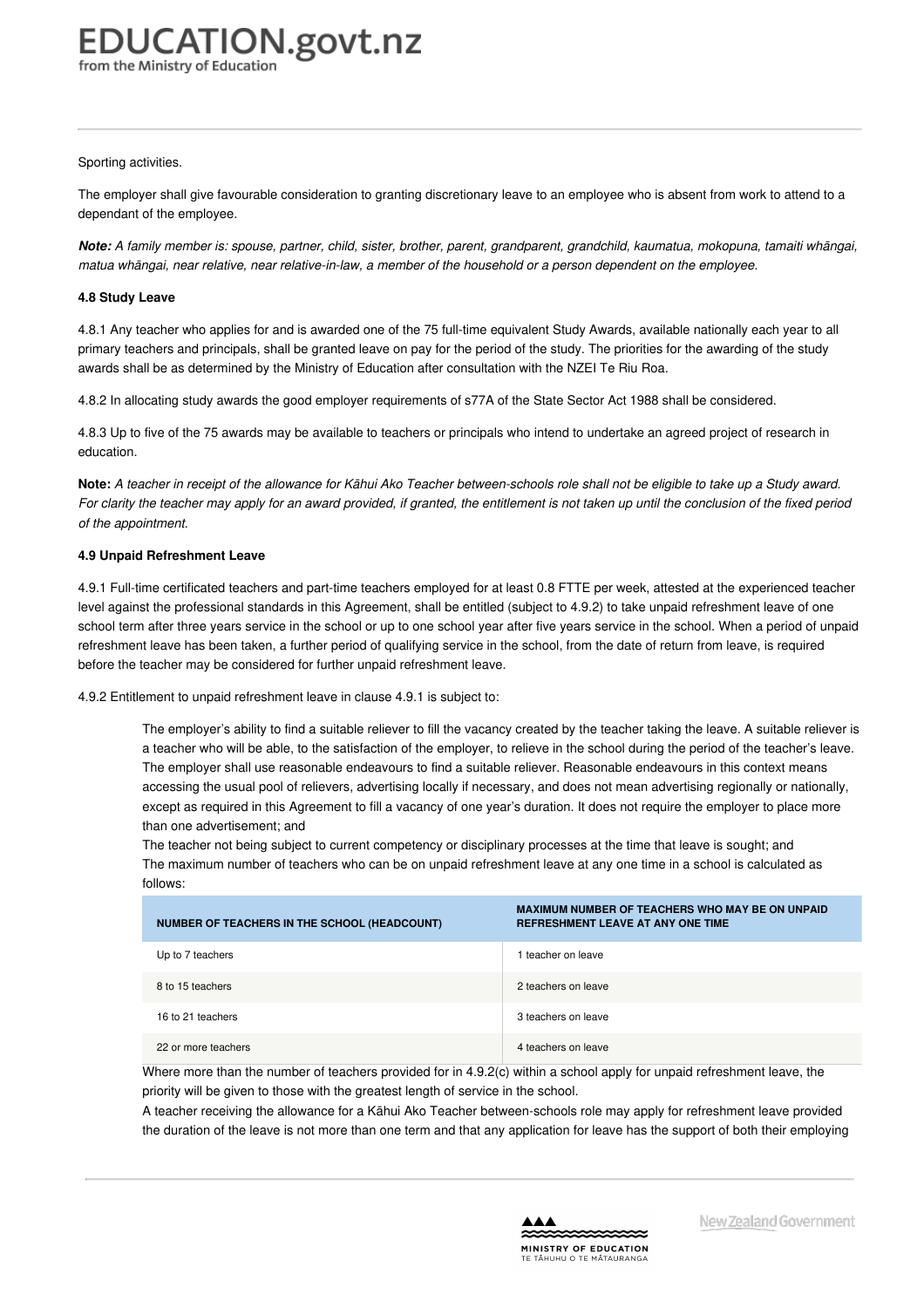#### board and the other boards in the Kāhui Ako.

4.9.3 Time off on unpaid refreshment leave will count as service for the purposes of salary increments, long service and severance calculations. It will not count for the purposes of sick leave or holiday pay calculations or for entitlement to public holidays.

4.9.4 Where a teacher on unpaid refreshment leave of greater than one term is due an annual increment during the period of their leave, they shall not require attestation for that increment where their last two attestations were satisfactory.

4.9.5 A teacher taking unpaid refreshment leave shall not accept employment as a teacher or principal in another state or state-integrated New Zealand school. However, a teacher may agree to undertake occasional day relief work.

#### **4.10 Paid [Sabbatical](https://www.education.govt.nz/school/people-and-employment/employment-agreements/collective-agreements/primary-teachers-collective-agreement/part-4-conditions-relating-to-leave/#cd_3695_4-10-paid-sabbatical-leave_Education%5CComplexDocuments%5CModel%5CComplexDocumentAccordionSection) Leave**

4.10.1

There will be 50 paid sabbaticals awarded annually.

Each period of paid sabbatical leave will be of ten weeks' duration paid at the rate of the teacher's normal pay.

4.10.2 Entitlement to the paid sabbatical leave is subject to the following provisos:

A teacher must have completed service of at least five years as a teacher, three of which must have been spent in the New Zealand state and state-integrated sector to qualify for paid sabbatical leave;

Application by the teacher identifying the purposes for which they would use the sabbatical and the likely benefits to the school or the sector more widely;

Application by the teacher with the support of his/her principal and school Board of Trustees; and

Paid sabbatical leave may be used for a wide range of purposes including research or study.

4.10.3 Operation of the paid sabbatical leave scheme

The approval of a research proposal and the granting of paid sabbatical leave under this Agreement is done by a Sabbatical Award Group which is comprised of one nominee from each of the Ministry of Education, the NZEI Te Riu Roa, and NZSTA. The scheme will be transparent and use the selection criteria developed by the Ministry of Education, the NZEI Te Riu Roa and NZSTA, outlined in the Primary Teachers' Paid Sabbatical Leave Scheme Guidelines.

4.10.4 Report and publication

Upon completion of the paid sabbatical leave teachers will submit a report to the Sabbatical Award Group for publication. The report should outline the teachers' experiences and what they have learnt through the paid sabbatical leave to be shared with other primary teachers, thus maximising the benefit to other primary teachers and schools promoting collaboration and sharing of innovation and effective practice and creating a body of research and information available to all primary teachers.

Note: A teacher in receipt of the allowance for a Kāhui Ako Teacher between-schools role may apply for a Sabbatical Leave award provided any application for the award has the support of both their employing board and the other boards in the Kāhui Ako.

#### **4.11 Jury Service and [Witness](https://www.education.govt.nz/school/people-and-employment/employment-agreements/collective-agreements/primary-teachers-collective-agreement/part-4-conditions-relating-to-leave/#cd_17696_4-11-jury-service-and-witness-leave_Education%5CComplexDocuments%5CModel%5CComplexDocumentAccordionSection) Leave**

Except where employees are pursuing their own interests or where answering charges against themselves, the employer will grant leave with pay when an employee is required by subpoena to attend court proceedings as a witness or to serve on a jury, provided that where fees are paid, these fees shall be repaid to the employer for repayment to the Public Account.

#### **4.12 Family [Violence](https://www.education.govt.nz/school/people-and-employment/employment-agreements/collective-agreements/primary-teachers-collective-agreement/part-4-conditions-relating-to-leave/#cd_17858_4-12-family-violence-leave_Education%5CComplexDocuments%5CModel%5CComplexDocumentAccordionSection) Leave**

Family Violence Leave as provided for by the Holidays Act 2003 is in addition to other leave allowances within the collective agreement.

### **Part 5: Reimbursing Allowances**

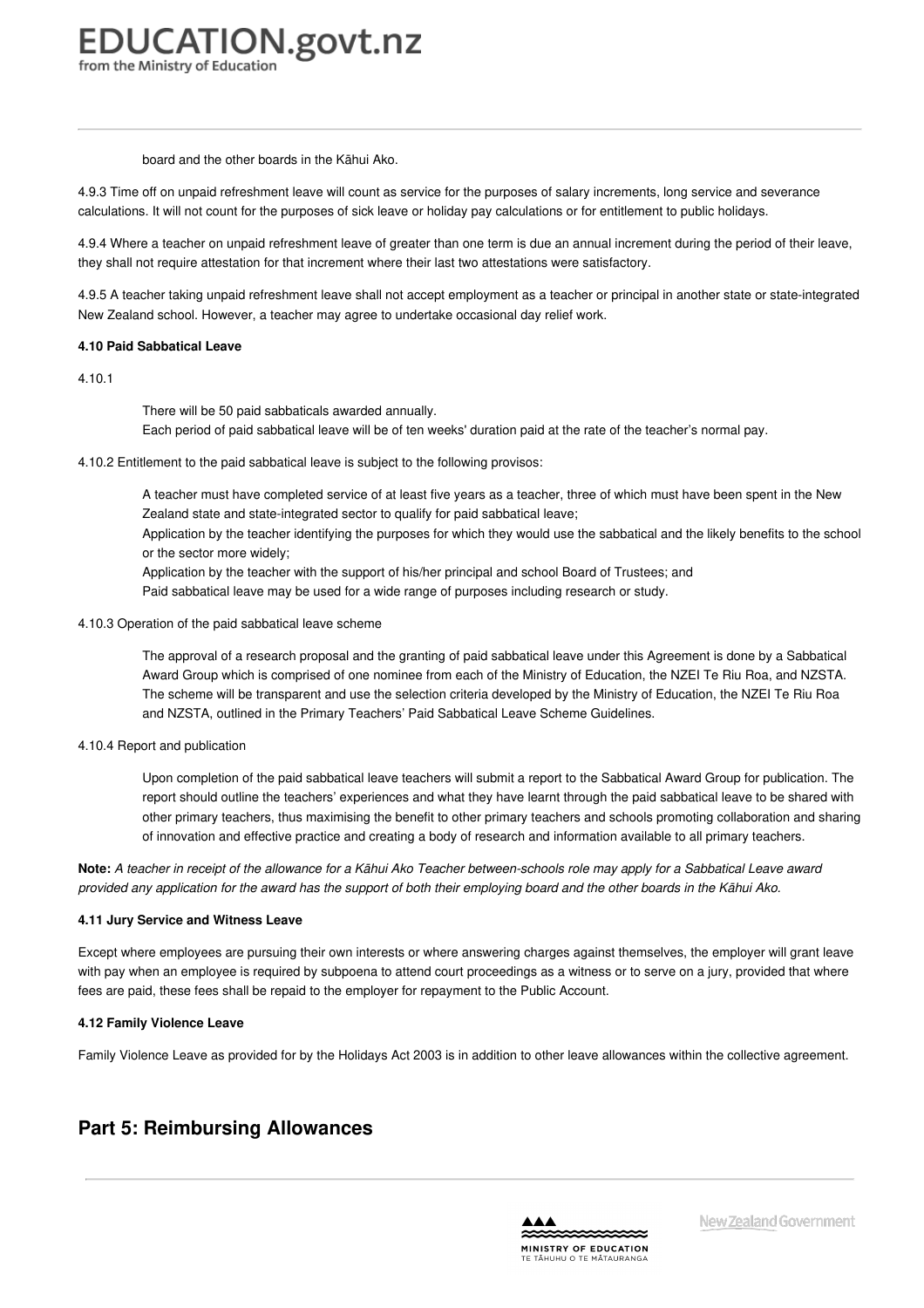<span id="page-31-0"></span>Primary Teachers' Collective Agreement Effective: 1 July 2019 to 30 June 2022

We are making improvements to our Download to Print functionality, so if you want a printed copy of this agreement please download the PDF version of the Primary Teachers' Collective Agreement.

#### **5.1 [General](https://www.education.govt.nz/school/people-and-employment/employment-agreements/collective-agreements/primary-teachers-collective-agreement/part-5-reimbursing-allowances/#cd_3699_5-1-general_Education%5CComplexDocuments%5CModel%5CComplexDocumentAccordionSection)**

Before approving any activities which require the payment or reimbursement of expenses the employer shall ensure that such payment or reimbursement complies with any funding arrangements applying to the school.

#### **5.2 Travelling [Allowance](https://www.education.govt.nz/school/people-and-employment/employment-agreements/collective-agreements/primary-teachers-collective-agreement/part-5-reimbursing-allowances/#cd_3700_5-2-travelling-allowance_Education%5CComplexDocuments%5CModel%5CComplexDocumentAccordionSection)**

An employee, other than a Te Aho o Te Kura Pounamu employee, required to travel within New Zealand on official business for an absence of more than one day, including attendance at approved staff development courses, educational and sports tours shall be paid a travelling allowance as follows:

Accommodation/meals - reimbursement of costs on an actual and reasonable basis; A daily incidentals allowance of \$7.36.

#### **5.3 School Camp [Allowance](https://www.education.govt.nz/school/people-and-employment/employment-agreements/collective-agreements/primary-teachers-collective-agreement/part-5-reimbursing-allowances/#cd_3701_5-3-school-camp-allowance-2_Education%5CComplexDocuments%5CModel%5CComplexDocumentAccordionSection)**

A daily allowance of \$25.00 is payable to employees, other than Te Aho o Te Kura Pounamu employees, in charge of a class or classes attending a school camp.

#### **5.4 Evening Meal [Allowance](https://www.education.govt.nz/school/people-and-employment/employment-agreements/collective-agreements/primary-teachers-collective-agreement/part-5-reimbursing-allowances/#cd_3702_5-4-evening-meal-allowance-2_Education%5CComplexDocuments%5CModel%5CComplexDocumentAccordionSection)**

In circumstances where an employee's attendance at a meeting prevents the employee concerned returning home for the normal evening meal, a meal allowance of \$11.56 is payable.

#### **5.5 Transport Allowance for Relieving [Employees](https://www.education.govt.nz/school/people-and-employment/employment-agreements/collective-agreements/primary-teachers-collective-agreement/part-5-reimbursing-allowances/#cd_3705_5-5-transport-allowance-for-relieving-employees_Education%5CComplexDocuments%5CModel%5CComplexDocumentAccordionSection)**

Relieving employees in short term positions appointed for a period of up to one term shall be granted assistance towards their daily travelling expenses to and from school as follows:

If public transport is not available, the employee shall be paid a motor vehicle allowance at the rate of 37c per km for a car and 16c per km for a motor cycle for the distance involved less the first ten kilometres each day; or

If public transport is available, the cost of fares for the full distance involved shall be refunded to the employee except when the principal or head teacher of the school deems public transport to be unsuitable or the employer requires the employee to travel by private vehicle in which cases a motor vehicle allowance shall be paid to the employee.

#### **5.6 [Expenses](https://www.education.govt.nz/school/people-and-employment/employment-agreements/collective-agreements/primary-teachers-collective-agreement/part-5-reimbursing-allowances/#cd_3706_5-6-expenses-incurred-in-use-of-private-vehicles_Education%5CComplexDocuments%5CModel%5CComplexDocumentAccordionSection) Incurred in Use of Private Vehicles**

Motor vehicle allowance at a rate of 62c per km or equivalent public transport fares shall be reimbursed to employees required to use their own vehicles for official business.

#### **5.7 [Miscellaneous](https://www.education.govt.nz/school/people-and-employment/employment-agreements/collective-agreements/primary-teachers-collective-agreement/part-5-reimbursing-allowances/#cd_3707_5-7-miscellaneous-expenses_Education%5CComplexDocuments%5CModel%5CComplexDocumentAccordionSection) Expenses**

On the production of receipts, the employer shall reimburse actual and reasonable expenses which have been incurred in the proper performance of the employee's responsibilities and duties under this Agreement provided that the employee had the prior approval of the employer to both the duties which resulted in the expenses being incurred and the level of those expenses.

### **Part 6: Removal Expenses**

Primary Teachers' Collective Agreement

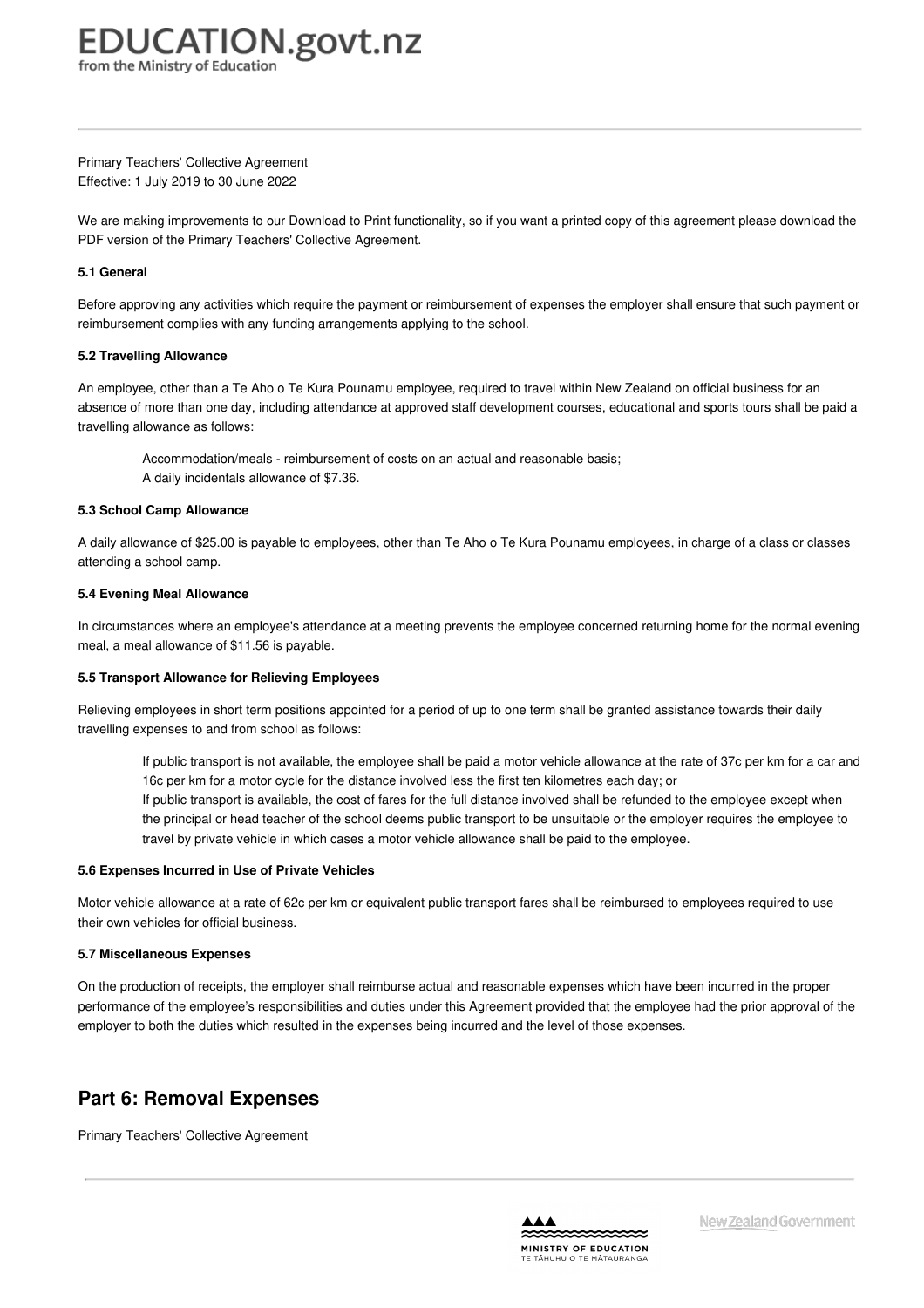#### Effective: 1 July 2019 to 30 June 2022

We are making improvements to our Download to Print functionality, so if you want a printed copy of this agreement please download the PDF version of the Primary Teachers' Collective Agreement.

#### **6.1 [Eligibility](https://www.education.govt.nz/school/people-and-employment/employment-agreements/collective-agreements/primary-teachers-collective-agreement/part-6-removal-expenses/#cd_3710_6-1-eligibility_Education%5CComplexDocuments%5CModel%5CComplexDocumentAccordionSection)**

6.1.1 When an employee transfers in the course of promotion, or moves to or from a school referred to in 6.3 or 6.3A, or moves in terms of the redeployment provisions contained in Part 9 and Appendix Four of this Agreement that employee, on transferring to another housing district, shall be eligible for the reimbursement of 100% of the actual and reasonable expenses arising from the removal of her/his household in the following circumstances. Where the employee requires the transfer of his/her effects and transit insurance the employee must use the service provided by the Ministry of Education. Such a service shall be provided by the Ministry of Education and without cost to the employee. The expenses, where applicable and as specified in clause 6.6 shall include the following:

> Travelling expenses; Accommodation expenses including rent subsidy; Furniture removals; Legal expenses and land agents commission (or advertising costs); Penalty mortgage repayment charges: Miscellaneous expenses including: A transfer grant; Leave and expenses for an employee separated from her/his family/household to visit them including to assist with their transfer to the new location; Expenses for one visit by an employee to inspect rental or purchasable housing in the new location; Telephone reconnection charges for one phone only.

6.1.2 The Ministry of Education provides a lump sum payment to cover the travel, phone, transfer grant, accommodation expenses and travelling meal allowances entitlements outlined below. However, this does not prevent a teacher from choosing (as an alternative to the lump sum payment) to claim entitlements as specified and based on itemised receipts.

6.1.3 Employees entitled to the reimbursement of actual and reasonable removal expenses on the basis set out in clause 6.1.1 shall include:

> Full-time permanent and long-term relieving teachers of 12 months or more; Teachers in permanent job sharing positions with reimbursement on a pro-rata basis.

#### **6.2 [Promotion](https://www.education.govt.nz/school/people-and-employment/employment-agreements/collective-agreements/primary-teachers-collective-agreement/part-6-removal-expenses/#cd_3711_6-2-promotion_Education%5CComplexDocuments%5CModel%5CComplexDocumentAccordionSection)**

For the purposes of eligibility for reimbursement of removal expenses, a promotion is defined as an appointment to a permanent position or long term relieving position of 12 months or more that has a total number of units greater than the total number of units in the teacher's current position. This total will be the accumulation of permanent units and units allocated for a fixed term of 12 months or more.

#### **6.3 Removal Expenses from Schools Qualifying for the Staffing Incentive [Allowance](https://www.education.govt.nz/school/people-and-employment/employment-agreements/collective-agreements/primary-teachers-collective-agreement/part-6-removal-expenses/#cd_3712_6-3-removal-expenses-from-schools-qualifying-for-the-staffing-incentive-allowance-sia_Education%5CComplexDocuments%5CModel%5CComplexDocumentAccordionSection) (SIA)**

6.3.1 An employee in a school qualifying for the staffing incentive allowance shall be required to complete a minimum of three years' continuous service in one or more of the schools concerned in order to be eligible for removal services and expenses provided in 6.1.1 when moving from such a school to a permanent position or long term reliever appointment of at least one year in accordance with 3.23.2(d) in another state or state-integrated school.

6.3.2 An employee in a school qualifying for the staffing incentive allowance shall retain her/his removal services and expenses provided in 6.1.1 when moving from the school, even if the school loses its classification during the employee's employment there, providing that s/he fulfils the three years' continuous service requirement and is transferring directly to a permanent position or long term reliever appointment of at least one year in accordance with 3.23.2(d) in another state or state-integrated school.

#### **6.3A Removal Expenses from Schools Qualifying for the Priority Teacher Supply [Allowance](https://www.education.govt.nz/school/people-and-employment/employment-agreements/collective-agreements/primary-teachers-collective-agreement/part-6-removal-expenses/#cd_3713_6-3a-removal-expenses-from-schools-qualifying-for-the-priority-teacher-supply-allowance-ptsa_Education%5CComplexDocuments%5CModel%5CComplexDocumentAccordionSection) (PTSA)**

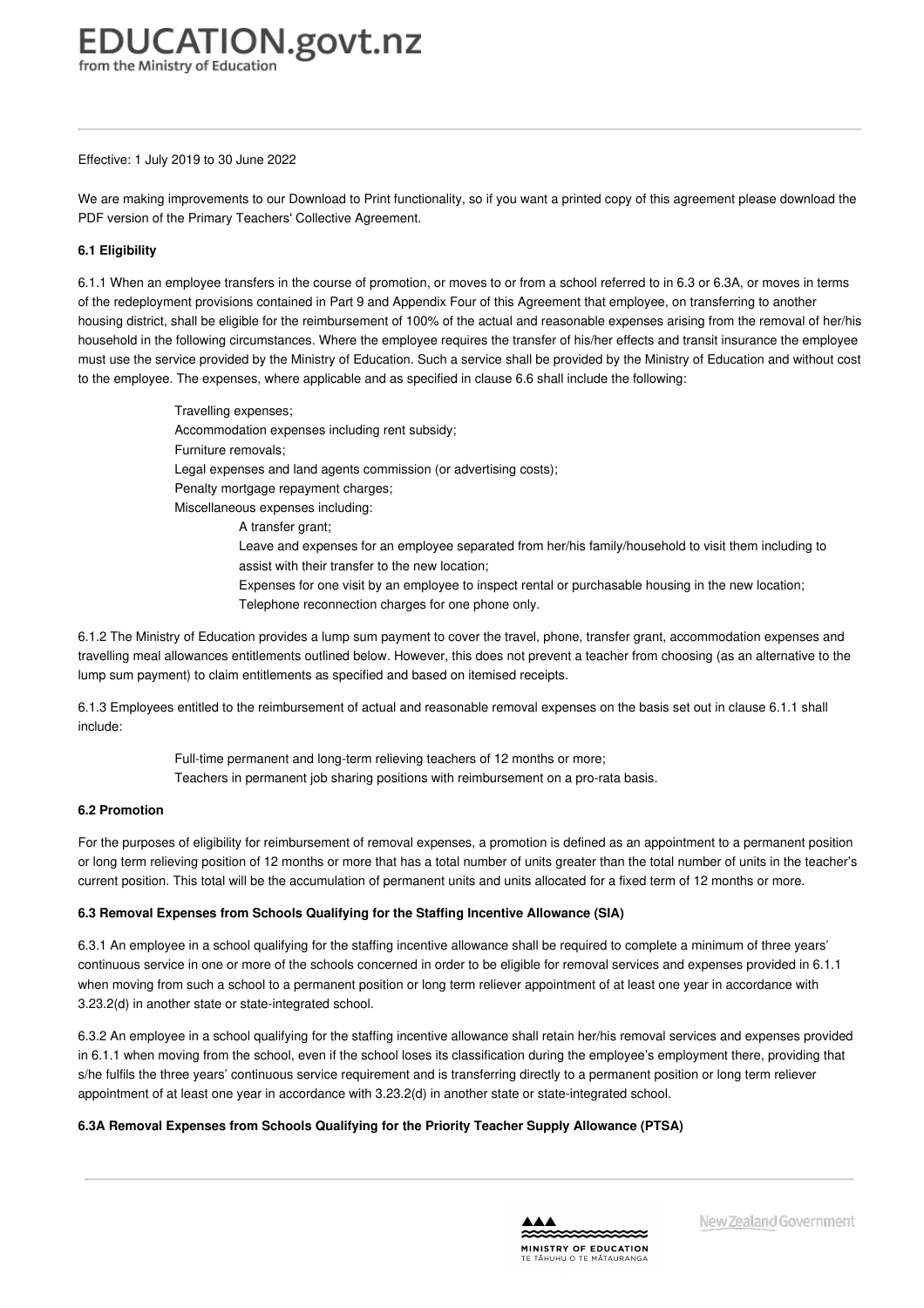## <span id="page-33-0"></span>**EDUCATION.govt.nz**

from the Ministry of Education

6.3.1A An employee in a school qualifying for the PTSA shall be required to complete a minimum of three years' continuous service in one or more of the schools concerned in order to be eligible for removal services and expenses provided in 6.1.1 when moving from such a school to a permanent position or long term reliever appointment of at least one year in accordance with 3.23.2(d) in another state or state-integrated school.

6.3.2A An employee in a school qualifying for the PTSA shall retain her/his removal services and expenses provided in 6.1.1 when moving from the school, even if the school loses its classification during the employee's employment there, providing that she/he fulfils the three years' continuous service requirement and is transferring directly to a permanent position or long term reliever appointment of at least one year in accordance with 3.23.2(d) in another state or state-integrated school.

#### **6.4 First Permanent [Appointment](https://www.education.govt.nz/school/people-and-employment/employment-agreements/collective-agreements/primary-teachers-collective-agreement/part-6-removal-expenses/#cd_3714_6-4-first-permanent-appointment-non-siapts_Education%5CComplexDocuments%5CModel%5CComplexDocumentAccordionSection) - Non SIA/PTS**

6.4.1 On first permanent appointment a teacher shall be eligible for the provisions set out in 6.4.2 where they meet the following criteria:

The teacher is resident in New Zealand at the time of the appointment; and The appointment is within 12 months following graduation from a course of teacher training recognised by the Secretary; and The appointment involves a shift to another housing district.

6.4.2

Reimbursement of the cost of surface fares for the teacher and dependants, or the appropriate motor vehicle rate; Reimbursement of actual legal expenses up to \$1,000 when a teacher sells a house and buys another within one year of first appointment;

Use of the service provided by the Ministry of Education for removal of furniture and effects without cost to the teacher.

#### **6.5 [Employees](https://www.education.govt.nz/school/people-and-employment/employment-agreements/collective-agreements/primary-teachers-collective-agreement/part-6-removal-expenses/#cd_3715_6-5-employees-on-long-term-specialist-courses_Education%5CComplexDocuments%5CModel%5CComplexDocumentAccordionSection) on Long-term Specialist Courses**

Employees shall be reimbursed 100% of actual and reasonable removal expenses as per clause 6.1.1 where they shift their household to the course centre.

#### **6.6 Removal [Reimbursing](https://www.education.govt.nz/school/people-and-employment/employment-agreements/collective-agreements/primary-teachers-collective-agreement/part-6-removal-expenses/#cd_3716_6-6-removal-reimbursing-expenses_Education%5CComplexDocuments%5CModel%5CComplexDocumentAccordionSection) Expenses**

6.6.1 Employees claiming removal expenses shall be reimbursed 100% of the total actual and reasonable expenses claimed. The maximums which can be claimed are:

6.6.2 Penalty mortgage repayment - \$2,400.

6.6.3 Refund of legal expenses and a land agent's commission (or in advertising costs for private sale) for sale and/or purchase of house:

Aggregate of \$11,000 when buying and selling; Legal expenses of \$950 when selling but not buying, and \$4,000 when buying but not selling; Land agent's commission (including advertising) of \$6,300 when selling at former location; Advertising costs of \$630 when selling at former location without the services of a land agent.

6.6.4 Refund of legal expenses and a land agents commission for sale and/or purchase of land:

Aggregate of \$3,800 for purchase and subsequent sale; Legal expenses of \$500 when selling only; Land agents commission of \$2,000 when selling only.

#### 6.6.5 **Transfer Grant**

A grant of \$1,000 is payable where a teacher is entitled to removal expenses and rents, leases or purchases housing; Rent subsidy will be granted only in respect of a short term tenancy. The amount of the subsidy is the excess of the rental over one-sixth of the teacher's gross salary. The duration of the subsidy is limited to three months; \$300 for each child who is attending a state or sate-integrated school prior to the date of transfer, who attends another state or state-integrated school after the transfer and for whom a different uniform is required to be purchased (in terms of the new

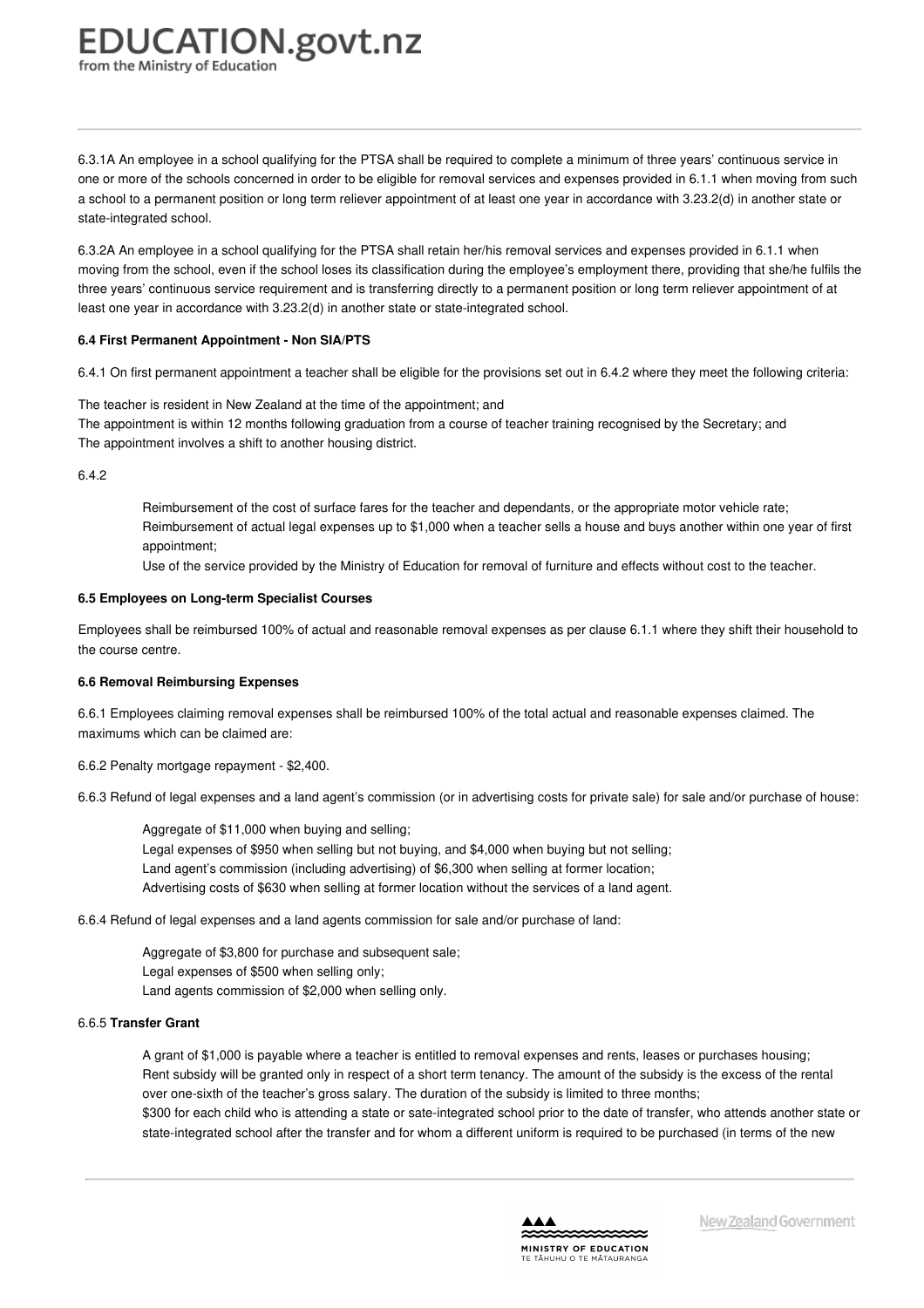#### school's policy) because of a change of school.

#### 6.6.6 **Travelling Allowance Meal Rate**

|   |                                                                     | <b>STANDARD</b> | <b>REDUCED (STAYING</b><br>PRIVATELY) |
|---|---------------------------------------------------------------------|-----------------|---------------------------------------|
| A | For each full 24 hour period                                        | \$57            | \$28                                  |
| в | For additional periods less than 24 hours but more than 10<br>hours | \$57            | \$28                                  |
| C | For additional periods up to 10 hours                               | \$24            |                                       |

6.6.7 Motor vehicle allowance rates for removal expenses cents per km:

Motor cars 62c

*Note: Receipts should be produced when claiming expenses.*

Note: These provisions shall be applied in accordance with any administrative conditions that were in effect at the commencement of this Agreement (as modified to reflect the changes made in this Agreement), or are altered as a result of this Agreement.

## **Part 7: Terms and Conditions of Service of Teachers in the Chatham Islands**

Primary Teachers' Collective Agreement Effective: 1 July 2019 to 30 June 2022

We are making improvements to our Download to Print functionality, so if you want a printed copy of this agreement please download the PDF version of the Primary Teachers' Collective Agreement.

#### **7.1 [House](https://www.education.govt.nz/school/people-and-employment/employment-agreements/collective-agreements/primary-teachers-collective-agreement/part-7-terms-and-conditions-of-service-of-teachers-in-the-chatham-islands/#cd_3719_7-1-house-rents_Education%5CComplexDocuments%5CModel%5CComplexDocumentAccordionSection) Rents**

Ministry of Education house rentals for all teachers shall be based on the standard rural rent formula.

#### **7.2 [Housing](https://www.education.govt.nz/school/people-and-employment/employment-agreements/collective-agreements/primary-teachers-collective-agreement/part-7-terms-and-conditions-of-service-of-teachers-in-the-chatham-islands/#cd_3720_7-2-housing-other_Education%5CComplexDocuments%5CModel%5CComplexDocumentAccordionSection) (Other)**

Heavy furniture and blinds, as in the agreed schedule, plus garage/storeroom shall be provided for teacher households. Storage costs shall be met by employing Boards as an official expense for household effects left on the mainland and for freight and effects forwarded back to the mainland before completion of employment on the Chatham Islands, with government bulk storage facilities used as appropriate.

#### **7.3 Fuel and [Power](https://www.education.govt.nz/school/people-and-employment/employment-agreements/collective-agreements/primary-teachers-collective-agreement/part-7-terms-and-conditions-of-service-of-teachers-in-the-chatham-islands/#cd_3721_7-3-fuel-and-power_Education%5CComplexDocuments%5CModel%5CComplexDocumentAccordionSection)**

7.3.1 Coal, diesel and gas shall be provided free of charge.

7.3.2 Teachers shall pay the cost of their domestic electricity consumption depending on the size of their household. This shall be up to the following maximums:

| <b>HOUSEHOLD SIZE</b> | <b>MAXIMUM ANNUAL PAYMENT</b> |
|-----------------------|-------------------------------|
| person                | \$472.93                      |
| 2-4 persons           | \$716.00                      |
| 5+ persons            | \$803.97                      |

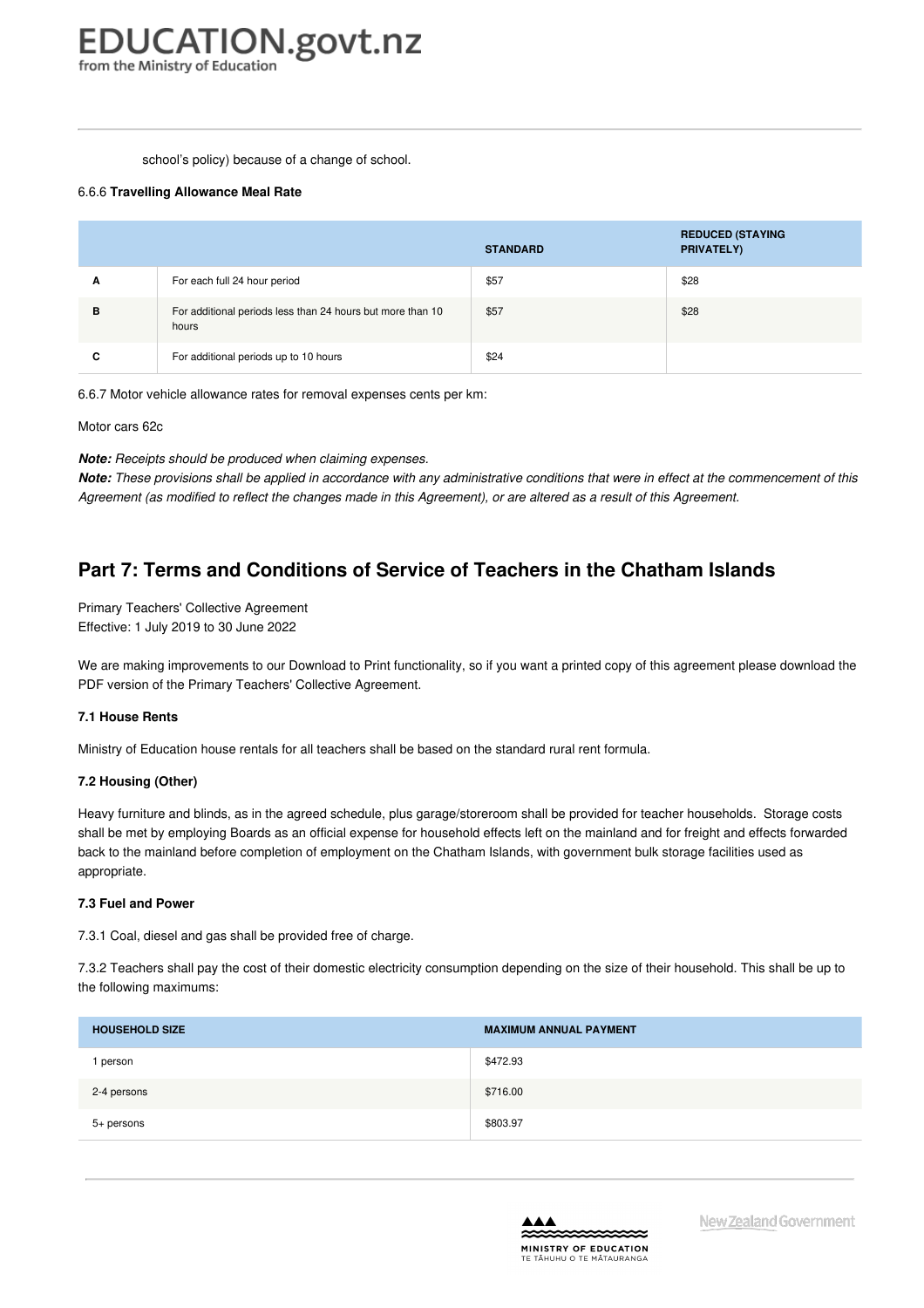<span id="page-35-0"></span>Where teacher households exceed the maximum domestic electricity consumption cost as provided for in paragraph 7.3.2 above, teachers shall be reimbursed the additional cost by their employing Board.

The maximum domestic electricity consumption costs, as provided for above, shall be based on Ministry of Business, Innovation and Employment data. The formula shall be based on the average mainland electricity consumption costed at 9.001 cents per unit and shall be expressed as follows:

| <b>HOUSEHOLD SIZE</b> | <b>ANNUAL UNIT CONSUMPTION</b> |
|-----------------------|--------------------------------|
| person                | \$5,000                        |
| 2-4 persons           | \$7,570                        |
| 5+ persons            | \$8,500                        |

The unit price shall be updated as the mainland average changes.

7.3.3 Teachers who are required to run the generator for both the school and their house will receive an allowance of \$4.11 per day.

#### **7.4 Motor [Vehicles](https://www.education.govt.nz/school/people-and-employment/employment-agreements/collective-agreements/primary-teachers-collective-agreement/part-7-terms-and-conditions-of-service-of-teachers-in-the-chatham-islands/#cd_3722_7-4-motor-vehicles_Education%5CComplexDocuments%5CModel%5CComplexDocumentAccordionSection)**

7.4.1 All freight and landing charges shall be paid by employing Boards both ways.

7.4.2 Teachers who transport their own vehicles to the Chatham Islands and Pitt Island shall receive an extra vehicle allowance of \$2,739 per annum.

#### **7.5 Payment of Fares to [Mainland](https://www.education.govt.nz/school/people-and-employment/employment-agreements/collective-agreements/primary-teachers-collective-agreement/part-7-terms-and-conditions-of-service-of-teachers-in-the-chatham-islands/#cd_3723_7-5-payment-of-fares-to-mainland-for-annual-leave_Education%5CComplexDocuments%5CModel%5CComplexDocumentAccordionSection) for Annual Leave**

Employing Boards shall pay actual or equivalent return air fares by normal air flights to enable teachers and their families to take annual leave on the mainland. For Pitt Island teachers the subsidy shall also cover the associated return air travel between Pitt Island and Chatham Island. This provision is based on the following conditions:

That teachers shall become eligible for the subsidy on each anniversary of their arrival in the Chathams; Teachers may anticipate subsidised leave trips at the Christmas term break if appointed during the school year and may also defer subsidised leave trips until the Christmas break following the completion of a year's school service; All family members shall be eligible for the subsidised passage but shall not be required to take them together at the same time;

A passage order for the full return fare is to be issued to the teacher or the relevant airline(s). This shall also cover the case of Pitt Island teachers travelling between Pitt Island and Chatham Island in order to travel to the mainland;

Teachers are encouraged to take at least a two-week vacation on the mainland whenever a subsidy is paid;

Where teachers and/or family members elect not to utilise their subsidised passage, this instead, subject to the approval of the employer, shall be able to be used to subsidise the return travel of a family/whanau member from the mainland;

In addition to annual leave mainland travel, Pitt Island teachers shall be eligible for two return airfares between Pitt and Chatham Islands per annum which shall be based on the same premises as subclause (d) above;

Subsidised leave passages must be used within a year of their becoming due; if not they are forfeited.

#### **7.6 [Secondary](https://www.education.govt.nz/school/people-and-employment/employment-agreements/collective-agreements/primary-teachers-collective-agreement/part-7-terms-and-conditions-of-service-of-teachers-in-the-chatham-islands/#cd_3724_7-6-secondary-schools-allowance_Education%5CComplexDocuments%5CModel%5CComplexDocumentAccordionSection) Schools Allowance**

The secondary school allowance shall be based on the following conditions:

#### Standard boarding bursary;

A boarding bursary for the term breaks, excluding December/January, if the pupils do not return to the Chathams for those periods; The cost of return air fares for the four term breaks;

The cost of internal travel between airport and the child's school for the December/January period only;

For pupils' resident on Pitt Island, free passage between Pitt and Chatham Islands at the beginning and end of each school term.

#### **7.7 Chatham Islands [Allowance](https://www.education.govt.nz/school/people-and-employment/employment-agreements/collective-agreements/primary-teachers-collective-agreement/part-7-terms-and-conditions-of-service-of-teachers-in-the-chatham-islands/#cd_3725_7-7-chatham-islands-allowance_Education%5CComplexDocuments%5CModel%5CComplexDocumentAccordionSection)**

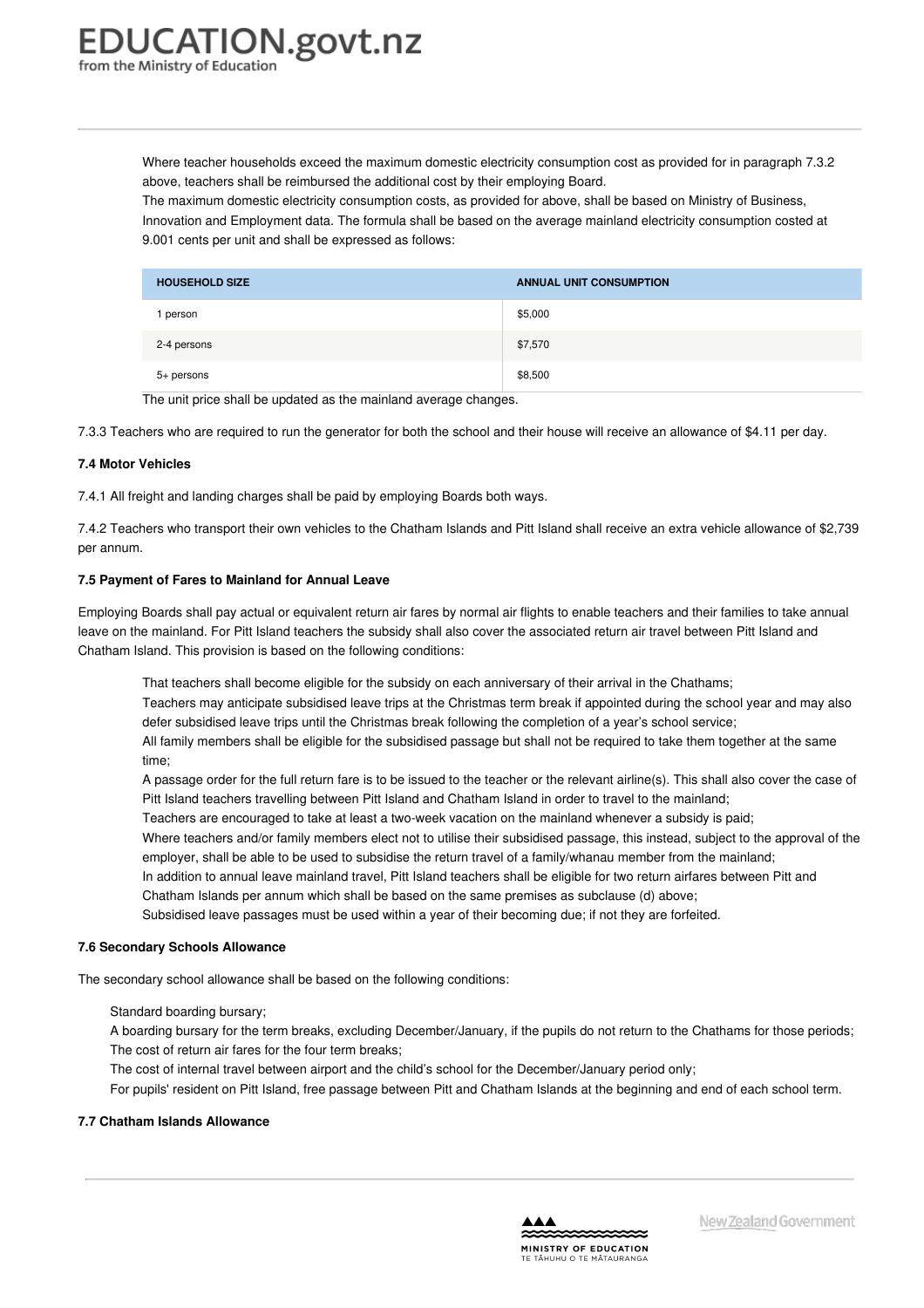#### 7.7.1 The allowance shall be:

|           |                        | <b>BASIC RATE</b>        |                                                    |
|-----------|------------------------|--------------------------|----------------------------------------------------|
|           | <b>BASIC RATE (\$)</b> | <b>PLUS PARTNER (\$)</b> | <b>CHILD SUPPLEMENT (PER</b><br><b>CHILD) (\$)</b> |
| Isolation | \$806.56               | \$1613.11                |                                                    |
| Freight*  | \$2662.42              | \$4119.96                | \$665.64                                           |

\*The Freight component will be adjusted to reflect actual costs of the freight component provided in 7.7.2.

#### 7.7.2

#### The freight component, as provided for in subclause 7.7.1 above, shall be based on the following:

|                              | <b>BASIC RATE(\$)</b> | <b>PLUS PARTNER(\$)</b> |
|------------------------------|-----------------------|-------------------------|
| Shipping Chatham duties, etc | \$1,058.93            | \$1,345.61              |
| Freight forwarders           | \$211.89              | \$269.23                |
| Airfreight                   | \$404.49              | \$808.98                |
|                              | \$372.70              | \$745.39                |
| Sub Total                    | \$2,048.00            | \$3,169.20              |
| Tax Reimbursement            | \$614.43              | \$950.76                |
| Total                        | \$2,743.68            | \$4,119.96              |

The Shipping Chatham duties, etc shall be calculated on the basis of 20% of the shipping freight cost.

Freight forwarders shall be calculated on the basis of one cubic metre from the point of purchase to freight forwarders (\$12.39) from freight forwarders to a port of embarkation (\$28.00) at 10 times per annum for the basic rate. Two metres shall be the basis for the basic rate plus partner calculation.

Air freight shall be calculated on the basis of its minimum charge of \$14.95 per kilo, per fortnight (two kilos for the basic rate plus partner).

Employing Boards may reimburse teachers for other freight costs additional to those provided for in paragraphs (a)-(d) above.

7.7.3 The isolation component shall be adjusted annually according to movements in the isolation allowance.

7.7.4 The freight component shall be adjusted according to actual movements in freight costs of shipping freight forwarders and air freight plus tax rate changes.

7.7.5 Teachers on Pitt Island shall receive an additional freight component of \$688.05 based on 12 flights per annum. This shall be adjusted according to actual cost movements by aviation.

#### **7.8 Chatham Islands Removal [Expenses](https://www.education.govt.nz/school/people-and-employment/employment-agreements/collective-agreements/primary-teachers-collective-agreement/part-7-terms-and-conditions-of-service-of-teachers-in-the-chatham-islands/#cd_3726_7-8-chatham-islands-removal-expenses_Education%5CComplexDocuments%5CModel%5CComplexDocumentAccordionSection)**

7.8.1 Teachers who are eligible for removal expenses under 6.1 of this Agreement shall be entitled to the provisions set out in Part 6. Where a service provided by the Ministry of Education for the transfer of their effects and transit insurance is not available, the teacher is eligible for the reimbursement of 100% of the actual and reasonable expenses arising from the transfer of their effects.

7.8.2 All teachers are entitled to removal expenses after two full consecutive years of employment, whether in a relieving or permanent position, on the Chatham Islands. Where exceptional personal reasons mean that a teacher is unable to complete the requisite two years, and where the Board supports the termination of the teachers' employment at the school, the Ministry of Education may choose, at its discretion, to cover half the costs of removal expenses provided that the teacher has worked for at least one full continuous year on

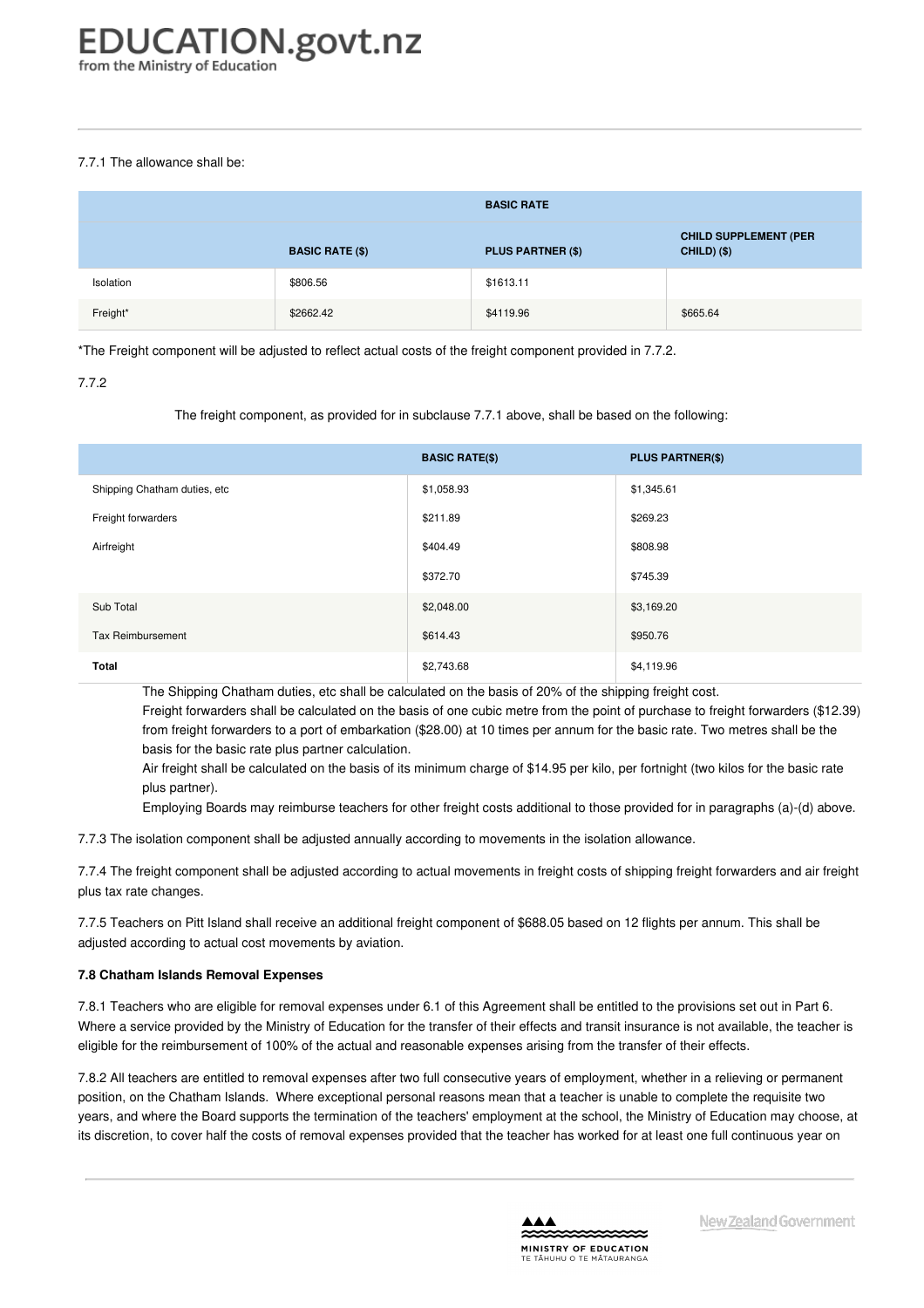the Chatham Islands.

#### **7.9 [Eligibility](https://www.education.govt.nz/school/people-and-employment/employment-agreements/collective-agreements/primary-teachers-collective-agreement/part-7-terms-and-conditions-of-service-of-teachers-in-the-chatham-islands/#cd_3727_7-9-eligibility_Education%5CComplexDocuments%5CModel%5CComplexDocumentAccordionSection)**

All teachers recruited from the mainland shall be eligible for these provisions as provided in clauses 7.1-7.8. Teachers recruited locally from the Chatham and Pitt Islands shall also be eligible for the provisions of clauses 7.3, 7.6 and the isolation component of clause 7.7.1 and where that teacher leaves the island at the end of their employment for another position in the teaching service, that teacher shall be entitled to the provisions in clauses 7.4.1 and 7.7.2.

#### **7.10 Payment of Fares to Mainland for Professional [Development](https://www.education.govt.nz/school/people-and-employment/employment-agreements/collective-agreements/primary-teachers-collective-agreement/part-7-terms-and-conditions-of-service-of-teachers-in-the-chatham-islands/#cd_3728_7-10-payment-of-fares-to-mainland-for-professional-development_Education%5CComplexDocuments%5CModel%5CComplexDocumentAccordionSection)**

Employing Boards shall pay an actual or equivalent return air fare (not to exceed \$2,000) by normal air flight for four permanent full-time teachers per annum for the purposes of professional development. The teachers shall become eligible for the subsidy on each anniversary of their arrival in the Chatham Islands.

### **Part 8: Te Aho o Te Kura Pounamu**

Primary Teachers' Collective Agreement Effective: 1 July 2019 to 30 June 2022

We are making improvements to our Download to Print functionality, so if you want a printed copy of this agreement please download the PDF version of the Primary Teachers' Collective Agreement.

#### **8.1 [General](https://www.education.govt.nz/school/people-and-employment/employment-agreements/collective-agreements/primary-teachers-collective-agreement/part-8-te-aho-o-te-kura-pounamu/#cd_3731_8-1-general_Education%5CComplexDocuments%5CModel%5CComplexDocumentAccordionSection)**

Except as is expressly provided otherwise in this Part the terms and conditions of employment of primary teachers in Te Aho o Te Kura Pounamu are those set out in this Agreement.

#### **8.2 Job Sharing [\(Instead](https://www.education.govt.nz/school/people-and-employment/employment-agreements/collective-agreements/primary-teachers-collective-agreement/part-8-te-aho-o-te-kura-pounamu/#cd_3732_8-2-job-sharing-instead-of-2-2-6-and-2-2-7_Education%5CComplexDocuments%5CModel%5CComplexDocumentAccordionSection) of 2.2.6 and 2.2.7)**

8.2.1 Teachers may apply to job share in the following situations:

Any two teachers may jointly apply for appointment to an advertised position and be assessed as one applicant. On appointment the position would be a shared position.

On the joint application of two permanent teachers the employer may appoint the two applicants to a shared position without advertising a vacancy.

8.2.2 If one of the joint holders subsequently resigns or retires, the School may:

Appoint the other holder to the position on a full-time basis without advertising the position.

With the agreement of the remaining joint holder, appoint a new sharer to establish a new permanent shared position.The new sharer may be any teacher already permanently appointed in the school, or a teacher from outside of the permanent staff; or

Offer the remaining teacher the right to be permanent part-time; or

Convert the position back to an individual, full-time permanent position.

If the remaining joint holder declines to take up the full-time position then the employer may advertise the position for a new appointment.

8.2.3 A job sharer's salary is paid on a pro rata basis. Increments shall be as for full-time teachers.Job sharers are entitled to:

Leave on the same basis as permanent full-time teachers; Sick leave as if permanent full-time. Entitlement is based on length of service, irrespective of hours worked. Deductions from the entitlement are made on a consecutive day basis.

#### **8.3 Hours of Work [\(Instead](https://www.education.govt.nz/school/people-and-employment/employment-agreements/collective-agreements/primary-teachers-collective-agreement/part-8-te-aho-o-te-kura-pounamu/#cd_3733_8-3-hours-of-work-instead-of-2-10_Education%5CComplexDocuments%5CModel%5CComplexDocumentAccordionSection) of 2.10)**

8.3.1 As well as the number of students a teacher may be assigned to teach, the hours of work of individual teachers are influenced by

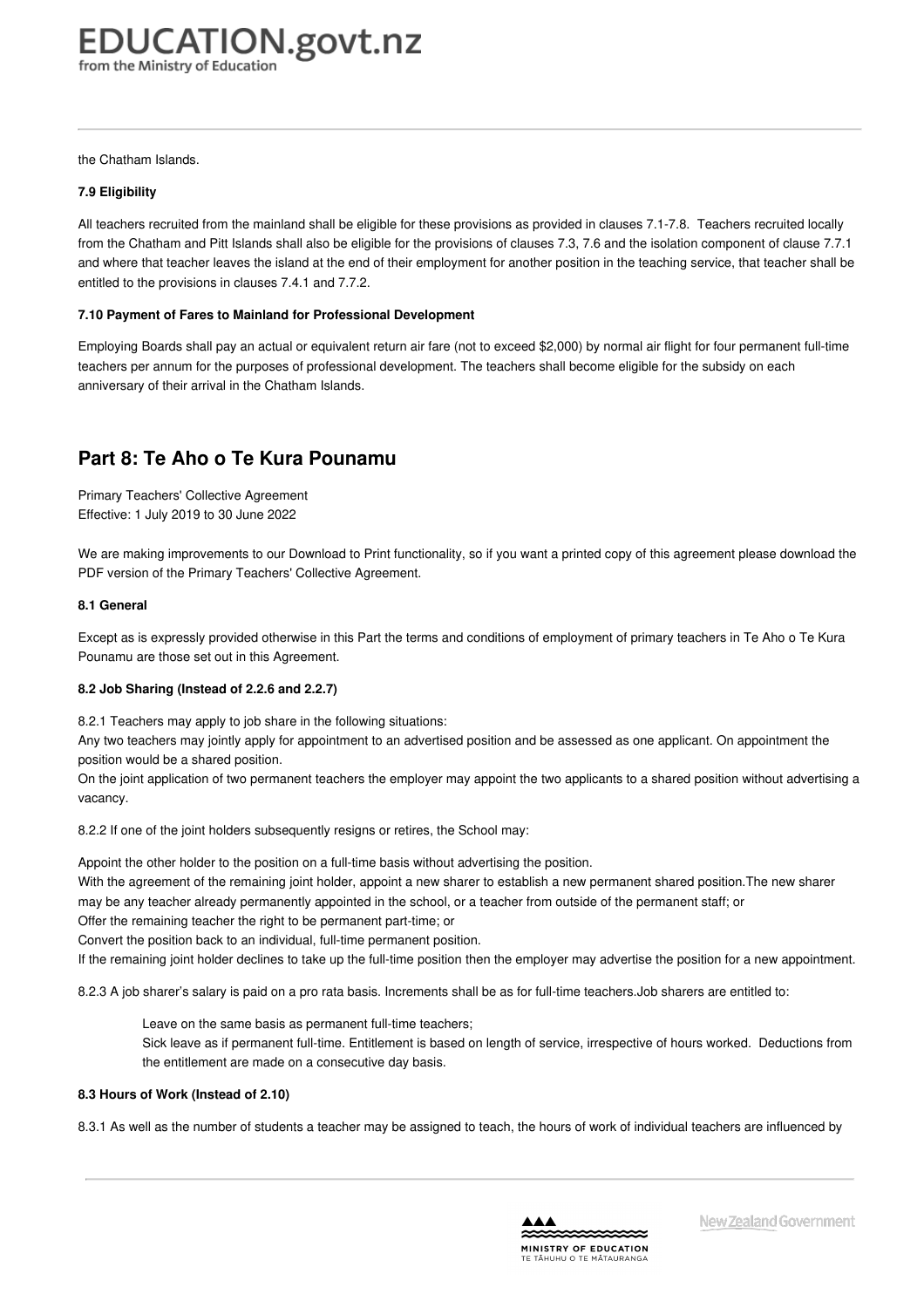factors such as:

The preparation, evaluation and assessment time that may be generated by those students or by other requirements such as external examination prescriptions or the need to report on the progress of individual students; The counselling and pastoral needs of students;

The administrative responsibilities of individual teachers either in respect of their curriculum or pastoral responsibilities or in respect of the general administration of the school; and

The extent to which individual teachers may participate in the extra-curricular programmes of the school.

8.3.2 Te Aho o Kura Pounamu teachers will be expected to complete some of their duties on-site and some of their duties off-site.

8.3.3 In order to carry out their duties in terms of this Agreement it may be necessary for teachers to work for more than 40 hours per week. The normal hours of work for teachers however should, as far as practicable, not exceed 40 hours per week Monday to Friday.

8.3.4 Teachers are normally required to be present on the site for at least 35 of their working hours per week. Teachers should, wherever possible, be granted the opportunity of working flexible working hours (i.e. teachers may vary their starting times between 7.00am and 9.00am, and their finishing times between 3.00pm and 6.00pm). This does not preclude the possibility of additional work off-site. A teacher who works flexible hours may be required to keep a record of attendance by the employer. Subject to statutory holidays, and authorised leave of absence, a teacher shall normally observe the hours of work as defined above, except that part-time teachers shall observe such on-site hours as are agreed with the employer.

#### 8.3.5 Lunch break

A lunch break of one hour is to be taken generally between the hours of 12.00noon and 1.00pm unless agreed otherwise. This lunch break is in addition to the normal hours of work.

#### **8.4 Units [\(Instead](https://www.education.govt.nz/school/people-and-employment/employment-agreements/collective-agreements/primary-teachers-collective-agreement/part-8-te-aho-o-te-kura-pounamu/#cd_3734_8-4-units-instead-of-3-2-and-3-10_Education%5CComplexDocuments%5CModel%5CComplexDocumentAccordionSection) of 3.9)**

8.4.1 Units will be allocated to teachers on a permanent basis, to positions with permanent responsibilities, and to individuals given additional responsibilities at a higher level for a fixed period, and may be given to teachers seconded to Te Aho o Te Kura Pounamu for a specified period. Positions designated Senior Teacher, Liaison Teacher, Team Leader or Curriculum Leader will be assigned units according to the degree of responsibilities assigned to the position.

8.4.2 The rate per unit is as per 3.9 regardless of the level of aggregation.

8.4.3 Teachers who have been designated by the Board "deputy principal" or "assistant principal" shall be paid at the Q3 maximum of the base scale plus any units, of whatever type, allocated to them. Other teachers who have been allocated units shall be paid at their current step on the base scale plus any units, of whatever type, allocated to them. Teachers who meet the criteria for Q3+, Q4 or Q5 salary (as defined in 3.3) shall be paid at Q3+ maximum plus any units allocated.

8.4.4 Teachers holding permanent units shall be entitled to progress beyond their qualifications maxima, to the maximum of the base scale provided that:

Where such teachers have gone beyond their qualification maximum they shall revert to that qualification maximum if their permanent units are lost through voluntary relinquishment or acceptance of a position without permanent units; Where such teachers subsequently regain permanent unit(s) they shall also gain an immediate base scale increment (if not already at the Q3 maximum of the scale) and will become eligible for any further increment(s) due from the anniversary of that date.

Teachers holding permanent units and who meet the criteria for Q3+, Q4, or Q5 salary (as defined in 3.3) shall be entitled to progress pursuant to clause 3.7.4, 3.7.5, 3.7.6 and 3.7.7 to the Q3+ maximum of the base scale.

8.4.5 Fixed term units, allocated for any reason, will be paid in addition to the teacher's rate of pay, including any permanent units.

8.4.6 At the time of allocating a fixed term unit or units, the employer shall specify in writing either the period of time for which the teacher shall be entitled to that fixed term unit or units, or the particular assignment or task to be undertaken for which the fixed term unit or units has been allocated.

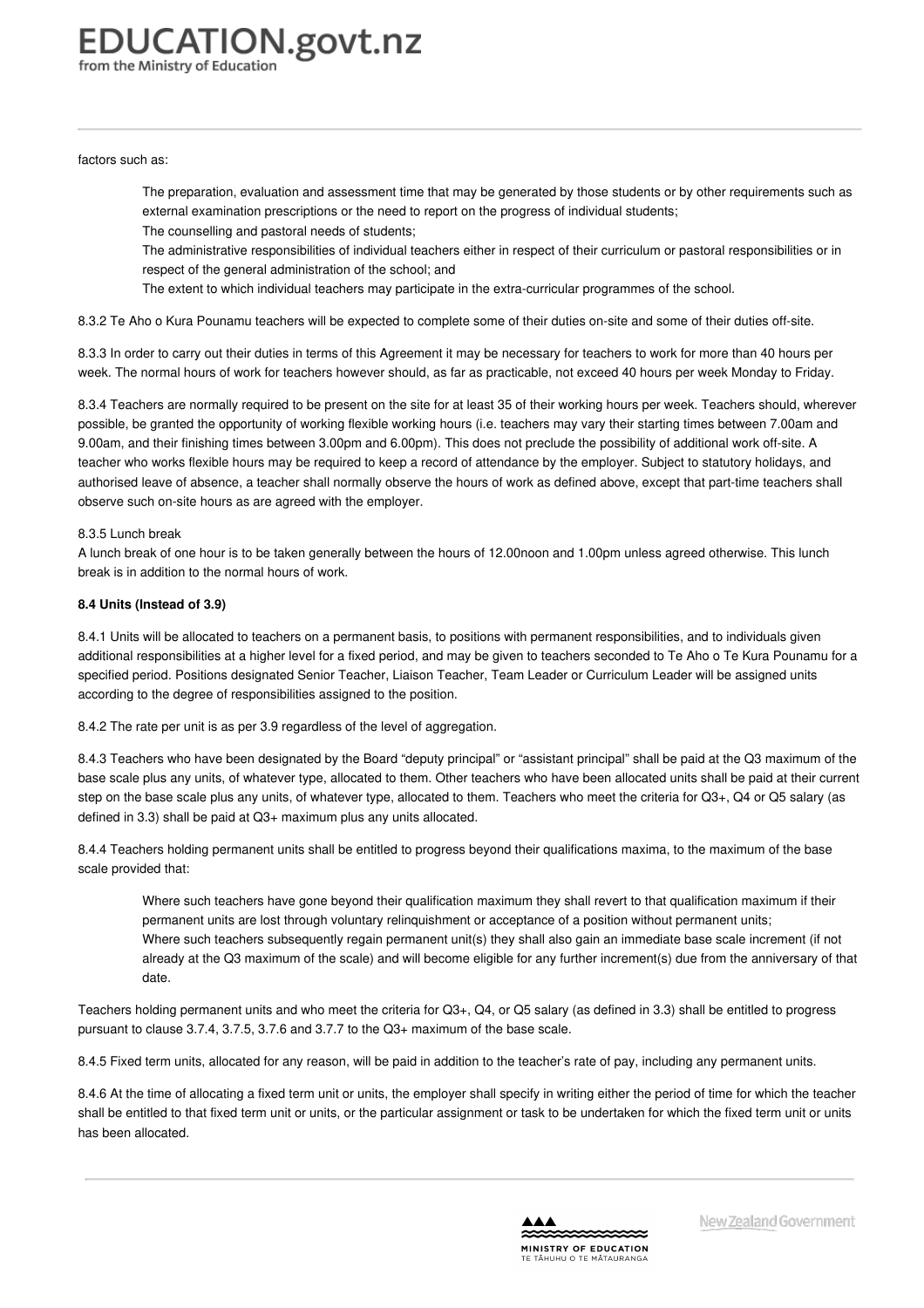8.4.7 The entitlement to that fixed term unit or units shall cease at the expiry of the specified period of time or on the completion of the specified assignment or task.

8.4.8 The employer may reallocate a fixed term unit or units to the same or another teacher for a further period of time or for a further particular assignment or task.

#### **8.5 [Leave](https://www.education.govt.nz/school/people-and-employment/employment-agreements/collective-agreements/primary-teachers-collective-agreement/part-8-te-aho-o-te-kura-pounamu/#cd_3735_8-5-leave_Education%5CComplexDocuments%5CModel%5CComplexDocumentAccordionSection)**

The reference to "any time when the school is officially closed for instruction" in clause 2.10.3 of this Agreement shall be deemed to mean "the term breaks annually gazetted for composite schools" in the case of teachers employed at Te Aho o Te Kura Pounamu who are bound by this Agreement.

#### **8.6 Off-site [Allowance](https://www.education.govt.nz/school/people-and-employment/employment-agreements/collective-agreements/primary-teachers-collective-agreement/part-8-te-aho-o-te-kura-pounamu/#cd_3736_8-6-off-site-allowance_Education%5CComplexDocuments%5CModel%5CComplexDocumentAccordionSection)**

All teachers on official Te Aho o Te Kura Pounamu business where meals are provided by the employer and who are not receiving the travelling expenses allowance set out in clause 8.7 shall be paid a \$13.76 per night off-site allowance for each night spent away from home.

When as a result of such business a teacher is unable to return home or to the school (whichever is appropriate) until after 1pm on the final day, but there is no need to stay away for a further night, then the teacher shall be entitled to an \$8.41 off-site allowance in respect of that final day.

Recipients of the off-site allowance are not entitled to the incidentals allowance.

#### **8.7 Travelling [Allowance](https://www.education.govt.nz/school/people-and-employment/employment-agreements/collective-agreements/primary-teachers-collective-agreement/part-8-te-aho-o-te-kura-pounamu/#cd_3737_8-7-travelling-allowance-instead-of-5-2_Education%5CComplexDocuments%5CModel%5CComplexDocumentAccordionSection) (Instead of 5.2)**

A teacher of Te Aho o Te Kura Pounamu required to travel within New Zealand on official business shall be paid, on application (whether by public transport, or with the prior approval of the Board, the use of the teacher's own vehicle) a travelling allowance as follows:

Accommodation - reimbursement of accommodation costs on an actual and reasonable basis.

Meals - standard travelling allowance:

For each full 24 hour period \$56.97;

For additional periods less than 24 hours but more than 10 hours \$56.97;

For additional periods up to 10 hours \$24.80.

Incidentals - incidentals allowance for each 24 hour period and additional part thereof spent travelling \$7.36.

When the teacher leaves and returns to the teacher's school on the same day, travelling allowance is not payable. Actual and reasonable expenses are payable instead and the incidentals allowance is not payable in these circumstances. For teachers staying privately while on official business, the travelling allowance, accommodation and meal rates as specified below shall apply:

Accommodation allowance per night \$33.37. Meals: For each 24 hour period \$28.49; For additional periods less than 24 hours but more than 10 hours \$28.49; For additional periods up to 10 hours \$28.49.

#### **8.8 [Surplus](https://www.education.govt.nz/school/people-and-employment/employment-agreements/collective-agreements/primary-teachers-collective-agreement/part-8-te-aho-o-te-kura-pounamu/#cd_3738_8-8-surplus-staffing_Education%5CComplexDocuments%5CModel%5CComplexDocumentAccordionSection) Staffing**

8.8.1 In the case of a surplus staffing situation arising at Te Aho o Te Kura Pounamu Part 9 of the Agreement shall apply to teachers covered by this Agreement except:

Regarding 9.2 (a) the employer shall also advise NZEI Te Riu Roa which section (or sections) of the School is affected. Should redeployment occur in a school other than Te Aho o Te Kura Pounamu the provisions of Part 9 as they relate to redeployment shall apply from commencement at that school.

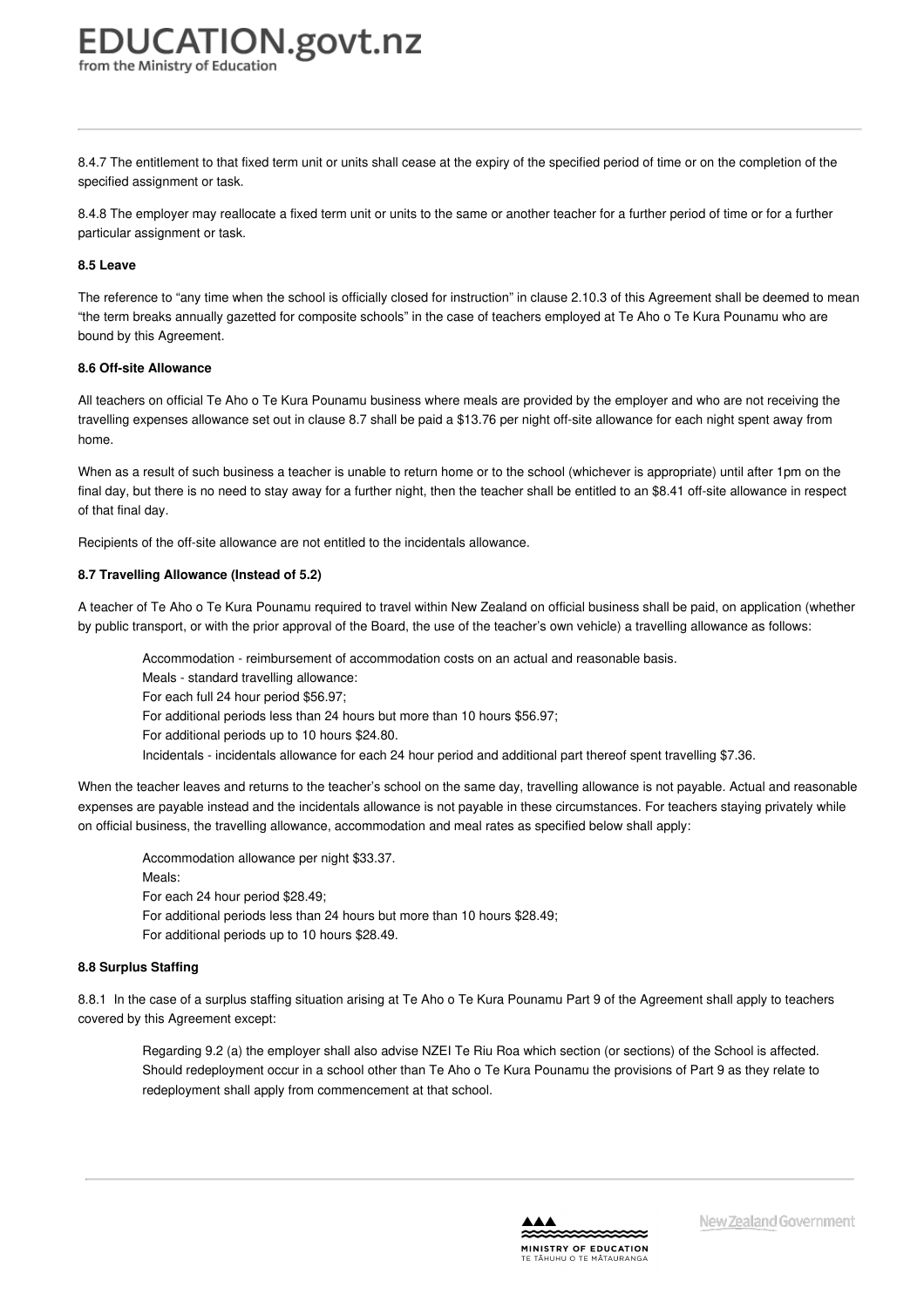## **Part 9: Employment Protection and Surplus Staffing Provisions**

Primary Teachers' Collective Agreement Effective: 1 July 2019 to 30 June 2022

We are making improvements to our Download to Print functionality, so if you want a printed copy of this agreement please download the PDF version of the Primary Teachers' Collective Agreement.

#### **9.1 [Employment](https://www.education.govt.nz/school/people-and-employment/employment-agreements/collective-agreements/primary-teachers-collective-agreement/part-9-employment-protection-and-surplus-staffing-provisions/#cd_3741_9-1-employment-protection-provisions_Education%5CComplexDocuments%5CModel%5CComplexDocumentAccordionSection) Protection Provisions**

9.1.1 'Restructuring' is given the same definition as in section 69OI of the Employment Relations Act [2000\(external](http://www.legislation.govt.nz/act/public/2000/0024/latest/DLM58317.html) link) and includes:

Contracting out; or Selling or transferring the employer's business (or part of it) to another person; but excludes mergers, and school reorganisations as defined in Appendix 4.

9.1.2 Where work undertaken by an employee covered by this Agreement will be, or is likely to be, undertaken by a new employer (whether or not the new employer is an "employer" defined in 1.6) the employer will notify the National Office of NZEI Te Riu Roa where one or more of the employees affected by the restructuring is a member of the union. In such circumstances the employer will meet with representative(s) of the union to:

Identify the issues the employee(s) wish to have considered by the new employer; Ensure that all current terms and conditions of employment of the employee(s) are accurately recorded; and Determine the process by which communications to/from the employee(s) will be conducted.

9.1.3 The employer will encourage the new employer to agree to the involvement of the union(s) in the processes described in clauses 9.1.4 and 9.1.5 below.

9.1.4 Having completed the process described in 9.1.2 above, the employer will meet with the new employer to:

Provide the new employer with details of the work currently performed by the employees concerned together with details of the terms and conditions of their employment; and

Seek a proposal for the employment of the affected employees by the new employer, including clarification of the terms and conditions upon which those employees would be offered employment by the new employer.

9.1.5 The following shall be matters for clarification under clause 9.1.4(b) and again should be read in conjunction with the surplus staffing provisions of this Agreement.

The number and type of positions that may be offered by the new employer to employees affected by the restructuring; The terms and conditions of employment to be offered to those employees (including whether the employees will transfer to the new employer on the same terms and conditions of employment);

The arrangements, if required, for the transfer of any accrued benefits and entitlements in relation to those employees; The arrangements, if required, for when and how offers of employment are to be made to the affected employees and the mode of acceptance, including whether any offers of employment made by the new employer will be conveyed through NZEI Te Riu Roa.

9.1.6 The process to be followed at the time of the restructuring to determine what entitlements, if any, are available for employees who do not transfer to the new employer are set out in the rest of this Part. Part 9.1 as a whole shall be read in conjunction with those provisions.

Note: Attention is drawn to the application of the State Sector Act 1988 section 77HA (restriction of compensation for technical *redundancy arising from closure or merger of schools).*

#### **9.2 [Surplus](https://www.education.govt.nz/school/people-and-employment/employment-agreements/collective-agreements/primary-teachers-collective-agreement/part-9-employment-protection-and-surplus-staffing-provisions/#cd_3742_9-2-surplus-staffing_Education%5CComplexDocuments%5CModel%5CComplexDocumentAccordionSection) Staffing**

#### **Advising the NZEI Te Riu Roa of Surplus Staffing Review**

When staffing requirements within a school are being reviewed by an employer (including the closure or change of class or

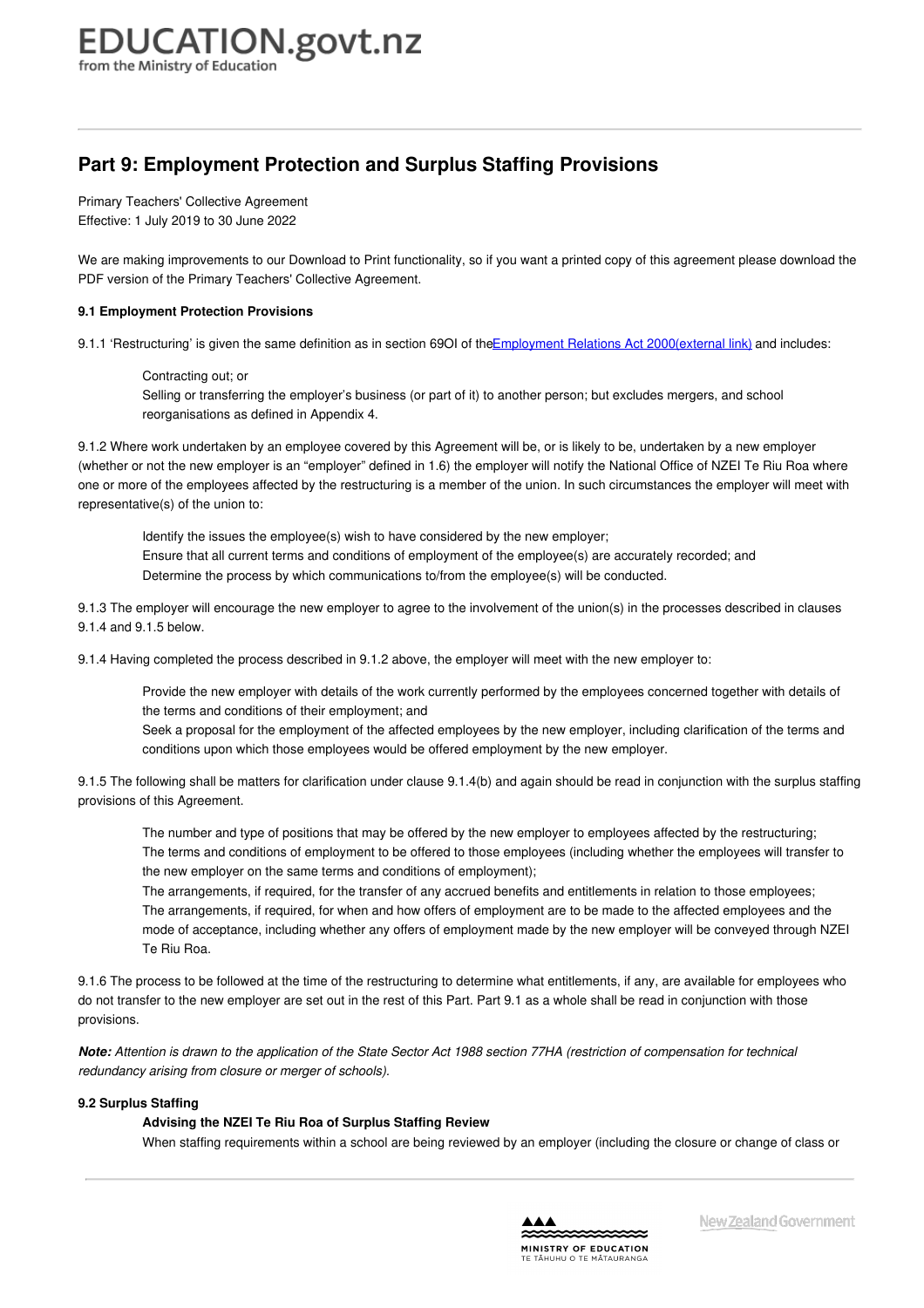from the Ministry of Education

designation of a school other than when that school has been closed or had its class or designation changed as the result of a school reorganisation process), the employer shall advise the employees and NZEI Te Riu Roa and the provisions of clauses 9A to 9A.11 shall apply.

#### **School Reorganisation Process**

When staff requirements within a school are being reviewed in a school reorganisation process that results in an amalgamation, merger, closure or change of class or designation for that school the provisions of Appendix 4 shall apply.

#### **9A Surplus Staffing - [Teachers](https://www.education.govt.nz/school/people-and-employment/employment-agreements/collective-agreements/primary-teachers-collective-agreement/part-9-employment-protection-and-surplus-staffing-provisions/#cd_3743_9a-surplus-staffing-teachers_Education%5CComplexDocuments%5CModel%5CComplexDocumentAccordionSection)**

#### 9A.1 **The provisions of clause 9A shall apply to teachers**

#### 9A.2 **Attrition**

When a review shows that a staffing surplus will exist or a reduction in units is required the employer shall, at the first instance, consider in consultation with staff whether this staffing surplus and/or reduction in units can be absorbed by attrition.

#### 9A.3 **Where Attrition Cannot Achieve the Reduction**

If the required number of positions cannot be achieved through attrition and if a surplus staffing situation still exists, an identification of the teacher(s) to be deemed surplus will be made from among permanent teachers, pursuant to clause 9A.4. If attrition cannot achieve the reduction in the units required, clause 9A.4 will apply.

#### 9A.4 **Needs Analysis**

The identification of the surplus teacher(s) and/or the identification of unit holder(s) who are to lose units will be made in the following manner:

The employer shall conduct a needs analysis in consultation with staff to identify the future management structure, curriculum and other staffing needs of the school which will determine:

The most appropriate area(s) for the surplus position(s) to be identified from; and/or

The most appropriate area(s) within the staffing structure for the reduction of units to occur.

The processes set out in clause 9A.4(c) and (d) should be co-ordinated in cases where both positions and units are lost. Boards should ensure that the outcomes of the processes set out in clause 9A.4(c) and (d) are consistent with the needs analysis.

For determining the surplus teachers the following process shall apply:

- If the needs analysis identifies a specific position, the teacher holding that position will be deemed surplus and the provisions of clause 9A.6 will apply;
- Where there is more than one position in the affected area(s) the remaining positions from the affected area(s) will be advertised internally;
- The teachers from the affected area(s) will apply for those positions in their respective area(s);
- Those positions shall be filled by applicants from the relevant affected area(s). The teacher(s) not appointed as a result of this process will be deemed to be surplus and the provisions of clause 9A.6 will apply.

For determining the unit holders who are to lose units the following process shall apply:

if the needs analysis identifies a specific position, the teacher holding that position will be deemed to be the teacher who is to lose or have a reduction in unit(s). That teacher will have access to the salary protection arrangements specified in clause 9A.5;

If a needs analysis identifies an area(s) involving more than one position, the employer shall develop descriptions of the roles and responsibilities associated with the unit(s), including the number of units to be allocated to each position, which shall be advertised internally. The position(s) shall have the remaining units available in the affected area(s) allocated to them. No teacher shall receive more units than she/he held before the review;

Teachers from the affected area(s) shall apply for the positions within the relevant affected area(s);

The teacher(s) who loses her/his unit(s) will be the teacher(s) appointed to a position with either a reduced number of units or no units allocated to it. Those teachers will have access to the salary protection arrangements specified in clause 9A.5.

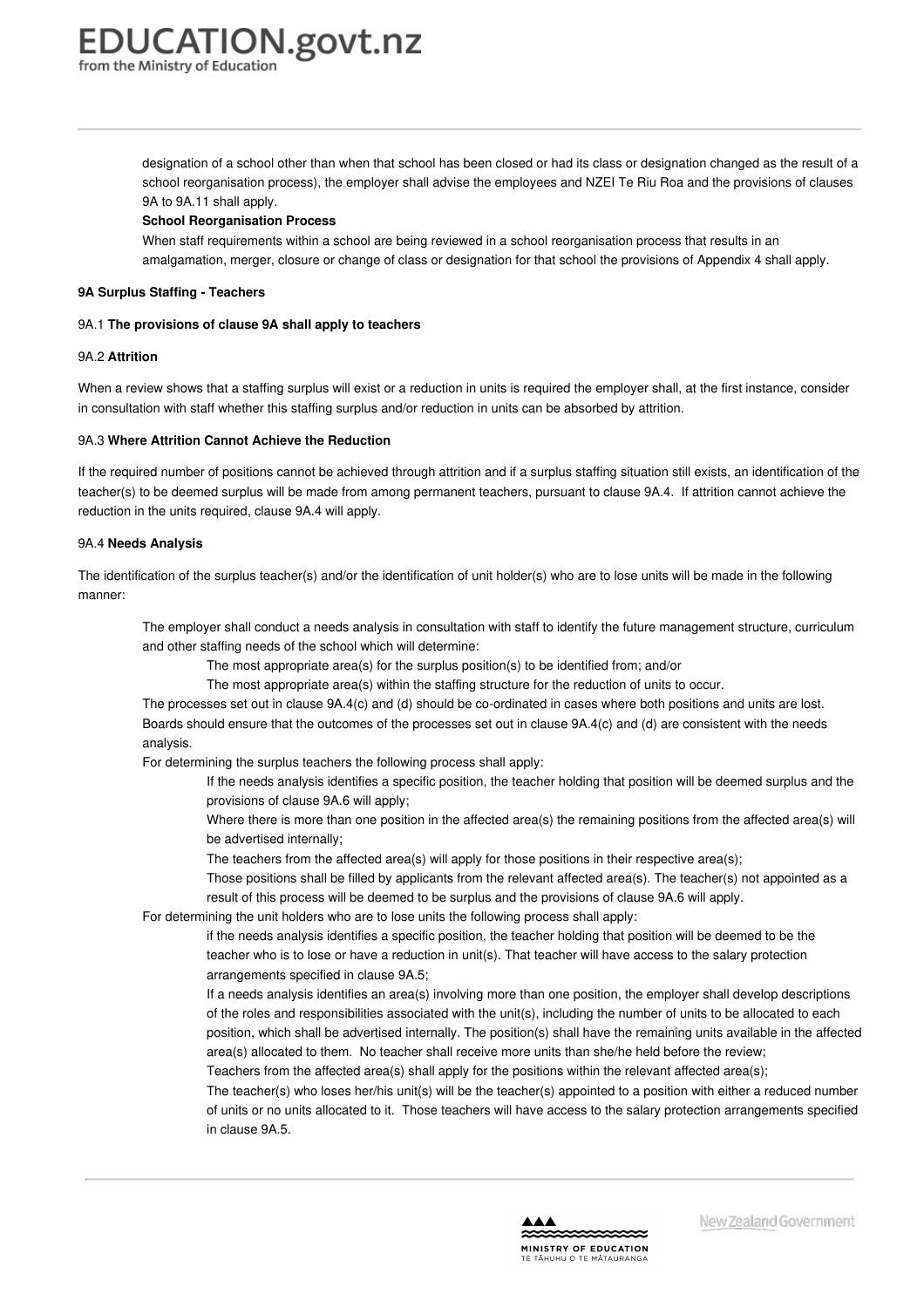#### 9A.5 **Salary Protection, Dealing with Units and AP/DP Entitlements**

Where a teacher permanently appointed to a position to which unit(s) are allocated loses unit(s) or has the position altered in status because of the application of these provisions, the following salary protection arrangements shall apply:

Where the allocation has been made on a permanent basis, the period of protection shall be one year while the teacher continues to hold a position in the school;

Where the allocation has been made on a fixed term basis, the period of salary protection shall be for the lesser of the term of the appointment agreed or for a maximum of one year while the teacher continues to hold a position at the school; In no case under clause 9A.4 or clause 9A.5 shall the eventual salary reduction be to a rate less than would otherwise apply had the teacher not been appointed to a position to which unit(s) had been allocated;

Where a school is required to identify a teacher as surplus and a teacher designated as assistant or deputy principal loses all her/his units as a result of the review of staffing, that teacher designated assistant or deputy principal may volunteer to be considered under the identification process set out in clause 9A.6 below or elect the provisions contained in clause 9A.7. Where the number of unit(s) held by a teacher is reduced, should any subsequent units be allocated to the school that teacher shall be entitled to have those unit(s) allocated to them, up to the number of units held by the teacher prior to the reduction and within the period of salary protection, i.e. within one year of the reduction. Should units be reduced for more than one teacher, those teachers will have any new units allocated to them in the order that the reduction occurred. Where two or more teachers lose units at the same time and subsequently the school gains new units but does not have sufficient units to reinstate units to all the teachers who had their units reduced, those teachers shall be entitled to apply to have their units reinstated. The employer shall decide which of these teachers the new units(s) will be allocated to.

#### 9A.6 **Overview of Staff Surplus Options**

9A.6.1 The primary focus of these provisions is to retain qualified teachers in the teaching service. Therefore, where a teacher's position is to be disestablished, as a result of the above process, the redeployment and retraining options must in the first instance be thoroughly explored by the employer in consultation with the employee.

9A.6.2 The severance and long service provisions will only be offered by the employer after the redeployment and retraining options have been thoroughly explored by the employer in consultation with the employee and these options are considered inappropriate in the circumstances.

9A.6.3 Once the surplus teacher(s) have been identified and before the date the surplus staffing takes effect, the options set out below will be considered for permanently employed teachers.

9A.6.4 For part-time teachers the following provisions only apply if the identification process requires a complete reduction of the hours they are employed to work.

9A.6.5 Where the needs analysis requires a part reduction in hours for a part-time teacher they will be given two months notice of the reduction in hours and the provisions below will not apply.

#### 9A.7 **Redeployment and Retraining**

In the first instance the parties will consider whether the teacher can:

Redeployment/supernumerary – be redeployed for 30 school weeks within the school or at any other school requested by the teacher with the approval of the original Board and of the Board of that other school. During this time the teacher shall continue to seek a suitable alternative position; or

Retraining – undertake a suitable course of retraining approved by the Secretary, for 30 school weeks which enhances or upgrades the teacher.

#### 9A.8 **Provisions for Redeployment**

The following redeployment/supernumerary procedures shall apply to a permanently employed teacher who is redeployed under clause 9A.7(a).

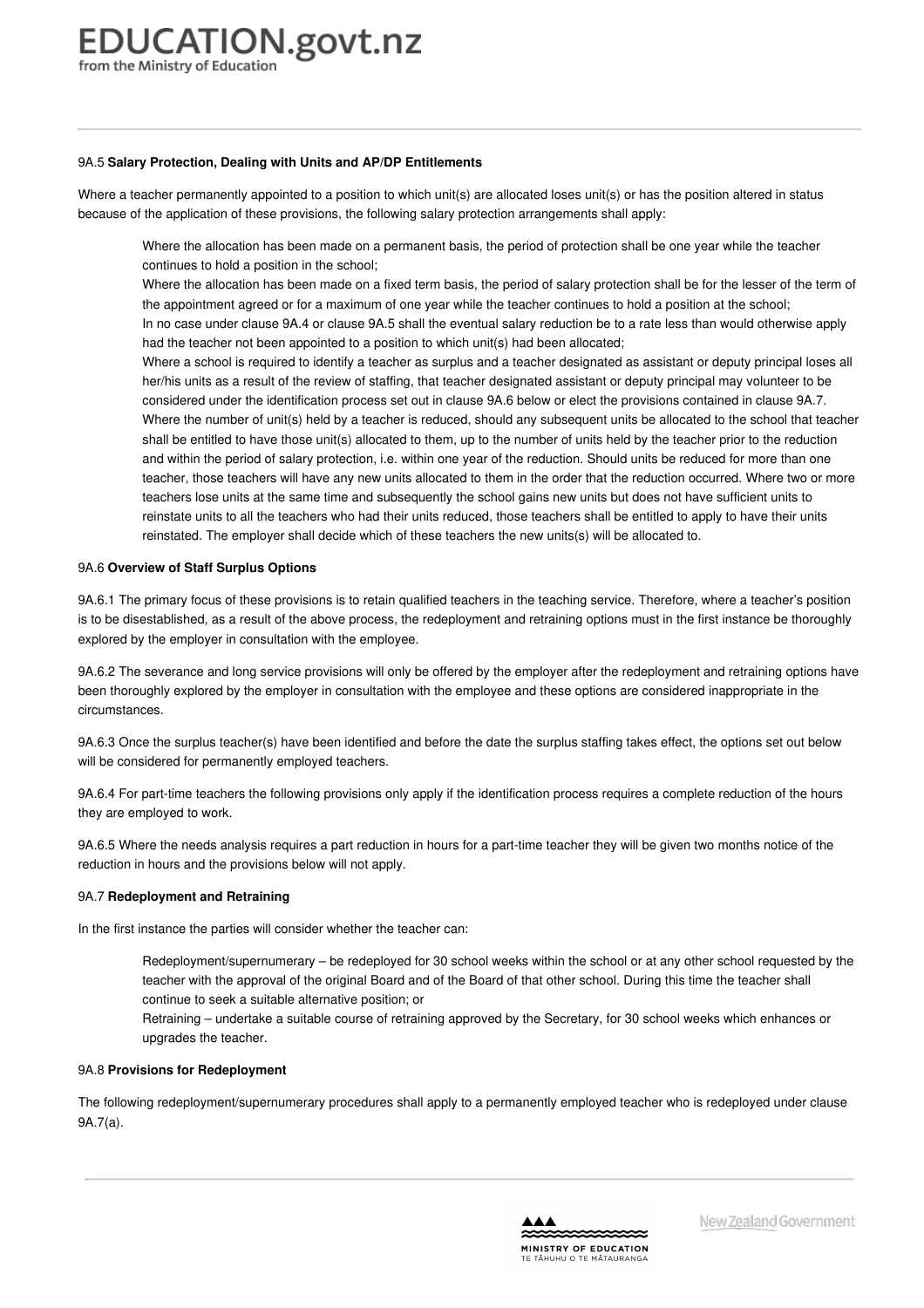9A.8.1 The employer shall assist the teacher to find a suitable alternative position and will meet the reasonable costs of attending relevant interviews.

9A.8.2 Where a teacher elects redeployment under clause 9A.7(a) and a position at the same or lower level becomes vacant at the school at which the teacher is redeployed (or with the teacher's original Board where the teacher has been redeployed to a different school) the teacher shall be offered the vacant position unless the position is either a Māori immersion teacher or special education teacher position requiring skills not possessed by the teacher.

9A.8.3 Where a teacher declines placement under clause 9A.8.2 at the same level or declines a reasonable offer of appointment at the same or higher level from another Board, that teacher's employment shall be terminated without further compensation.

9A.8.4 A teacher may, during their period of redeployment, subject to agreement between the teacher and their employer, undertake a defined special project(s) of work.

9A.8.5 At the end of the period of redeployment if a permanent position has not been secured the teacher's employment shall be terminated. If the employment is likely to be terminated in these circumstances the Board of Trustees shall advise the teacher in writing of this not less than one month before the expiry of the period of redeployment.

9A.8.6 Where either:

A school is merged and the teacher is not placed in a position in the continuing school; or A school is closed; the teacher will have all of the surplus staffing options available to them. Continued employment may be approved by the Secretary for up to a further one term.

9A.8.7 If a transfer of location is involved, teachers employed under clause 9A.7(a) may elect to be reimbursed removal expenses according to Part 6 of this Agreement in one or another but not both of the following circumstances:

Where the teacher transfers to another school to continue employment pursuant to clause 9A.7(a); or Where the teacher transfers to a school where they have been appointed to a new permanent position.

#### 9A.9 **Provisions for Retraining**

The following shall apply to a teacher who is retraining under clause 9A.7(b):

There is no requirement on the employer to meet any costs and expenses of training, including course fees; At the end of the period of retraining if a permanent position has not been secured the teacher's employment shall be terminated. If the employment is likely to be terminated in these circumstances the Board of Trustees shall advise the teacher in writing of this not less than one month before the expiry of the period of retraining.

If a vacancy occurs at the school after confirmation of the retraining option the position may be offered to the teacher. The teacher may elect to accept the position or continue with the retraining option.

Payment of the 30 school weeks of retraining will commence at the start of the school year or two months after notice of disestablishment of the teacher's position (if the surplus is not generated as a consequence of the September Staffing Notice).

#### 9A.10 **Long Service Leave and Severance Provisions**

Where the options outlined in clause 9A.7(a) and (b) have been thoroughly explored and no such option is suitable, the employer shall offer a teacher either:

Long Service Payment - To be paid a long service payment to assist a teacher, with not less than twenty-five years service, to retire from the teaching service. The payment will be equivalent to twenty-six weeks salary at the time of termination; or Severance - to be paid a severance payment based on the following table:

| <b>LENGTH OF SERVICE</b> | <b>WEEKS OF PAYMENT (ORDINARY PAY)</b> |
|--------------------------|----------------------------------------|
| Up to 3 years            | 7 weeks                                |

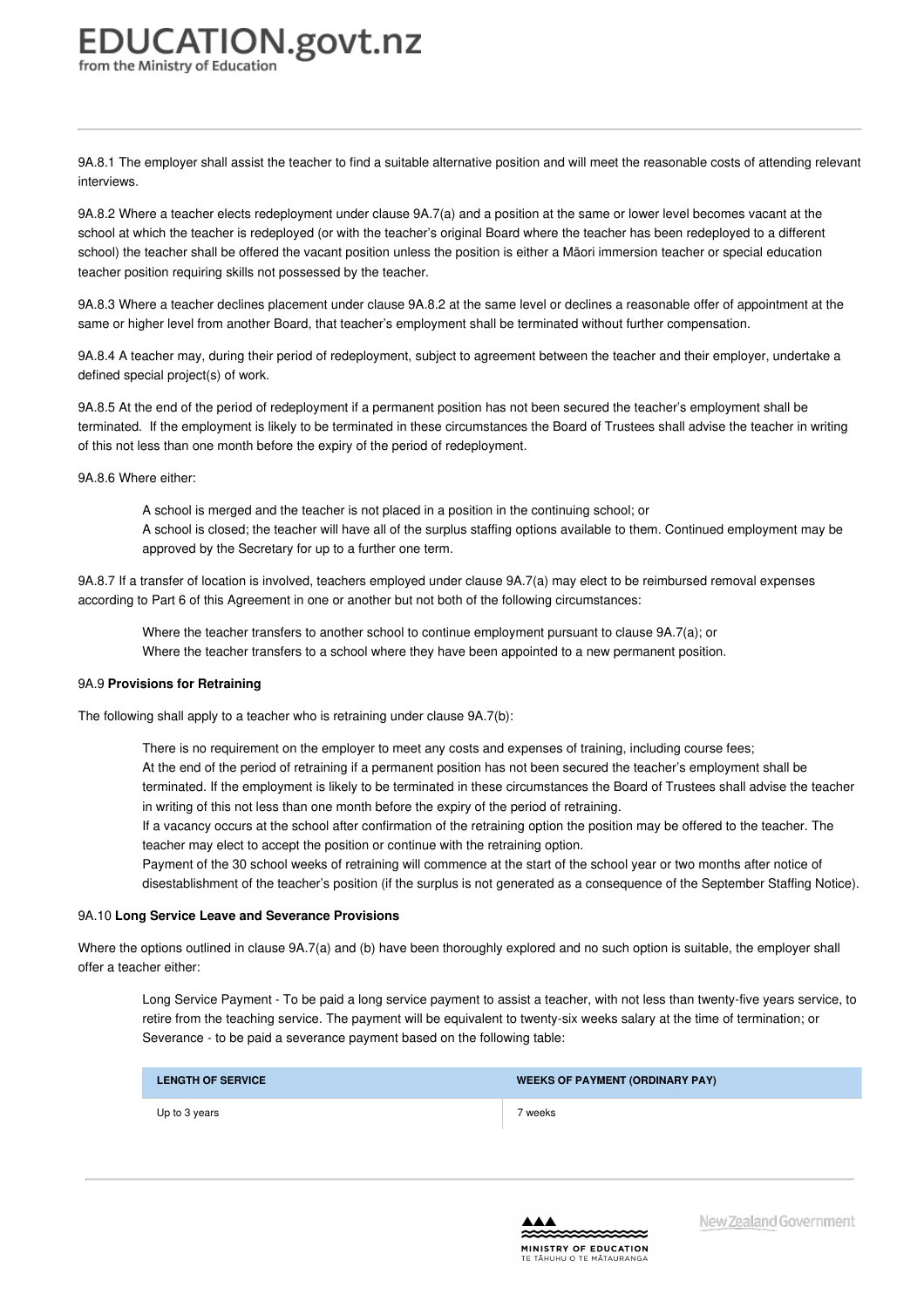| <b>LENGTH OF SERVICE</b> | <b>WEEKS OF PAYMENT (ORDINARY PAY)</b> |
|--------------------------|----------------------------------------|
| Over 3 and up to 5 years | 15 weeks                               |
| Over 5 years             | 23 weeks                               |

#### 9A.11 **Payment of Long Service and Severance Provisions**

Payment of severance or long service payment under clause 9A.10 is subject to the following provisions:

Where a teacher who has received a severance payment or long service payment commences permanent employment in a state or state-integrated school within a number of weeks which is less than the number of weeks of payment received under clause 9A.10 the teacher shall refund the difference between the number of weeks for which they were without employment and the number of weeks for which severance or long service payment was received;

Payment under this provision is conditional on the teacher finishing on an agreed date. That date should be no less than two months from the date of disestablishment of the position unless a shorter period is mutually agreed, but may be longer depending on the educational needs of the school. Where the teacher resigns her/his position or is appointed to another permanent teaching position in a state or state-integrated school before the date of payment, no payment will be made; Any teacher receiving the severance payment or long service payment will be deemed to have been paid in full for service to that date for the purpose of calculating service for any future sick leave, severance, or long service payment entitlements. Provided that a teacher who is subject to clause 9A.11(a) shall receive pro rata reinstatement of these service entitlements; For the purpose of these provisions ordinary pay is defined as basic taxable salary plus regular taxable allowances paid on a continuous basis as at the effective date that the surplus staffing takes effect. For teachers on leave without pay, ordinary pay shall be the ordinary pay at the time of taking leave;

For the purpose of clause 9A.11 "service" is defined as the aggregate of all employment as a teacher in state or stateintegrated schools and/or service as a trained and certificated teacher in the employment of a Free Kindergarten Association and any credit (to a maximum of five years credit) given for time spent on childcare pursuant to 5.5.

#### **9B Surplus Staffing [Provisions](https://www.education.govt.nz/school/people-and-employment/employment-agreements/collective-agreements/primary-teachers-collective-agreement/part-9-employment-protection-and-surplus-staffing-provisions/#cd_3744_9b-surplus-staffing-provisions-for-speech-language-therapists_Education%5CComplexDocuments%5CModel%5CComplexDocumentAccordionSection) for Speech Language Therapists**

9B.1 When a review shows that a Speech Language Therapist (SLT) staffing surplus will exist the employer shall, at the first instance, consider in consultation with SLT staff whether this staffing surplus can be absorbed by attrition.

9B.2 If the required number of positions cannot be achieved through attrition and if a surplus staffing situation still exists, an identification of the SLT(s) to be deemed surplus will be made from among permanent SLT(s), through a fair and transparent process.

9B.3 Once the surplus SLT(s) has been identified and before the date the surplus staffing takes effect, the options described in clauses 9A.7 to 9A.11 will be available to that SLT(s). For the purposes of this provision, any reference to "teacher" in clauses 9A.7 to 9A.11 shall be read as a reference to a SLT.

#### **9C Surplus Staffing [Provisions](https://www.education.govt.nz/school/people-and-employment/employment-agreements/collective-agreements/primary-teachers-collective-agreement/part-9-employment-protection-and-surplus-staffing-provisions/#cd_3745_9c-surplus-staffing-provisions-for-resource-teachers_Education%5CComplexDocuments%5CModel%5CComplexDocumentAccordionSection) for Resource Teachers**

The provisions of clause 9A shall apply to Resource Teachers. However, employers and resource teacher employees are advised that these provisions must be applied in conjunction with the provisions outlined in Appendix 5 to this Agreement.

#### **9D [Changing](https://www.education.govt.nz/school/people-and-employment/employment-agreements/collective-agreements/primary-teachers-collective-agreement/part-9-employment-protection-and-surplus-staffing-provisions/#cd_3746_9d-changing-status-to-kura-kaupapa-maori_Education%5CComplexDocuments%5CModel%5CComplexDocumentAccordionSection) Status to Kura Kaupapa Māori**

In the event of staffing needs being reviewed as a result of a school changing to a kura kaupapa Māori or a school which will provide level 1, 2 or 3 Māori immersion programmes, all of the surplus staffing provisions will apply to teachers so affected and required to transfer out.

### **Part 10: Complaints/Discipline/Competency**

Primary Teachers' Collective Agreement Effective: 1 July 2019 to 30 June 2022

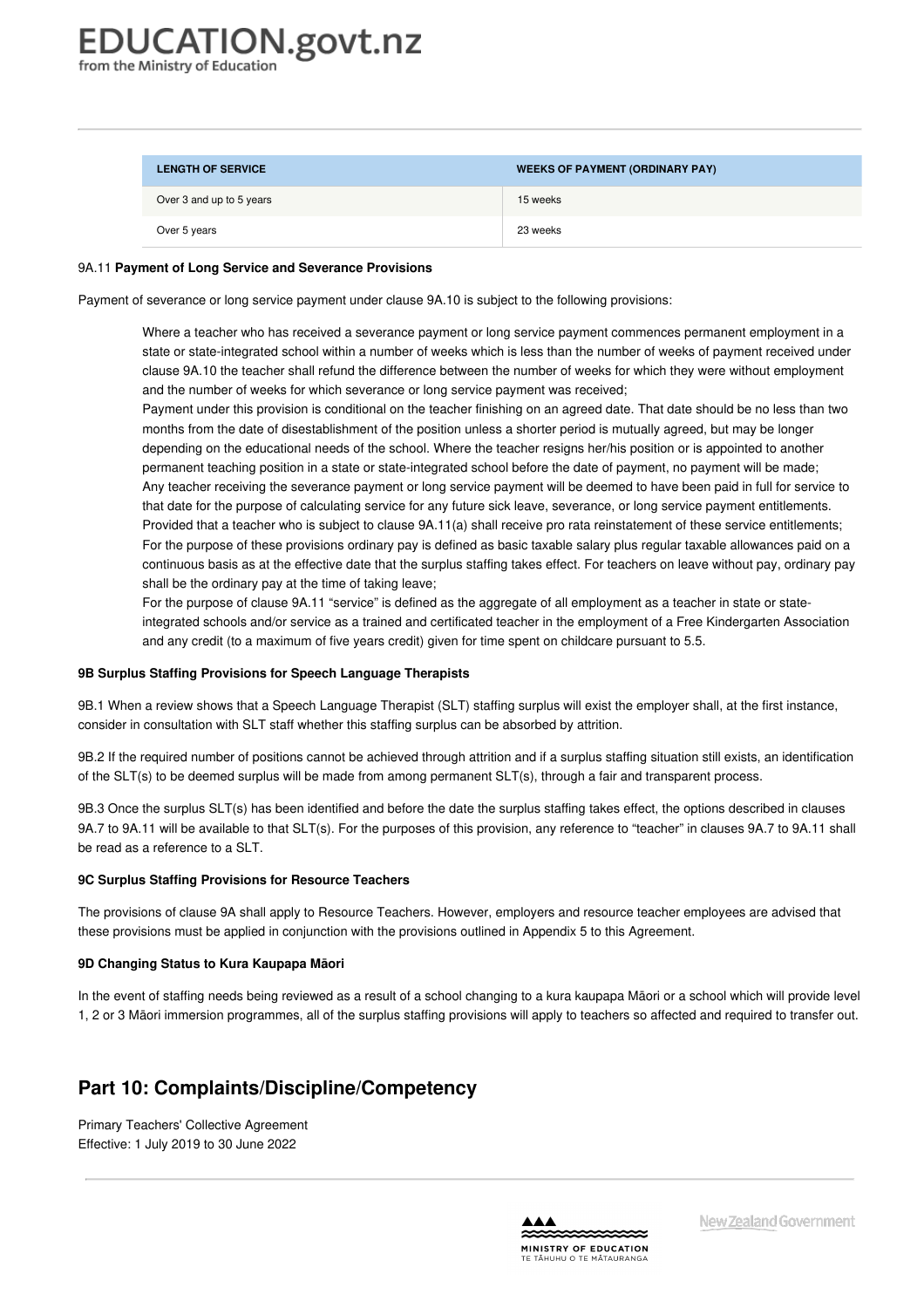We are making improvements to our Download to Print functionality, so if you want a printed copy of this agreement please download the PDF version of the Primary Teachers' Collective Agreement.

#### **10.1 [General](https://www.education.govt.nz/school/people-and-employment/employment-agreements/collective-agreements/primary-teachers-collective-agreement/part-10-complaintsdisciplinecompetency/#cd_3749_10-1-general_Education%5CComplexDocuments%5CModel%5CComplexDocumentAccordionSection)**

The following principles shall be used in addressing complaints against employees and matters of discipline and competence to ensure that such matters can in the interests of the parties be fully and fairly addressed. Many complaints will be able to be resolved by discussion between the principal and the employee concerned without the need to take the matter any further. This does not negate any statutory obligation to inform the Teaching Council if applicable. Boards should, wherever appropriate, seek to resolve complaints in this manner in the first instance. Questions of competence, conduct and/or discipline should be handled in a manner which as far as possible protects the mana and dignity of the employee concerned. Employees may seek whanau, family, professional and/or NZEI Te Riu Roa support in relation to such matters.

#### **10.2 Ngā Kōrero me ngā [Tikanga](https://www.education.govt.nz/school/people-and-employment/employment-agreements/collective-agreements/primary-teachers-collective-agreement/part-10-complaintsdisciplinecompetency/#cd_3750_10-2-nga-korero-me-nga-tikanga_Education%5CComplexDocuments%5CModel%5CComplexDocumentAccordionSection)**

Me tuku reta atu ki te kaimahi hei whakamārama atu i ngā raruraru kua puta noa. Mehemea he pai ki te kaimahi rāua tahi ko tona tumuaki, e āhei ana ki te whakahaere tonutia ngā whakaritenga i raro i ngā tikanga Māori.

Anei ra ētahi momo tikanga hei kōwhiringa mā rātou:

He huihuinga kei te marae;

He whakawhiti kōrero kanohi ki te kanohi;

Ka hui mai te whānau hei tuarā mō te katoa; ā

Ka hui mai ngā kaumātua kuia hei arahi hei tohutohu i ā rātou katoa.

Mēnā ka whakaaetia te kaimahi rāua ko tōna tumuaki ō rāua kaihautū rānei, kia oti pai ai te kaupapa, mā rāua mā ngā kaihautū rānei e hainatia ngā whakaaetanga i tūhia. Makaia atu tētahi kape o ngā whakaetanga nei ki te kōnae o te kaimahi. He māmā noa iho ēnei whakawhiringa mehemea hiahia ana tētahi taha kia waiho tārewa ake ngā tikanga Māori kia huri ke ia ki ētahi (te katoa rānei) o ngā whakaritenga, arā 10.3, 10.4, 10.5, 10.6me 10.7 e whai ake nei. Engari, mehemea ka huri kē atu i ngā tikanga Māori, ehara tērā i te tino raruraru kia oti hē rawa ngā whakaritenga katoa. Ina hoki ka tahuri mai tētahi taha ki ēnei ki 10.3, 10.4, 10.5, 10.6 me 10.7 i raro nei, me tuhituhi hei whakamārama ki tērā atu taha.

#### **10.3 [Discussions](https://www.education.govt.nz/school/people-and-employment/employment-agreements/collective-agreements/primary-teachers-collective-agreement/part-10-complaintsdisciplinecompetency/#cd_3751_10-3-discussions-in-a-maori-context_Education%5CComplexDocuments%5CModel%5CComplexDocumentAccordionSection) in a Māori Context**

The employee must be advised in writing of the specific matter(s) causing concern. The employee and employer may, depending on the nature of the complaint, agree to attempt to deal with a complaint by it being heard in a Māori context and manner.

A Māori context and manner relates to the following:

Meetings can be held on marae;

There is face to face engagement;

There can be whanau support for all involved; and

Guidance and advice is often provided by kaumatua and kuia for all involved.

Should the employee and employer, or their representatives on their behalf, agree to a resolution of the matter then this shall be recorded in writing and signed by both parties and/or their representatives on their behalf. A copy of the agreement will be placed on the employee's personal file.

This is a discretionary option and either party may withdraw at any time, and nothing in this section prevents the employer or the employee deciding at any time that any or all of the procedures in clauses 10.3, 10.4, 10.5, 10.6 and/or 10.7 will be used. Where either party decides to withdraw from this process such a decision will not of itself give rise to any claim of procedural deficiency or unfairness. The decision to withdraw from this process and/or for the employer to use any or all the procedures in clauses 10.3, 10.4, 10.5, 10.6 and/or 10.7 will be notified in writing to the other party.

#### **10.4 [Discipline](https://www.education.govt.nz/school/people-and-employment/employment-agreements/collective-agreements/primary-teachers-collective-agreement/part-10-complaintsdisciplinecompetency/#cd_3752_10-4-discipline_Education%5CComplexDocuments%5CModel%5CComplexDocumentAccordionSection)**

The employee must be advised of the right to request representation at any stage.

The employee must be advised in writing of the specific matter(s) causing concern and be given a reasonable opportunity to provide an explanation. Before making a final decision, the employer may need to make further inquiries in order to be satisfied as to the facts of the specific matter(s) causing concern.

The employee must be advised of any corrective action required to amend their conduct and given a reasonable opportunity

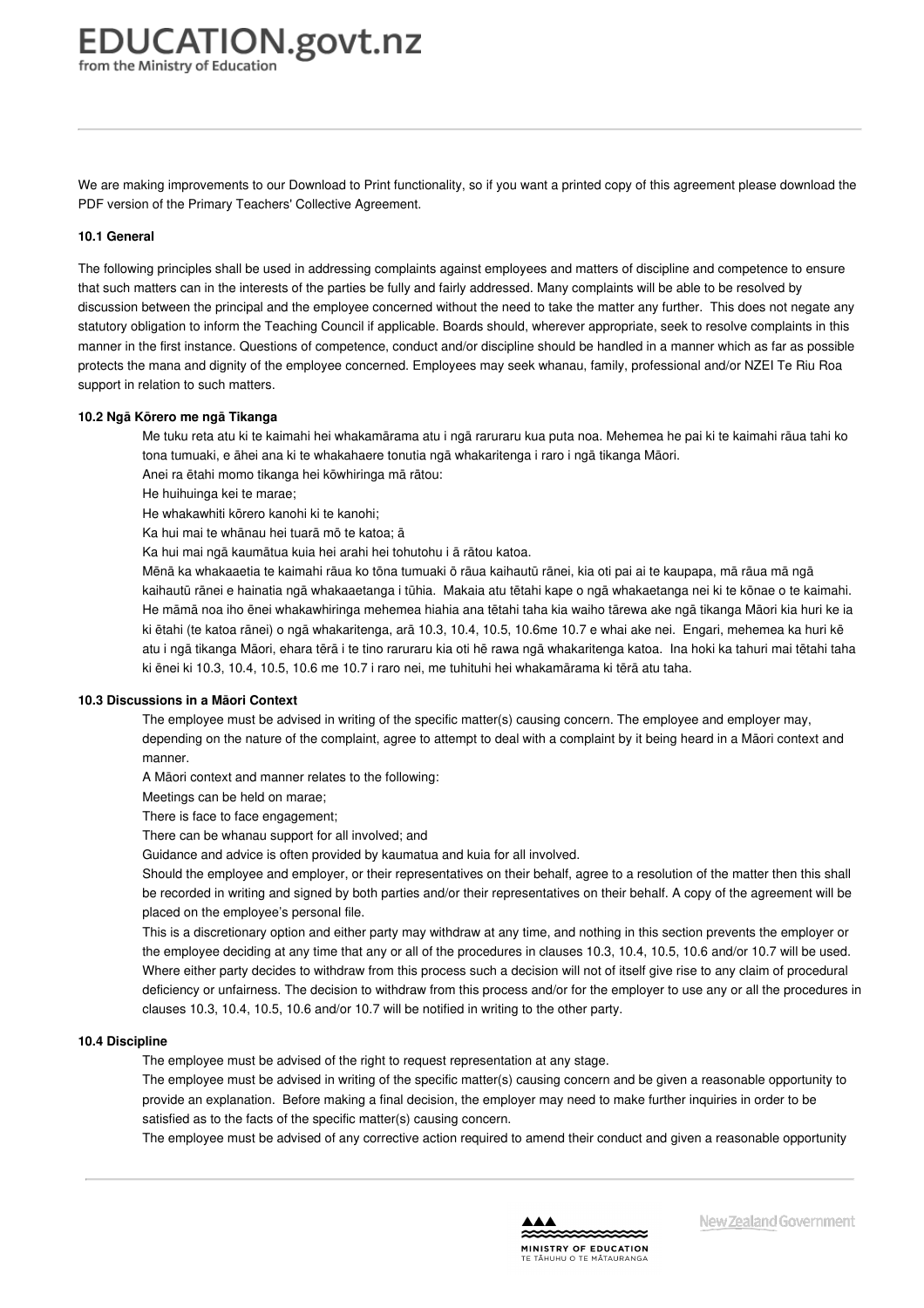#### to do so.

The process and any disciplinary action are to be recorded, sighted and signed by the employee, and placed on their personal file.

#### **10.5 [Suspension](https://www.education.govt.nz/school/people-and-employment/employment-agreements/collective-agreements/primary-teachers-collective-agreement/part-10-complaintsdisciplinecompetency/#cd_3753_10-5-suspension_Education%5CComplexDocuments%5CModel%5CComplexDocumentAccordionSection)**

If the alleged conduct is deemed sufficiently serious an employee may be either suspended with or without pay or transferred temporarily to other duties.

The employer shall not, unless there are exceptional circumstances, suspend the employee without first allowing the employee a reasonable opportunity to make submissions to the employer about the alleged misconduct and the appropriateness of suspension in all of the circumstances. The employer shall take into account any submissions made by the employee before determining the matter of suspension.

The employer shall use its best endeavours to ensure that the period of suspension is kept to the minimum possible time consistent with ensuring that the allegations of misconduct are properly investigated and that the employee is treated fairly at all times.

If the allegation that led to suspension is without substance the employee shall be reinstated effective from the date of suspension.

#### **10.6 Instant [Dismissal](https://www.education.govt.nz/school/people-and-employment/employment-agreements/collective-agreements/primary-teachers-collective-agreement/part-10-complaintsdisciplinecompetency/#cd_3754_10-6-instant-dismissal_Education%5CComplexDocuments%5CModel%5CComplexDocumentAccordionSection)**

Nothing in clauses 10.2, 10.3, 10.4 or 10.5 prevents instant dismissal without notice in the case of serious misconduct.

#### **10.7 [Competency](https://www.education.govt.nz/school/people-and-employment/employment-agreements/collective-agreements/primary-teachers-collective-agreement/part-10-complaintsdisciplinecompetency/#cd_3755_10-7-competency_Education%5CComplexDocuments%5CModel%5CComplexDocumentAccordionSection)**

10.7.1 Where there are matters of competency which are causing concern in respect of any employee (for example failing to meet the beginning, fully certificated, or Assistant and Deputy Principal professional standards, as appropriate), the principal shall put in place appropriate assistance and personal guidance to assist that employee.

10.7.2 When this assistance and guidance has not remedied the situation, the following provisions should govern the action to be taken:

The employee must be advised in writing of the specific matter(s) causing concern and of the corrective action required, and the timeframe allowed. This timeframe should be determined by the principal and be relevant to the matters causing concern; The process and results of any evaluation are to be recorded in writing, sighted and signed by the employee; A copy of any report made by the principal to the employer or to the Teaching Council shall be given to the employee; No action shall be taken on a report until the employee has had a reasonable time to comment (in writing or orally or both); If the above steps (a-d) fail to resolve the matter of concern, the employer may, where justified, dismiss the employee immediately by providing two calendar months salary in lieu of notice without the need to follow the provisions of 10.4, 10.5 or 10.6 above.

#### **10.8 Personal [Grievance](https://www.education.govt.nz/school/people-and-employment/employment-agreements/collective-agreements/primary-teachers-collective-agreement/part-10-complaintsdisciplinecompetency/#cd_3756_10-8-personal-grievance_Education%5CComplexDocuments%5CModel%5CComplexDocumentAccordionSection)**

The personal grievance provisions in Part 11 of this Agreement are available to an employee who is aggrieved by any action of their employer taken under these provisions.

## **Part 11: Employment Relationship Problems**

Primary Teachers' Collective Agreement Effective: 1 July 2019 to 30 June 2022

We are making improvements to our Download to Print functionality, so if you want a printed copy of this agreement please download the PDF version of the Primary Teachers' Collective Agreement.

#### **What is an [Employment](https://www.education.govt.nz/school/people-and-employment/employment-agreements/collective-agreements/primary-teachers-collective-agreement/part-11-employment-relationship-problems/#cd_3760_what-is-an-employment-relationship-problem_Education%5CComplexDocuments%5CModel%5CComplexDocumentAccordionSection) Relationship Problem?**

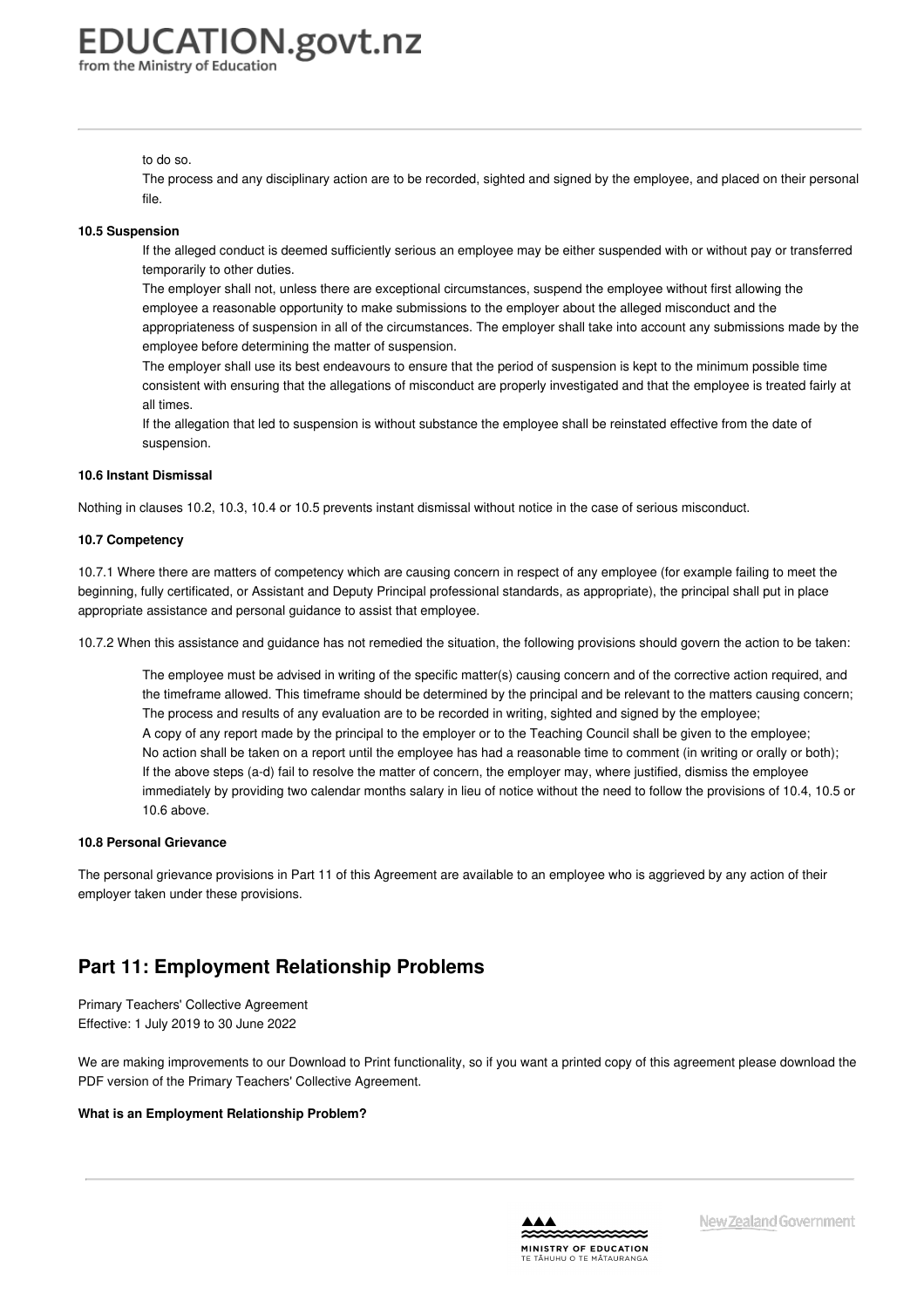It is a problem between employee and employer. For example, it might be a personal grievance or a dispute about a provision in an employment agreement.

#### **Resolving an [Employment](https://www.education.govt.nz/school/people-and-employment/employment-agreements/collective-agreements/primary-teachers-collective-agreement/part-11-employment-relationship-problems/#cd_3761_resolving-an-employment-relationship-problem_Education%5CComplexDocuments%5CModel%5CComplexDocumentAccordionSection) Relationship Problem**

The employee and employer should first make a reasonable effort to discuss the problem and settle it by mutual agreement. (If it's a personal grievance, it must first be raised with the employer within 90 days - Personal Grievances are explained further below).

An employee (or employer) has the right to be represented at any stage.

When a problem arises, union members should contact their local NZEI Te Riu Roa field officer for advice and representation.

Employers should contact NZSTA or other adviser/representative of choice.

#### **Personal [Grievances](https://www.education.govt.nz/school/people-and-employment/employment-agreements/collective-agreements/primary-teachers-collective-agreement/part-11-employment-relationship-problems/#cd_3762_personal-grievances_Education%5CComplexDocuments%5CModel%5CComplexDocumentAccordionSection)**

A personal grievance is a particular type of employment relationship problem that normally must be raised with the employer within 90 days of the grievance arising.

An employee may have a personal grievance where:

They have been dismissed without good reason, or the dismissal was not carried out properly.

They have been treated unfairly.

Their employment or a condition of their employment has been affected to their disadvantage by an unjustified action of their employer. They have experienced sexual or racial harassment, or have been discriminated against because of their involvement in a union or other employee organisation, or have suffered duress over membership or non-membership of a union or other employee organisation. They have been discriminated against in terms of the prohibited grounds of discrimination under the Human Rights Act 1993.

Note: The full meaning of the terms personal grievance, discrimination, sexual harassment, racial harassment, and duress, shall be the meaning given by sections 103 to 110 inclusive of the Employment Relations Act 2000 only. For ease of access these are attached at the *end of this Agreement as Appendix 2.*

As with other employment relationship problems, the parties should always try to resolve a personal grievance through discussion.

Either party can refer a personal grievance to the Employment Relations Service of the Ministry of Business, Innovation and Employment for mediation assistance, or to the Employment Relations Authority.

If the problem relates to a type of discrimination that can be the subject of a complaint to the Human Rights Commission under the Human Rights Act 1993, the person can either take a personal grievance, or complain to the Human Rights Commission, but not both. If in doubt, advice should be sought before deciding.

#### **Services [Available](https://www.education.govt.nz/school/people-and-employment/employment-agreements/collective-agreements/primary-teachers-collective-agreement/part-11-employment-relationship-problems/#cd_3763_services-available_Education%5CComplexDocuments%5CModel%5CComplexDocumentAccordionSection)**

To help resolve employment relationship problems, the Ministry of Business, Innovation and Employment provides:

#### **An Information Service**

This is free. It is available by contacting the Ministry of Business, Innovation and Employment (MBIE) or by phoning toll free 0800 209020. The Employment Relations Service internet address is [www.employment.govt.nz\(external](http://www.employment.govt.nz) link) and they can be contacted by e-mail at [info@mbie.govt.nz](mailto:info@mbie.govt.nz).

#### **Mediation Service**

The Mediation Service is a free and independent service available through MBIE.

This service helps to resolve employment relationship problems and generally to promote the smooth conduct of employment relationships.

Mediation is a mutual problem solving process, with the aim of reaching an agreement, assisted by an independent third party.

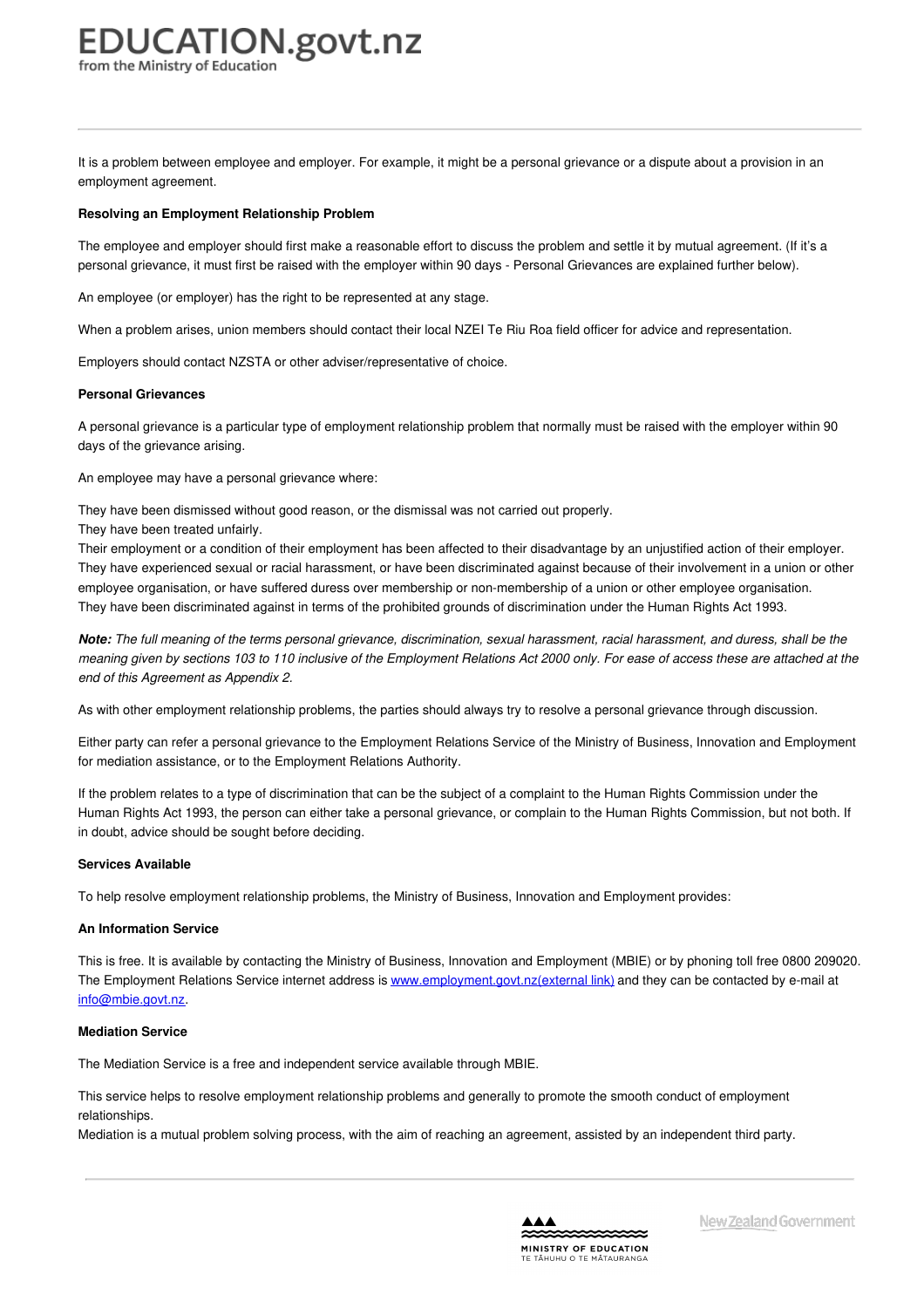from the Ministry of Education

If the parties can't reach a settlement they can ask the mediator, in writing, to make a final and binding decision. A settlement reached through mediation and signed by the mediator at the request of the parties is final, binding and enforceable. Neither party can then take the matter any further and, either party can be made to comply with the agreed settlement by court order. If the problem is unresolved through mediation either party may apply to have the matter dealt with by the Employment Relations Authority.

#### **The Employment Relations Authority**

This Authority is an investigative body that operates in an informal way. It looks into the facts and makes a decision on the merits of the case and not on the legal technicalities.

Either an employer or an employee can refer an unresolved employment relationship problem to the Authority by filing the appropriate forms.

The Authority may call evidence, hold investigative meetings, or interview anyone involved. It can direct the parties to try mediation. If mediation is unsuitable or has not resolved the problem, the Authority will make a decision that is binding on all parties. Any party can contest the Authority's decision through the Employment Court.

Note 1: All employment relationship problems, including personal grievances and any disputes about the interpretation or application of this Agreement, must be resolved under Parts 9 and 10 of the Employment Relations Act [2000\(external](http://www.legislation.govt.nz/act/public/2000/0024/latest/DLM58317.html) link).

Note 2: In relation to a dispute about the interpretation, application, or operation of this Agreement the employer shall act, if the Secretary acting under delegation from the State Services Commissioner so requires, together with or in consultation with the Secretary.

## **Schedule 1: Definition of Levels of Māori Immersion**

Primary Teachers' Collective Agreement Effective: 1 July 2019 to 30 June 2022

We are making improvements to our Download to Print functionality, so if you want a printed copy of this agreement please download the PDF version of the Primary Teachers' Collective Agreement.

#### **Definition of Levels of Māori [Immersion](https://www.education.govt.nz/school/people-and-employment/employment-agreements/collective-agreements/primary-teachers-collective-agreement/schedule-1-definition-of-levels-of-maori-immersion/#cd_3766_definition-of-levels-of-maori-immersion_Education%5CComplexDocuments%5CModel%5CComplexDocumentAccordionSection)**

#### **Level 1: Maintenance Programmes (81% to 100% Immersion)**

Te reo Māori is the principal language of communication and instruction. The principal curriculum is taught entirely in Māori.

(It is expected that all students in the programme will interact freely in Māori).

#### **Level 2: Development Programmes (51% to 80% Immersion)**

Te reo Māori is, for most of the time, the language of communication and instruction.

English is accepted as a temporary language of instruction and communication.

There is an agreement between the school and parents that the programme will achieve a particular level of immersion over a specified period of time.

The level of fluency of the teacher will vary considerably, from not very fluent to native-like fluency.

There is a reliance on Kaiarahi Reo to increase the amount of spoken Māori in the programme.

(It is expected that not all students in the programme will interact freely in Māori).

#### **Level 3: Emerging Programmes (31% to 50% Immersion)**

English is the main language of communication and instruction. The teacher can communicate at a basic level of Māori, but has difficulty instructing in Māori.

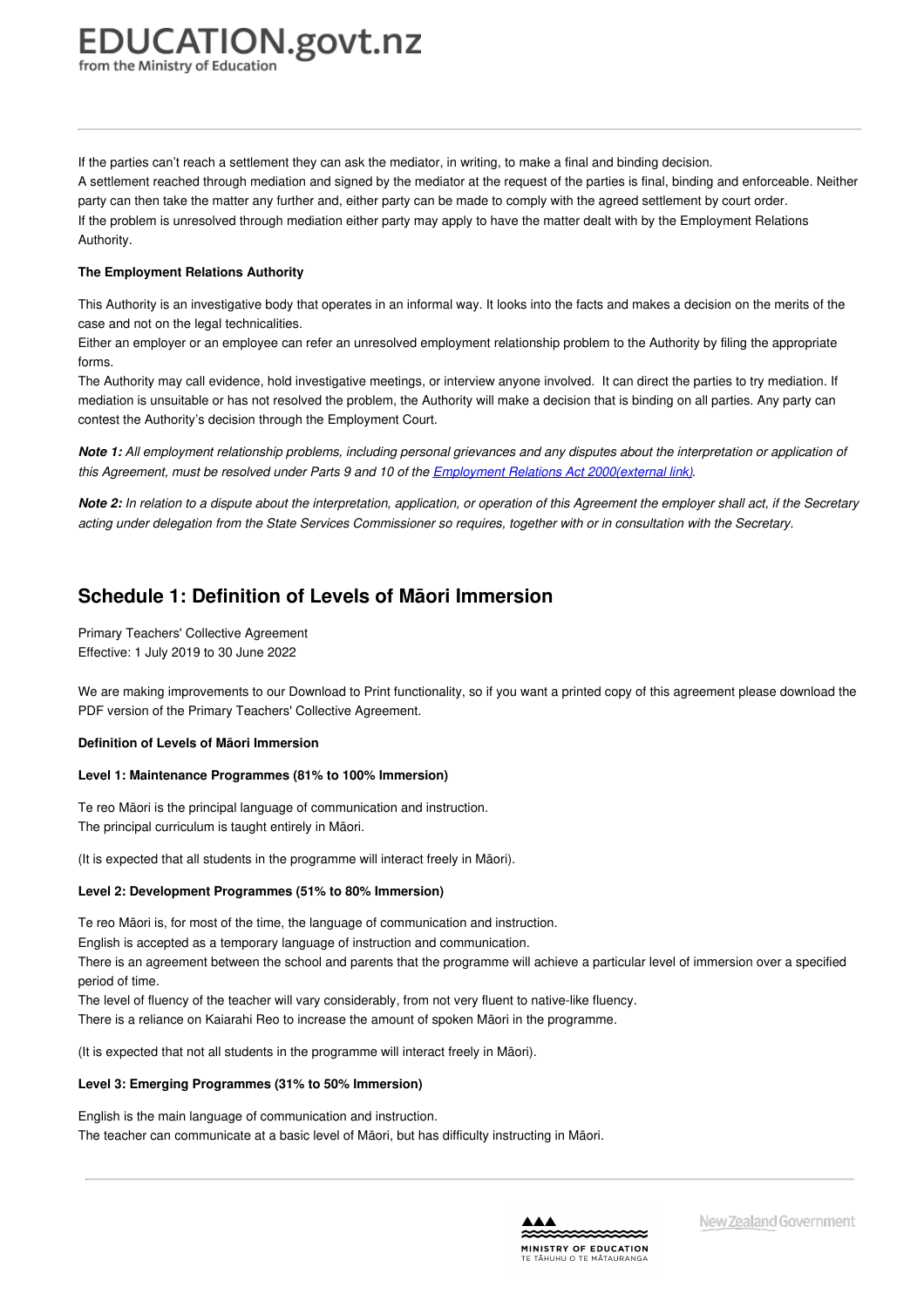from the Ministry of Education

Māori is used as the classroom management language.

An increase in the level of immersion is restricted by the level of fluency of the teacher.

A Kaiarahi Reo is usually the only fluent speaker in the programme.

Note: A school which is offering Māori as a subject only would not meet the level 3 Immersion criteria.

## **Schedule 2: Interim Framework of Professional Standards for DP and AP**

Primary Teachers' Collective Agreement Effective: 1 July 2019 to 30 June 2022

We are making improvements to our Download to Print functionality, so if you want a printed copy of this agreement please download the PDF version of the Primary Teachers' Collective Agreement.

#### Schedule 2 Interim Framework of [Professional](https://www.education.govt.nz/school/people-and-employment/employment-agreements/collective-agreements/primary-teachers-collective-agreement/schedule-2-interim-framework-of-professional-standards-for-dp-and-ap/#cd_3769_schedule-2-interim-framework-of-professional-standards-for-deputy-principals-and-assistant-principals-1-february-1998_Education%5CComplexDocuments%5CModel%5CComplexDocumentAccordionSection) Standards for Deputy Principals and Assistant Principals - 1 February 1998

| <b>DIMENSION</b>                            | <b>STANDARD</b>                                                                                                                                                                                                                                                                                                                                                                                                                                                                                                                                                                                                                                                                                                                                                                                                                  |
|---------------------------------------------|----------------------------------------------------------------------------------------------------------------------------------------------------------------------------------------------------------------------------------------------------------------------------------------------------------------------------------------------------------------------------------------------------------------------------------------------------------------------------------------------------------------------------------------------------------------------------------------------------------------------------------------------------------------------------------------------------------------------------------------------------------------------------------------------------------------------------------|
| Professional<br>leadership                  | Demonstrates a thorough understanding of current approaches to effective teaching and learning<br>Provides professional leadership to staff within the delegated areas of responsibility<br>Makes constructive contributions to the work of the senior management team in a manner which supports effective school organisation and<br>improved learning outcomes for students<br>Understands, and applies where appropriate, current practices for effective management from both within and beyond education<br>Supports the principal in the leadership and management of the school and deputises when required<br>Identifies and acts on opportunities for improving teaching and learning<br>Reflects on own performance assessment and demonstrates a commitment to own on-going learning in order to improve performance |
| Policy and<br>programme<br>management       | Initiates, plans and manages in association with the principal and other staff, policies and programmes which meet national requirements,<br>are consistent with the school's charter and strategic planning, and which reflect the school's commitment to effective teaching and learning<br>Understands the implications of New Zealand's changing cultural, social and economic context and ensures that these changes are<br>reflected in the policies and programmes within the delegated areas of responsibility                                                                                                                                                                                                                                                                                                           |
| <b>Staff</b><br>management                  | Participates in the school's performance management systems and makes recommendations to the principal on appropriate professional<br>development opportunities for staff<br>Motivates and encourages staff to improve the quality of teaching and learning<br>Devolves responsibilities and delegates tasks when appropriate                                                                                                                                                                                                                                                                                                                                                                                                                                                                                                    |
| Relationship<br>management                  | Fosters relationships between the school and the community<br>Communicates effectively both orally and in writing to a range of audiences<br>Provides information to the principal on areas of delegated responsibility in order to assist with effective day to day management and<br>strategic planning in the school<br>Understands and operates within the limits of the delegated authorities and adopts a consultative approach with the principal and other staff<br>on issues relating to school policy<br>Establishes and maintains good communication processes with staff, and between staff and members of the senior management team                                                                                                                                                                                |
| <b>Financial and</b><br>asset<br>management | Effectively and efficiently uses available financial resources and assets, within delegated areas of authority, to support improved learning<br>outcomes for students                                                                                                                                                                                                                                                                                                                                                                                                                                                                                                                                                                                                                                                            |

Note: Deputy Principals and Assistant Principals with teaching responsibilities will also need to meet the requirements of the Draft Interim *Framework of Professional Standards for Teachers.*

## **Schedule 3: Interim Framework of Professional Standards for Teachers**

Primary Teachers' Collective Agreement Effective: 1 July 2019 to 30 June 2022

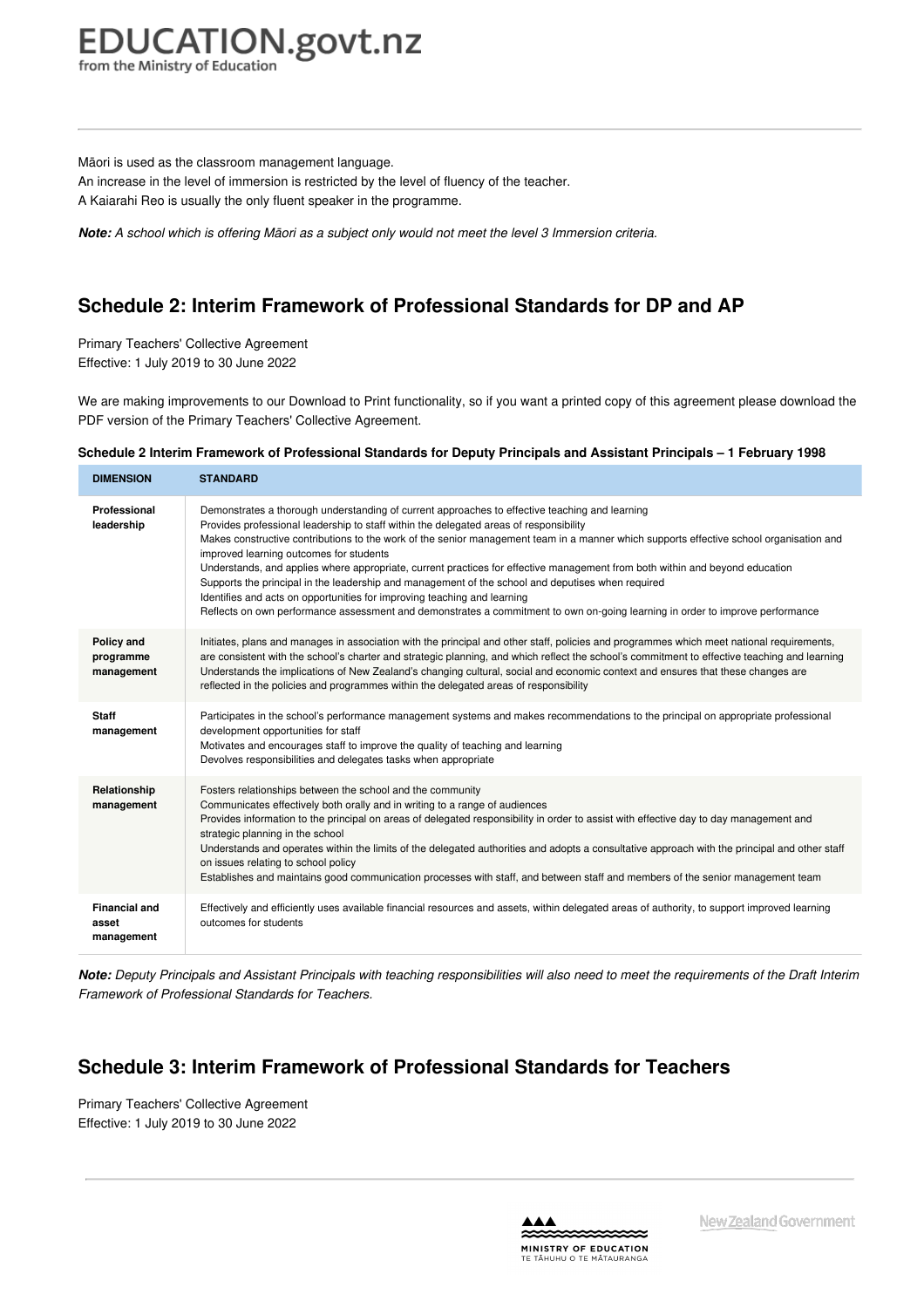We are making improvements to our Download to Print functionality, so if you want a printed copy of this agreement please download the PDF version of the Primary Teachers' Collective Agreement.

#### **Interim Framework of [Professional](https://www.education.govt.nz/school/people-and-employment/employment-agreements/collective-agreements/primary-teachers-collective-agreement/schedule-3-interim-framework-of-professional-standards-for-teachers/#cd_3772_interim-framework-of-professional-standards-for-teachers-1-february-1998_Education%5CComplexDocuments%5CModel%5CComplexDocumentAccordionSection) Standards for Teachers – 1 February 1998**

|                                                                                                                                                            | <b>BEGINNING TEACHERS</b>                                                                                                                                                                                                                         | <b>FULLY CERTIFICATED TEACHERS</b>                                                                                                                                                                                                                                                                                                               | <b>EXPERIENCED TEACHERS</b>                                                                                                                                                     |
|------------------------------------------------------------------------------------------------------------------------------------------------------------|---------------------------------------------------------------------------------------------------------------------------------------------------------------------------------------------------------------------------------------------------|--------------------------------------------------------------------------------------------------------------------------------------------------------------------------------------------------------------------------------------------------------------------------------------------------------------------------------------------------|---------------------------------------------------------------------------------------------------------------------------------------------------------------------------------|
| <b>DIMENSIONS</b>                                                                                                                                          |                                                                                                                                                                                                                                                   | AS WELL AS DEMONSTRATING THE<br><b>STANDARDS FOR BEGINNING</b><br><b>TEACHERS, FULLY CERTIFICATED</b><br><b>TEACHERS:</b>                                                                                                                                                                                                                        | AS WELL AS DEMONSTRATING THE<br><b>STANDARDS FOR FULLY</b><br><b>CERTIFICATED TEACHERS,</b><br><b>EXPERIENCED TEACHERS:</b>                                                     |
| Professional<br>knowledge<br>curriculum<br>Treaty of Waitangi<br>learning and<br>assessment theory                                                         | have a sound knowledge of curriculum,<br>learning and assessment theory<br>understand the implications of the Treaty<br>of Waitangi and te reo me ona tikanga                                                                                     | are competent in the content of relevant<br>curriculum<br>keep informed of developments in<br>curriculum and learning theory<br>demonstrate knowledge of the Treaty of<br>Waitangi and te reo me ona tikanga                                                                                                                                     | demonstrate a high level of knowledge of<br>relevant curriculum, and of current<br>learning and assessment theory<br>demonstrate a commitment to their own<br>on-going learning |
| Teaching<br>techniques<br>planning and<br>preparation<br>teaching and learning<br>strategies<br>assessment/reporting<br>use of resources and<br>technology | plan programmes and develop learning<br>and assessment strategies that are<br>consistent with sound teaching and<br>learning practice                                                                                                             | use appropriate teaching objectives,<br>programmes, learning activities, and<br>assessment<br>demonstrate a range of effective<br>teaching techniques<br>demonstrate flexibility and<br>responsiveness<br>impart subject content effectively<br>use appropriate technology and<br>resources<br>reflect on teaching with a view to<br>improvement | demonstrate a broad range of highly<br>effective teaching techniques<br>continually evaluate and reflect on their<br>teaching and act on areas where it can<br>be improved      |
| <b>Motivation of</b><br>students<br>student engagement<br>in learning<br>expectations that<br>value and promote<br>learning                                | demonstrate effective techniques for<br>motivating students<br>demonstrate expectations that value and<br>promote learning                                                                                                                        | recognise and support diversity<br>amongst individuals and groups<br>engage students in learning<br>establish high expectations that value<br>and promote learning                                                                                                                                                                               | demonstrate a wide range of techniques<br>that provide strong motivation for a<br>diversity of students                                                                         |
| Classroom<br>management<br>student behaviour<br>physical environment<br>respect and<br>understanding                                                       | apply understandings of positive<br>behaviour management<br>create and maintain a safe environment<br>that is conducive to learning<br>model interactions on ways that are<br>known to be associated with developing<br>respect and understanding | manage student behaviour positively<br>establish good relationships with<br>students and respect their individual<br>needs and cultural backgrounds<br>organise a safe physical environment<br>create an environment of respect and<br>understanding<br>provide and maintain a purposeful<br>working atmosphere                                  | demonstrate a high level of commitment<br>to student welfare and learning<br>effectively manage challenging learning<br>environments                                            |
| Communication<br>students<br>colleagues<br>families/whanau                                                                                                 | demonstrate skills of effective<br>communication                                                                                                                                                                                                  | communicate clearly and accurately in<br>either, or both, of the official languages<br>of New Zealand<br>provide feedback to students<br>communicate with families, whanau and<br>caregivers<br>share information with colleagues                                                                                                                | demonstrate highly effective<br>communication skills when interacting<br>with students, colleagues and<br>families/whanau                                                       |
| Support for and co-<br>operation with<br>colleagues                                                                                                        | co-operate with and seek support from<br>colleagues                                                                                                                                                                                               | establish and maintain effective working<br>relationships with colleagues<br>encourage others and participate in<br>professional development                                                                                                                                                                                                     | support and provide effective assistance<br>to colleagues in improving teaching and<br>learning                                                                                 |
| <b>Contribution to</b><br>wider school<br>activities                                                                                                       | participate in the life of the school                                                                                                                                                                                                             | contribute to the life of the school                                                                                                                                                                                                                                                                                                             | successfully organise aspects of<br>programmes within the school to promote<br>teaching and learning                                                                            |

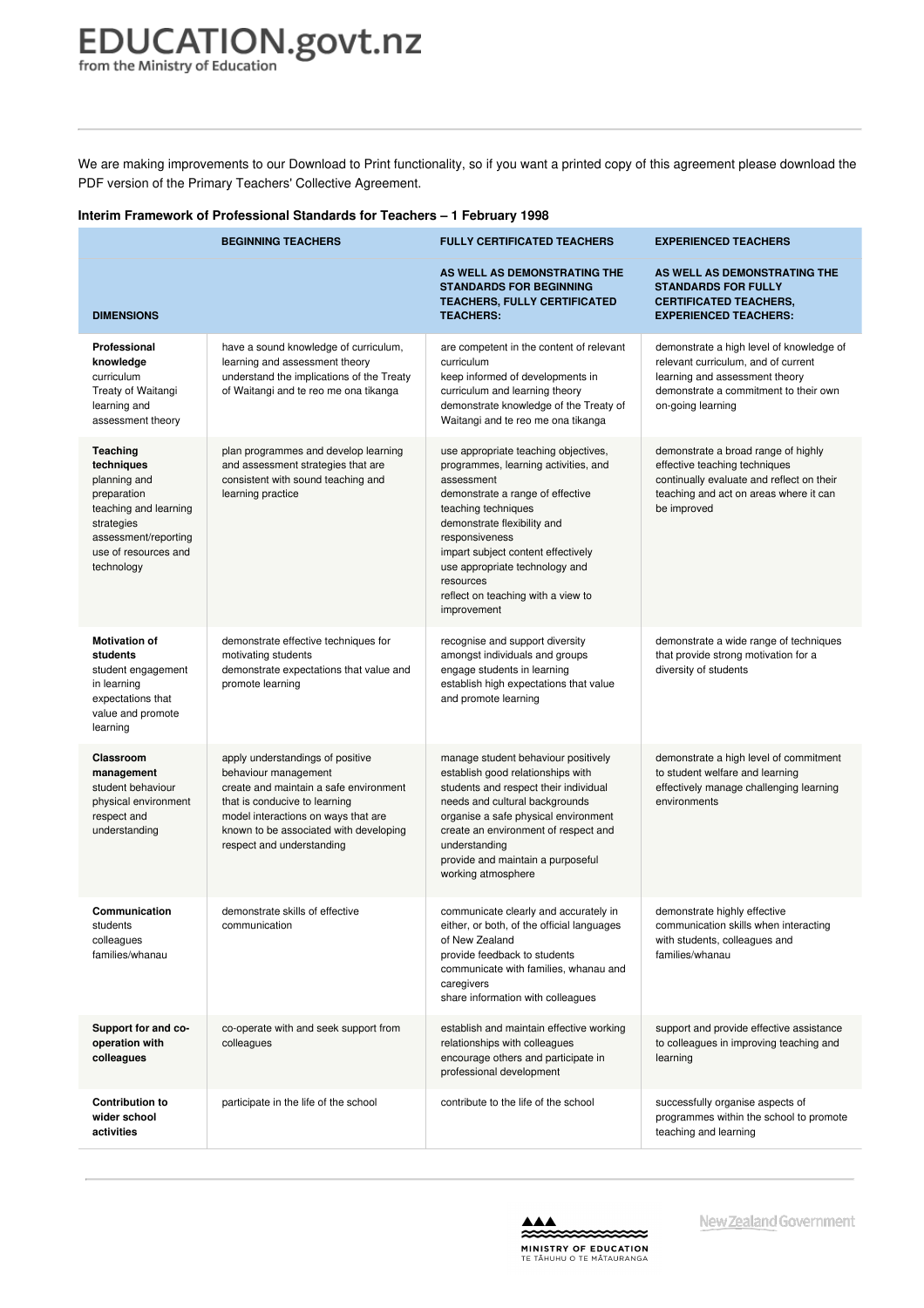Note: Te Reo Māori Proficiency Standards, when developed, could form part of the professional standards for Māori medium teachers.

The professional standards for each of these teacher levels are defined as follows:

#### **Beginning Teachers – definition**

Beginning teachers meet the Teaching Council criteria for provisional certification as a teacher. Beginning Teachers work under the guidance of others. They undertake "advice and guidance" programmes to assist in the development of the competencies required for full certification.

#### **Fully Certificated Teachers – definition**

Fully Certificated Teachers have taught for at least two years and have met the Teaching Council criteria for full certification. Fully Certificated Teachers are competent in the performance of their day-to-day teaching responsibilities.

#### **Experienced Teachers – definition**

Experienced teachers are highly skilled practitioners and classroom managers. Their teaching methods are well developed and they employ an advanced range of strategies for motivating students and engaging them in learning. In environments where it is possible, they support and provide assistance to colleagues.

### **Appendix 1: Past Remuneration Provisions**

Primary Teachers' Collective Agreement Effective: 1 July 2019 to 30 June 2022

We are making improvements to our Download to Print functionality, so if you want a printed copy of this agreement please download the PDF version of the Primary Teachers' Collective Agreement.

#### **Past [Remuneration](https://www.education.govt.nz/school/people-and-employment/employment-agreements/collective-agreements/primary-teachers-collective-agreement/appendix-1-isolation-allowance-rates/#cd_3775_isolation-allowance-rates_Education%5CComplexDocuments%5CModel%5CComplexDocumentAccordionSection) Provisions Prior to 1 July 2019**

#### 1. **Non-service Salary Increment for Q3+, Q4 and Q5 Teachers**

Subject to (iii) below, all full and part-time permanent teachers and full and part-time teachers in fixed term positions appointed for two or more school terms, who are employed as at 5 February 2003 and who, on that date, hold a bachelor degree together with a recognised teaching qualification (e.g. Diploma of Teaching), or are trained teachers who hold a four-year honours degree or a five-year masters degree or Ph.D. and subject to having met the appropriate level of professional standards at their last assessment (provided that this assessment occurred within the previous 12 months), shall, where they are not already at their qualification group maximum, receive a salary increment of one step on that date. For clarity, teachers who hold a three-year teaching degree that incorporates a recognised teaching qualification are not eligible to receive the increment outlined above.

This increment shall have no effect on a teacher's anniversary of service for pay progression purposes, and a teacher shall be entitled to progress to the next step in the salary scale on their anniversary of service subject to the provisions of this Agreement (see 3.4). For clarity, teachers whose anniversary of service for pay progression purposes is 5 February 2003 shall receive the increment provided above in addition to their ordinary increment falling due.

Eligible teachers who are on approved leave under Part 4 of this Agreement at 5 February 2003 shall be entitled to the increment.

Teachers who have entered the service in 2003 and who have been placed on the new entry steps for teachers holding a bachelor degree together with a recognised teaching qualification (e.g. Diploma of Teaching), or are trained teachers who hold a four-year honours degree or a five-year masters degree or Ph.D. are not eligible to receive the non-service based increment provided for under this clause.

#### 2. **Additional Units - Attached Teachers**

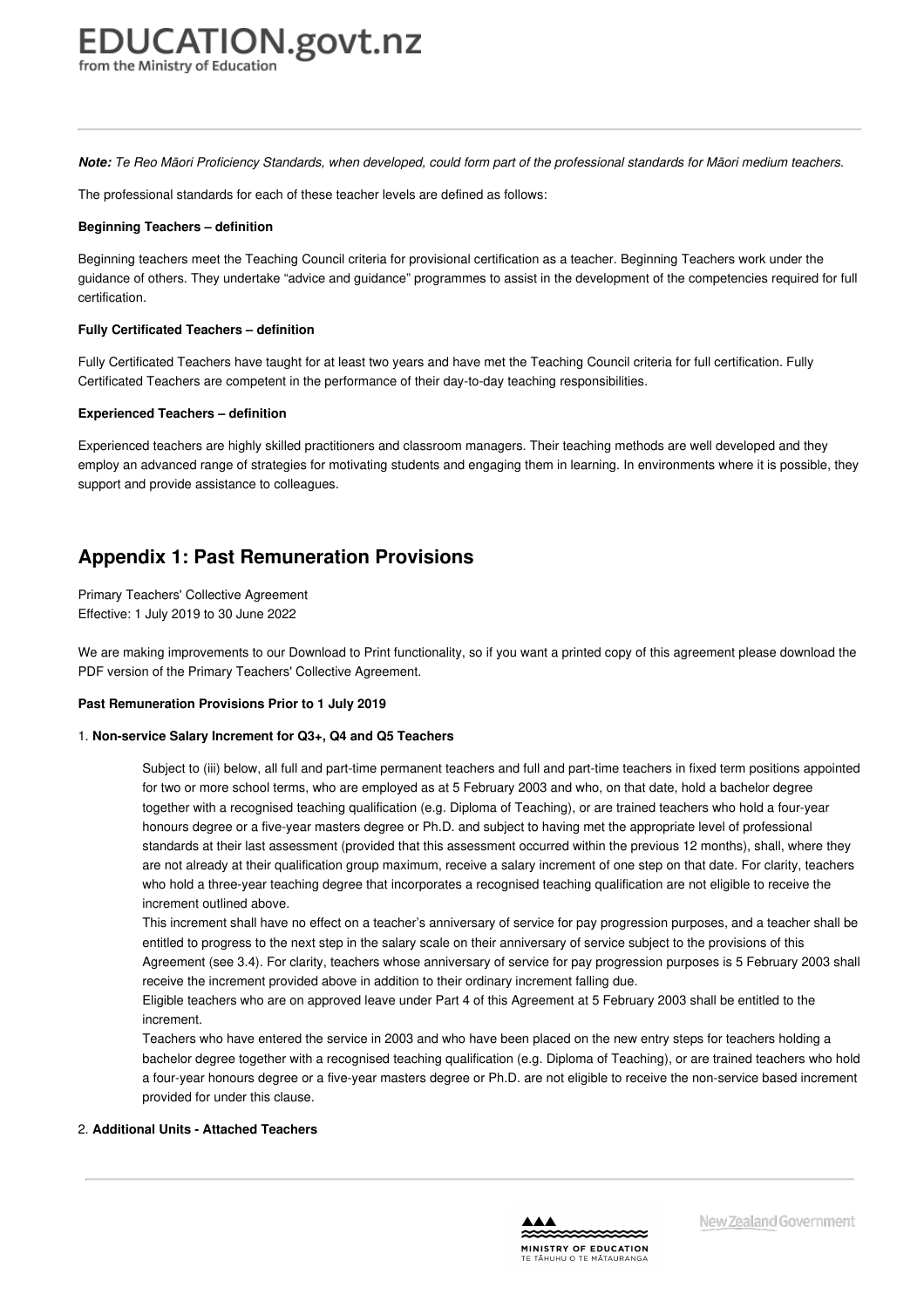Senior Teachers Special Duties (Normal Schools), Heads of Department (attached Intermediate Departments) and attached teachers, and all other teachers holding 'G scale' positions:

| <b>GRADE OF POSITION</b> | <b>BASE SALARY</b>  |
|--------------------------|---------------------|
| G <sub>1</sub>           | Step $11 + 1$ unit  |
| G <sub>2</sub>           | Step $11 + 2$ units |
| G <sub>3</sub>           | Step $11 + 3$ units |

\*Teachers in 2(a) above who meet the criteria for Q3+, Q4 or Q5 (Step 12) as defined in 3.3 of this Agreement shall move to step 12.

Senior Teachers in Model Schools - Base Scale Salary + 1 unit.

Senior Teachers in Attached Classes or units - Base Scale Salary + 1 unit.

## **Appendix 2: Extract from Employment Relations Act 2000**

Primary Teachers' Collective Agreement Effective: 1 July 2019 to 30 June 2022

We are making improvements to our Download to Print functionality, so if you want a printed copy of this agreement please download the PDF version of the Primary Teachers' Collective Agreement.

#### **103 Personal [Grievance](https://www.education.govt.nz/school/people-and-employment/employment-agreements/collective-agreements/primary-teachers-collective-agreement/appendix-2-extract-from-employment-relations-act-2000/#cd_4187_103-personal-grievance_Education%5CComplexDocuments%5CModel%5CComplexDocumentAccordionSection)**

For the purposes of this Act, "personal grievance" means any grievance that an employee may have against the employee's employer or former employer because of a claim—

that the employee has been unjustifiably dismissed; or

that the employee's employment, or 1 or more conditions of the employee's employment (including any condition that survives termination of the employment), is or are or was (during employment that has since been terminated) affected to the employee's disadvantage by some unjustifiable action by the employer; or

that the employee has been discriminated against in the employee's employment; or

that the employee has been sexually harassed in the employee's employment; or

that the employee has been racially harassed in the employee's employment; or

that the employee has been subject to duress in the employee's employment in relation to membership or nonmembership of a union or employees organisation.

that the employee's employer has failed to comply with a requirement of Part 6A; or

that the employee has been disadvantaged by the employee's employment agreement not being in accordance with section 67C, 67D, 67G, or 67H; or

that the employee's employer has contravened section 67F or 67G(4).

that the employee's employer has, in relation to the employee,–

engaged in adverse conduct for a prohibited health and safety reason; or

contravened section 92 of the Health and Safety at Work Act 2015 (which prohibits coercion or inducement).

For the purposes of this Part, a**representative**, in relation to an employer and in relation to an alleged personal grievance, means a person--

who is employed by that employer; and

who either--

has authority over the employee alleging the grievance; or

is in a position of authority over other employees in the workplace of the employee alleging the grievance.

In subsection (1)(b), unjustifiable action by the employer does not include an action deriving solely from the interpretation,

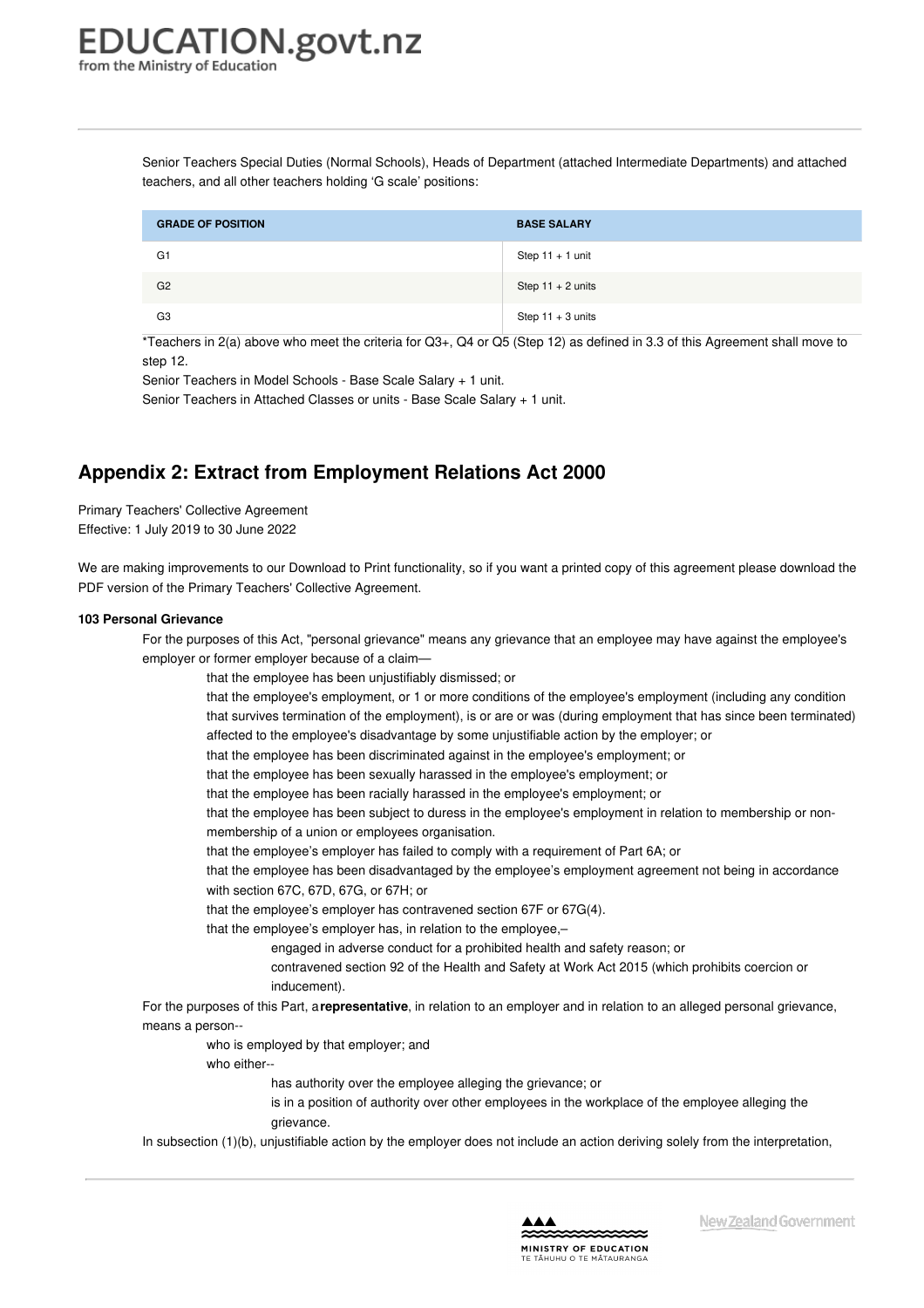application, or operation, or disputed interpretation, application, or operation, of any provision of any employment agreement.

#### **103A Test of [Justification](https://www.education.govt.nz/school/people-and-employment/employment-agreements/collective-agreements/primary-teachers-collective-agreement/appendix-2-extract-from-employment-relations-act-2000/#cd_4188_103a-test-of-justification_Education%5CComplexDocuments%5CModel%5CComplexDocumentAccordionSection)**

For the purposes of section 103(1)(a) and (b), the question of whether a dismissal or an action was justifiable must be determined, on an objective basis, by applying the test in subsection (2).

The test is whether the employer's actions, and how the employer acted, were what a fair and reasonable employer could have done in all the circumstances at the time the dismissal or action occurred.

In applying the test in subsection (2), the Authority or the court must consider—

- whether, having regard to the resources available to the employer, the employer sufficiently investigated the allegations against the employee before dismissing or taking action against the employee; and
- whether the employer raised the concerns that the employer had with the employee before dismissing or taking action against the employee; and
- whether the employer gave the employee a reasonable opportunity to respond to the employer's concerns before dismissing or taking action against the employee; and
- whether the employer genuinely considered the employee's explanation (if any) in relation to the allegations against the employee before dismissing or taking action against the employee.

In addition to the factors described in subsection (3), the Authority or the court may consider any other factors it thinks appropriate.

The Authority or the court must not determine a dismissal or an action to be unjustifiable under this section solely because of defects in the process followed by the employer if the defects were—

minor; and

did not result in the employee being treated unfairly.

#### **104 [Discrimination](https://www.education.govt.nz/school/people-and-employment/employment-agreements/collective-agreements/primary-teachers-collective-agreement/appendix-2-extract-from-employment-relations-act-2000/#cd_4189_104-discrimination_Education%5CComplexDocuments%5CModel%5CComplexDocumentAccordionSection)**

For the purposes of section 103(1)(c), an employee is**discriminated against in that employee's employment**if the employee's employer or a representative of that employer, by reason directly or indirectly of any of the prohibited grounds of discrimination specified in section 105, or involvement in the activities of a union in terms of section 107,—

refuses or omits to offer or afford to that employee the same terms of employment, conditions of work, fringe benefits, or opportunities for training, promotion, and transfer as are made available for other employees of the same or substantially similar qualifications, experience, or skills employed in the same or substantially similar circumstances; or

dismisses that employee or subjects that employee to any detriment, in circumstances in which other employees employed by that employer on work of that description are not or would not be dismissed or subjected to such detriment; or

retires that employee, or requires or causes that employee to retire or resign.

For the purposes of this section,**detriment** includes anything that has a detrimental effect on the employee's employment, job performance, or job satisfaction.

This section is subject to the exceptions set out in section 106.

#### **105 Prohibited grounds of [discrimination](https://www.education.govt.nz/school/people-and-employment/employment-agreements/collective-agreements/primary-teachers-collective-agreement/appendix-2-extract-from-employment-relations-act-2000/#cd_4190_105-prohibited-grounds-of-discrimination-for-purposes-of-section-104_Education%5CComplexDocuments%5CModel%5CComplexDocumentAccordionSection) for purposes of section 104**

The prohibited grounds of discrimination referred to in section 104 are the prohibited grounds of discrimination set out in section 21(1) of the Human Rights Act 1993, namely—

sex: marital status: religious belief: ethical belief: colour: race: ethnic or national origins: disability: age: political opinion:

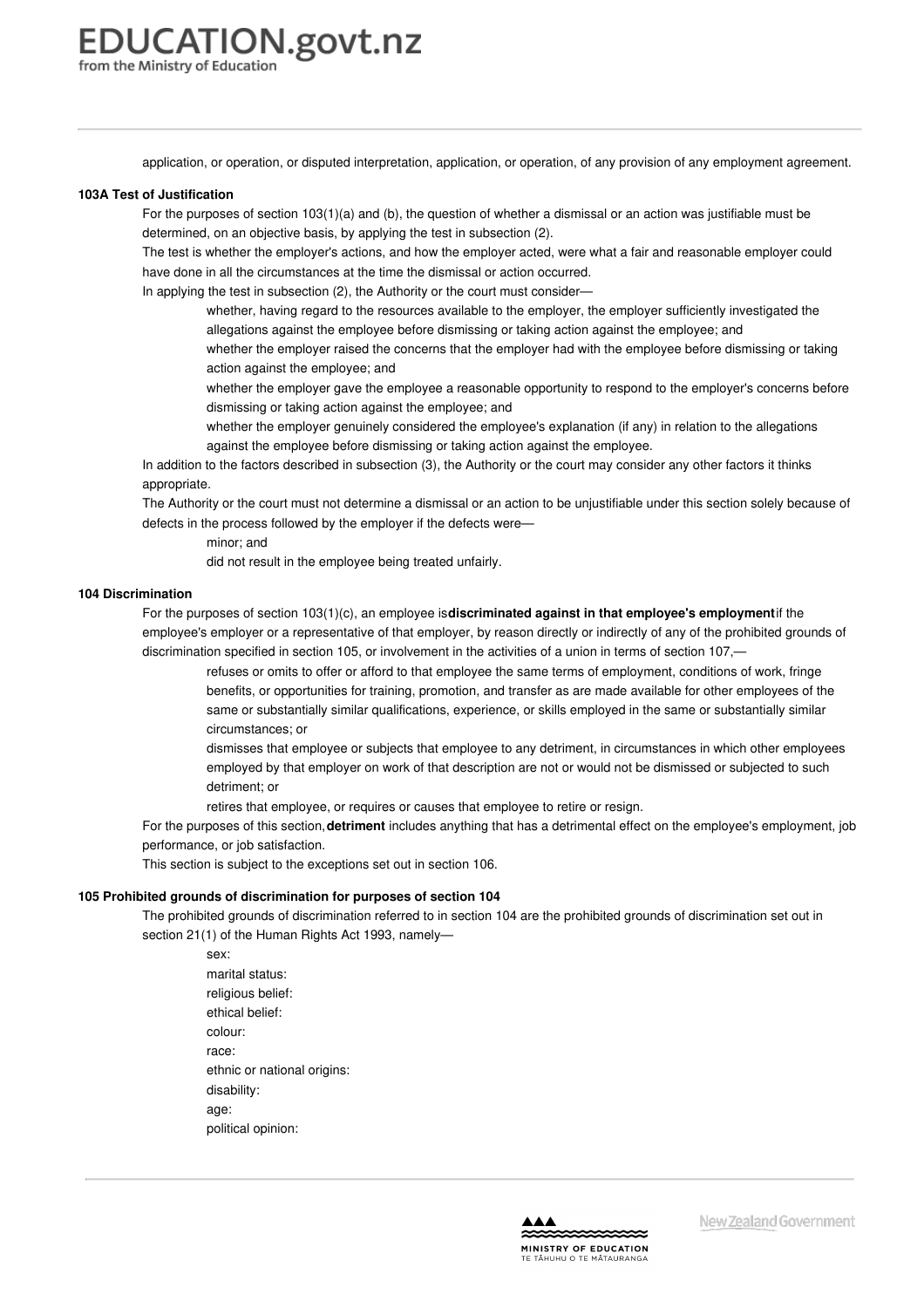employment status:

family status:

sexual orientation.

The items listed in subsection (1) have the meanings (if any) given to them by section 21(1) of the Human Rights Act 1993.

#### **106 Exceptions in relation to [discrimination](https://www.education.govt.nz/school/people-and-employment/employment-agreements/collective-agreements/primary-teachers-collective-agreement/appendix-2-extract-from-employment-relations-act-2000/#cd_4191_106-exceptions-in-relation-to-discrimination_Education%5CComplexDocuments%5CModel%5CComplexDocumentAccordionSection)**

Section 104 must be read subject to the following provisions of the Human Rights Act 1993 dealing with exceptions in relation to employment matters:

section 24 (which provides for an exception in relation to crews of ships and aircraft):

section 25 (which provides for an exception in relation to work involving national security):

section 26 (which provides for an exception in relation to work performed outside New Zealand):

section 27 (which provides for exceptions in relation to authenticity and privacy):

section 28 (which provides for exceptions for purposes of religion):

section 29 (which provides for exceptions in relation to disability):

section 30 (which provides for exceptions in relation to age):

section 31 (which provides for an exception in relation to employment of a political nature):

section 32 (which provides for an exception in relation to family status):

*[Repealed]*

section 34 (which relates to regular forces and Police):

section 35 (which provides a general qualification on exceptions):

section 70 (which relates to superannuation schemes).

For the purposes of subsection (1), sections 24 to 35 of the Human Rights Act 1993 must be read as if they referred to section 104 of this Act, rather than to section 22 of that Act. In particular,—

references in sections 24 to 29, 31, and 32 of that Act to section 22 of that Act must be read as if they were references to section 104(1) of this Act; and

references in section 30 or section 34 of that Act—

to section  $22(1)(a)$  or  $22(1)(b)$  of that Act must be read as if they were references to section  $104(1)(a)$ ; and

to section  $22(1)(c)$  of that Act must be read as if they were references to section  $104(1)(b)$ ; and to section 22(1)(d) of that Act must be read as if they were references to section 104(1)(c).

Nothing in section 104 includes as discrimination—

anything done or omitted for any of the reasons set out in paragraph (a) or paragraph (b) of section 73(1) of the Human Rights Act 1993 (which relate to measures to ensure equality); or

preferential treatment granted by reason of any of the reasons set out in paragraph (a) or paragraph (b) of section 74 of the Human Rights Act 1993 (which relate to pregnancy, childbirth, or family responsibilities); or retiring an employee or requiring or causing an employee to retire at a particular age that has effect by virtue of section 149(2) of the Human Rights Act 1993 (which is a savings provision in relation to retirement ages specified in certain employment contracts).

#### **107 Definition of [involvement](https://www.education.govt.nz/school/people-and-employment/employment-agreements/collective-agreements/primary-teachers-collective-agreement/appendix-2-extract-from-employment-relations-act-2000/#cd_4192_107-definition-of-involvement-in-activities-of-union-for-purposes-of-section-104_Education%5CComplexDocuments%5CModel%5CComplexDocumentAccordionSection) in activities of union for purposes of section 104**

For the purposes of section 104,**involvement in the activities of a union**means that, within 12 months before the action complained of, the employee—

> was an officer of a union or part of a union, or was a member of the committee of management of a union or part of a union, or was otherwise an official or representative of a union or part of a union; or

had acted as a negotiator or representative of employees in collective bargaining; or

ba. had participated in a strike lawfully; or

was involved in the formation or the proposed formation of a union; or

had made or caused to be made a claim for some benefit of an employment agreement either for that employee or any other employee, or had supported any such claim, whether by giving evidence or otherwise; or

had submitted another personal grievance to that employee's employer; or

had been allocated, had applied to take, or had taken any employment relations education leave under this

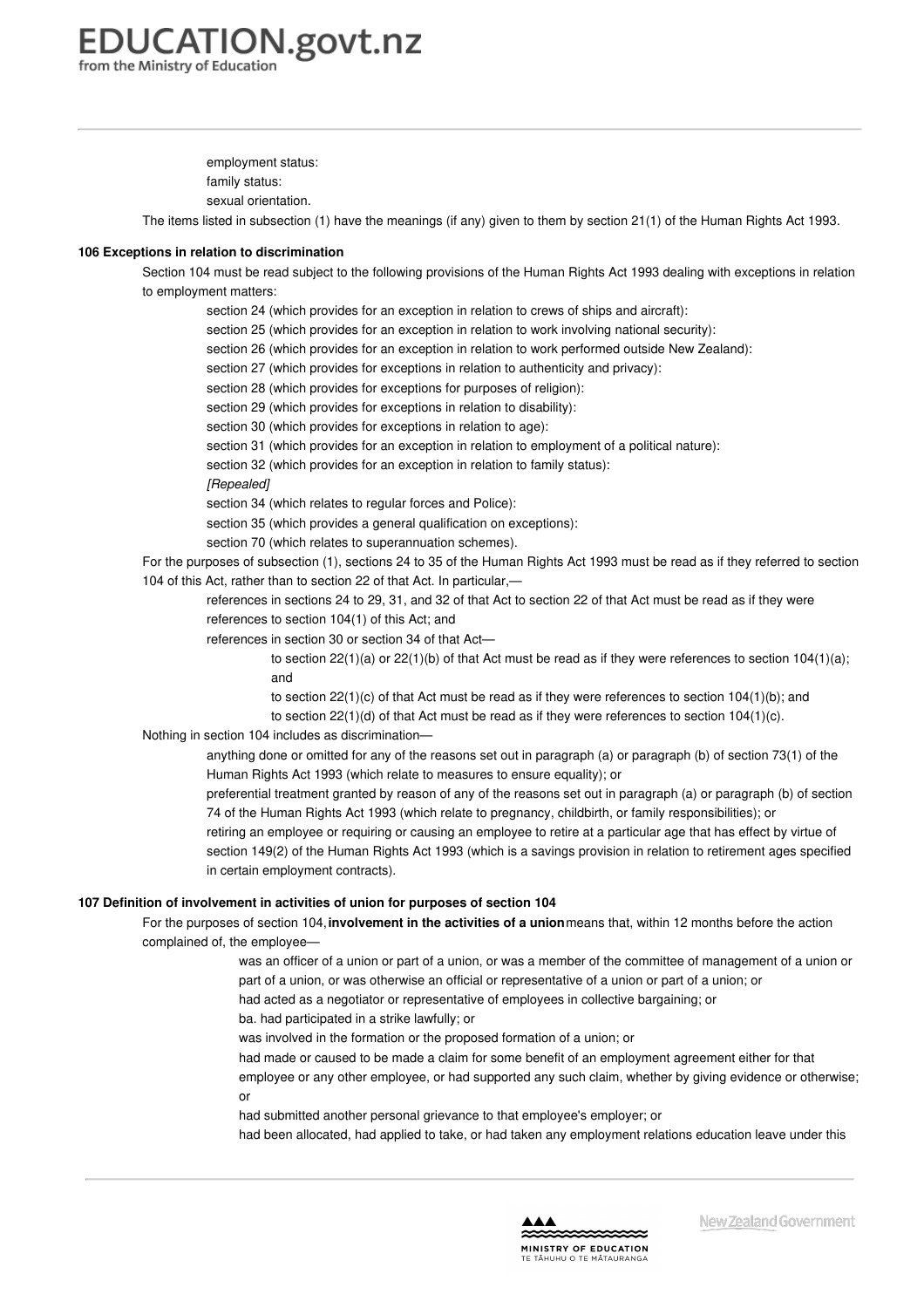from the Ministry of Education

#### Act; or

was a delegate of other employees in dealing with the employer on matters relating to the employment of those employees.

*[Repealed]*

#### **108 Sexual [harassment](https://www.education.govt.nz/school/people-and-employment/employment-agreements/collective-agreements/primary-teachers-collective-agreement/appendix-2-extract-from-employment-relations-act-2000/#cd_4193_108-sexual-harassment_Education%5CComplexDocuments%5CModel%5CComplexDocumentAccordionSection)**

For the purposes of sections 103(1)(d) and 123(d), an employee is**sexually harassed in that employee's employment**if that employee's employer or a representative of that employer—

directly or indirectly makes a request of that employee for sexual intercourse, sexual contact, or other form of sexual activity that contains—

- an implied or overt promise of preferential treatment in that employee's employment; or
- an implied or overt threat of detrimental treatment in that employee's employment; or
- an implied or overt threat about the present or future employment status of that employee; or

by-

the use of language (whether written or spoken) of a sexual nature; or

the use of visual material of a sexual nature, or

physical behaviour of a sexual nature,—

Directly or indirectly subjects the employee to behaviour that is unwelcome or offensive to that employee (whether or not that is conveyed to the employer or representative) and that, either by its nature or through repetition, has a detrimental effect on that employee's employment, job performance, or job satisfaction.

For the purposes of sections 103(1)(d) and 123(d), an employee is also**sexually harassed in that employee's employment** (whether by a co-employee or by a client or customer of the employer), if the circumstances described in section 117 have occurred.

#### **109 Racial [harassment](https://www.education.govt.nz/school/people-and-employment/employment-agreements/collective-agreements/primary-teachers-collective-agreement/appendix-2-extract-from-employment-relations-act-2000/#cd_4194_109-racial-harassment_Education%5CComplexDocuments%5CModel%5CComplexDocumentAccordionSection)**

For the purposes of sections 103(1)(e) and 123(d), an employee is**racially harassed in the employee's employment**if the employee's employer or a representative of that employer uses language (whether written or spoken), or visual material, or physical behaviour that directly or indirectly—

expresses hostility against, or brings into contempt or ridicule, the employee on the ground of the race, colour, or ethnic or national origins of the employee; and

is hurtful or offensive to the employee (whether or not that is conveyed to the employer or representative); and has, either by its nature or through repetition, a detrimental effect on the employee's employment, job performance, or job satisfaction.

#### **110 [Duress](https://www.education.govt.nz/school/people-and-employment/employment-agreements/collective-agreements/primary-teachers-collective-agreement/appendix-2-extract-from-employment-relations-act-2000/#cd_4195_110-duress_Education%5CComplexDocuments%5CModel%5CComplexDocumentAccordionSection)**

For the purposes of section 103(1)(f), an employee is**subject to duress in that employee's employment in relation to membership or non-membership of a union or employees organisation** if that employee's employer or a representative of that employer directly or indirectly—

makes membership of a union or employees organisation or of a particular union or employees organisation a condition to be fulfilled if that employee wishes to retain that employee's employment; or

makes non-membership of a union or employees organisation or of a particular union or employees organisation a condition to be fulfilled if that employee wishes to retain that employee's employment; or

exerts undue influence on that employee, or offers, or threatens to withhold or does withhold, any incentive or advantage to or from that employee, or threatens to or does impose any disadvantage on that employee, with intent to induce that employee—

- to become or remain a member of a union or employees organisation or a particular union or employees organisation; or
- to cease to be a member of a union or employees organisation or a particular union or employees organisation; or

not to become a member of a union or employees organisation or a particular union or employees organisation; or

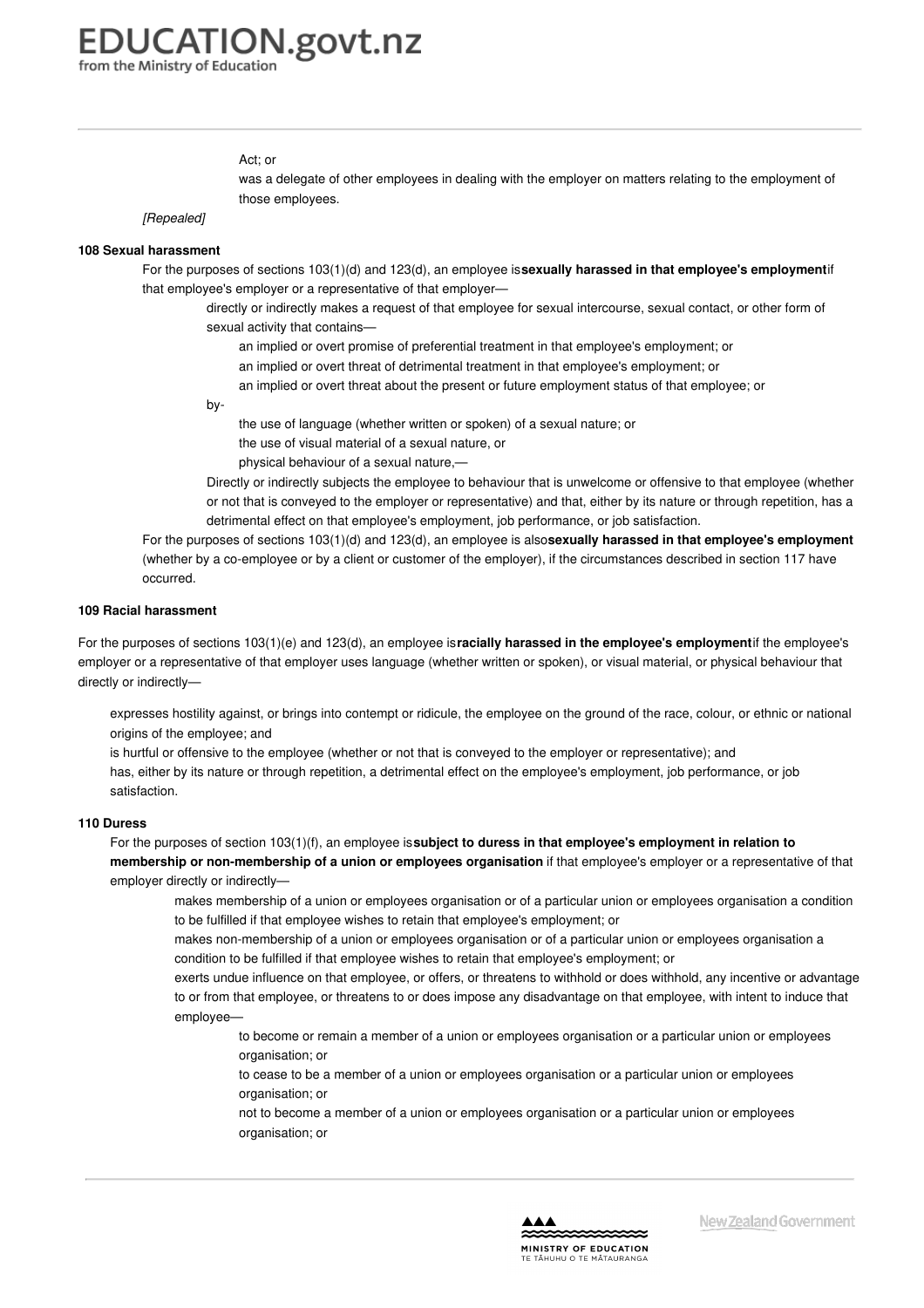> in the case of an employee who is authorised to act on behalf of employees, not to act on their behalf or to cease to act on their behalf; or

on account of the fact that the employee is, or, as the case may be, is not, a member of a union or employees organisation or of a particular union or employees organisation, to resign from or leave any employment; or

to participate in the formation of a union or employees organisation; or

not to participate in the formation of a union or employees organisation.

In this section and in section 103(1)(f),**employees organisation** means any group, society, association, or other collection of employees other than a union, however described and whether incorporated or not, that exists in whole or in part to further the employment interests of the employees belonging to it.

### **Appendix 3: Relevant Specialist Level 7 Qualifications**

Primary Teachers' Collective Agreement Effective: 1 July 2019 to 30 June 2022

We are making improvements to our Download to Print functionality, so if you want a printed copy of this agreement please download the PDF version of the Primary Teachers' Collective Agreement.

#### **Relevant Specialist Level 7 [Qualifications](https://www.education.govt.nz/school/people-and-employment/employment-agreements/collective-agreements/primary-teachers-collective-agreement/appendix-3-relevant-specialist-level-7-qualifications/#cd_4197_relevant-specialist-level-7-qualifications-and-other-qualification-matters_Education%5CComplexDocuments%5CModel%5CComplexDocumentAccordionSection) and Other Qualification Matters**

Teachers who hold a bachelor degree together with a recognised teaching qualification (e.g. Diploma of Teaching), or a degree conjointly completed with a bachelor degree of teaching, or an honours degree of teaching, or a Diploma of Teaching together with an Advanced Diploma of Teaching together with a level 7, 120 credit relevant specialist diploma, or a bachelor degree of teaching together with a level 7, 120 credit relevant specialist diploma.

A "bachelor degree together with a recognised teaching qualification" in the Q3+ definition includes the four year conjoint Bachelor of Education programme.

The two new categories added to Q3+ namely "a Diploma of Teaching together with an Advanced Diploma of Teaching together with a level 7, 120 credit relevant specialist diploma, or a bachelor degree of teaching together with a level 7, 120 credit relevant specialist diploma" are for teachers who can demonstrate that the two qualifications have been completed separately and without any cross–credits or recognition of prior learning being awarded between the two.

#### **Requirement for Relevant, Specialist, Level 7 (120 Credit) Diplomas**

**Science** Arts e.g. History Mathematics Commerce Computing and technology Education technology Information and communication technology Educational management and leadership Communication and media Language teaching **Counselling** Educational studies Special needs resource **Literacy** Fine Arts Arts and crafts

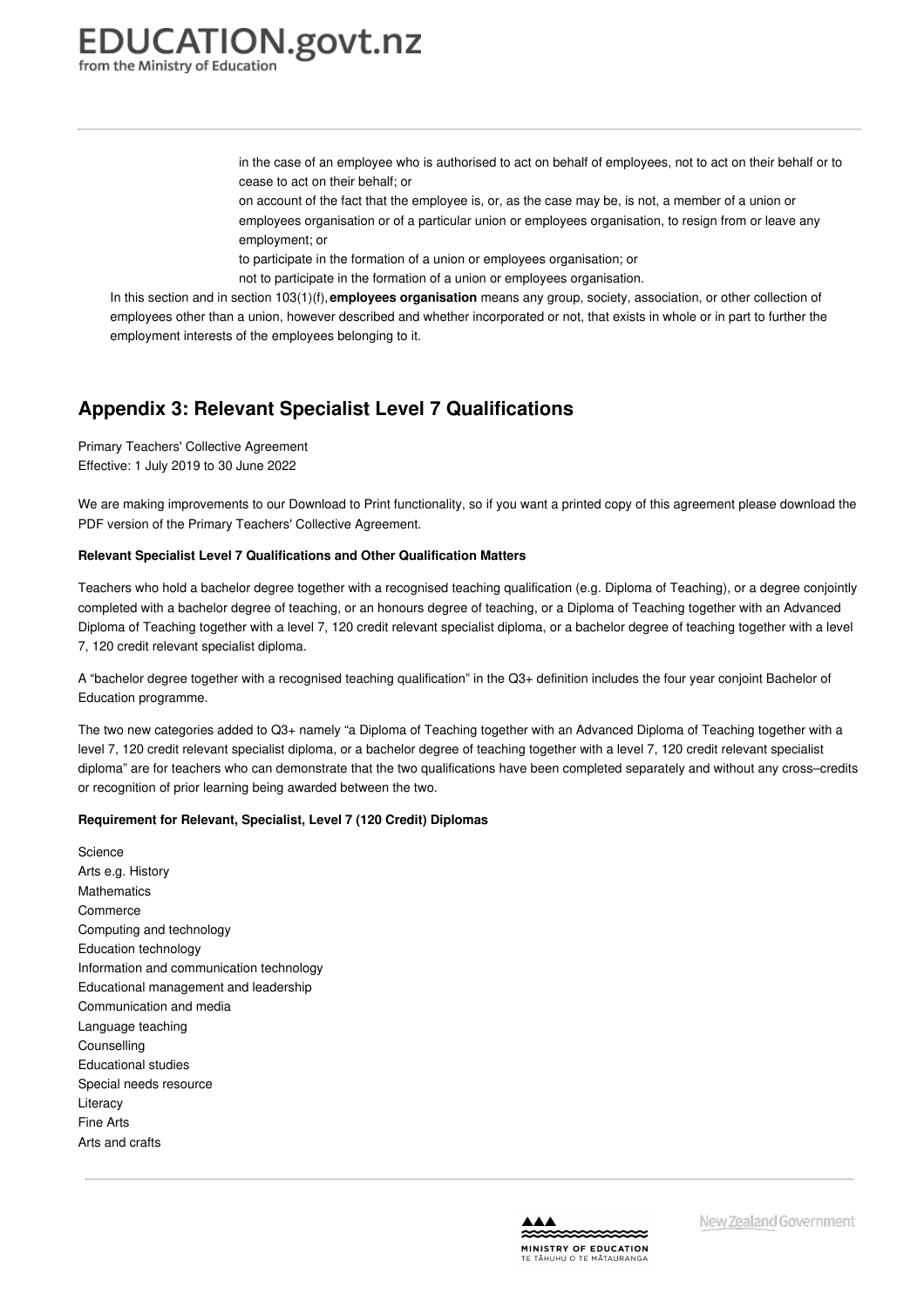from the Ministry of Education

Māori development Te Reo and/or Tikanga Music Visual Arts Performing Arts **TESOL** Psychology Physiotherapy Occupational therapy Child advocacy Plus any other relevant, specialist, 120 credit level 7 or higher qualification listed on the register

Plus any other diploma or qualification that the parties agree to from time-to-time.

#### **Review of the Qualifications Chart**

The parties agree to review the current qualifications chart within the term of the Agreement. Any or all of the qualifications in the above categories may be placed on the qualifications chart at that time.

#### **The Conjoint Bachelor of Teaching**

The parties are aware of a group of teachers who are currently completing the conjoint B Ed programme at Massey University based on its original content. Where a teacher, currently engaged in that study programme can demonstrate that they have completed the programme, through the original provider studying the original programme content then that teacher shall be provided with Q3+ status. Study must be completed prior to the end of 2006.

## **Appendix 4: Staff Reorganisation Staff Surplus Provisions**

Primary Teachers' Collective Agreement Effective: 1 July 2019 to 30 June 2022

We are making improvements to our Download to Print functionality, so if you want a printed copy of this agreement please download the PDF version of the Primary Teachers' Collective Agreement.

#### **1 [Definitions](https://www.education.govt.nz/school/people-and-employment/employment-agreements/collective-agreements/primary-teachers-collective-agreement/appendix-4-staff-reorganisation-staff-surplus-provisions/#cd_4199_1-definitions-for-the-purpose-of-this-appendix_Education%5CComplexDocuments%5CModel%5CComplexDocumentAccordionSection) for the Purpose of this Appendix**

1.1 "School reorganisation process" shall mean a process which is Ministry of Education initiated and/or approved by the Minister in which the future class, or designation, or structure of a school is being reviewed in conjunction with the future class, or designation, or structure of any other school or schools.

1.2 "Reorganising schools" shall be the schools determined by the Minister of Education in accordance with the State Sector Act 1988 section 77HA (3).

1.3 "Reorganised school" is the continuing school/s from the gazetted commencement date of reorganisation. This includes schools that have also decapitated or recapitated in addition to physically merging with another school or schools whether or not there is a change of class or designation.

1.4 "Class of school" shall mean 'primary', 'intermediate', 'secondary', 'composite' as defined in section 145 of the Education Act.

1.5 "Designation" shall mean 'contributing, area, restricted composite, special character, or kura kaupapa Māori as defined in sections 148, 149, 150, 151, 152, 155 and 156 of the Education Act.

1.6 "Decapitation" shall mean where a primary school is redesignated as a contributing school or a composite school is reclassified as a secondary school or a primary school.

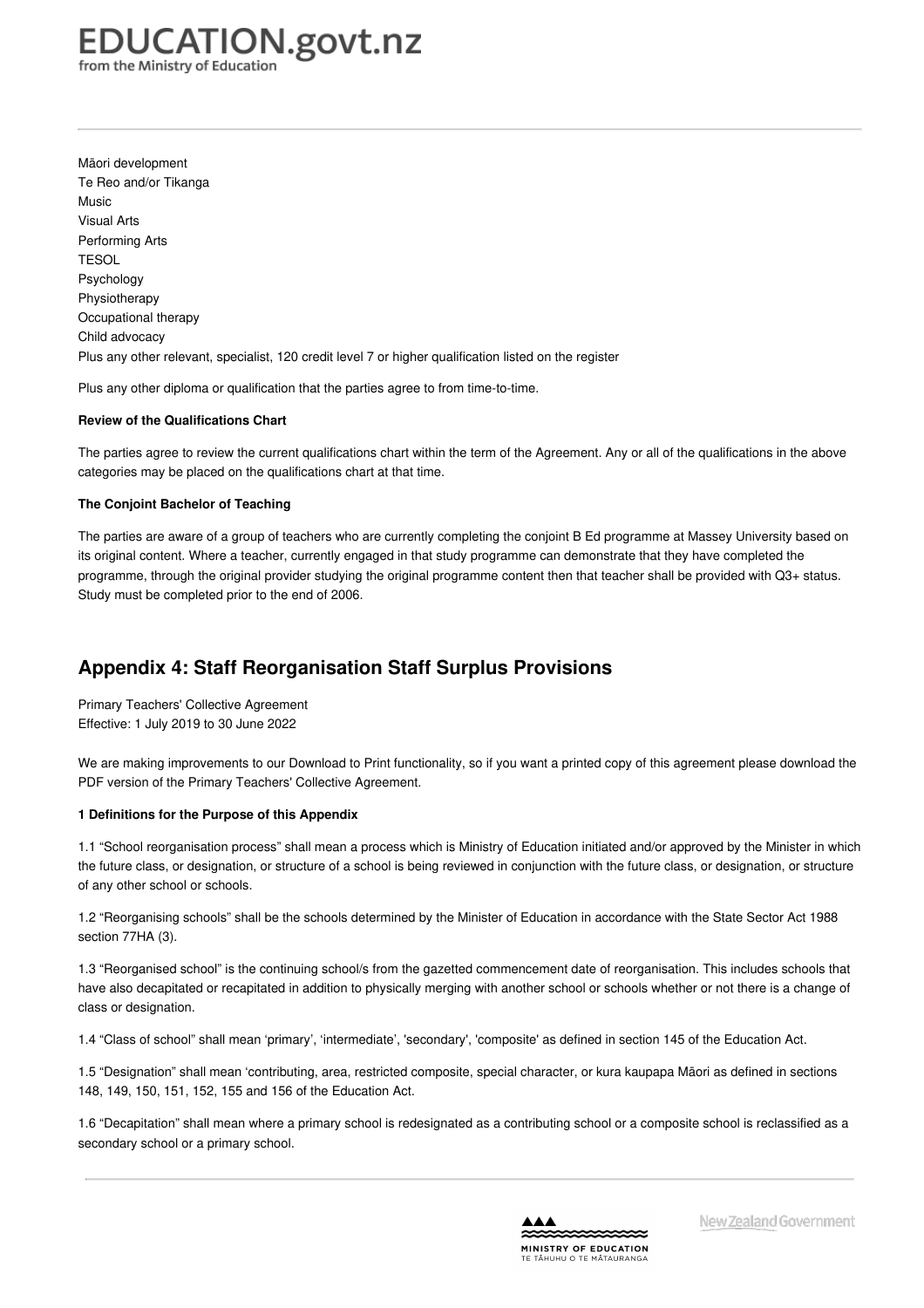#### **2 Purpose of the [Provisions](https://www.education.govt.nz/school/people-and-employment/employment-agreements/collective-agreements/primary-teachers-collective-agreement/appendix-4-staff-reorganisation-staff-surplus-provisions/#cd_4200_2-purpose-of-the-provisions_Education%5CComplexDocuments%5CModel%5CComplexDocumentAccordionSection)**

2.1 These provisions recognise the unique processes applicable to staff employed in schools involved in school reorganisation processes. In all processes, the principles of the "good employer" as contained in Part VII of the State Sector Act 1988 shall apply.

The purposes of these provisions are to:

Provide, as far as is possible, employment protection for employees involved in a school reorganisation process; Provide a process that facilitates a fair and orderly transition from existing to new arrangements;

Ensure an appropriate management structure is in place to enable the reorganised school to function efficiently and effectively;

Ensure continuity of curriculum delivery at the schools involved in a school reorganisation process and at the reorganised school;

Ensure that as many employees as possible currently employed are re-assigned or re-confirmed to positions in the reorganised school/s;

Ensure the curriculum, management and pastoral needs of the reorganised school are met.

2.2 For the purpose of the following clauses 'employee' shall mean a permanent employee of a school involved in a school reorganisation process and includes an employee who is subject to any staff surplus process that occurs as a consequence of the school reorganisation process.

#### **3 Initiation of a School [Reorganisation](https://www.education.govt.nz/school/people-and-employment/employment-agreements/collective-agreements/primary-teachers-collective-agreement/appendix-4-staff-reorganisation-staff-surplus-provisions/#cd_4201_3-initiation-of-a-school-reorganisation-process_Education%5CComplexDocuments%5CModel%5CComplexDocumentAccordionSection) Process**

3.1 The Secretary shall notify NZEI Te Riu Roa of the initiation of a school reorganisation process, and the schools involved in that process, as follows:

Upon the Minister of Education's announcement of a school reorganisation process; or At the date the Minister of Education approves an application for two or more schools to enter into a school reorganisation process.

#### **4 Employment Protection During the School [Reorganisation](https://www.education.govt.nz/school/people-and-employment/employment-agreements/collective-agreements/primary-teachers-collective-agreement/appendix-4-staff-reorganisation-staff-surplus-provisions/#cd_4202_4-employment-protection-during-the-school-reorganisation-process_Education%5CComplexDocuments%5CModel%5CComplexDocumentAccordionSection) Process**

4.1 All staff vacancies that arise at all schools involved in a school reorganisation process following the announcement as described in clause 3 above shall be filled with temporary appointments. However, if curriculum delivery is threatened, the employer may determine, in consultation with the Ministry of Education, that any such position may be made permanent, subject to any staffing limitations. This restriction applies until the completion of the reassignment/reconfirmation process and notification period, except as provided elsewhere in this Appendix.

4.2 Throughout the school reorganisation process and subsequent staff surplus process the employer shall attempt to meet any reduction required by the use of attrition. No school, identified as being a part of a school reorganisation process shall be required to undergo a staffing needs analysis until the completion of the school reorganisation process as described in this Appendix.

4.3 The provisions of this clause shall remain in place and apply to all schools involved in a particular school reorganisation process until the staff surplus process of all involved schools is complete.

4.4 Resource teachers attached to a school shall not be included in the school reorganisation process and employment will be continued, except as specifically identified by the Ministry of Education. The Ministry of Education shall notify NZEI Te Riu Roa of any such exception immediately.

#### **5 The [Announcement](https://www.education.govt.nz/school/people-and-employment/employment-agreements/collective-agreements/primary-teachers-collective-agreement/appendix-4-staff-reorganisation-staff-surplus-provisions/#cd_4203_5-the-announcement-of-the-final-outcome-of-a-school-reorganisation-process_Education%5CComplexDocuments%5CModel%5CComplexDocumentAccordionSection) of the Final Outcome of a School Reorganisation Process**

5.1 At the conclusion of the school reorganisation process the Secretary shall announce the final class, designation or structure for the schools involved in the school reorganisation process.

5.2 The final announcement shall identify the schools as follows:

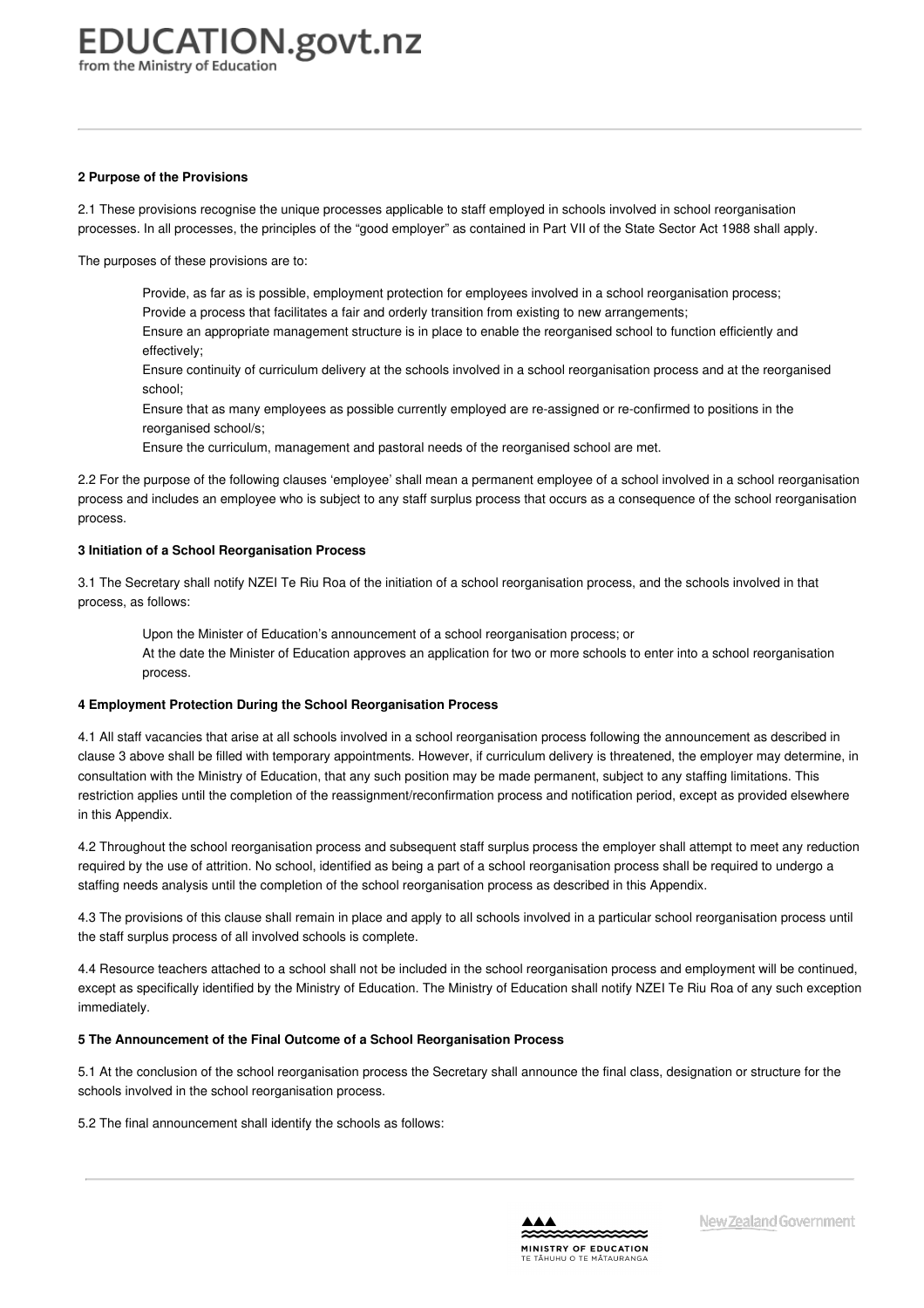Retained unchanged or recapitated. Closed Decapitated but not reorganised. Reorganised.

5.3 Each identified school shall then proceed with a Staffing Needs Analysis in accordance with this Appendix.

5.4 In regard to the staffing needs analysis the provisions of clause 6 shall apply to closed or decapitated but not reorganised schools and the provisions of clause 7 shall apply to reorganised schools.

#### **6 Staffing Needs Analysis for a Closure of a School or a Decapitated but not [Reorganised](https://www.education.govt.nz/school/people-and-employment/employment-agreements/collective-agreements/primary-teachers-collective-agreement/appendix-4-staff-reorganisation-staff-surplus-provisions/#cd_4204_6-staffing-needs-analysis-for-a-closure-of-a-school-or-a-decapitated-but-not-reorganised-school_Education%5CComplexDocuments%5CModel%5CComplexDocumentAccordionSection) School**

6.1 Where a school closes no needs analysis shall be done and all employees shall be entitled to the provisions of clause 17 of this Appendix except where a school directly affected by the school reorganisation process has an equivalent position and this is offered to an employee.

6.2 Where a school is decapitated but not reorganised:

the provisions of Part 9 of this Agreement shall be used to conduct the needs analysis. any employee(s) identified as surplus as a result of the needs analysis shall be entitled to the provisions of clause 17 of this Appendix except where a school directly affected by the school reorganisation process offers an equivalent position to an employee.

#### **7 Staffing Needs Analysis for [Reorganised](https://www.education.govt.nz/school/people-and-employment/employment-agreements/collective-agreements/primary-teachers-collective-agreement/appendix-4-staff-reorganisation-staff-surplus-provisions/#cd_4205_7-staffing-needs-analysis-for-reorganised-schools_Education%5CComplexDocuments%5CModel%5CComplexDocumentAccordionSection) Schools**

7.1 The needs analysis shall determine the staffing structure for the reorganised school. This will be conducted by representatives of all the Boards which are being restructured, reclassified or redesignated to form the reorganised school/s (the joint schools' committee). Where applicable this will include representation from the establishment Board of a newly created school.

7.2 This committee shall conduct a needs analysis in consultation with employees and NZEI Te Riu Roa.

7.3 The needs analysis shall analyse:

The current staffing usage at the reorganising schools; and The subjects taught at each year level over recent years; and The likely curriculum, pastoral, and management requirements of the reorganised school(s); and The positions that will be allocated permanent units; and Position/s with permanent units, if any, that will be designated as assistant or deputy principal under clause 3.10.6 of this Agreement.

7.4 As a result of this process, draft staffing schedules shall be developed and made available to each employee, and to the nominee(s) of NZEI Te Riu Roa, for comment and feedback to the employer.

7.5 No less than ten (10) working days be made available for this feedback to occur before any further step is taken, unless otherwise agreed between the reorganised school and NZEI Te Riu Roa.

7.6 If there are alterations to these drafts, the amended versions shall also be made available for a further five (5) working days.

#### **8 [Expressions](https://www.education.govt.nz/school/people-and-employment/employment-agreements/collective-agreements/primary-teachers-collective-agreement/appendix-4-staff-reorganisation-staff-surplus-provisions/#cd_4206_8-expressions-of-preference-in-teaching-positions_Education%5CComplexDocuments%5CModel%5CComplexDocumentAccordionSection) of Preference in Teaching Positions**

8.1 When the new staffing structure is announced, the employer shall invite all employees of the reorganising schools to express a preference (or preferences) in writing, for a teaching position (or positions) at the reorganised school. For the purpose of this clause "employer" shall mean the continuing Board.

8.2 Employees shall have at least seven (7) days' notice of the closing date for expressions of preference in the position(s) at the reorganised school.

8.3 The employer shall acknowledge in writing any expression of interest arising under this clause.

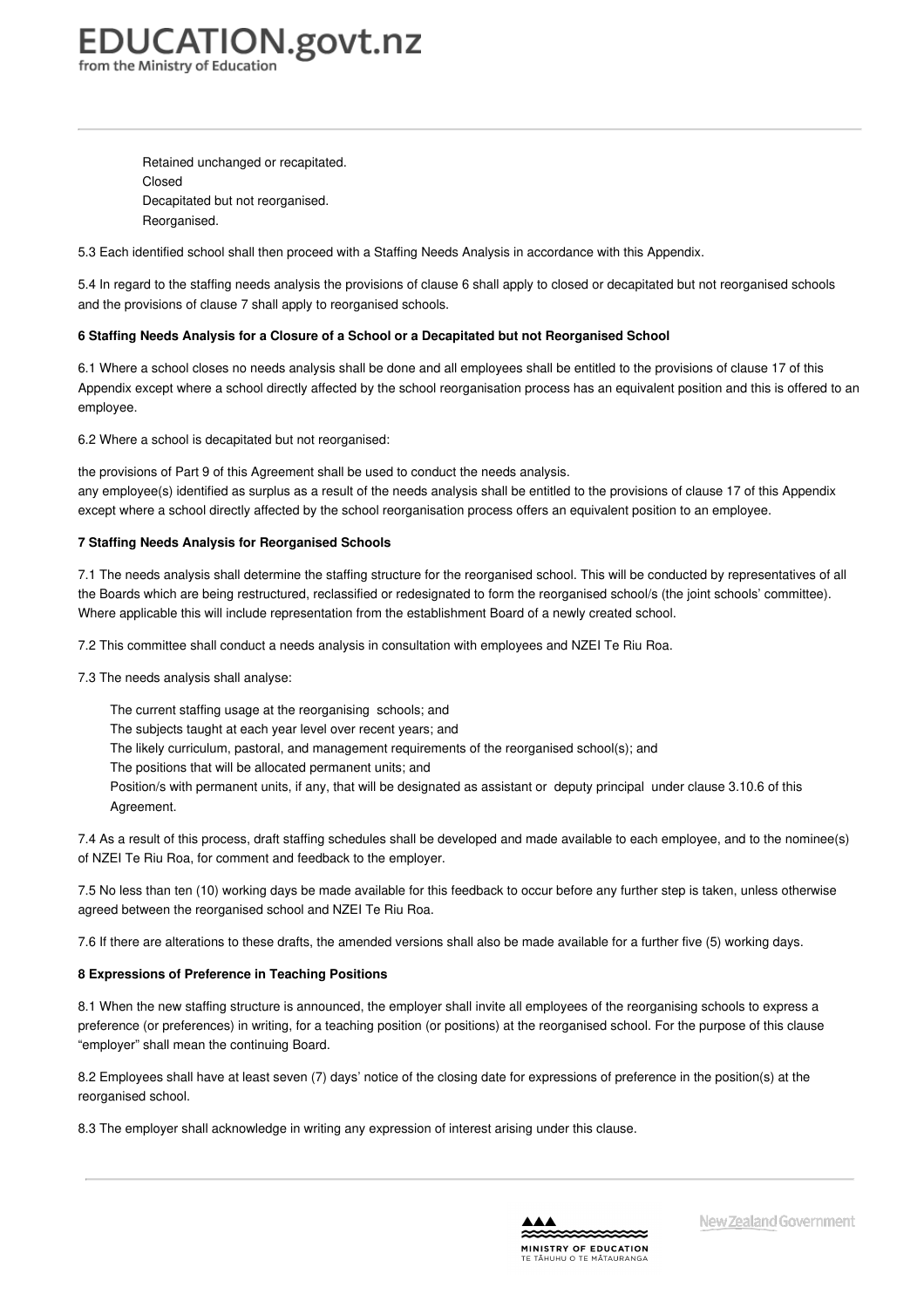from the Ministry of Education

#### **9 [Voluntary](https://www.education.govt.nz/school/people-and-employment/employment-agreements/collective-agreements/primary-teachers-collective-agreement/appendix-4-staff-reorganisation-staff-surplus-provisions/#cd_4207_9-voluntary-options_Education%5CComplexDocuments%5CModel%5CComplexDocumentAccordionSection) Options**

9.1 Following the announcement of the final staffing structure, the employer shall seek written expressions of interest in the following voluntary options. For the purpose of this clause "employer" shall mean the continuing Board.

Redeployment/supernumerary employment of 40 (forty) school weeks at any of the reorganised school/s involved in the particular school reorganisation process (clauses 17.2–17.9);

redeployment/supernumerary employment of 30 (thirty) school weeks in another school (clauses 17.2–17.9); Retraining (clause 17.10);

Long-service payment; (clause 17.11);

Severance (clause 17.12).

The employer shall acknowledge in writing any expression of interest arising under this clause.

9.2 Employees may continue to volunteer for the options without prejudice or withdraw from them at any point following the announcement of the final staffing structure, providing the employer has not already accepted the offer in writing.

9.3 The employer shall not be bound to agree to any voluntary offer. The employer's decision shall be final.

#### **10 [Reconfirmation/Reassignment](https://www.education.govt.nz/school/people-and-employment/employment-agreements/collective-agreements/primary-teachers-collective-agreement/appendix-4-staff-reorganisation-staff-surplus-provisions/#cd_4208_10-reconfirmationreassignment_Education%5CComplexDocuments%5CModel%5CComplexDocumentAccordionSection)**

10.1 For the purpose of the clauses below:

'Reconfirmation' shall mean the process whereby employees without permanent units are transferred to suitable positions at the reorganised school. A suitable position is one which has similar duties and/or for which the applicant is appropriately qualified and experienced or could become so with reasonable access to re-training.

'Reassignment' shall mean the process that applies to equivalent positions in the reorganised school.

'Equivalent position' shall mean employment in an equivalent position, in relation to the employee's previous position, that is: generally similar in role, duties and status; and

requires similar qualifications, training, skills and experience but may have a different title/or unit allocation; and is in the same general locality; and

is on terms and conditions of employment that are no less favourable than those that applied to the employee immediately before the offer of employment.

Merit means the most suitable person and primarily includes assessment of qualifications, training, skills and experience.

10.2 Where any employee directly affected by a school reorganisation declines the offer of reconfirmation or reassignment to an equivalent position in a reorganised school, that employee's employment shall be terminated without further compensation pursuant to State Sector Act 1988 section 77HA.

#### **11 [Reconfirmation](https://www.education.govt.nz/school/people-and-employment/employment-agreements/collective-agreements/primary-teachers-collective-agreement/appendix-4-staff-reorganisation-staff-surplus-provisions/#cd_4209_11-reconfirmation_Education%5CComplexDocuments%5CModel%5CComplexDocumentAccordionSection)**

11.1 The employer shall reconfirm (as defined in clause 10.1(a) above) employees to suitable positions at the reorganised school.Reconfirmation may be to an employee's preferred position or to a position for which they are appropriately qualified and experienced.

11.2 Where there are two or more employees eligible for re-confirmation to a single position, the employer shall reconfirm the most suitable candidate(s) based upon merit.

11.3 Employees who are not reconfirmed in a position in which they have expressed interest at the reorganised school may, by mutual agreement, be reconfirmed in any vacant position for which they could become suitable with reasonable access to retraining.

#### **12 [Reassignment](https://www.education.govt.nz/school/people-and-employment/employment-agreements/collective-agreements/primary-teachers-collective-agreement/appendix-4-staff-reorganisation-staff-surplus-provisions/#cd_4210_12-reassignment_Education%5CComplexDocuments%5CModel%5CComplexDocumentAccordionSection)**

12.1 If an employee expresses a preference for a position that is determined to be the equivalent of his/her current position, and she/he is the only suitably qualified and experienced employee for that position, she/he shall be reassigned to that position, subject to the provisions in this section.

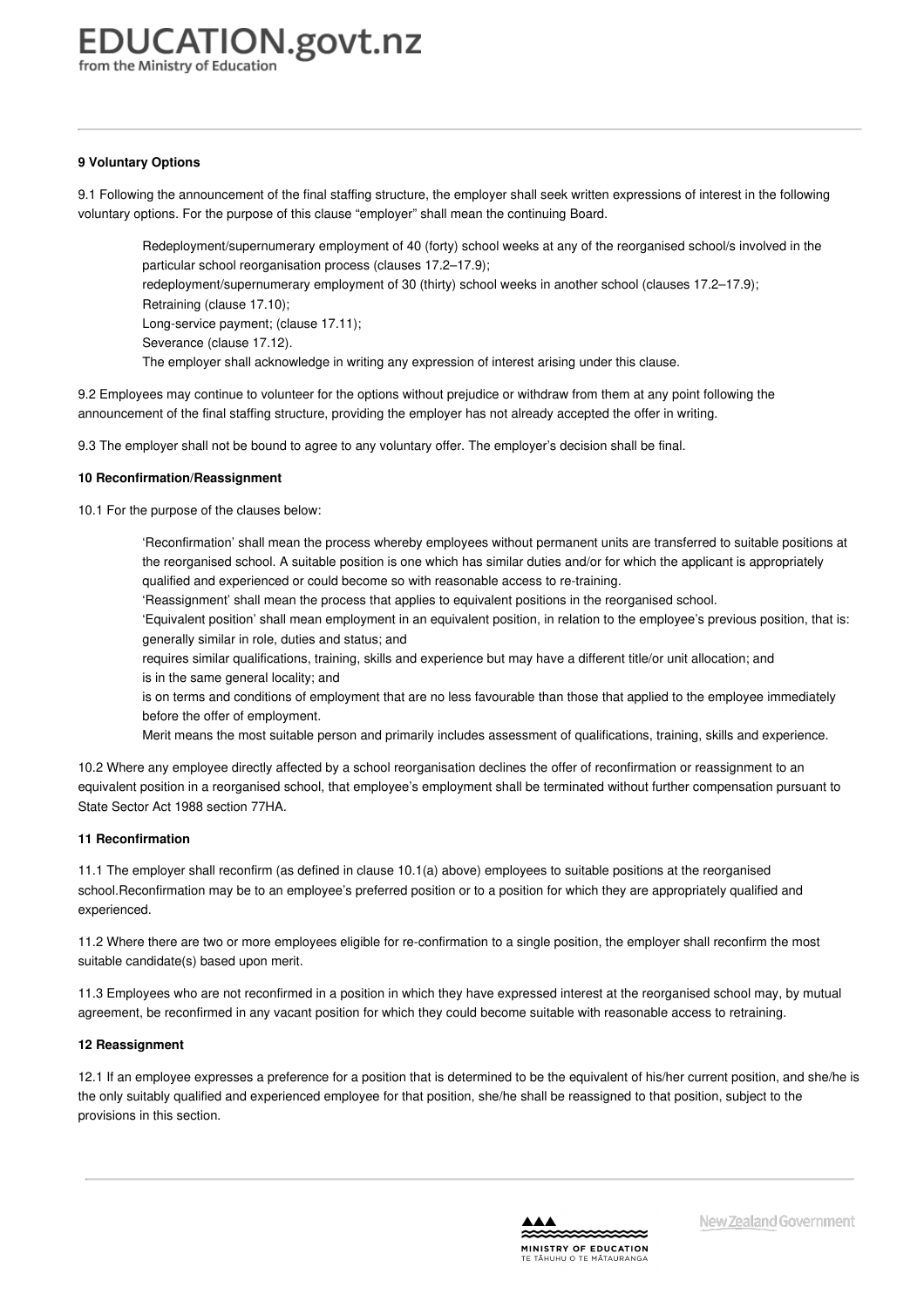12.2 Employees may be reassigned to the employee's preferred position or to a position for which they are appropriately qualified and experienced.

12.3 Where there are more employees in positions that are equivalent, than there are such positions at the reorganised school, the employer shall seek internal applications for the position(s) from those employees and shall reassign the most suitable candidate(s) based upon merit.

12.4 The number of units held by an employee shall not on its own give a greater or lesser entitlement to an equivalent position at the reorganised school.

12.5 Employees who are not appointed to an equivalent position at the reorganised school may, by mutual agreement and consistent with the reassignment process above, be appointed to any vacant position for which they could become suitable with reasonable access to retraining.

12.6 An employee who was designated as an Assistant/Deputy Principal at a reorganising school and who is not appointed to a position with an Assistant/Deputy Principal designation as a consequence of the reassignment process, may elect to access the provisions in clause 17 of this Appendix except as provided in clause 10.2.

12.7 In a situation where an employee accepts a position or reassignment to a position with lesser remuneration (i.e. salary plus units) the provisions of clause 15 shall apply.

#### **13 Unfilled [Positions](https://www.education.govt.nz/school/people-and-employment/employment-agreements/collective-agreements/primary-teachers-collective-agreement/appendix-4-staff-reorganisation-staff-surplus-provisions/#cd_4211_13-unfilled-positions_Education%5CComplexDocuments%5CModel%5CComplexDocumentAccordionSection)**

#### **Purpose**

13.1 The purpose of these provisions is to provide opportunities for employees directly affected by the closure of their school to gain employment in the reorganised school. The final decision to make any or all appointments, to the vacant positions, lies with the Board of the reorganised school.

#### **Process**

13.2 At the completion of the reconfirmation and reassignment processes described in clauses 11 and 12 above, every unfilled position in the reorganised school shall, in the first instance, be advertised in all the other schools which are identified as being part of the school reorganisation process in accordance with clause 3.1 of this Appendix and section 77 HA 3 of the State Sector Act 1988 and which are being closed as a result of that process.

13.3 Employees whose positions were disestablished at any other school which is identified as being part of the school reorganisation process as described in clause 13.2 and is being closed as a result of that process, may seek appointment to any position advertised at the reorganised school.

13.4 Where there are unfilled positions in a reorganised school and where there are applicants from the closing school, the Board of the closing school may nominate a parent member of its Board to participate in the appointment process except for the decision making process.

13.5 Employees whose positions were disestablished at any other school which is identified as being part of the school reorganisation process and is being closed as a result of that process may, by mutual agreement, be appointed to any vacant position for which they could become suitable with reasonable access to retraining.

13.6 Where the employer makes an offer of an equivalent position as defined in section 77HA (2) of the State Sector Act 1988 to an applicant from the closed school and that applicant chooses not to accept the offer, section 77HA of the State Sector Act 1988 applies whether or not the employee applied for the position.

13.7 If, at the completion of the processes described in clauses 13.1–13.6 above, any position or positions remain unfilled, they may be advertised externally.

#### **14 Notice and [Disestablishment](https://www.education.govt.nz/school/people-and-employment/employment-agreements/collective-agreements/primary-teachers-collective-agreement/appendix-4-staff-reorganisation-staff-surplus-provisions/#cd_4212_14-notice-and-disestablishment-of-positions_Education%5CComplexDocuments%5CModel%5CComplexDocumentAccordionSection) of Positions**

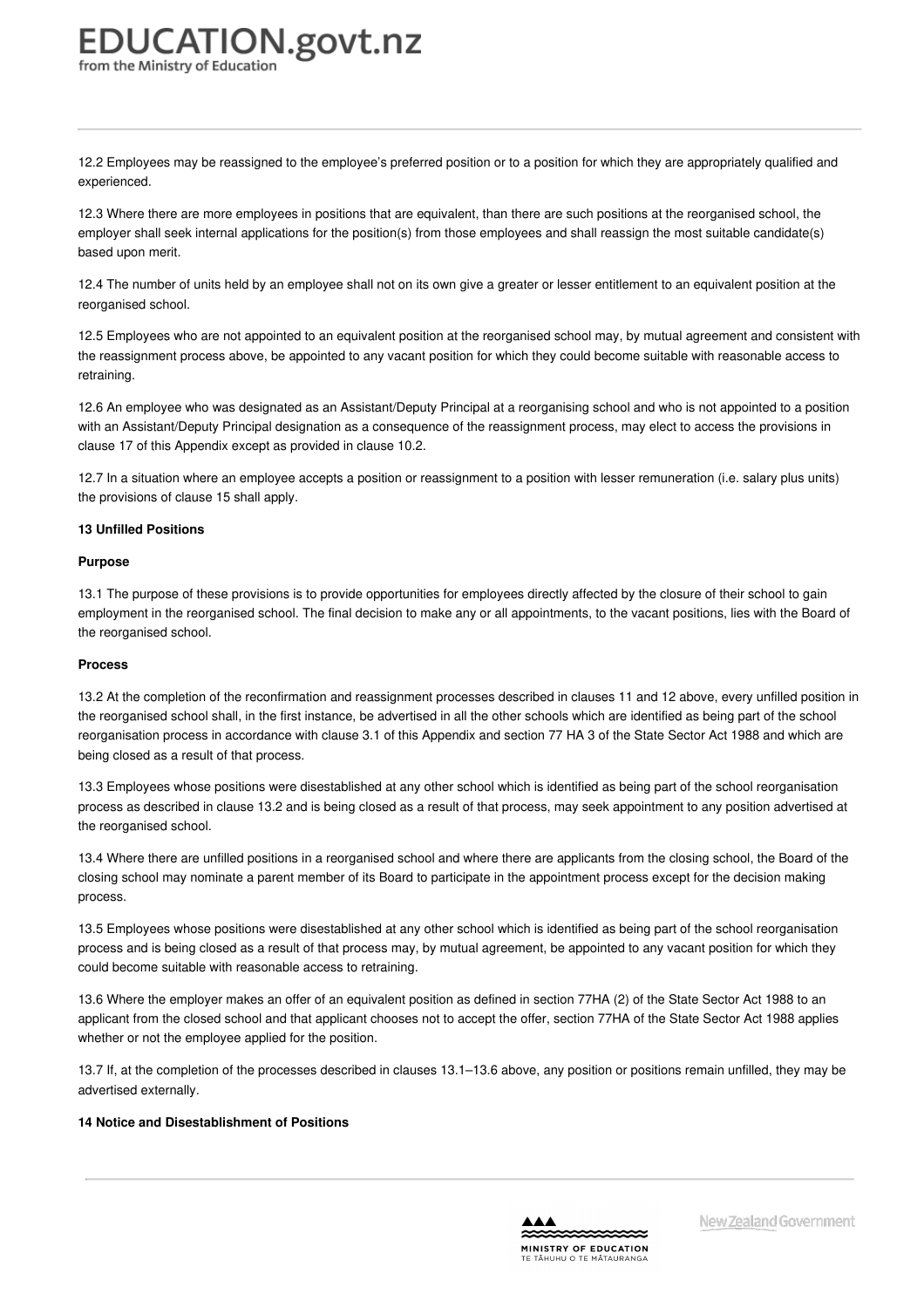14.1 Any employee who is not reconfirmed or reassigned shall be deemed to have had their position disestablished and clause 17.1 shall apply.

14.2 A minimum of two months notice shall be given of all positions which are to be disestablished.

14.3 Employees whose positions are disestablished, and who have not already identified voluntary options, shall be offered the options identified in clause 17.1 at least two months before the effective date of disestablishment.

14.4 If, during the two-month notice period, a suitable permanent position arises at the reorganised school or any of the schools involved in the merger process, the employee may seek appointment to that position and if he/she is suitably qualified and experienced he/she shall be appointed to that position.

14.5 The options identified in clause 17.1 shall be available at the date of disestablishment.

14.6 If no staff surplus option is elected by the employee by the effective date of disestablishment, the employee will be deemed to have redeployment/ supernumerary status in the reorganised school.

#### **15 Units and Salary [Protection](https://www.education.govt.nz/school/people-and-employment/employment-agreements/collective-agreements/primary-teachers-collective-agreement/appendix-4-staff-reorganisation-staff-surplus-provisions/#cd_4213_15-units-and-salary-protection-for-teachers_Education%5CComplexDocuments%5CModel%5CComplexDocumentAccordionSection) for Teachers**

*Note: For the purpose of this clause 'full salary' shall mean base salary plus units.*

15.1 All holders of permanent units who are reconfirmed or reassigned to positions at the reorganised school that have less units, and/or represents the loss of Assistant or Deputy Principal designation shall have full salary protection for one year from the date of disestablishment of those units and/or loss of designation.

15.2 Fixed term units already allocated to employees prior to the announcement of the initiation of a school reorganisation process described in clause 3 shall continue until the agreed expiry date of those units where the employee is reconfirmed or reassigned at the reorganised school.

15.3 Attention is drawn to clause 3.9.1 of this Agreement, which requires the employer to consult with teachers in developing a policy to determine the use of units.

#### **16 Reduction of Hours for [Permanent](https://www.education.govt.nz/school/people-and-employment/employment-agreements/collective-agreements/primary-teachers-collective-agreement/appendix-4-staff-reorganisation-staff-surplus-provisions/#cd_4214_16-reduction-of-hours-for-permanent-part-time-teachers_Education%5CComplexDocuments%5CModel%5CComplexDocumentAccordionSection) Part-time Teachers**

16.1 A permanent part-time teacher who is offered a position with reduced hours at the reorganised school may elect either:

- That the position has been disestablished and the provisions of clause 17 shall apply; or
- To accept the position in which case a partial redundancy payment will be payable by the employer.

16.2 Partial redundancy compensation will be calculated on the basis of applying the severance pay formula described in clause 17.12 of this Appendix to the reduction in salary rate between the two positions. This compensation shall be paid as an allowance over the number of weeks of entitlement. Should the employee's salary rate increase over this period the allowance will be reduced or removed accordingly.

#### **17 Staff Surplus Entitlements in [Reorganising](https://www.education.govt.nz/school/people-and-employment/employment-agreements/collective-agreements/primary-teachers-collective-agreement/appendix-4-staff-reorganisation-staff-surplus-provisions/#cd_4215_17-staff-surplus-entitlements-in-reorganising-schools_Education%5CComplexDocuments%5CModel%5CComplexDocumentAccordionSection) Schools**

Note: the provisions in this clause are not in addition to the staff surplus provisions in Part 9 of this Agreement

17.1 Employees in a disestablished position are entitled to elect one of the following options:

#### Redeployment/supernumerary –

be redeployed for 40 school weeks within the reorganised school, or

be redeployed for 30 school weeks at any other school requested by the employee with the approval of the original Board and of the Board of that other school; or

where the employee has been directly affected by their school's closure, be redeployed for 40 school weeks in any other school requested by the employee with the approval of the Board of that other school.

During this time the employee shall continue to seek a suitable alternative position; or

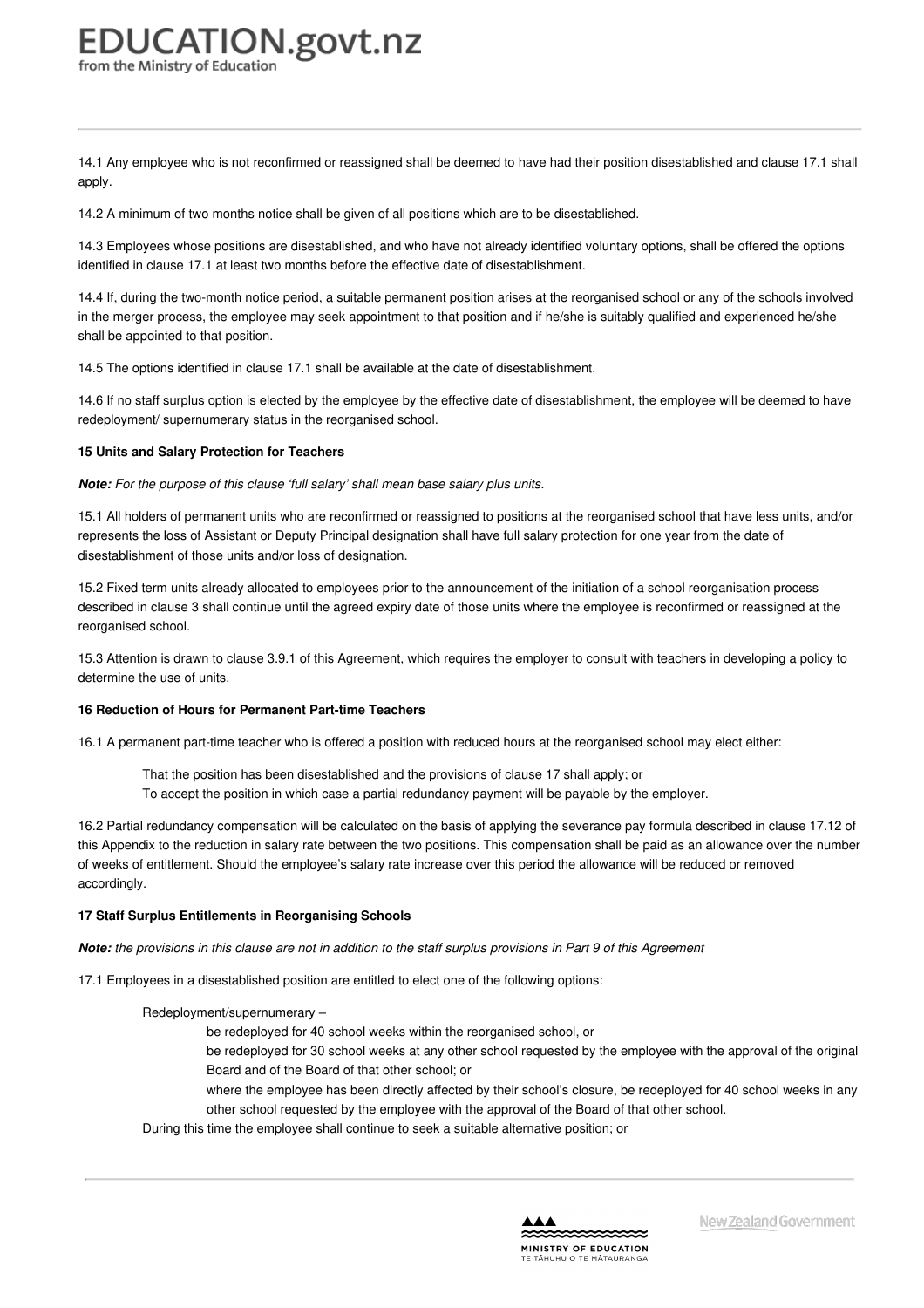Retraining - undertake a suitable course of retraining approved by the Secretary, for 30 school weeks which enhances or upgrades the employee; or

Long service payment as per clause 17.11; or Severance payment as per clause 17.12.

17.2 The following redeployment/supernumerary procedures shall apply to a permanently employed employee who is redeployed under clause 17.1(a).

17.3 The employer shall assist the employee to find a suitable alternative position and will meet the reasonable costs of attending relevant interviews.

17.4 Where an employee elects redeployment under clause 17.1(a) and a position at the same or lower level becomes vacant at the school at which the employee is redeployed, the employee shall be offered the vacant position unless the position is either a Māori immersion teacher or special education teacher position requiring skills not possessed by the employee.

17.5 Where an employee declines placement under clause 17.4 at the same level or declines a reasonable offer of appointment at the same or higher level from another Board, that employee's employment shall be terminated without further compensation.

17.6 An employee may, during their period of redeployment, subject to agreement between the employee and their employer, undertake a defined special project(s) of work.

17.7 At the end of the period of redeployment if a permanent position has not been secured the employee's employment shall be terminated. If the employment is likely to be terminated in these circumstances the Board of Trustees shall advise the employee in writing of this not less than one month before the expiry of the period of redeployment.

17.8 If a transfer of location is involved, employees employed under clause 17.1(a) may elect to be reimbursed removal expenses according to Part 6 of this Agreement in one or another but not both of the following circumstances:

Where the employee transfers to another school to continue employment pursuant to clause 17.1(a); or Where the employee transfers to a school where they have been appointed to a new permanent position.

17.9 Upon termination of the supernumerary period as per clause 17.1(a)(i) or clause 17.1(a)(iii), employees who complete their supernumerary period and have yet to secure a permanent position in another state or state-integrated school, will retain an entitlement to removal expenses as per Part 6 of this Agreement for a period of 12 months from the cessation of their supernumerary employment. This entitlement will cease on permanent appointment to another teaching position in a state or state-integrated school.

17.10 The following shall apply to an employee who is retraining under clause 17.1(b):

There is no requirement on the employer to meet any costs and expenses of training, including course fees. At the end of the period of retraining if a permanent position has not been secured the employee's employment shall be terminated. If the employment is likely to be terminated in these circumstances the Board of Trustees shall advise the employee in writing of this not less than one month before the expiry of the period of retraining.

17.11 An employee may elect to receive Long Service Payment in accordance with clause 17.1(c). To be entitled to a long service payment the employee must have not less than twenty five years service. The payment will be based on the following table at the time of termination.

| <b>LENGTH OF SERVICE</b>   | <b>WEEKS OF PAYMENT</b> |
|----------------------------|-------------------------|
| Over 25 and up to 30 years | 25 weeks                |
| Over 30 years              | 30 weeks                |

17.12 An employee may elect to receive a severance payment in accordance with clause 17.1(d). Severance is to be paid based on the following table:

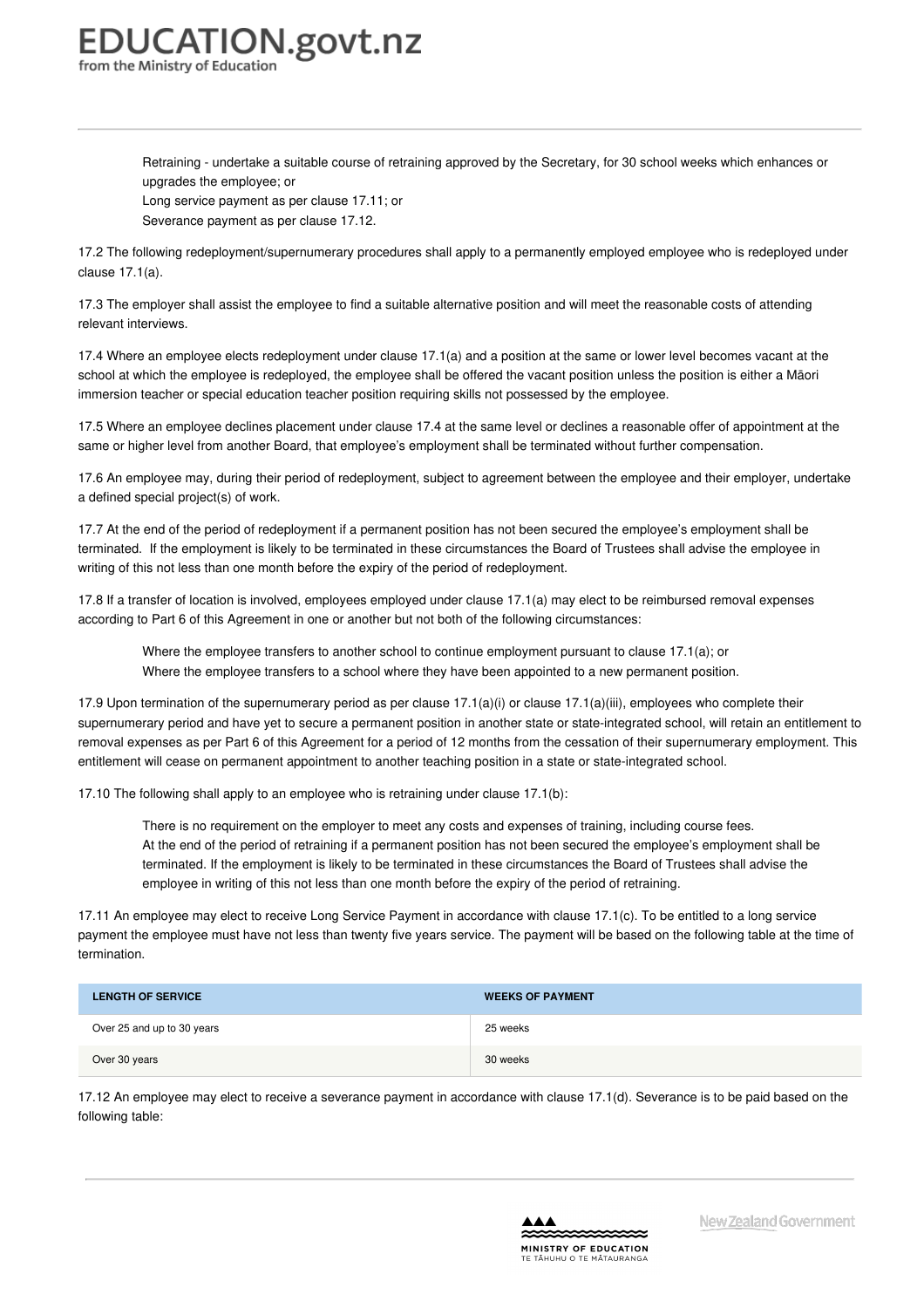**LENGTH OF SERVICE WEEKS OF PAYMENT (ORDINARY PAY)** Up to 3 years 7 weeks Over 3 and up to 5 years 15 weeks Over 5 years 23 weeks

17.13 Payment of long service payment or severance under clauses 17.11 or 17.12 is subject to the following provisions:

Where an employee who has received a long service payment or severance commences permanent employment in a state or state-integrated school within a number of weeks which is less than the number of weeks of payment received under clauses 17.11 or 17.12 the employee shall refund the difference between the number of weeks for which they were without employment and the number of weeks for which severance or long service payment was received;

Payment under this provision is conditional on the employee finishing on an agreed date. Where the employee resigns her/his position or is appointed to another permanent teaching position in a state or state-integrated school before the date of payment, no payment will be made;

Any employee receiving the long service payment or severance payment will be deemed to have been paid in full for service to that date for the purpose of calculating service for any future sick leave, severance, or long service payment entitlements. Provided that an employee who is subject to clause 17.13(a) shall receive pro rata reinstatement of these service entitlements; For the purpose of these provisions ordinary pay is defined as basic taxable salary plus regular taxable allowances paid on a continuous basis as at the effective date that the surplus staffing takes effect. For employees on leave without pay, ordinary pay shall be the ordinary pay at the time of taking leave.

17.14 For the purpose of clauses 17.11 and 17.12 "service" is defined as the aggregate of all employment as a teacher in state or stateintegrated schools and/or service as a trained and certificated teacher in the employment of a Free Kindergarten Association and any credit (to a maximum of five years credit) given for time spent on childcare pursuant to 3.5 of this Agreement.

## **Appendix 5: Resource Teacher Surplus Staffing Process**

Primary Teachers' Collective Agreement Effective: 1 July 2019 to 30 June 2022

We are making improvements to our Download to Print functionality, so if you want a printed copy of this agreement please download the PDF version of the Primary Teachers' Collective Agreement.

#### **Part A - [Resource](https://www.education.govt.nz/school/people-and-employment/employment-agreements/collective-agreements/primary-teachers-collective-agreement/appendix-5-resource-teacher-surplus-staffing-process/#cd_4217_part-a-resource-teacher-surplus-staffing-process_Education%5CComplexDocuments%5CModel%5CComplexDocumentAccordionSection) Teacher Surplus Staffing Process**

The following is intended to inform Boards/clusters of the process they are to follow if they are required to reduce the number of resource teachers employed within their cluster. It is intended to be read in conjunction Part 9 of this Agreement.

Ministry of Education notifies employing Boards in affected clusters, NZEI Te Riu Roa and NZSTA that they are overstaffed for Resource Teachers:

1 March: Ministry of Education identifies clusters that are over-staffed based on March role return. Employing Board informed if there is a possibility of over-staffing for the following school year.

1 July: Ministry of Education sends out notices of withdrawal of funding the following school year for positions to Boards of affected schools.

The cluster convenes to discuss the needs of the cluster in light of having to reduce Resource Teacher positions. In consultation with resource teachers within the cluster, the cluster attempts to meet the required reduction through attrition. If attrition does not achieve the required reductions the cluster notifies the relevant parties and facilitates a surplus staffing committee within the cluster comprised of one representative from each employing school Boards of Trustees in the cluster, provided that where there are fewer than three employing schools within the cluster the surplus staffing committee will invite

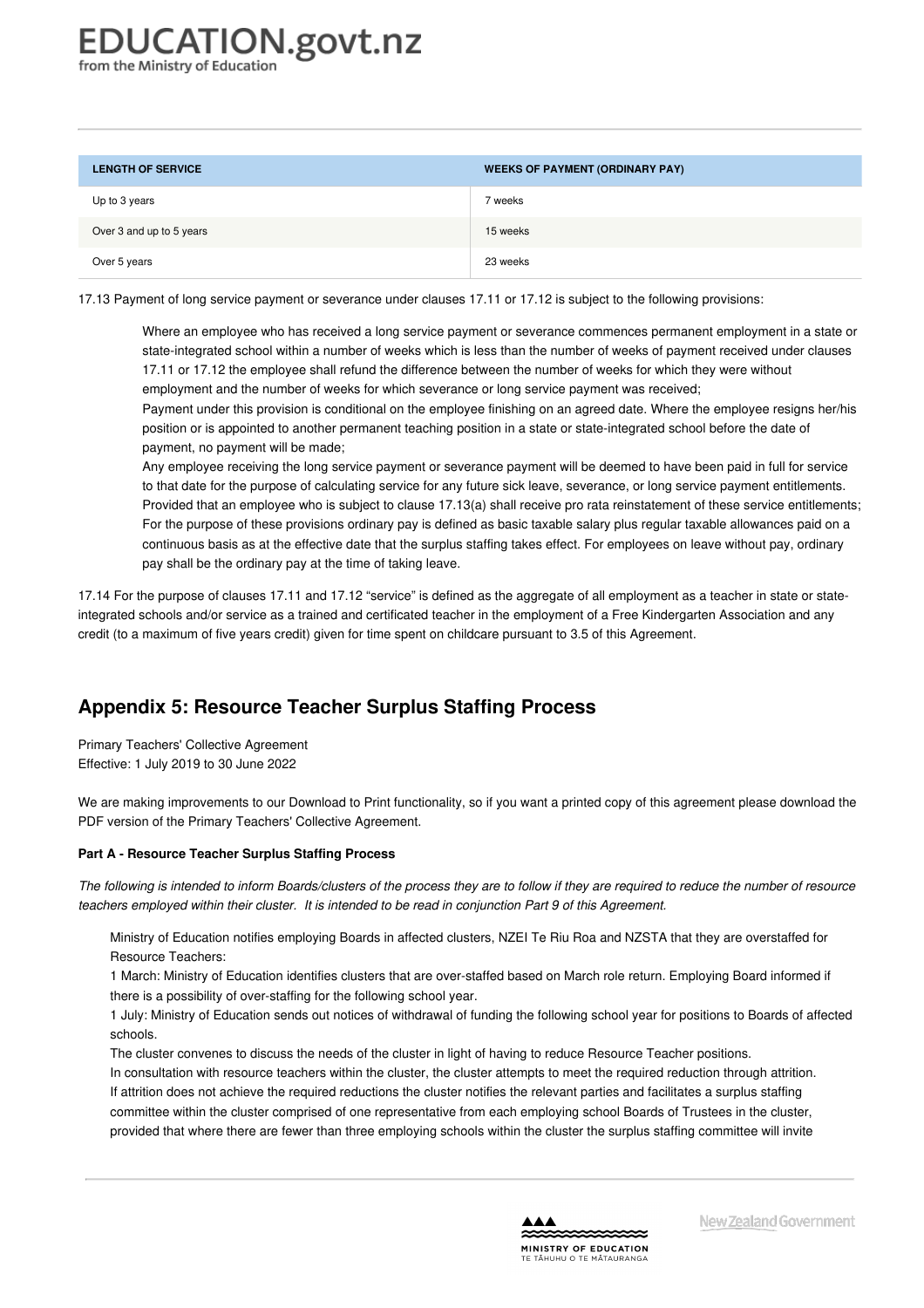participation from other Boards within the cluster to ensure that the surplus staffing committee comprises representatives of no less than three Boards.

In identifying positions for disestablishment the committee will conduct a needs analysis in consultation with the resource teachers within the cluster in accordance with clause 9A.4(c) of this Agreement, provided that, the criteria to be applied in order to identify the position(s) shall be as set out in the table below. This is in place of the criteria described in clause 9A.4(a) of this Agreement.

| <b>CURRENT SITUATION</b>                                                                                                                                                       | <b>FUTURE NEEDS</b>                                                                                                                                 |
|--------------------------------------------------------------------------------------------------------------------------------------------------------------------------------|-----------------------------------------------------------------------------------------------------------------------------------------------------|
| positions<br>allocation policies<br>specific Resource Teacher characteristics <sup>1</sup><br>Resource Teachers caseloads<br>employer schools<br>roll numbers and distribution | positions<br>allocation policies<br>specific Resource Teacher characteristics<br>employer schools<br>projected roll number and distribution changes |

If the needs analysis does not result in the identification of the teacher(s) whose position(s) will be disestablished, duration of service in the cluster of Resource Teachers may be applied as an additional criterion.

The surplus staffing committee on behalf of the cluster shall formally notify the employing school Board(s) of position(s) identified for disestablishment.

<span id="page-65-0"></span>The employing Board notifies its affected Resource Teacher([s\)](#page-65-1) of the disestablishment of their position(s $\hat{J}$ . If disestablishment occurs, clauses 9A.5-9A.11 (inclusive) of this collective Agreement will apply.

<sup>1</sup> Specific characteristics – sector background (primary/secondary experience); Maori language speaker (where immersion students present); Resource Teachers Māori.

 $2$  Employer may elect to retain the position – resourced from its own funds.

#### **Part B - Transfer of [Employer](https://www.education.govt.nz/school/people-and-employment/employment-agreements/collective-agreements/primary-teachers-collective-agreement/appendix-5-resource-teacher-surplus-staffing-process/#cd_4218_part-b-transfer-of-employer-within-a-cluster_Education%5CComplexDocuments%5CModel%5CComplexDocumentAccordionSection) Within a Cluster**

*Note: This process is separate to the one outlined in Part A above.*

<span id="page-65-1"></span>Where the cluster committee decides that a Resource Teacher position is to be transferred between employing schools within the cluster, the current employer shall disestablish the position, and the new employer must offer the transferred position to the Resource Teacher in the disestablished position as a priority right of appointment.

If the employee declines the new position then the position is offered to any Resource Teachers who have had their position disestablished but not transferred. Where there are more disestablished Resource Teachers than unfilled transferred positions a normal appointments process would follow for those Resource Teachers. If a position remains unfilled after this process it is advertised nationally.

If the employee decli[n](#page-0-0)es a transfer to a suitable position<sup>3</sup>, the employee shall not be entitled to receive any payment or other benefit (including surplus staffing entitlements) on the ground that his or her position has ceased to exist. If the position is not considered a suitable position and the employee declines a transfer then the employee shall be entitled to the surplus staffing entitlements outlined in Part 9 of this Agreement.

**<sup>3</sup>** A 'suitable position' is a position that is:

generally similar in role, duties and status; and

requires similar qualifications, training, skills and experience but may have a different title/or unit allocation; and

is in the same general locality; and

is on terms and conditions of employment that are no less favourable than those that applied to the employee immediately before the offer of employment

#### **Part C - Transfer of Employer when Resource Teachers Learning and [Behaviour](https://www.education.govt.nz/school/people-and-employment/employment-agreements/collective-agreements/primary-teachers-collective-agreement/appendix-5-resource-teacher-surplus-staffing-process/#cd_4219_part-c-transfer-of-employer-when-resource-teachers-learning-and-behaviour-rtlb-clusters-change_Education%5CComplexDocuments%5CModel%5CComplexDocumentAccordionSection) (RTLB) Clusters Change**

#### *Note: This process is separate to the one outlined in Part A above.*

The following provisions shall apply in regard to the 2011 reorganisation of the RTLB service to deal with the formation of new clustering arrangements to provide an orderly process to retain employment opportunities.

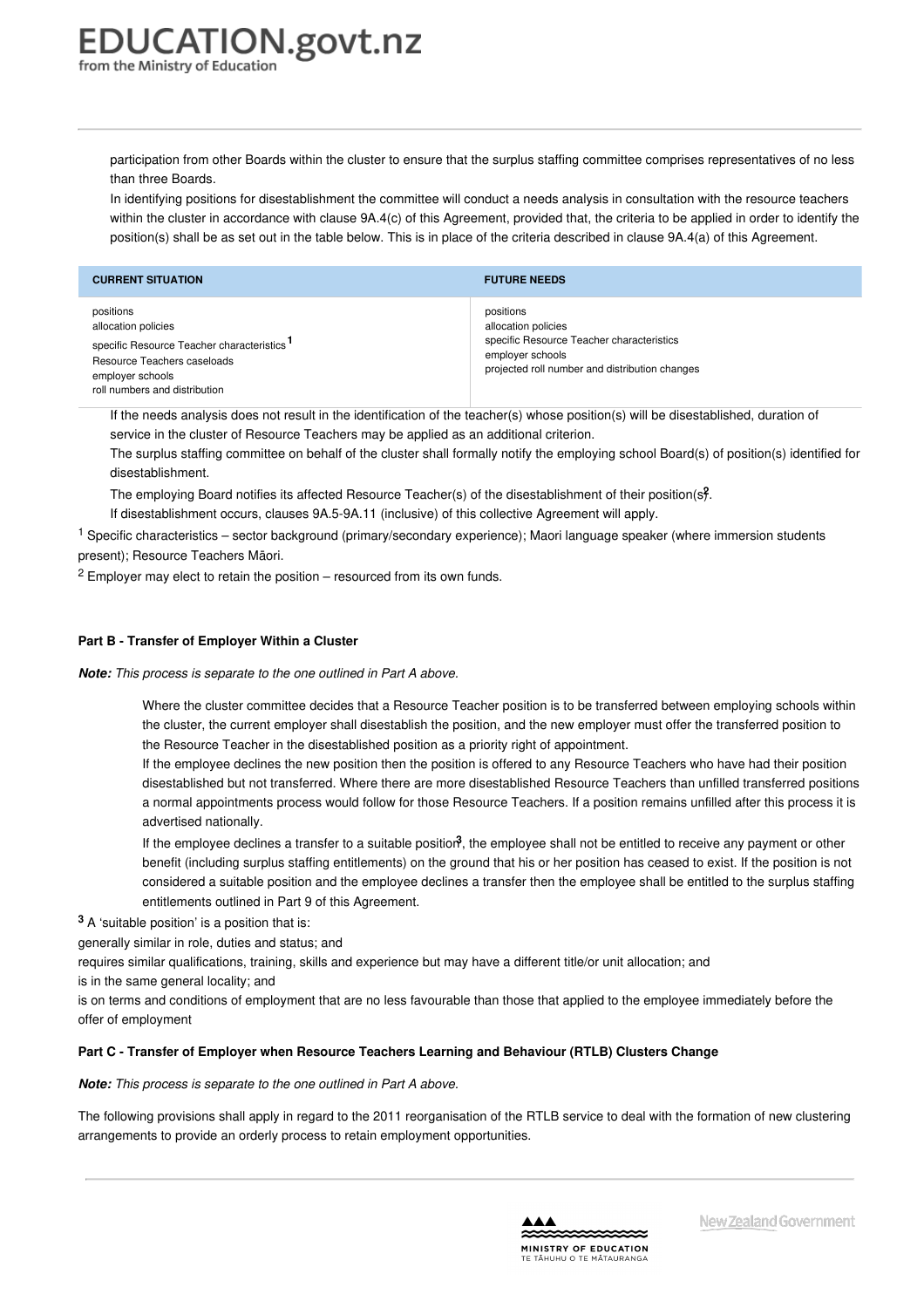For the purpose of the clauses below:

A 'lead school employer' is a school in a new or transformed cluster which has taken on the role of employing all RTLB within the new cluster.

A 'ceasing school employer' is a school that is ceasing to receive cluster resourcing for the RTLB they currently employ and who is therefore disestablishing existing RTLB positions.

When the new lead school employer is identified, and where it is not the current employing school, the ceasing school employer shall write to each RTLB it employs giving notice of disestablishment of her/his position from 27 January 2012. Concurrently the new lead school employer will write to all permanent RTLB in ceasing employing schools in the transformed cluster and offer her/him a suitable **[4](#page-66-0)** RTLB position in the transformed cluster.

If the employee declines a transfer to a suitable position, the employee shall not be entitled to receive any payment or other benefit (including surplus staffing entitlements) on the ground that his or her position has ceased to exist. If the position is not considered a suitable position and the employee declines a transfer then the employee shall be entitled to the surplus staffing entitlements outlined in Part 9 of this Agreement.

Any position remaining unfilled after this process will be part of a normal appointment process (clause 2.2 of this Agreement refers. For the purposes of this transformation only the RTLB:

Will transfer on to a base salary step no less than currently received.

Retain additional permanent unit(s) allocated by the current employer under clause 3.9 of this Agreement for one year from the date of commencement with the new employer whilst the RTLB continues to hold an RTLB position in the new cluster.

Retain additional fixed term unit(s) allocated by the current employer under clause 3.9 of this Agreement for the lesser of the term of the appointment agreed or for a maximum of one year whilst the RTLB continues to hold an RTLB position in the new cluster.

Retain payments made under the Isolation Allowance provisions clause 3.15, the Staffing Incentive Allowance clause 3.16.1 or the Priority Teacher Supply Allowance (PTSA) provisions clause 3.16.2 of this Agreement as long as they continue to be located in the school which attracts such allowances.

Will retain continuous service for leave purposes.

RTLB who are or who become housed in host schools which attract the Isolation Allowance, PTSA or the Staffing Incentive Allowance, shall also be entitled to such allowances, provided that these allowances are not payable in respect of both the lead and host school.

<span id="page-66-0"></span>For the purposes of this variation those RTLB employed in a fixed term position which will extend beyond 28 January 2012 will be offered employment to an equivalent RTLB position with the new lead employer for a fixed term corresponding with the remaining period of their original fixed term position.

<sup>4</sup> A 'suitable position' is a position that is:

generally similar in role, duties and status; and

requires similar qualifications, training, skills and experience but may have a different title/or unit allocation; and

is in the same general locality; and

is on terms and conditions of employment that are no less favourable than those that applied to the employee immediately before the offer of employment

## **Appendix 6: Salary on Appointment**

Primary Teachers' Collective Agreement Effective: 1 July 2019 to 30 June 2022

We are making improvements to our Download to Print functionality, so if you want a printed copy of this agreement please download the PDF version of the Primary Teachers' Collective Agreement.

#### **Salary on [Appointment](https://www.education.govt.nz/school/people-and-employment/employment-agreements/collective-agreements/primary-teachers-collective-agreement/appendix-6-salary-on-appointment/#cd_11182_salary-on-appointment_Education%5CComplexDocuments%5CModel%5CComplexDocumentAccordionSection)**

Note: These provisions shall be applied in accordance with any administrative conditions that were in effect at the commencement of this

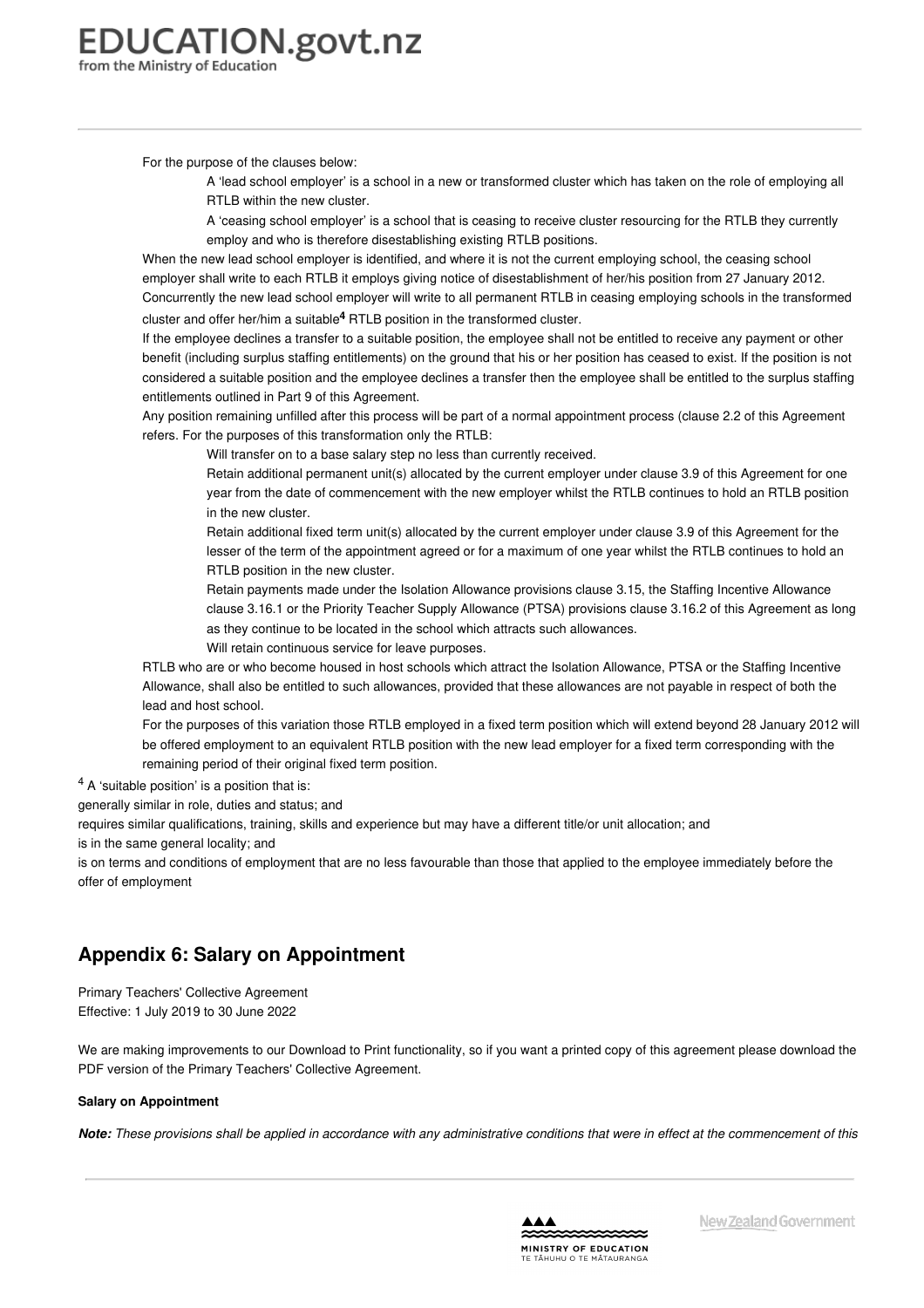from the Ministry of Educatior

Agreement. Nothing in these provisions shall be read as extending any entitlement beyond that which existed at the commencement of this Agreement except as may be expressly agreed to by the Secretary for Education after consultation with the unions.

#### **1. General**

1.1. Salary on appointment depends on qualifications and credit for previous service as set out in clauses 5 to 8 below.

Note: The Ministry of Education verifies the level(s) of qualification(s) for salary purposes using information from the New Zealand *Qualifications Authority and the Teaching Council.*

1.2. Service credits for salary purposes may be made up of teaching service in a New Zealand state or state integrated school (as outlined in clause 5.1 below), other teaching service (as outlined in clauses 6.1-6.4 below), relevant work experience other than teaching (as outlined in clause 7.1 below) and/or childcare (as outlined in clause 8.1 below).

1.3. Credit for each period of other teaching service, relevant work experience other than teaching, and childcare shall be calculated and credited only once, on appointment or reappointment to a teaching position in a New Zealand state or state integrated school.

1.4. For salary credit purposes the following definitions will apply:

Full credit means that each year of equivalent service (or part thereof) will count as one year (or part thereof) of teaching service. Half credit means that each year of equivalent service (or part thereof) will count as six months (or part thereof) of teaching service. One third credit means that each year of equivalent service (or part thereof) will count as four months (or part thereof) of teaching service.

#### **2. First appointment**

2.1. When a teacher is appointed to their first teaching position in a state or state integrated school the qualification group determines the entry point on the base salary scale. Service credits are added to that entry point to determine a teacher's salary on appointment.

#### **3. Reappointment after a break in service**

3.1. When a teacher returns to a teaching position in a New Zealand state or state integrated school after a break their re-entry point on the base salary scale shall be the equivalent of the step held on the date of cessation.

3.2. Where the qualification group of a returning teacher is higher than the one previously held and the entry step for the new qualification group is higher than the step the teacher had progressed to at the date of cessation, the higher step shall be the teacher's entry point on the base salary scale.

3.3. Service credit, for service that has not already been credited, shall be added to that entry point to determine a teacher's salary on appointment.

#### **4. Improved qualifications for teachers in an ongoing appointment**

4.1. Teachers in current positions may request assessment of improved or additional qualification(s) as set out in clause 3.8 of Part Three of this Agreement.

#### **5. Teaching service in a state or state integrated school**

5.1. Unless otherwise stated, teaching service shall be the aggregate of service paid as a teacher in any New Zealand state or state integrated school, or as a qualified teacher employed within the Ministry of Education, the New Zealand Qualification Authority or the Education Review Office in a role to which their teaching service is relevant as follows:

#### the aggregate of teaching service that is:

- full-time service where permanent and/or non-permanent full-time and/or non-permanent part-time for 20 hours or more per week shall be counted as full- time
- non-permanent part-time teaching service of less than 20 hours per week, where 80 hours equals one month of full-time service or 1000 hours equals one year of full- time service
- all paid holidays, paid leave, periods of sick leave (with or without pay) and any period without pay during a holiday

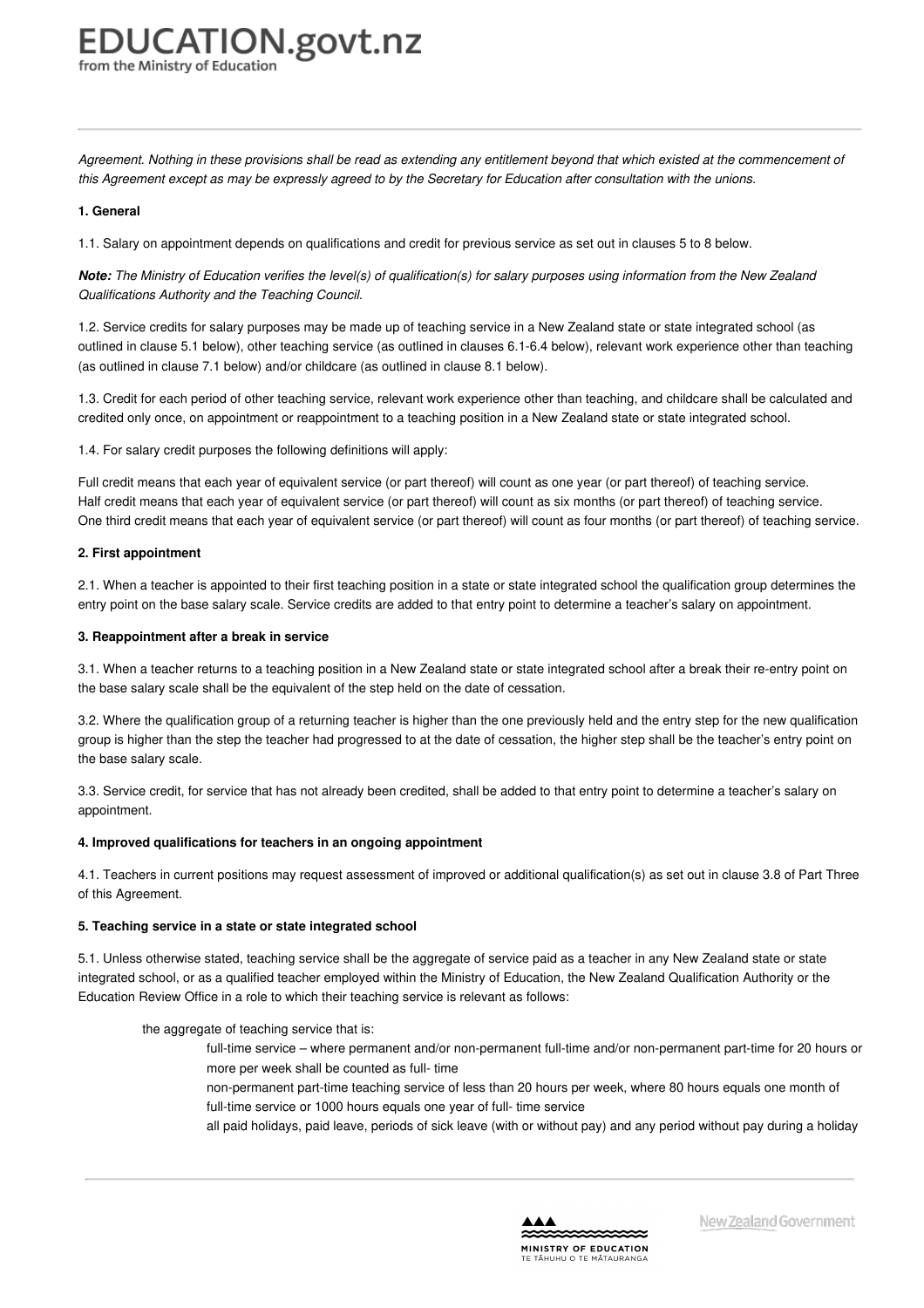arising from periods of sick leave without pay

special leave without pay, not exceeding an aggregate of three months in any school year. Where a teacher completes verified recognised employment during special leave without pay, the teacher can receive salary credit for either the employment or the aggregate of leave without pay, but not both.

Note: Where special leave without pay of more than three months is taken, and the teacher is not employed during that time in a position on which salary credit is allowable, any period of the leave in excess of three months will not count as service towards the teacher's next *incremental date.*

#### **6. Other teaching service**

6.1. Other teaching service for salary purposes shall include an aggregate of all teaching service in the employment of:

a university a registered initial teacher education provider a polytechnic a New Zealand registered private school a free kindergarten association and/or registered teacher-led early childhood centre; and/or an overseas school provided it was a state school or a school subject to state inspection subject to clause 6.3 below.

6.2. Full credit shall be granted where the service in clause 6.1(a) to (f) above was as a certificated teacher or was a teacher who held the equivalent of a recognised New Zealand teaching qualification, otherwise where the service in clause 6.1(a) to (f) above was not as a certificated teacher or evidence of certification cannot be provided, half credit shall apply.

6.3. Overseas teachers who gain certification through either the Teaching Council's comparable qualifications or core components pathways will be deemed to have met the requirements for certification from the date they completed that/those qualification(s). For the purposes of Appendix 6 clause 6.1, overseas teaching service will count from the date the NZQA deems those qualification(s) to have been completed. Relevant work experience (including overseas teaching service completed prior to that date) will be determined under Appendix 6 clause 7.1.

6.4. Overseas teachers who gain certification through the Teaching Council's discretionary pathway will be deemed to have met the certification requirements from the date certification is granted in New Zealand. Overseas teaching service completed after the date certification is granted in New Zealand will be determined under Appendix 6 clause 6.1 and relevant work experience (including overseas teaching experience completed prior to the date certification is granted in New Zealand) will be determined under Appendix 6 clause 7.1.

#### **7. Relevant work experience other than teaching**

7.1. Work experience other than teaching, attested by the employer as being directly relevant to a teacher's curriculum and/or pastoral duties, shall receive the following service credit for salary purposes:

half credit for relevant work experience completed after the completion of a recognised and appropriate vocational qualification that is at least Level 5 on the National Qualifications Framework.

one third credit for relevant work experience completed after the completion of a recognised and appropriate vocational qualification that is at least Level 4 on the National Qualifications Framework.

one third credit to a maximum of two salary steps for relevant work experience where no vocational qualification at Level 4 or higher on the National Qualifications Framework was completed prior to that work.

half credit up to a maximum of two steps additional service credit on the salary scale, shall be given for relevant paid work experience as a Kaiarahi i te Reo, Kaiawhina, Teacher Aide, Special Education Assistant or Assistant to Teachers of Students with Severe Disabilities.

Note: Where a teacher has service credits under both (c) and (d) above, the service under (d) shall be credited first and any additional *service under (c) will then be credited.*

#### **8. Childcare**

8.1. One third credit shall be given where a teacher resigns or takes leave from the New Zealand teaching service in order to care for

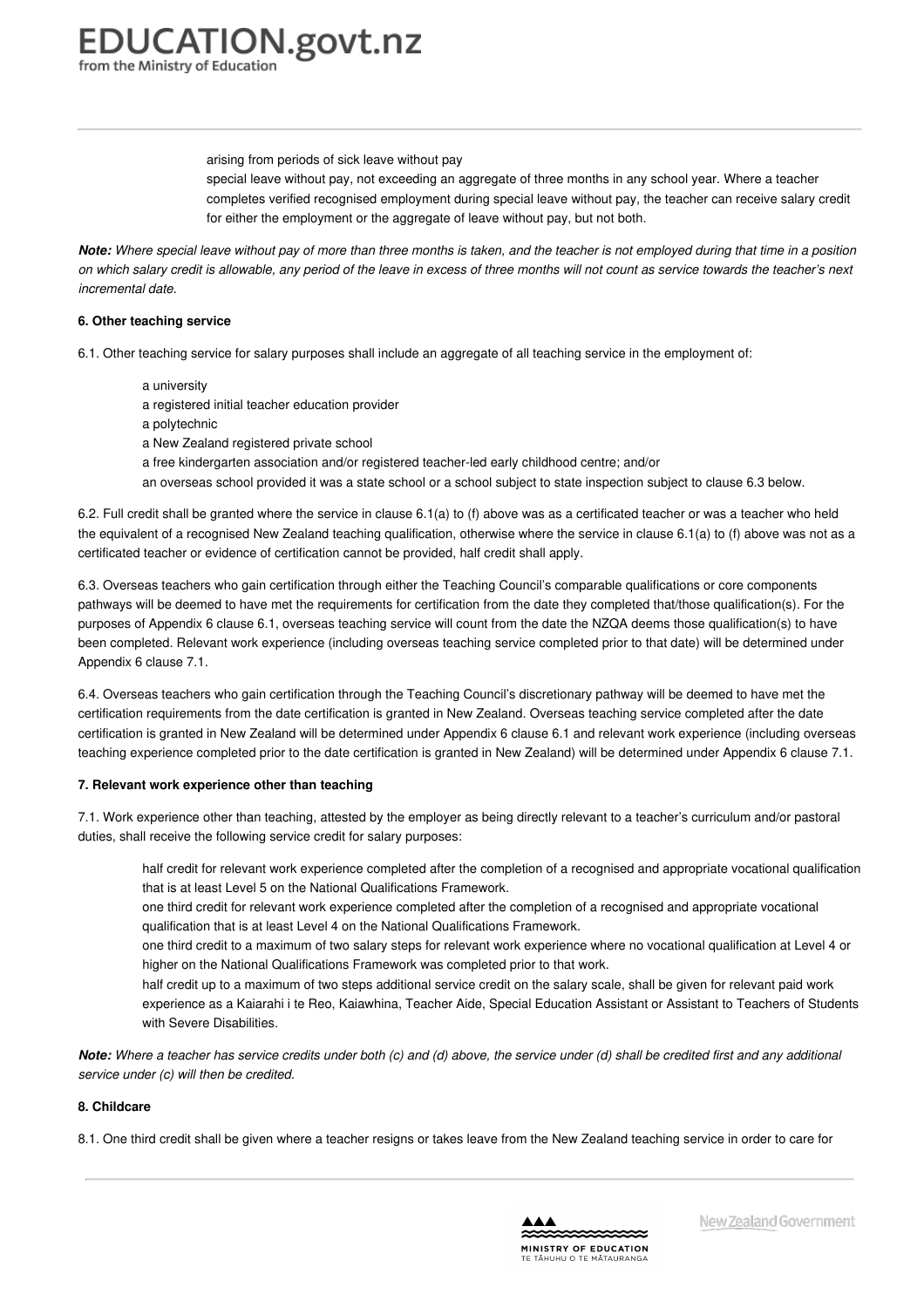her/his own children provided that the teacher was a certificated teacher (or equivalent) at the time of resigning or taking leave, otherwise no credit will be given.

Note: The one third credit shall apply to the total time away from teaching, excluding any periods for which salary credit is given under *clauses 5, 6 or 7 above.*

## **Appendix 7: Terms of Settlement and Elements from Previous Settlements**

Primary Teachers' Collective Agreement Effective: 1 July 2019 to 30 June 2022

We are making improvements to our Download to Print functionality, so if you want a printed copy of this agreement please download the PDF version of the Primary Teachers' Collective Agreement.

Terms of Settlement and Elements from Previous Settlements

#### **Terms of [Settlement](https://www.education.govt.nz/school/people-and-employment/employment-agreements/collective-agreements/primary-teachers-collective-agreement/appendix-7-terms-of-settlement-and-elements-from-previous-settlements/#cd_4221_terms-of-settlement-primary-teachers-collective-agreement_Education%5CComplexDocuments%5CModel%5CComplexDocumentAccordionSection) - 13 June 2019**

This document sets out the agreed components of the settlement of the Primary Teachers' Collective Agreement 2019-2022. This agreement has been settled between the Secretary for Education and the New Zealand Educational Institute Te Riu Roa (NZEI Te Riu Roa) and shall be subject to ratification by NZEI Te Riu Roa members pursuant to section 51 of the Employment Relations Act 2000.

The terms outlined in this document are valid for ratification by NZEI Te Riu Roa members, provided ratification is confirmed and the new collective agreement is signed no later than 3 pm on 1 July 2019.

#### **1. Term**

The Primary Teachers' Collective Agreement shall be effective from 1 July 2019 to 30 June 2022.

A joint pre-bargaining process with NZEI Te Riu Roa and Post Primary Teachers' Association Te Wehengarua (PPTA) will begin four months before the expiry of the first collective agreement of the Primary Teachers' Collective Agreement (PTCA), Secondary Teachers' Collective Agreement (STCA) and Area School Teachers' Collective Agreement (ASTCA), to discuss the Unified Base Salary Scale (UBSS) and any other matter relating to bargaining.

#### **2. Remuneration (clause 3.2)**

#### **Increases to the base salary scale**

The parties agree that the increases to base salary will take effect from 1 July 2019, 1 July 2020 and 1 July 2021 respectively.

Below is the table outlining the changes to the base salary scale from 1 July 2019.

#### **Unified Base Salary Scale for Trained Teachers:**

| <b>STEP</b>    | <b>QUAL</b><br><b>GROUP</b><br><b>NOTATIONS</b> | <b>RATES</b><br><b>EFFECTIVE</b><br>2 MAY 2017 | <b>STEP</b> | <b>QUAL</b><br><b>GROUP</b><br><b>NOTATIONS</b> | <b>RATES</b><br><b>EFFECTIVE</b><br>1 JULY<br>2019 | <b>STEP</b> | QUAL<br><b>GROUP</b><br><b>NOTATIONS</b> | <b>RATES</b><br><b>EFFECTIVE</b><br>1 JULY<br>2020 | <b>RATES</b><br><b>EFFECTIVE</b><br>1 JULY<br>2021 |
|----------------|-------------------------------------------------|------------------------------------------------|-------------|-------------------------------------------------|----------------------------------------------------|-------------|------------------------------------------|----------------------------------------------------|----------------------------------------------------|
|                | Q1E                                             | \$36,692                                       |             | Q1E, Q2E,<br>Q3E                                | \$48,410                                           |             | Q1E, Q2E,<br>Q3E                         | \$49,862                                           | \$51,358                                           |
| $\overline{2}$ | Q <sub>2</sub> E                                | \$39,513                                       |             | Q1E, Q2E,<br>Q3E                                | \$48,410                                           |             | Q1E, Q2E,<br>Q3E                         | \$49,862                                           | \$51,358                                           |
| 3              |                                                 | \$43,745                                       |             | Q1E, Q2E,<br>Q3E                                | \$48,410                                           |             | Q1E, Q2E,<br>Q3E                         | \$49,862                                           | \$51,358                                           |

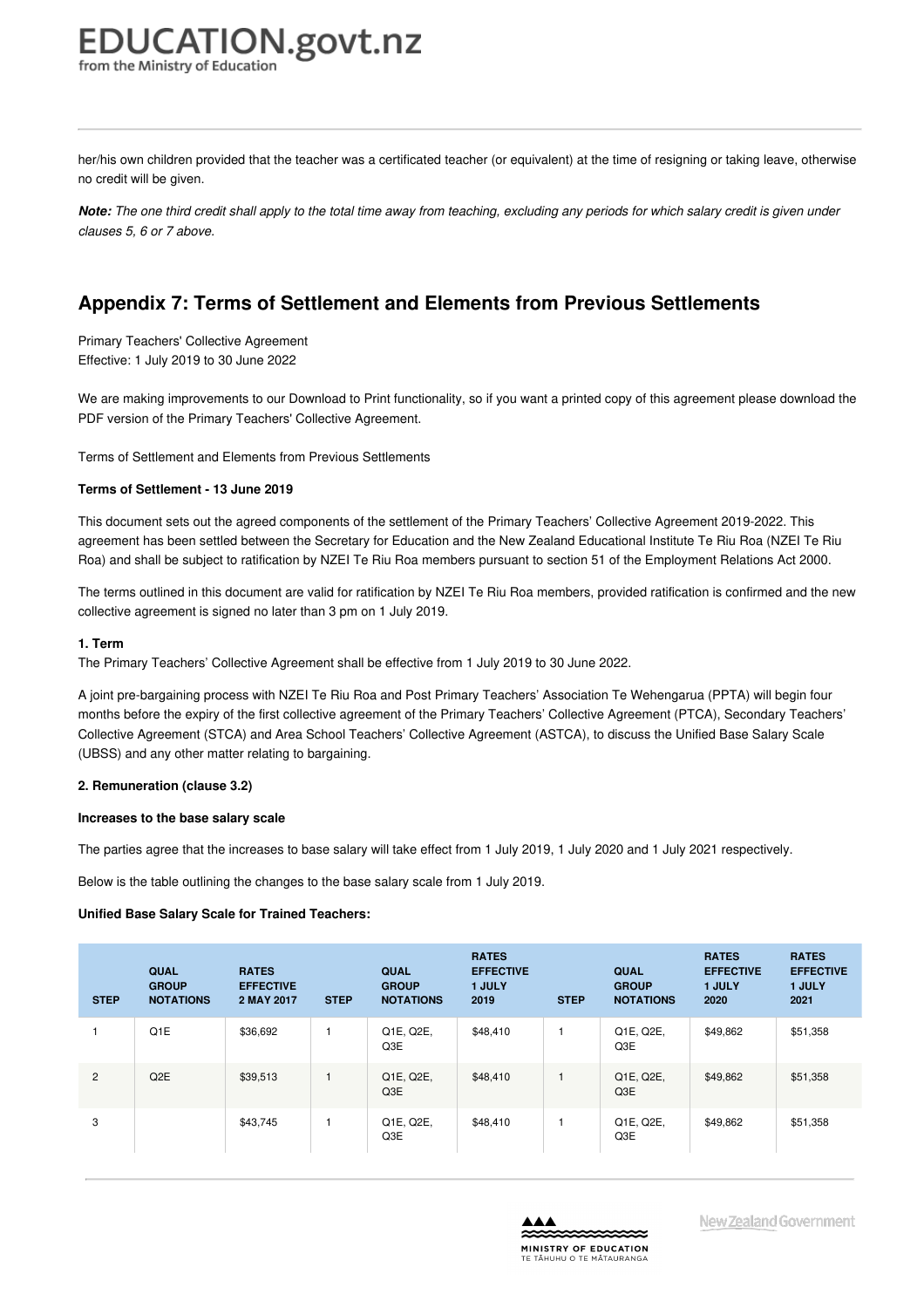from the Ministry of Education

| <b>STEP</b>    | <b>QUAL</b><br><b>GROUP</b><br><b>NOTATIONS</b> | <b>RATES</b><br><b>EFFECTIVE</b><br>2 MAY 2017 | <b>STEP</b>    | <b>QUAL</b><br><b>GROUP</b><br><b>NOTATIONS</b> | <b>RATES</b><br><b>EFFECTIVE</b><br>1 JULY<br>2019 | <b>STEP</b>    | QUAL<br><b>GROUP</b><br><b>NOTATIONS</b> | <b>RATES</b><br><b>EFFECTIVE</b><br>1 JULY<br>2020 | <b>RATES</b><br><b>EFFECTIVE</b><br>1 JULY<br>2021 |
|----------------|-------------------------------------------------|------------------------------------------------|----------------|-------------------------------------------------|----------------------------------------------------|----------------|------------------------------------------|----------------------------------------------------|----------------------------------------------------|
|                |                                                 |                                                |                |                                                 |                                                    |                |                                          |                                                    |                                                    |
| $\overline{4}$ | Q3E                                             | \$47,980                                       | $\mathbf{2}$   |                                                 | \$50,470                                           | $\overline{c}$ |                                          | \$51,984                                           | \$53,544                                           |
| 5              | $Q3+E$                                          | \$49,588                                       | 3              | $Q3 + E$                                        | \$52,736                                           | 3              | $Q3+E$                                   | \$54,318                                           | \$55,948                                           |
| 6              | Q4E                                             | \$51,508                                       | $\overline{4}$ | Q4E                                             | \$54,796                                           | $\overline{4}$ | Q4E                                      | \$56,440                                           | \$58,133                                           |
| $\overline{7}$ | Q5E                                             | \$54,330                                       | 5              | Q5E                                             | \$58,247                                           | 5              | Q5E                                      | \$59,994                                           | \$61,794                                           |
| 8              | Q1M                                             | \$59,621                                       | 6              | Q1M                                             | \$62,000                                           | 6              |                                          | \$63,860                                           | \$65,776                                           |
| 9              | Q <sub>2</sub> M                                | \$63,929                                       | $\overline{7}$ | Q <sub>2</sub> M                                | \$66,100                                           | $\overline{7}$ |                                          | \$68,000                                           | \$70,040                                           |
| 10             |                                                 | \$68,446                                       | 8              |                                                 | \$71,000                                           | 8              |                                          | \$73,000                                           | \$75,190                                           |
| 11             | Q3M                                             | \$71,891                                       | 9              | Q3M                                             | \$75,200                                           | 9              |                                          | \$77,100                                           | \$79,413                                           |
| 12             | Q3+M, Q4M,<br>Q5M                               | \$75,949                                       | 10             | Q3+M, G4M,<br>Q5M                               | \$80,500                                           | 10             | Q1M, Q2M,<br>Q3M                         | \$83,000                                           | \$85,490                                           |
|                |                                                 |                                                |                |                                                 |                                                    | 11             | Q3+M, Q4M,<br>Q5M                        | \$87,000                                           | \$90,000                                           |

#### **Qualification Maxima for Q3+ Q4 and Q5**

The parties also agree that from 1 July 2020 a new step will be added to the base scale, increasing the Q3+, Q4 and Q5 maximum steps one step accordingly from step 10 to step 11.

Teachers, who as at 1 July 2020 have been on their qualification maximum step (Q3+, Q4 or Q5) for at least 12 months will receive a salary increment of one step on that date.

#### **Qualification Maxima for Q1, Q2 and Q3**

The parties also agree that from 1 July 2020 the Q1 maximum step will move from step 6 to step 10, the Q2 maximum step will move from step 7 to step 10 and Q3 maximum step move from step 9 to step 10. Thereby from 1 July 2020 the qualification maxima for Q1, Q2 and Q3 will be step 10.

Teachers, who as at 1 July 2020 have been on their qualification maximum step for at least 12 months will receive a salary increment of one step on that date. This date will become the teacher's anniversary date for pay progression purposes and a teacher will be entitled to progress to the next step as per clause 3.7, and subject to their applicable qualification maximum step provided in clause 3.2.

#### **Transitional Arrangements**

Transitional arrangements and consequential changes to the Primary Teachers' Collective Agreement needed to incorporate the changes to the base salary scale have been agreed by the parties [See wording attached at Annex 1].

#### **Untrained Employees**

The parties agree to increase the entry salary rate and the maximum salary rate for untrained employees in clause 3.4 as follows:

| <b>STEP</b> | <b>RATES EFFECTIVE</b> | <b>RATES EFFECTIVE</b> | <b>RATES EFFECTIVE</b> | <b>RATES EFFECTIVE</b> |
|-------------|------------------------|------------------------|------------------------|------------------------|
|             | 2 MAY 2017             | <b>I JULY 2019</b>     | 1 JULY 2020            | <b>1 JULY 2021</b>     |
| Entry       | \$32,456               | \$40,491               | \$41,706               | \$42,957               |

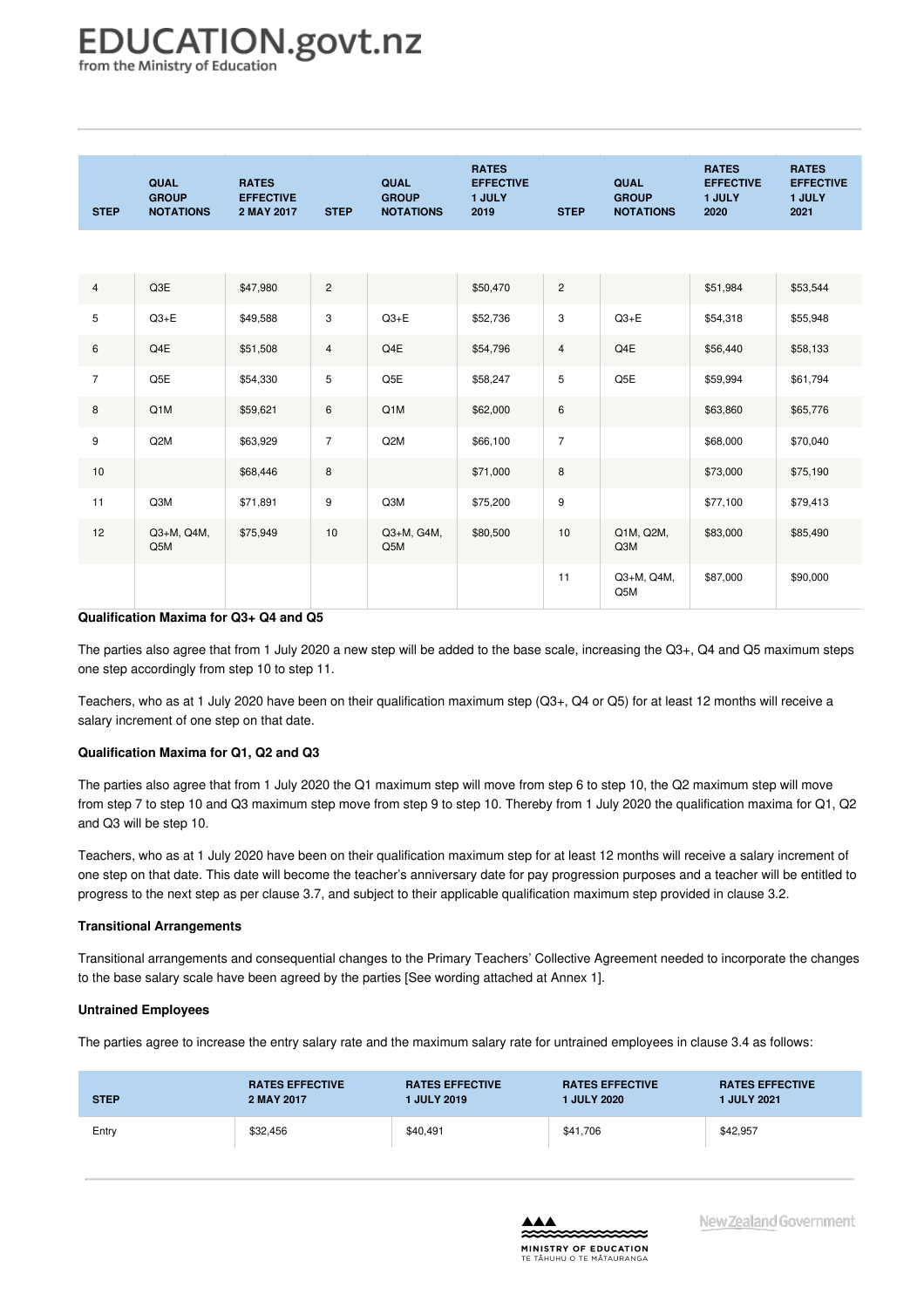from the Ministry of Education

| <b>STEP</b> | <b>RATES EFFECTIVE</b> | <b>RATES EFFECTIVE</b> | <b>RATES EFFECTIVE</b> | <b>RATES EFFECTIVE</b> |
|-------------|------------------------|------------------------|------------------------|------------------------|
|             | 2 MAY 2017             | 1 JULY 2019            | 1 JULY 2020            | <b>1 JULY 2021</b>     |
| Maximum     | \$33,868               | \$41.042               | \$42,273               | \$44,847               |

#### **3. Resource Teachers (clause 3.6.2)**

The parties agree to include wording to ensure payment of the additional unit upon appointment to resource teachers is limited to one additional unit per person, paid at the substantive rate for all new appointments from 1 July 2019.

#### **4. Unified Base Salary Scale (clause 3.1)**

The parties agree to replace clause 3.1 approaches to remuneration comparability with a new clause 3.1 Unified Base Salary Scale from 1 July 2019 to reflect the movement to a unified base salary scale for trained teachers.

#### **5. Mentor Teacher Allowance (clause 3.27)**

The parties agree to reframe the tutor teacher allowance to mentor teacher allowance from 1 July 2019, and extend the circumstances when a teacher can be designated as a mentor teacher, to better align the resourcing time allowances allocated to schools currently to the payment of the mentor teacher allowance.

#### **6. Kāhui Ako Leadership Role (clause 3.33)**

The parties agree to introduce a clause to enable teachers appointed to the Kāhui Ako Leadership role, by agreement of the Secretary for Education, to access the relevant provisions of the Primary Principals' Collective Agreement, aligning provisions across the sector.

#### **7. Parental Leave (clause 4.5)**

The parties agree to amend the Parental Provisions to reflect gender neutral language from 1 July 2019. The intention of the amendment to the Parental Grant payment is that any teacher (regardless of gender) who is the primary carer receives the grant.

#### **8. Isolation Allowance (clause 3.15)**

The parties agree to amend the isolation allowance, including the deletion of Appendix 1: Isolation Allowance Rates, from 1 July 2019 to simplify the range of rates to two allowances..

**Note:** Puketitiri, Taharoa, Little Barrier Island, Kapiti Island, Kawau Island, Motuihe Island, Motutapu Island, Rakino Island and Rangitoto Island are not included in clause 3.15.4 or 3.15.5 as there is no longer a school at these locations. **Note:** Omarama has been deleted from the locations listed in Appendix 1 because it is now in Category 2, i.e. its location is between 101- 150kms from a population of greater than 1,500 people.

#### **9. Surplus Staffing**

The parties agree to review the surplus staffing provisions to improve the flow and language during the term of the new collective agreement.

#### **10. Additional Payment**

The parties agree that all full-time employees who are members of NZEI Te Riu Roa and are covered by the Primary Teachers' Collective Agreement as at 13 June 2019 are entitled to receive a one-off gross payment of \$1,500. The payment will be pro-rated for part-time teachers based on their full-time teacher equivalent (FTTE) as at 13 June 2019.

Employees who are members of NZEI Te Riu Roa and are covered by the Primary Teachers' Collective Agreement as at 13 June 2019 and on that day were on approved leave under Part 4 of this collective agreement are entitled, upon application on their return, to receive the one-off gross payment of \$1,500 on the return to their position providing that they return on or before 28 January 2020.

Short-term relievers, as defined in clause 3.23.3, covered by the Primary Teachers' Collective Agreement as at 3pm on 13 June 2019 shall be entitled to receive the one-off gross payment of \$1,500 pro-rata based both on their employment status and on the proportion of the total number of school days (140) between 24 October 2018 to 30 June 2019 inclusive, for which they have been employed.

A teacher may not receive more than \$1,500 gross in total.

#### **11. Accord between the Ministry of Education, PPTA and NZEI Te Riu Roa**

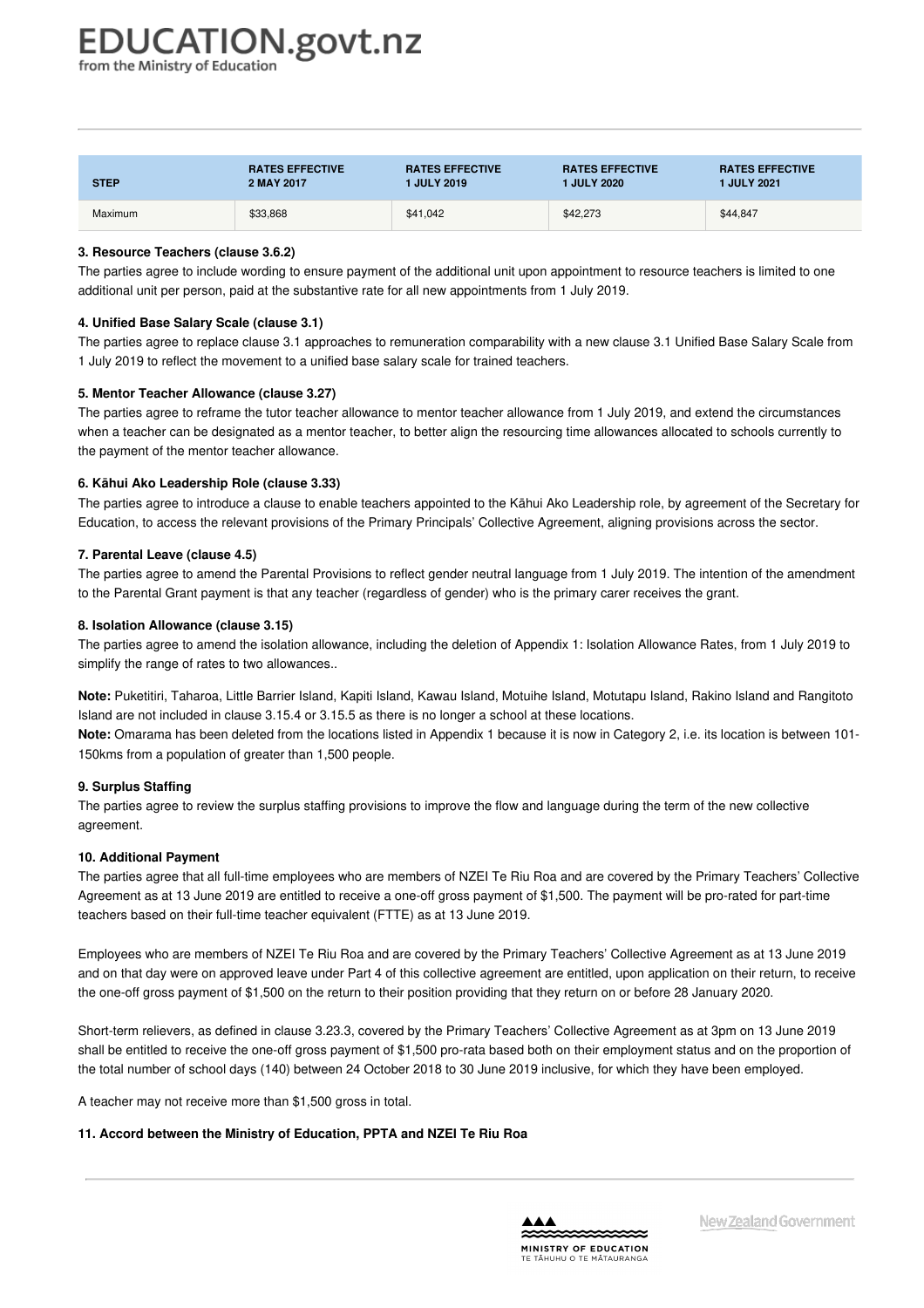# **EDUCATION.govt.nz**

from the Ministry of Education

The parties agree to enter into an accord, alongside settlement of the collective agreement with the purpose of transparently giving effect to building a high trust environment where the teaching profession is highly regarded, sustainable, and is fit for now and the future of learning.

# **12. Letter to Boards about member only provisions**

The Secretary agrees to write to all Boards of Trustees that employ primary teachers employed on a promulgated individual employment agreement to remind each Board that it has no legal authority to pay the Additional Payment to any non NZEI Te Riu Roa members and that Boards must not do so.

# **13. Technical changes**

The parties agree to make any technical changes that are mutually agreed prior to the collective agreement going out for ratification.

The parties on signing this document acknowledge, subject to any subsequent agreed editorial and technical changes, that this reflects the agreements reached in the settlement of the Primary Teachers' Collective Agreement 2019-2022.

Signed in Wellington on 13 June 2019:

Alex Davies Advocate for NZEI Te Riu Roa

Meg Johnston Advocate for the Secretary for Education

Witnessed: Patrick Ikiua for NZSTA

## **Attachment A: Elements from Previous [Settlements](https://www.education.govt.nz/school/people-and-employment/employment-agreements/collective-agreements/primary-teachers-collective-agreement/appendix-7-terms-of-settlement-and-elements-from-previous-settlements/#cd_4236_attachment-a-elements-from-previous-settlements_Education%5CComplexDocuments%5CModel%5CComplexDocumentAccordionSection)**

## **1. Transfers and Removals**

The parties acknowledge that the intent of clause 6.6 is that reimbursements will be made for costs in relation to the sale and purchase of the teachers' primary place of residence and not for holiday homes or investment properties but note that, in giving effect to the intention of the clause, consideration may be given to an individual teacher's circumstances.

# **2. Professional Standards**

The parties acknowledge that the professional standards used for the purpose of pay progression agreed to as part of this agreement are interim standards. The parties also acknowledge that the development of a set of standards for teachers could be achieved by the Teaching Council. The parties agree that it is desirable in the medium term for there to be a single set of standards for teachers. Therefore the parties agree to work co-operatively to review and if necessary to revise the standards in the agreement to ensure that the standards in the agreement are wherever possible consistent with any standards subsequently developed.

# **Appendix 8: 2012 Amalgamation of SLS and RTLB Surplus Staffing Provisions**

Primary Teachers' Collective Agreement Effective: 1 July 2019 to 30 June 2022

We are making improvements to our Download to Print functionality, so if you want a printed copy of this agreement please download the PDF version of the Primary Teachers' Collective Agreement.

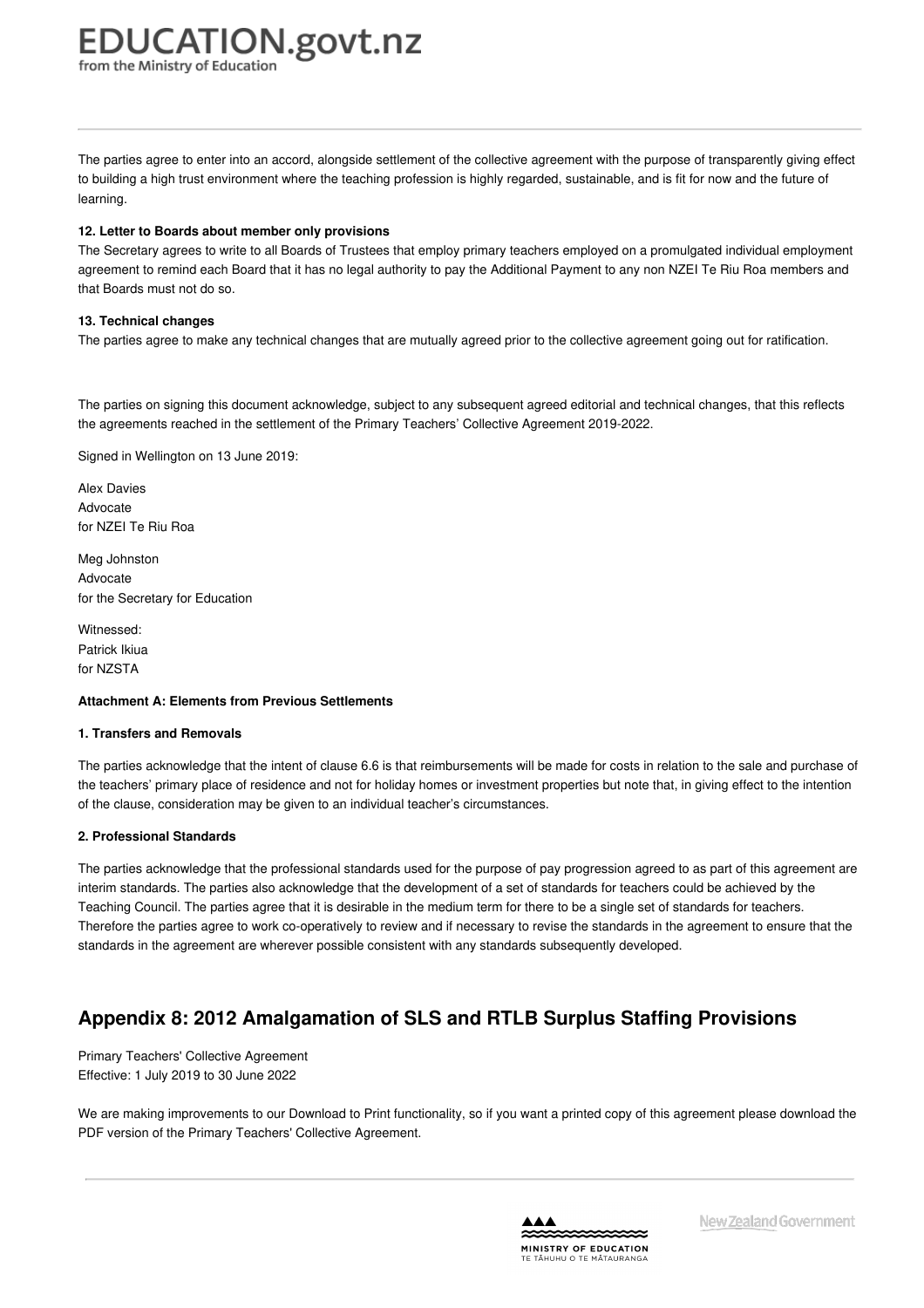# **2012 Amalgamation of the Supplementary Learning Support (SLS) and Resource Teacher: Learning and Behaviour (RTLB) services Surplus Staffing Provisions**

## **1. [Definitions](https://www.education.govt.nz/school/people-and-employment/employment-agreements/collective-agreements/primary-teachers-collective-agreement/appendix-8-2012-amalgamation-of-sls-and-rtlb-surplus-staffing-provisions/#cd_4240_1-definitions-for-the-purpose-of-this-appendix_Education%5CComplexDocuments%5CModel%5CComplexDocumentAccordionSection) for the purpose of this Appendix**

1.1 "Amalgamation" shall mean the 2012 Amalgamation of the Supplementary Learning Support (SLS) and Resource Teacher: Learning and Behaviour services in the period from August 2012 to February 2013.

1.2 "Employing board" shall mean a school board employing SLS teachers at the time of the amalgamation.

1.3 "Employee" shall mean a teacher designated as an SLS who is a permanent employee of a school employing SLS teachers and who are subject to any staff surplus process that occurs as a consequence of the amalgamation process.

# **2. Purpose of the [Provisions](https://www.education.govt.nz/school/people-and-employment/employment-agreements/collective-agreements/primary-teachers-collective-agreement/appendix-8-2012-amalgamation-of-sls-and-rtlb-surplus-staffing-provisions/#cd_4241_2-purpose-of-the-provisions_Education%5CComplexDocuments%5CModel%5CComplexDocumentAccordionSection)**

2.1 These provisions recognise that the amalgamation is a one-off event involving the disestablishment of the SLS positions and the advertising of new RTLB positions in 2012.

2.2 The purpose of these provisions is to provide a process that facilitates a fair and orderly transition from existing to new arrangements.

# **3. Initiation of the [Amalgamation](https://www.education.govt.nz/school/people-and-employment/employment-agreements/collective-agreements/primary-teachers-collective-agreement/appendix-8-2012-amalgamation-of-sls-and-rtlb-surplus-staffing-provisions/#cd_4242_3-initiation-of-the-amalgamation_Education%5CComplexDocuments%5CModel%5CComplexDocumentAccordionSection)**

3.1 The Secretary for Education shall notify NZEI Te Riu Roa of the initiation of the amalgamation upon the Minister of Education's decision on the options under which the amalgamation shall proceed.

# **4. [Voluntary](https://www.education.govt.nz/school/people-and-employment/employment-agreements/collective-agreements/primary-teachers-collective-agreement/appendix-8-2012-amalgamation-of-sls-and-rtlb-surplus-staffing-provisions/#cd_4243_4-voluntary-options_Education%5CComplexDocuments%5CModel%5CComplexDocumentAccordionSection) Options**

4.1 Following written confirmation by the Secretary to the employing boards and the union that existing SLS positions are to be disestablished and of the appointment process for filling new RTLB positions in the course of the amalgamation the employing board shall seek written expressions of interest in the following voluntary options:

Redeployment/supernumerary employment of 40 (forty) school weeks with the employing board where this assists in the transition of students in the amalgamation;

Redeployment/supernumerary employment of 30 (thirty) school weeks in another school (clauses 8.2-8.9) where this assists in the transition of students in the amalgamation);

Retraining (clause 8.10); Long-service payment; (clause 8.11); Severance (clause 8.12).

The employing board shall acknowledge in writing any expression of interest arising under this clause.

4.2 Employees may continue to volunteer for the options without prejudice or withdraw from them at any point following the announcement of the final staffing structure of the RTLB Service.

4.3 The employing board shall not be bound to agree to any voluntary offer.

# **5. [Alternative](https://www.education.govt.nz/school/people-and-employment/employment-agreements/collective-agreements/primary-teachers-collective-agreement/appendix-8-2012-amalgamation-of-sls-and-rtlb-surplus-staffing-provisions/#cd_4244_5-alternative-or-equivalent-positions_Education%5CComplexDocuments%5CModel%5CComplexDocumentAccordionSection) or Equivalent Positions**

5.1 Where the employing board is able to provide an alternative position within the school then this may be offered to the SLS and if accepted the provisions of clause 8.1 will not apply.

5.2 Where an equivalent position is offered by the employing board, the provisions of 8.1 will not apply.

"Equivalent position" shall mean employment in an equivalent position, in relation to the employee's previous position, that is:

generally similar in role, duties and status; and

requires similar qualifications, training, skills and experience but may have a different title/or unit allocation; and is in the same general locality; and

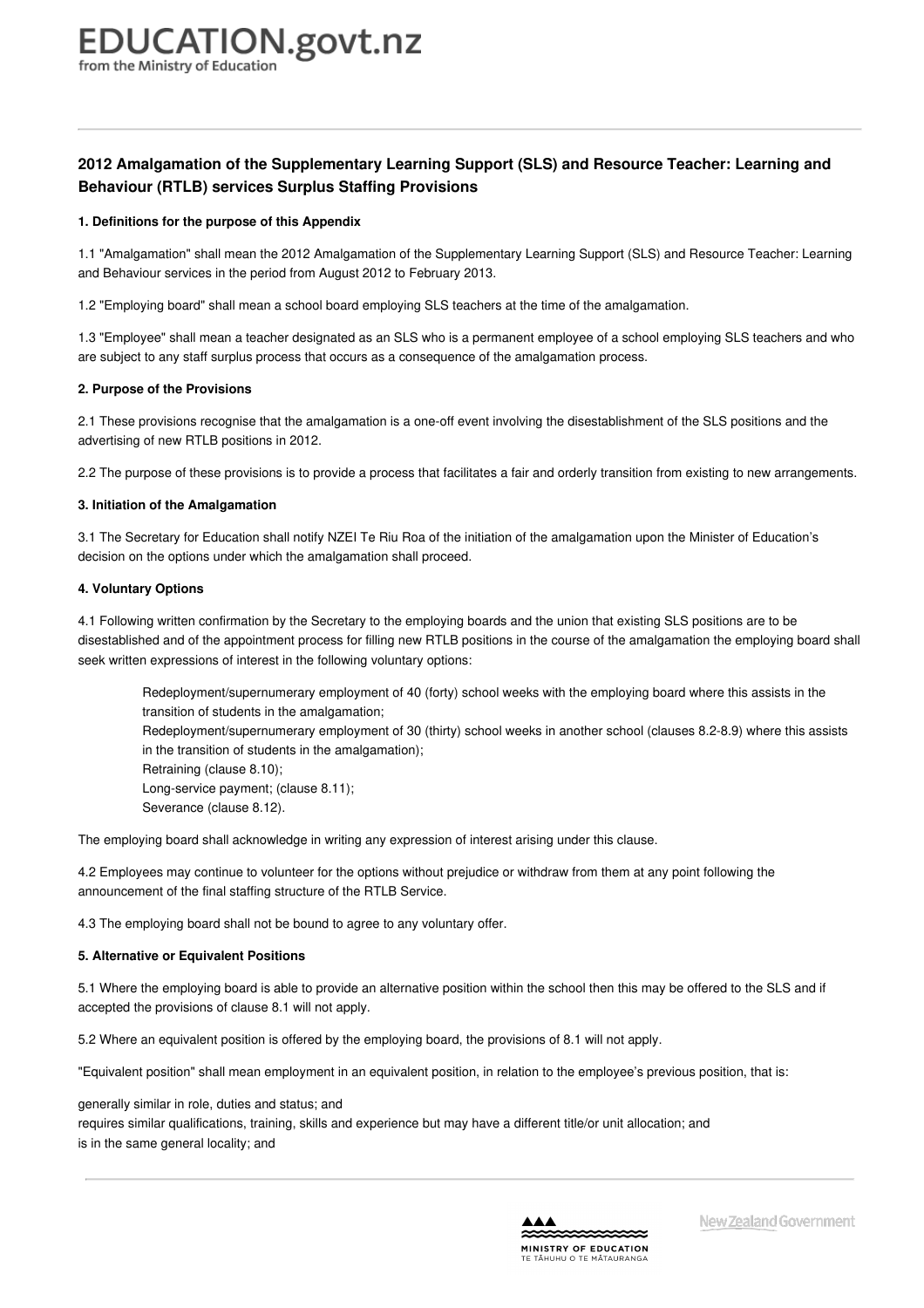# **EDUCATION.govt.nz** from the Ministry of Educatior

is on terms and conditions of employment that are no less favourable than those that applied to the employee immediately before the offer of employment.

# **6. Notice and [Disestablishment](https://www.education.govt.nz/school/people-and-employment/employment-agreements/collective-agreements/primary-teachers-collective-agreement/appendix-8-2012-amalgamation-of-sls-and-rtlb-surplus-staffing-provisions/#cd_4245_6-notice-and-disestablishment-of-positions_Education%5CComplexDocuments%5CModel%5CComplexDocumentAccordionSection) of Positions**

6.1 Any employee who is not appointed in terms of clause 5 or who is not appointed to an RTLB position shall be deemed to have had their position disestablished and clause 8.1 shall apply.

6.2 A minimum of two months notice shall be given of all positions which are to be disestablished.

6.3 Employees whose positions are disestablished, and who have not already identified voluntary options, shall be offered the options identified in clause 8.1 at least two months before the effective date of disestablishment.

6.4 If, during the two-month notice period, a suitable permanent position arises at the employing board the employee may seek appointment to that position and if he/she is suitably qualified and experienced he/she may be appointed to that position and no options under clause 8.1 will apply.

6.5 The options identified in clause 8.1 shall be available at the date of disestablishment or earlier by agreement with the employing board. The final date of disestablishment shall be the end of the 2012 school year.

#### **7. Reduction of hours for [permanent](https://www.education.govt.nz/school/people-and-employment/employment-agreements/collective-agreements/primary-teachers-collective-agreement/appendix-8-2012-amalgamation-of-sls-and-rtlb-surplus-staffing-provisions/#cd_4246_7-reduction-of-hours-for-permanent-part-time-teachers_Education%5CComplexDocuments%5CModel%5CComplexDocumentAccordionSection) part-time teachers**

7.1 A permanent part-time employee who is offered a position with reduced hours at the employing board may elect either:

That the position has been disestablished and the provisions of clause 8 shall apply; or

To accept the position in which case a partial redundancy payment will be payable by the employer.

7.2 Partial redundancy compensation will be calculated on the basis of applying the severance pay formula described in clause 8.12 of this Appendix to the reduction in salary rate between the two positions. This compensation shall be paid as an allowance over the number of weeks of entitlement. Should the employee's salary rate increase over this period the allowance will be reduced or removed accordingly.

## **8. Staff Surplus [entitlements](https://www.education.govt.nz/school/people-and-employment/employment-agreements/collective-agreements/primary-teachers-collective-agreement/appendix-8-2012-amalgamation-of-sls-and-rtlb-surplus-staffing-provisions/#cd_4247_8-staff-surplus-entitlements-in-employing-boards_Education%5CComplexDocuments%5CModel%5CComplexDocumentAccordionSection) in employing boards**

Note: the provisions in this clause are not in addition to the staff surplus provisions in Part 9 of this Agreement.

8.1 Employees in a disestablished position are entitled to elect one of the following options:

Redeployment/supernumerary –

Be redeployed for 40 school weeks within the employing school, where this assists in the transition of students in the amalgamation; or

Be redeployed for 30 school weeks at any other school requested by the employee with the approval of the employing board and of the board of that other school where this assists in the transition of students in the amalgamation;

During this time the employee shall continue to seek a suitable alternative position; or

Retraining - undertake a suitable course of retraining approved by the Secretary for Education, for 30 school weeks which enhances or upgrades the employee; or

Long service payment as per clause 8.11; or

Severance payment as per clause 8.12.

8.2 The following redeployment/supernumerary procedures shall apply to a permanently employed employee who is redeployed under clause 8.1(a).

8.3 The employer shall assist the employee to find a suitable alternative position and will meet the reasonable costs of attending relevant interviews.

8.4 Where an employee has been granted redeployment under clause 8.1(a) and a position equivalent to that held previously as an SLST

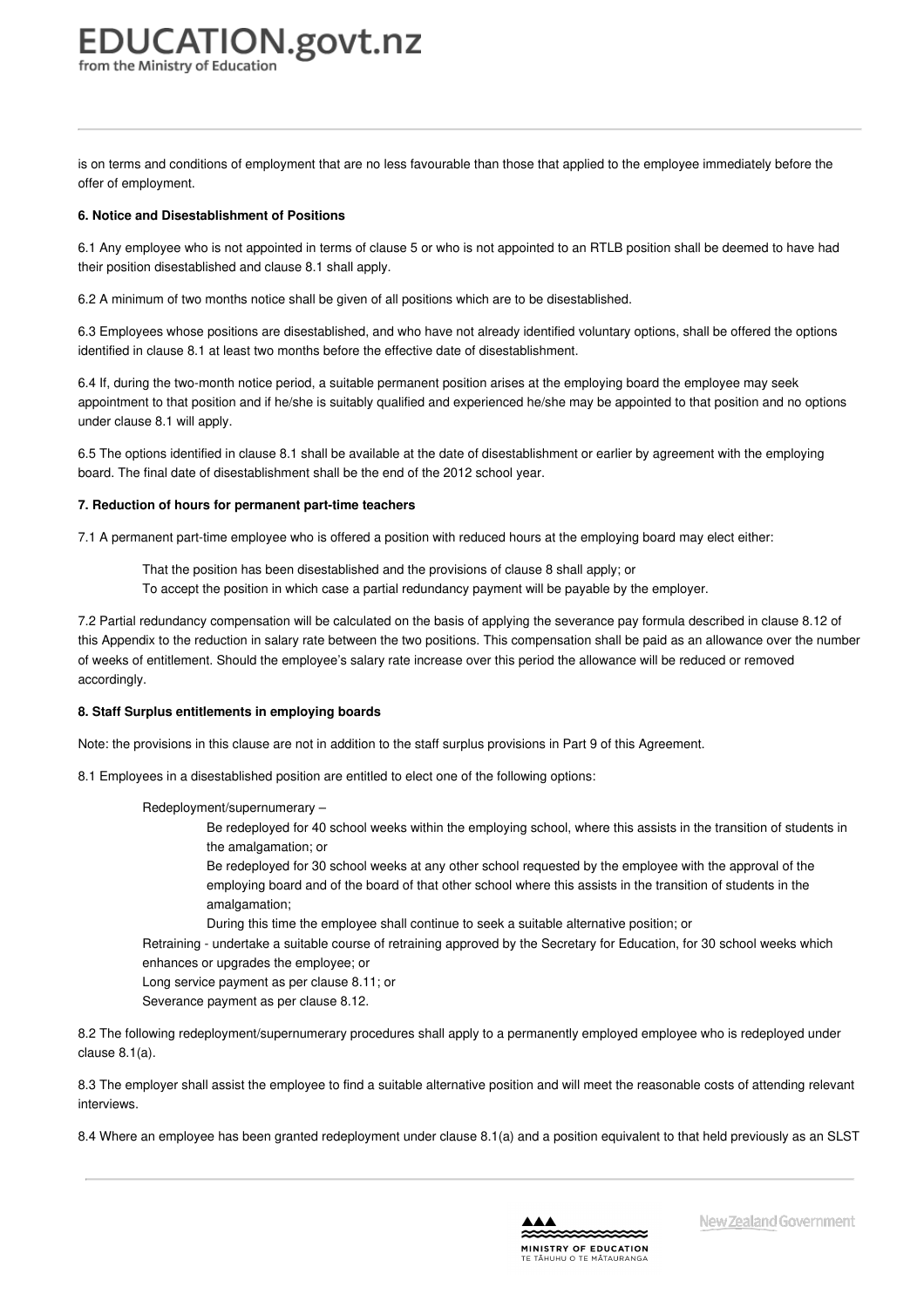# **EDUCATION.govt.nz** from the Ministry of Education

becomes vacant at the school at which the employee is redeployed, the employee shall be offered the vacant position.

8.5 Where an employee declines placement under clause 8.4 in a position that is equivalent to that held previously as an SLST or accepts an offer of appointment at the same or higher level from another board, that employee's employment shall be terminated without further compensation.

8.6 An employee may, during their period of redeployment, subject to agreement between the employee and their employer, undertake a defined special project(s) of work.

8.7 At the end of the period of redeployment if a permanent position has not been secured the employee's employment shall be terminated. If the employment is likely to be terminated in these circumstances the Board of Trustees shall advise the employee in writing of this not less than one month before the expiry of the period of redeployment.

8.8 If a transfer of location is involved for a full-time SLS, employees employed under clause 8.1(a) may elect to be reimbursed removal expenses according to Part 6 of this Agreement in one or another but not both of the following circumstances:

Where the employee transfers to another school to continue employment pursuant to clause 8.1 (a); or Where the employee transfers to a school where they have been appointed to a new permanent position.

8.9 Upon termination of the supernumerary period as per clause 8.1(a)(i) or clause 8.1(a)(iii), employees who complete their supernumerary period and have yet to secure a permanent position in another state or state-integrated school, will retain an entitlement to removal expenses as per Part 6 of this Agreement for a period of 12 months from the cessation of their supernumerary employment. This entitlement will cease on permanent appointment to another teaching position in a state or state-integrated school.

8.10 The following shall apply to an employee who is retraining under clause 8.1(b):

There is no requirement on the employer to meet any costs and expenses of training, including course fees. At the end of the period of retraining if a permanent position has not been secured the employee's employment shall be terminated. If the employment is likely to be terminated in these circumstances the Board of Trustees shall advise the employee in writing of this not less than one month before the expiry of the period of retraining.

8.11 An employee may elect to receive Long Service Payment in accordance with clause 8.1(c). To be entitled to a long service payment the employee must have not less than twenty five years service. The payment will be based on the following table at the time of termination.

| <b>LENGTH OF SERVICE</b>   | <b>WEEKS OF PAYMENT</b> |
|----------------------------|-------------------------|
| Over 25 and up to 30 years | 25 weeks                |
| Over 30 years              | 30 weeks                |

8.12 An employee may elect to receive a severance payment in accordance with clause 8.1(d). Severance is to be paid based on the following table:

| <b>LENGTH OF SERVICE</b>       | <b>WEEKS OF PAYMENT</b><br>(ORDINARY PAY) |
|--------------------------------|-------------------------------------------|
| Up to three years              | 7 weeks                                   |
| Over 3 years and up to 5 years | 15 weeks                                  |
| Over 5 years                   | 23 weeks                                  |

8.13 Payment of long service payment or severance under clauses 8.11 or 8.12 is subject to the following provisions:

Where an employee who has received a long service payment or severance commences employment in a state or stateintegrated school within a number of weeks which is less than the number of weeks of payment received under clauses 8.11